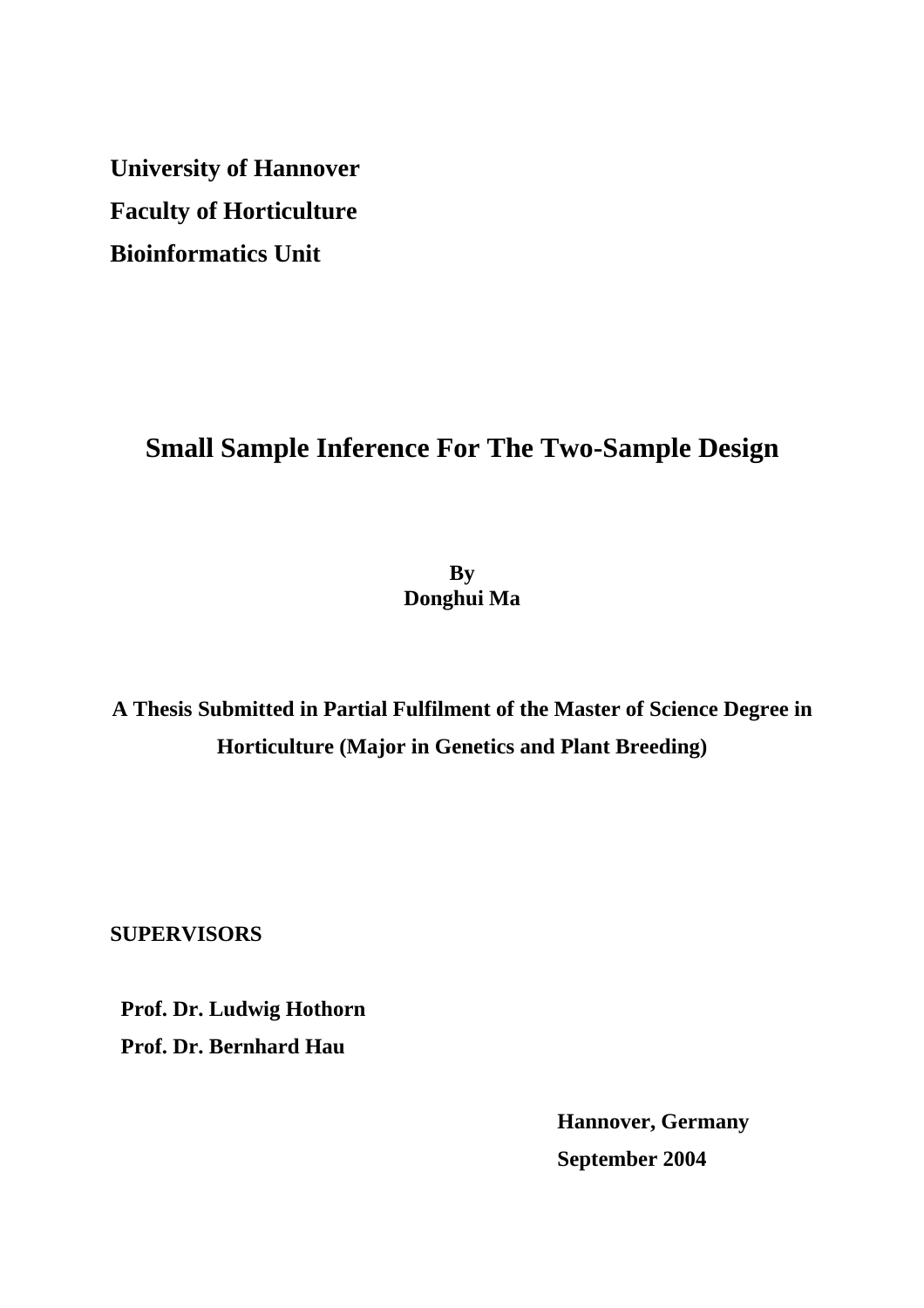## **ABSTRACT**

It is common that two populations are to be compared, and one objective is to test the null hypothesis that the two populations have the same response distributions against the alternative that the response distributions are different. Three classes of tests are provided for this situation, depending on the type of alternative hypothesis. One class of tests has good power against shift alternatives (i.e., changes in the location), a second against dispersion alternatives (i.e., changes in the scale), and a third against general alternatives. In this research, the main focus will be the two-sample test for location problem, especially when the data are under nonnormality and heteroscedasticity, since the classical test are based on either of this two assumptions. For example, Welch *t* test (Welch, 1947) improves the simple *t* test ("Student", 1908) when data are heterogeneous, but it works less efficiently than Wilcoxon Rank Sum test (Wilcoxon, 1945) when the data are skewed. Wilcoxon test is powerful under nonnormality but it behaves poorly under heteroscedasticity.

In fact, without the parametric assumption of the underlying distribution of the data, the uniformly most powerful test does not exist. But under certain circumstance, there exists locally most powerful test. Some of the appropriate parametric and nonparametric tests will be introduced in section 4 for different conditions. When there is no prior information about the conditions of the data, there are other statistical procedures available, such as Adaptive test (Bickel, 1982), Maximin efficiency robust test (Gastwirth, 1966), Maximum test (Tarone, 1981; Fleming & Harrington, 1991) etc. At the end a new Maximum test is proposed, when the underlying distribution of the data is a priori unknown. For a good presentation of the Microarray data, the test results can be plotted using the so-called Volcano Plot. There is also an improved Volcano Plot proposed using the concept of confidence interval, which is discussed at the end of Chapter A.

When the data is dichotomized with some priori cut-point, for example maximally selected cut point (Hothorn and Lausen, 2002), the inference for binary data can be also used for continuous data. At the end of Chapter B, a new method for the construction of confidence intervals for the ratio of proportions is also discussed.

All the tests and methods for confidence intervals are compared via Monte-Carlo simulation, the simulation results are shown in chapter A and B respectively. Among all the candidate tests, there are no clear winner in all the conditions, but when the data are under nonnormality and heteroscedasticity, Welch *t* test behaves relatively better than others, although the assumption of the test is violated. The new method for the confidence interval of ratio of proportions is proved to maintain the nominal level of confidence (95 percent).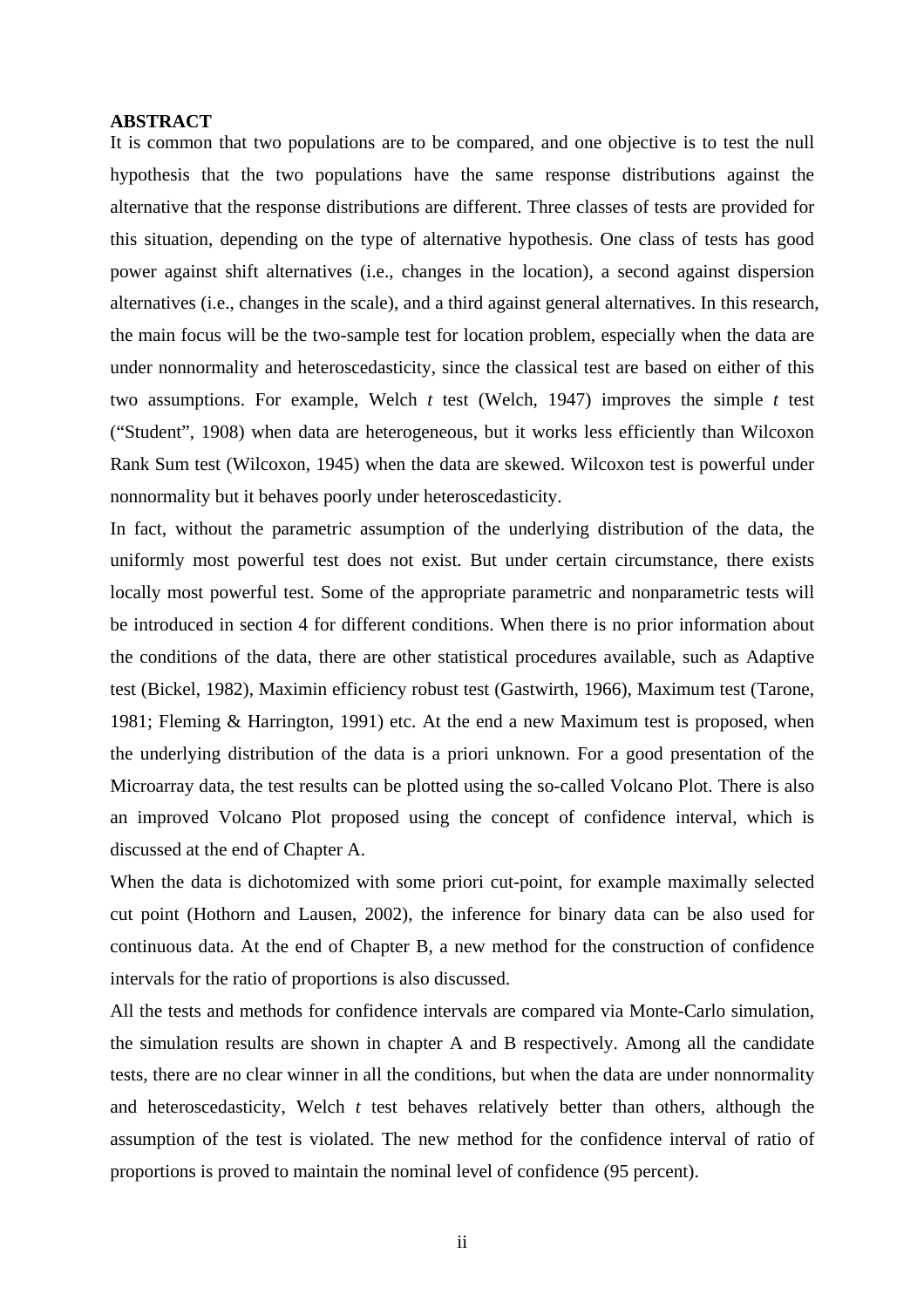*for mom, dad, Jin and Inger*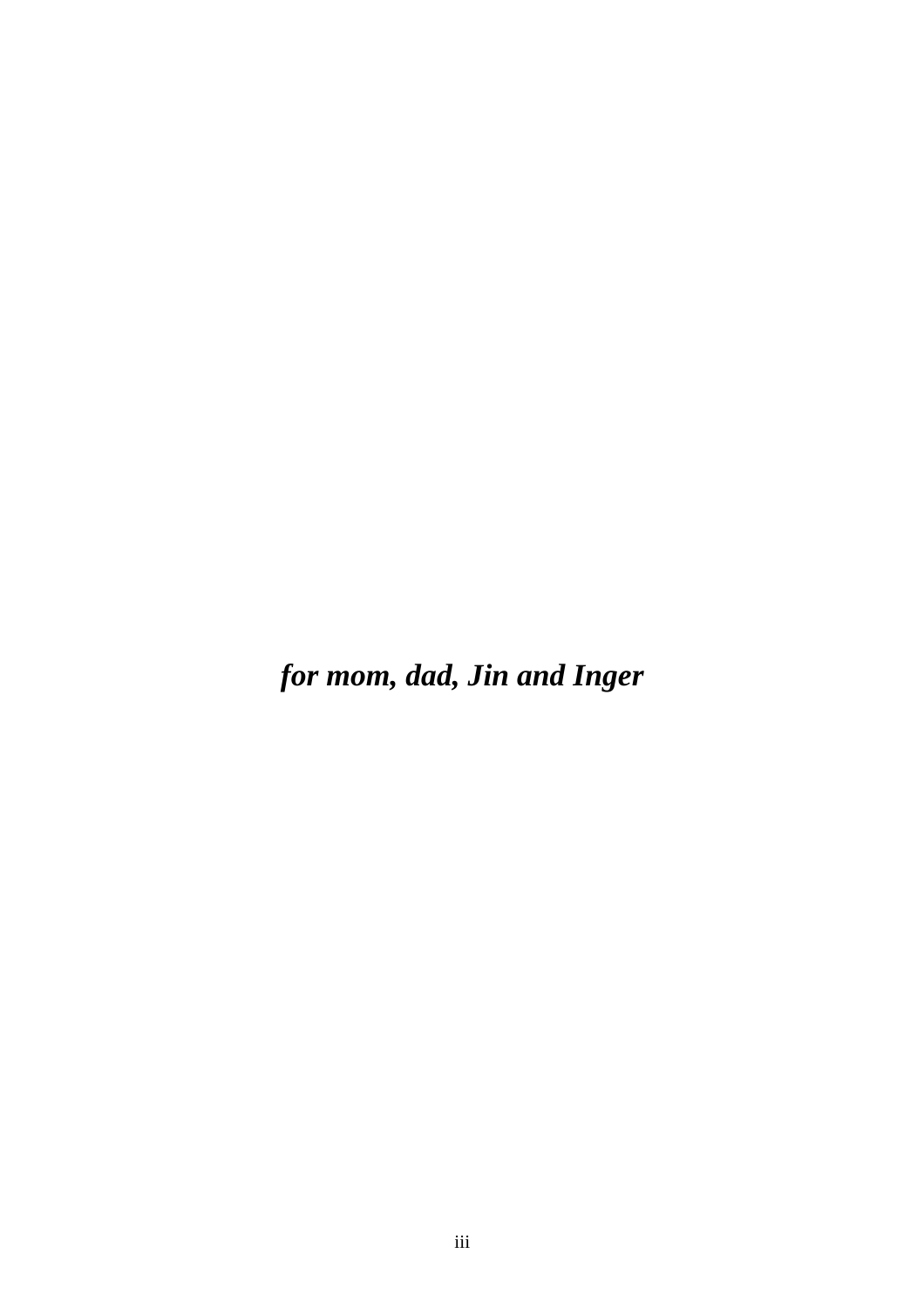## **TABLE OF CONTENTS**

| $1_{-}$ |  |
|---------|--|
|         |  |
|         |  |
|         |  |
|         |  |
|         |  |
|         |  |
|         |  |
|         |  |
|         |  |
|         |  |
| 2       |  |
|         |  |
|         |  |
|         |  |
| 3.      |  |
|         |  |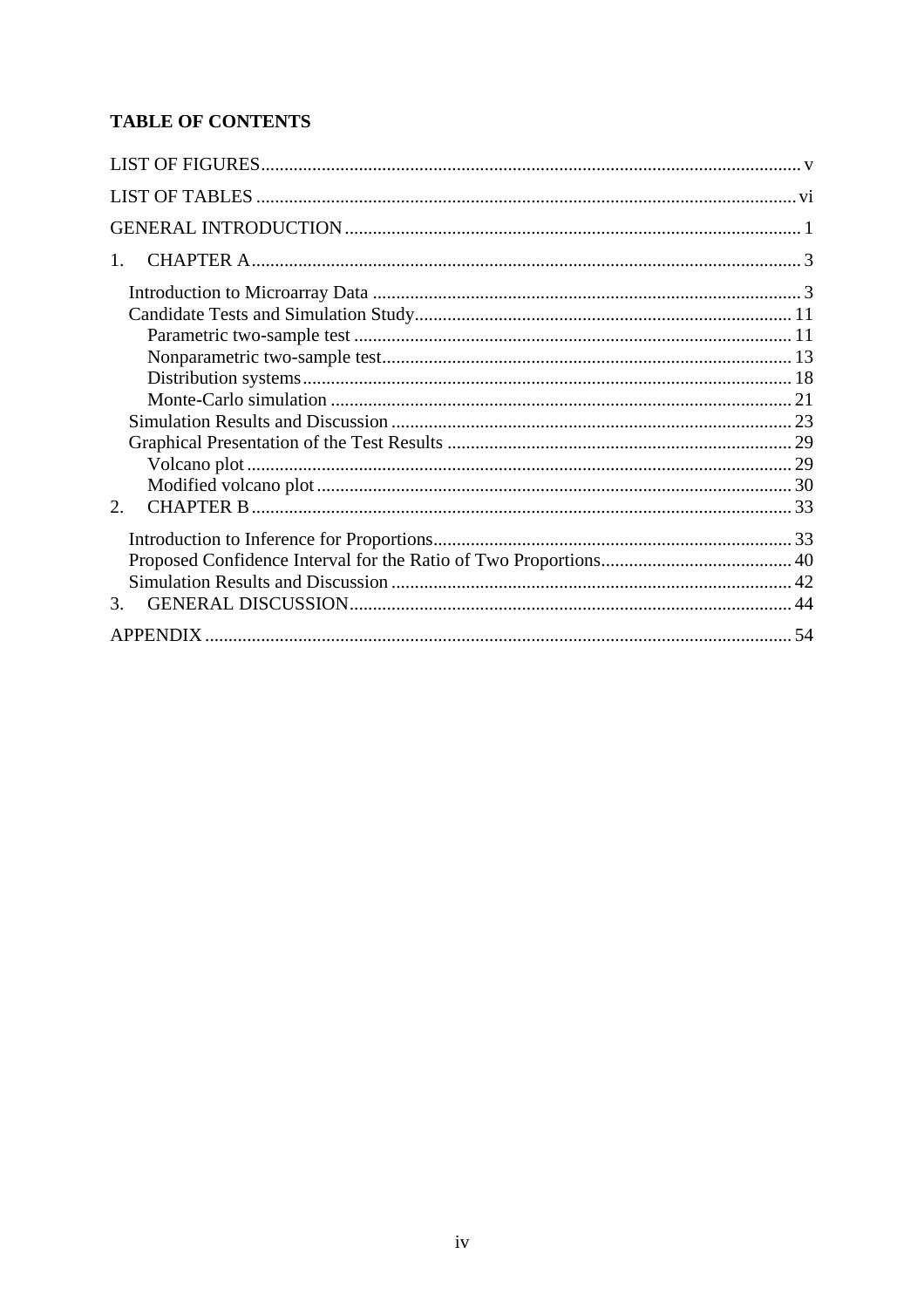## **LIST OF FIGURES**

| Figure 2 Genewise mean differences (left) and ratios (right) of tumor sample minus normal       |    |
|-------------------------------------------------------------------------------------------------|----|
|                                                                                                 |    |
| Figure 3 Genewise ratios of Standard Deviation (SD) of tumor sample divided by normal           |    |
| . 6                                                                                             |    |
| Figure 4 The histograms of Skewness (left) and Kurtosis (right), green lines show the           |    |
|                                                                                                 |    |
| Figure 5 Joint distributions of skew and kurtosis of Normal sample (left) and tumor sample      |    |
|                                                                                                 |    |
| Figure 6 Joint distributions of skew and kurtosis of Normal sample (left) and tumor sample      |    |
|                                                                                                 |    |
| Figure 7 The Volcano Plot of Singh data with base-2 logarithm of fold change as abscissa        |    |
|                                                                                                 |    |
|                                                                                                 |    |
| Figure 9 Two mixture distributions. Blue one with $0.9N(0,1) + 0.1N(2,0.25)$ , and red one with |    |
|                                                                                                 | 21 |
|                                                                                                 |    |
|                                                                                                 |    |
| Figure 12 Coverage probability of add-4 confidence interval. $p_1$ from 0.35 to 0.65.  43       |    |
|                                                                                                 |    |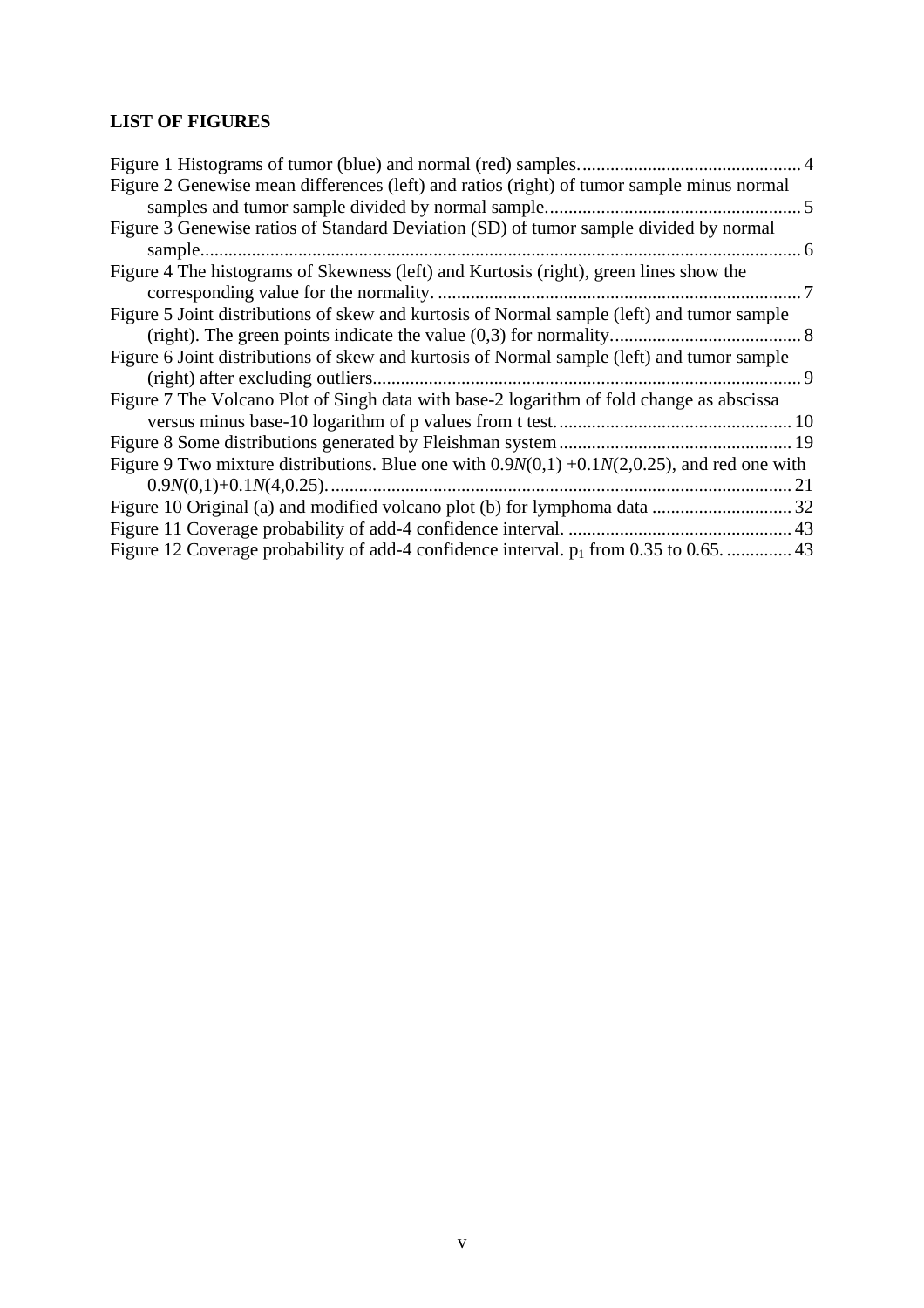## **LIST OF TABLES**

| Table 3 Power matrix for Welch t test. SDR means standard deviance ratio, MD means mean   |      |
|-------------------------------------------------------------------------------------------|------|
| difference.                                                                               | 23   |
|                                                                                           |      |
|                                                                                           |      |
|                                                                                           |      |
| Table 7 Power matrix for five tests under Fleishman with skew 1.5, kurtosis 3.75  26      |      |
| Table 8 Power matrix for five tests under Fleishman with skew 2, kurtosis 7  26           |      |
|                                                                                           |      |
| Table 10 Type I error and power of Maximum test under normality and variance homogeneity  |      |
|                                                                                           | . 28 |
| Table 11 Type I error and power of Maximum test under normality and variance              |      |
|                                                                                           |      |
| Table 12 Type I error and power of Maximum under nonnormality and variance heterogeneity. |      |
|                                                                                           |      |
| Table 13 Cross-Classification of Smoking By Lung Cancer (Doll and Hill, 1950)  33         |      |
|                                                                                           |      |
|                                                                                           |      |
|                                                                                           |      |
|                                                                                           |      |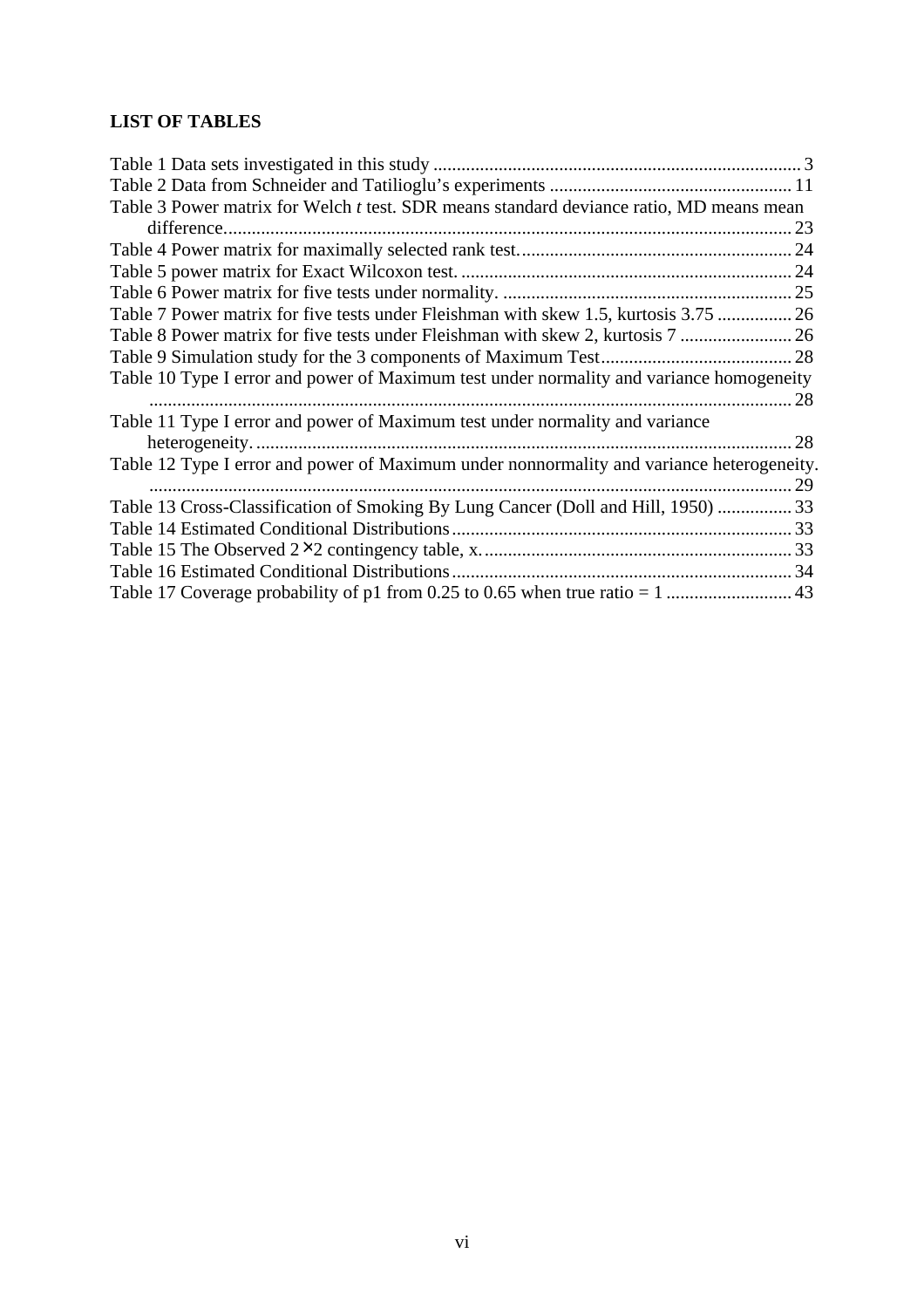### **GENERAL INTRODUCTION**

For the two-sample location problem, Student's *t*-test was developed by "Student" (Gossett, 1908) to deal with the problems associated with inference based on small samples. The classical *t*-test based on the assumption of normally distributed data and variance homogeneity. In the heterogeneous variance case (so called Behrens-Fisher problem), Welch *t*-test (Welch, 1947) was proposed to fill this void. It is very often that doubts on the normality exist, consequently distribution free test, such as Wilcoxon rank sum test (Wilcoxon, 1945) is favorable. But the Wilcoxon test also based on the homogeneous variance. When such condition is violated, the Wilcoxon test will have poor power than expected. Such violation of assumption is very common and serious in the microarray data, in this paper all the examples and simulation conditions will be chosen to mimic the microarray data. But the results and conclusion in this paper are not limited to the microarray data, they can be used to all kinds of experimental data when the data are under certain conditions.

The problems occurred in the analysis of array data is one of the motivations of this research. Firstly some characteristics of microarray data will be characterized in chapter A. The similar problems can be found also in horticulture science, another two data sets from horticulture experiments will also be introduced. Different distribution systems are also introduced to mimic the data generating mechanism, such as some standard probability distributions (Normal, Lognormal, Exponential, etc.) and some other distribution systems which can generate distributions with short tails, long tails, skewness and kurtosis. In this thesis, mixture of normal distributions, Fleishman distribution and Johnson distribution are used for the purpose of generate such nonstandard distributions. When the data with certain characteristics are possible to regenerate, different test can be compared with such regenerated data. This kind of techniques is called Monte-Carlo simulation. In Chapter A, the general idea of the simulation study is reviewed, and the usual method for random number generating is also introduced.

The test results can be presented efficiently using the so-called Volcano plot; Volcano plot is nothing but a scatter plot of the base 2 logarithm of the ratio of means versus the base 10 logarithm of the p value from the statistical test. One disadvantage of the Volcano plot is that the distance of two points is hard to interpret since the x- and y-axis are in two different scales. To make the interpretation easier, a modified version of Volcano plot is proposed, which use the confidence intervals instead of the p values for the y-axis. The confidence interval for the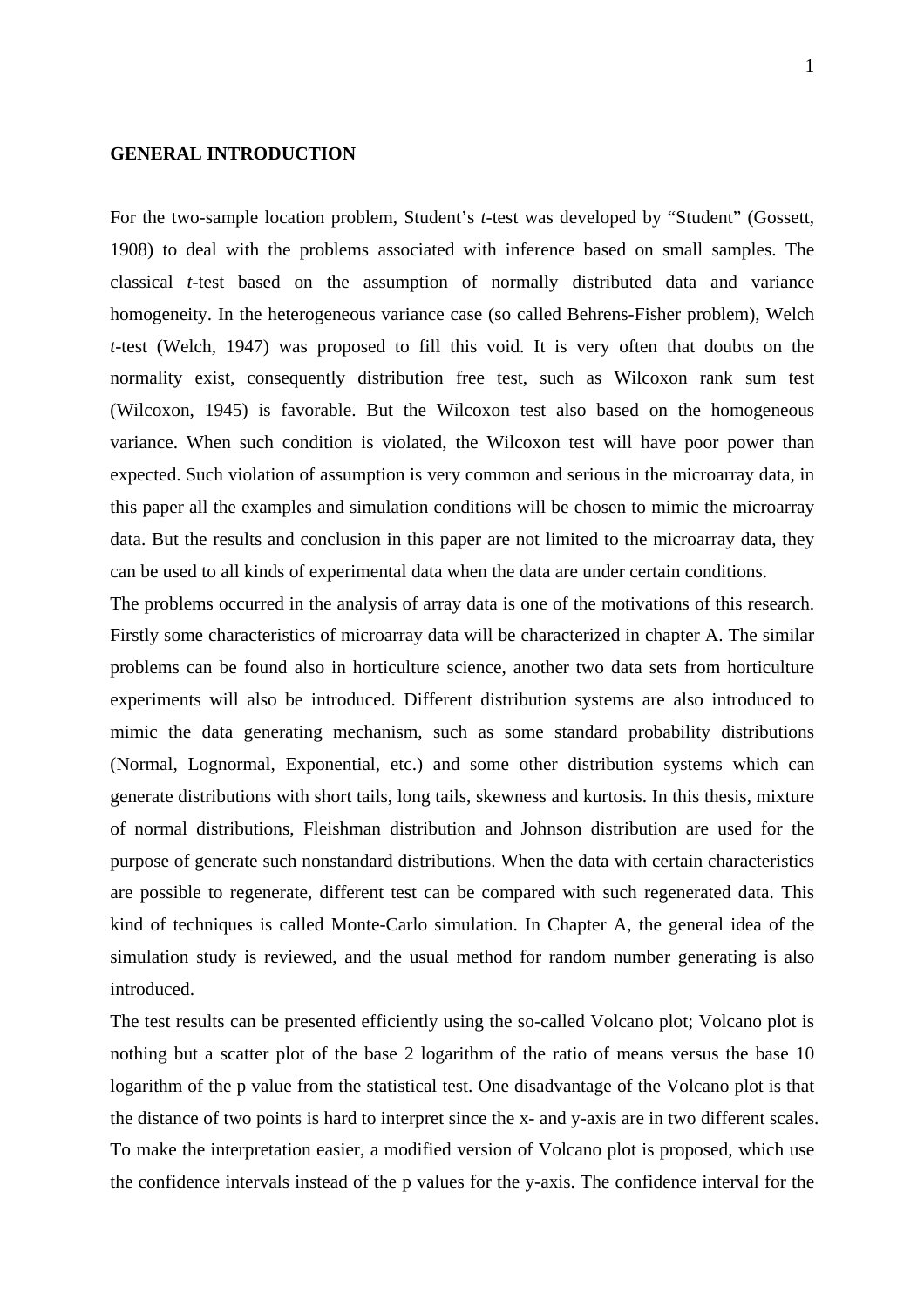ratio of means of two samples will be calculated. And the base 2 logarithm of the lower limited of the confidence interval for the ratio will be plotted when the estimated ratio is larger than 1 and the base 2 logarithm of the upper limit of the confidence interval for the ratio will be plotted when the estimated ratio is smaller than 1. In this plot, both x- and y-axis are of the same meaning, namely fold change. The x-axis is the estimated fold change, and the y-axis is how extreme the fold change can be. In the modified Volcano plot, the points with both estimated ratio and lower limit larger than 1 and the points with both estimated ratio and upper limit larger smaller than 1 are interesting, since they are more likely to give the significant result in the corresponding test. The details of both the Volcano plot and the modified Volcano plot will be discussed in Chapter A.

Also when the data is dichotomized with some priori cut-point, for example maximally selected cut point (Hothorn and Lausen, 2002), the inference for binary data can be also used for continuous data. In this research, a review the inference for the ratio is made, especially the method for construction of confidence intervals for the ratio of two proportions. A new method (add-4 asymptotic method) for the construction of confidence intervals for the ratio of proportions is proposed. The proposed new method is proved to maintain the nominal level of confidence (0.95) for the confidence interval via Monte-Carlo simulation.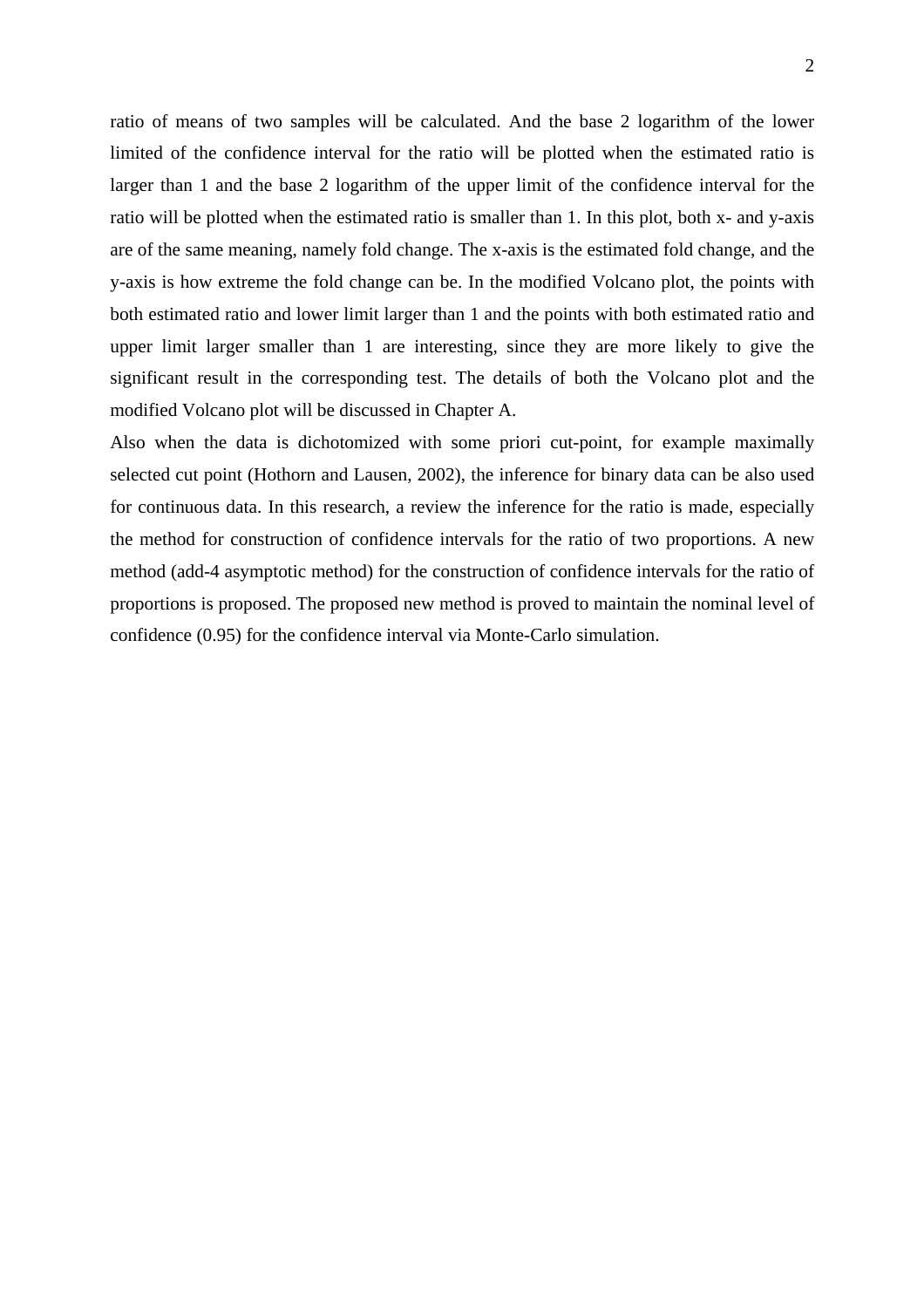## **1. CHAPTER A**

#### **Introduction to Microarray Data**

It is necessary to know whether the data are really fulfilled the assumption of the statistical tests before conducting the statistical analysis. For example, when the experimental data is nonnormal but variance homogeneous, Wilcoxon test can be used. Thus the distributional characteristics of Microarray data are important for choosing the appropriate statistical test. Microarray experiments are conducted in such a manner as to profile the behavior patterns of thousands of nucleic acid sequences or protein simultaneously. Plus, they are capable of being automated and run in a high throughput mode. Thus they generate mountains of data and data analysis is necessary for converting data to knowledge. But the microarray data have some characteristics, such as small number of replicates, missing values, variance heterogeneity, nonnormality, bimodal distribution, different shapes in two samples, etc., which make the statistical analysis hard to implement. Several datasets are investigated, which is shown in Table 1:

| Dataset Name                   | Replications          | Gene Number | Type   |
|--------------------------------|-----------------------|-------------|--------|
| Armstrong <i>et al.</i> (2002) | 24 ALL, 20 MLL        | 12582       | Oligo. |
| Golub et al. (1999)            | 25 ALL, 47 AML        | 7129        | Oligo. |
| Singh <i>et al.</i> (2002)     | 50 Normal, 50 Tumor   | 12600       | Oligo. |
| Yeoh et al. (2002)             | 27 E2APBX, 79 TEL AML | 12625       | Oligo. |
| Shipp <i>et al.</i> (2002)     | 19 DLBCL, 19 FL       | 7129        | Oligo. |
| Garber <i>et al.</i> (2001)    | 29 Ade, 31 others     | 22115       | cDNA   |
| Gruvberger et al. (2001)       | 28 ER+, 30 ER-        | 3389        | cDNA   |
| Khan <i>et al.</i> (2001)      | 23 EWS, 20 RMS        | 2303        | cDNA   |
| Huang <i>et al.</i> $(2001)$   | 8 Tumor, 8 Normal     | 12558       | cDNA   |

**Table 1 Data sets investigated in this study** 

Summary of the 9 data sets used to study the characteristics of the dataset. The number of genes (or, more precisely, the number of array elements) is indicated. The middle column description of the experiment, sample size and the comparison we studied. For details, see the web supplement. Abbreviations: E2APBx, GIST,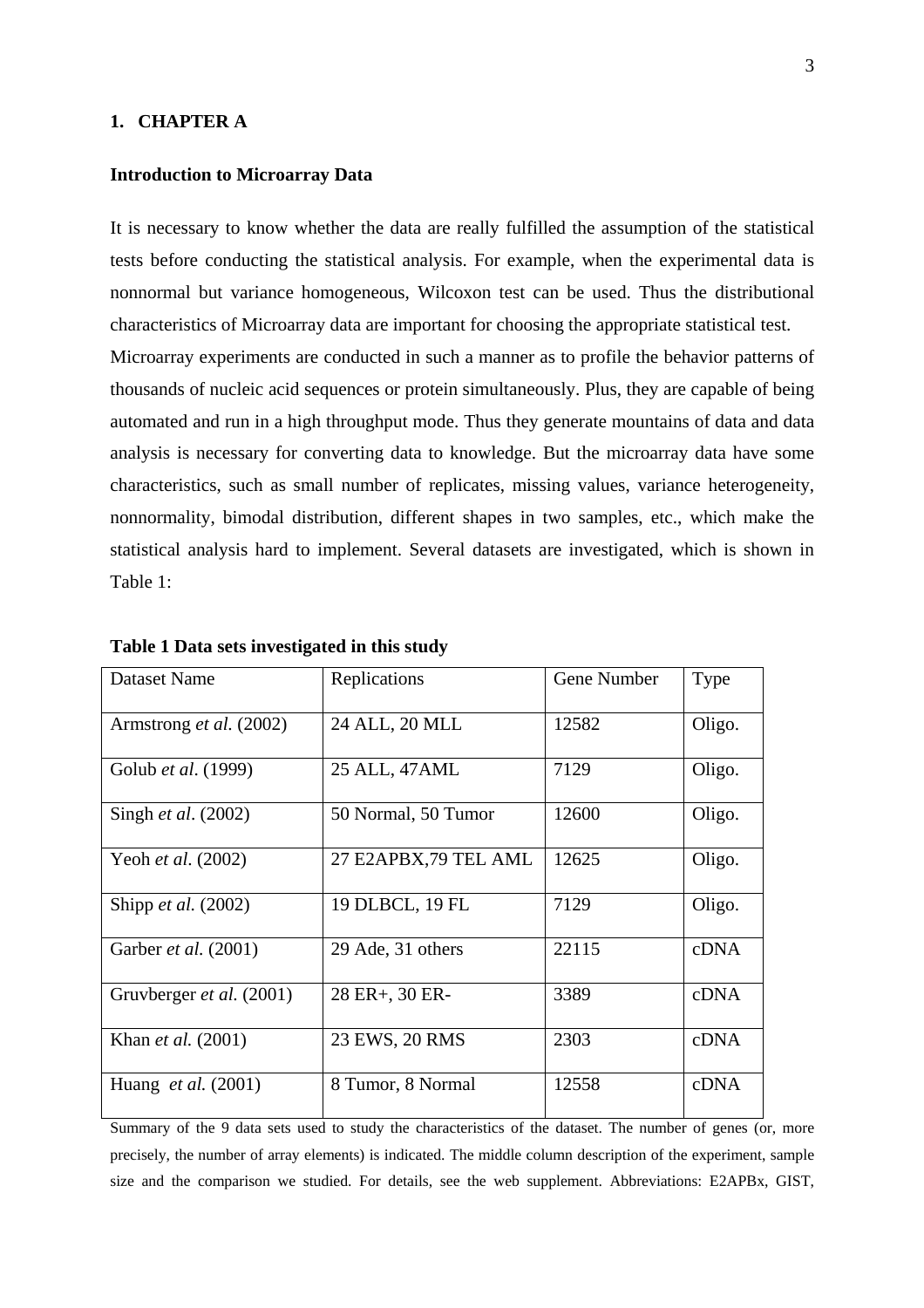gastrointestinal stromal tumor; ER, estrogen receptor; AML, acute myeloid leukemia; BPH, benign prostate hyperplasia; DLBC, diffuse large B cell lymphoma; FL, follicular lymphoma; EWS, Ewing's sarcoma; RMS, rhabdomyosarcoma; MLL, mixed lineage leukemia; ALL, acute lymphoblastic leukemia; AML, acute myeloid leukemia.

### **Characteristics of Microarray data:**

In this thesis, the characteristics of Singh *et al*. (2002) data set will be shown as a example, because Singh data are of the largest sample size among all the available datasets. It is more reliable to describe the distribution shapes of Microarray data. The design of this experiment is to determine whether global biological differences underlie common pathological features of prostate cancer and to identify genes that might anticipate the clinical behavior of this disease. The sample sizes of both samples are 50.

To describe the distributions for all the genes, four descriptive statistics are to be used. They are mean, standard deviation, skew and kurtosis. With these four statistics, the distributional information of the Microarray data can be roughly described.

The histograms of two samples are shown in Figure 1, which globally indicates the differences of gene expression.





**Figure 1 Histograms of tumor (blue) and normal (red) samples.**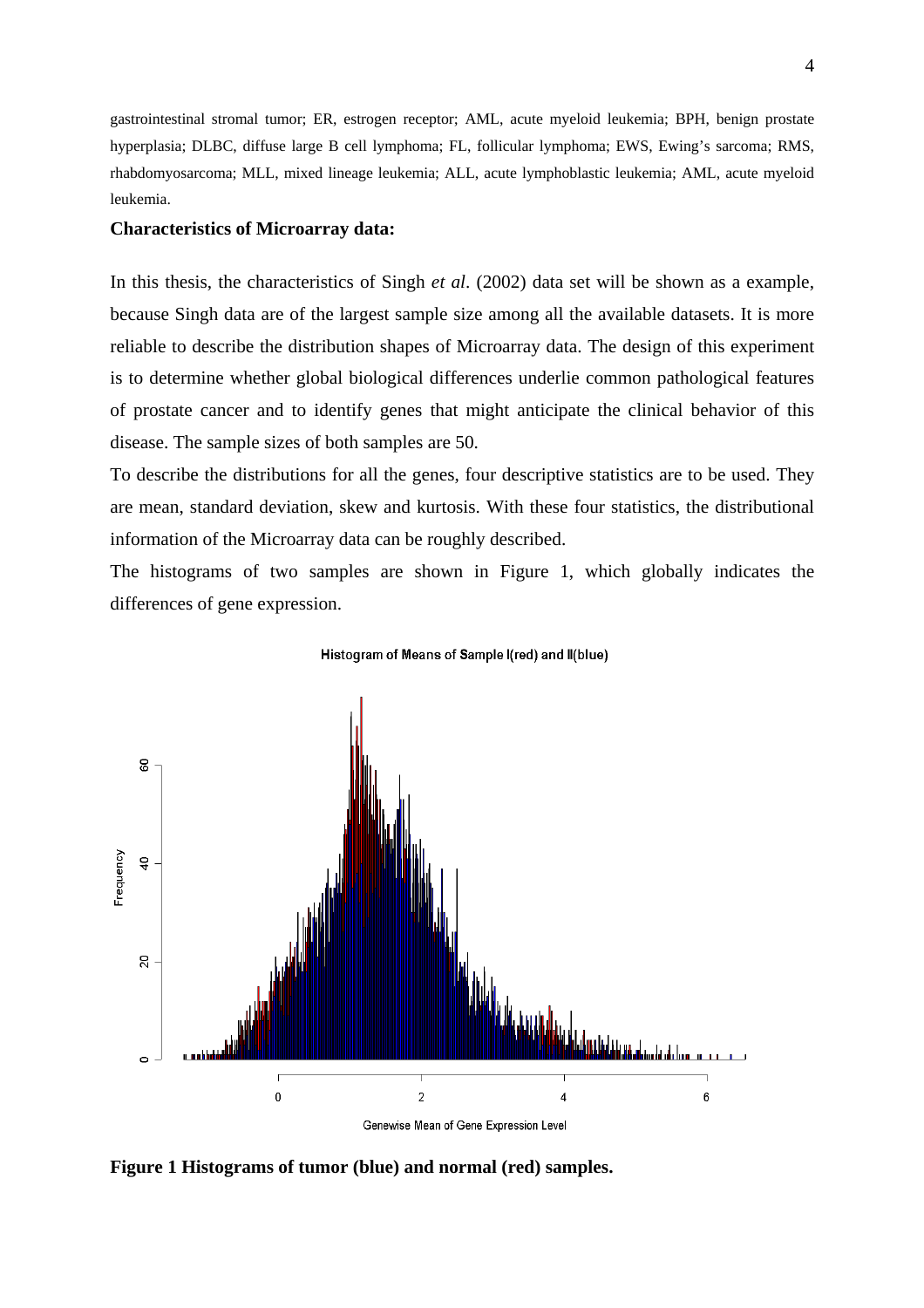The Histograms above only show the global profiles of the gene expression differences, i.e. only the means of all the genes in the first group and the second group are plotted separately. We can see the differences between two the two samples, but we cannot find out how many genes are really differently expressed. Thus, the genewise absolute and relative differences for each gene between two groups are calculated, the genewise differences and relative differences (ratios) study is also performed and shown in Figure 2:



Genewise Ratios in Mean, Sample II / I



**Figure 2 Genewise mean differences (left) and ratios (right) of tumor sample minus normal samples and tumor sample divided by normal sample.**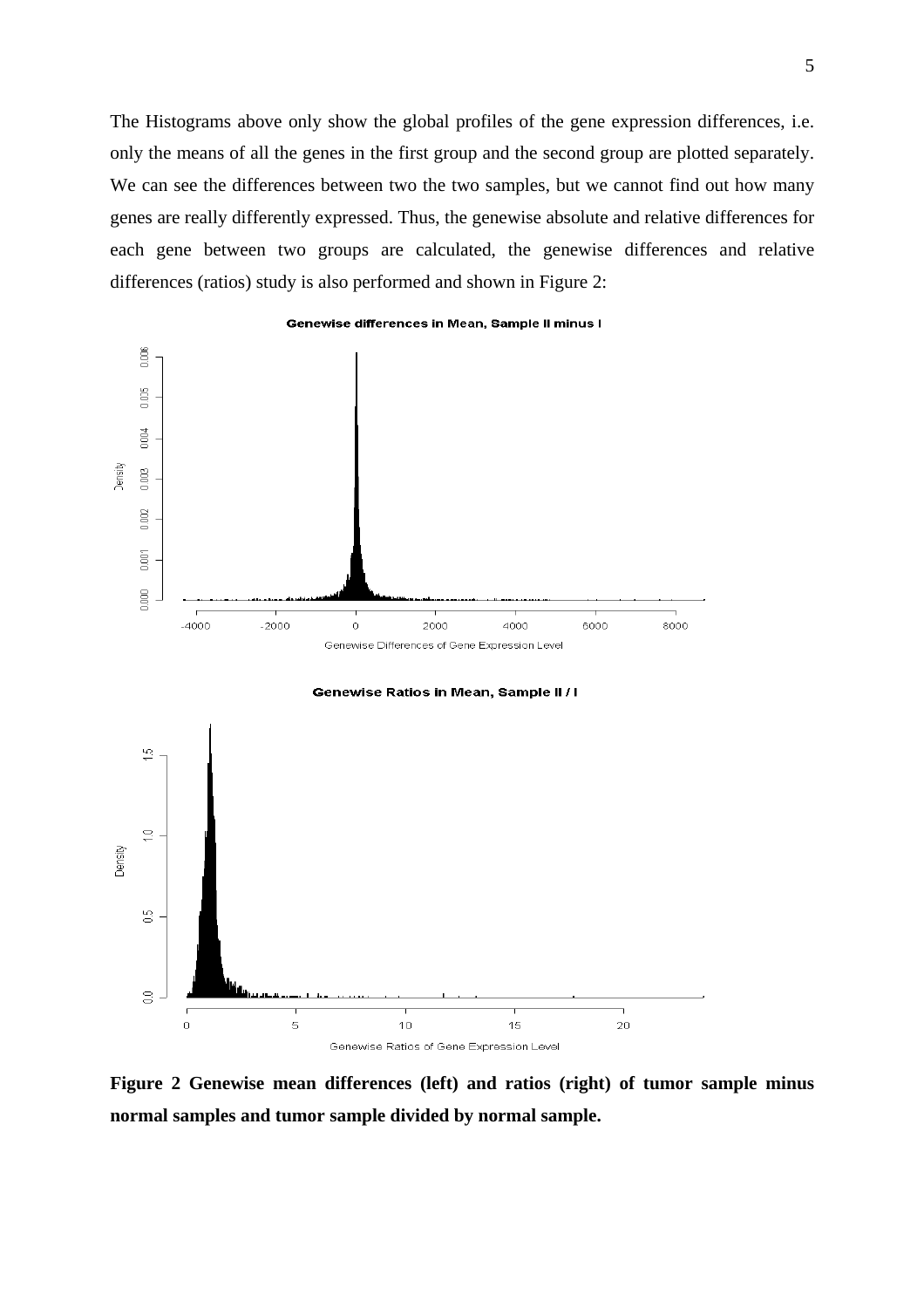The majority of the genes do not expressed differently, so the genewise differences centered at 0 as the genewise ratios centered at 1 correspondingly. Because of the different magnitude of the gene expression levels between different experiments, comparison of the absolute differences is nonsense. The fold change is meaningful in this case, and the majority of the fold changes among all the datasets are between 0 and 5, whereas 0 means very big difference. There are also relative differences in variations of the data, which can be seen from Figure 3:



#### Genewise Ratios in SD, Sample II minus I

## **Figure 3 Genewise ratios of Standard Deviation (SD) of tumor sample divided by normal sample.**

It is shown in Figure 3 that majority genes expressions from two samples are variance homogeneous (ratios around 1). But there are also part of genes have serious variance heterogeneity between two samples, which can be seen in the histogram (ratios near to 0 or near to 8). To describe the distributions more precisely, the third and forth moments (Skewness and Kurtosis) for the data are also calculated and shown in Figure 4: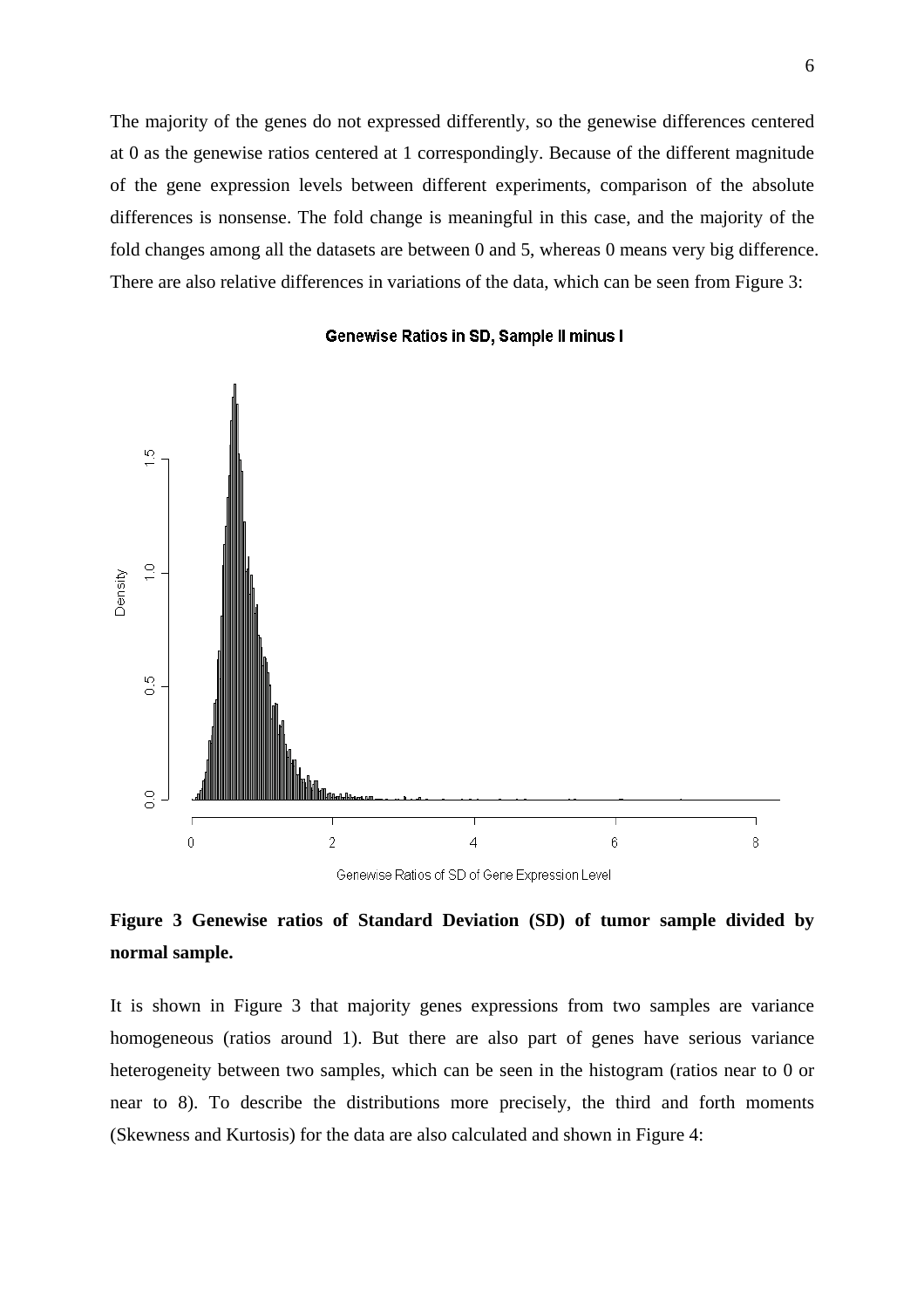

**Figure 4 The histograms of Skewness (left) and Kurtosis (right), green lines show the corresponding value for the normality.** 

The histograms show that the Skewness and Kurtosis differ more or less between two samples. The genes expressions data in all the samples deviate from normality (see the green lines for skewness and kurtosis for normality). Since the skewness and kurtosis are correlated, the joint distributions of skewness and kurtosis are shown in Figure 5: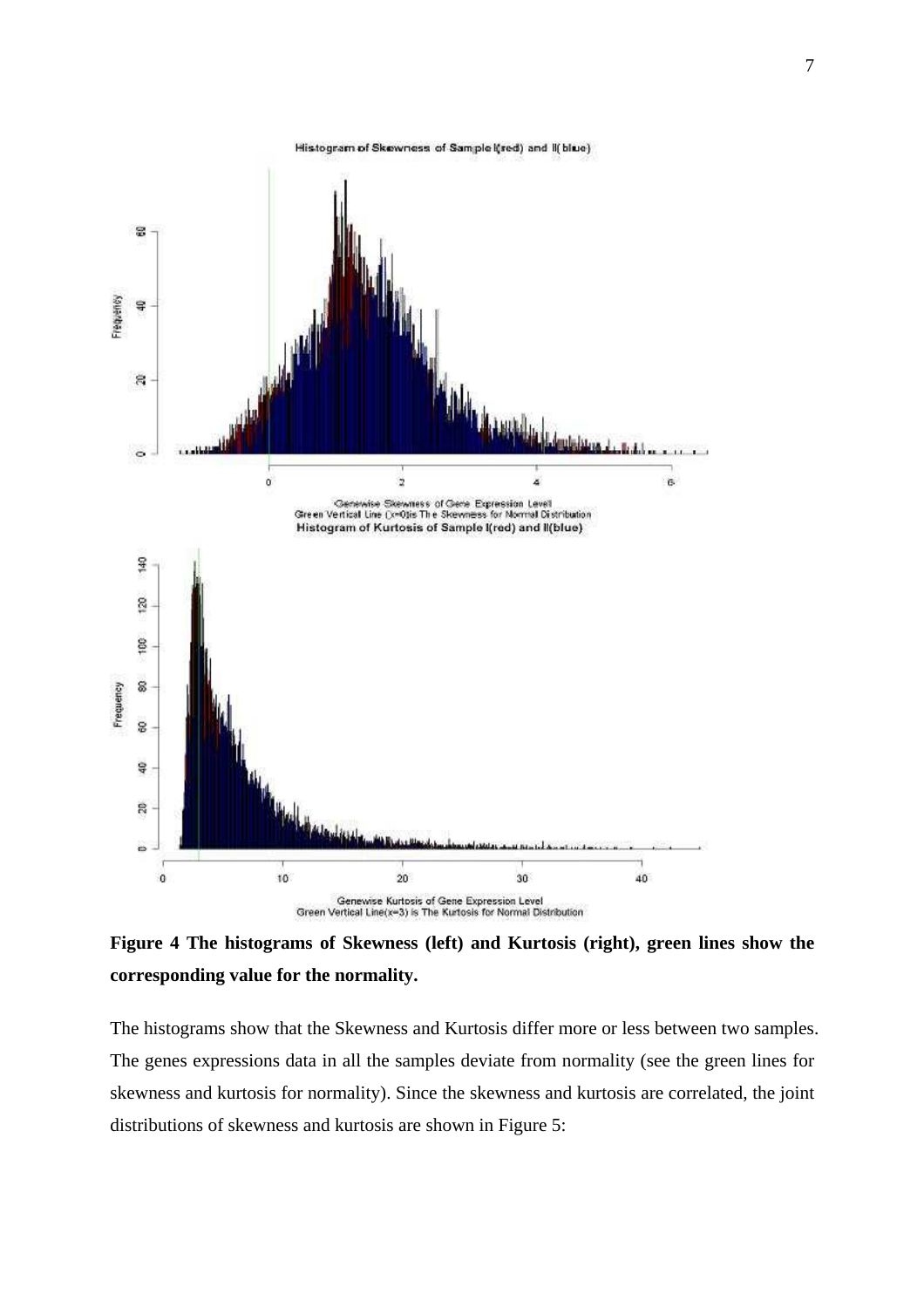

**Figure 5 Joint distributions of skew and kurtosis of Normal sample (left) and tumor sample (right). The green points indicate the value (0,3) for normality.** 

From the joint distributions, it is easier to see that most of the gene expression data deviate from normality, and some of them are even highly skewed and with sharp distribution curves. The skewness locate between –1 to 2 most frequently, there are also highly skewed data, which is very likely the consequences of extreme values. After excluding the extreme values (usually the highest and lowest 0.5% of the array will be deleted empirically, thus the central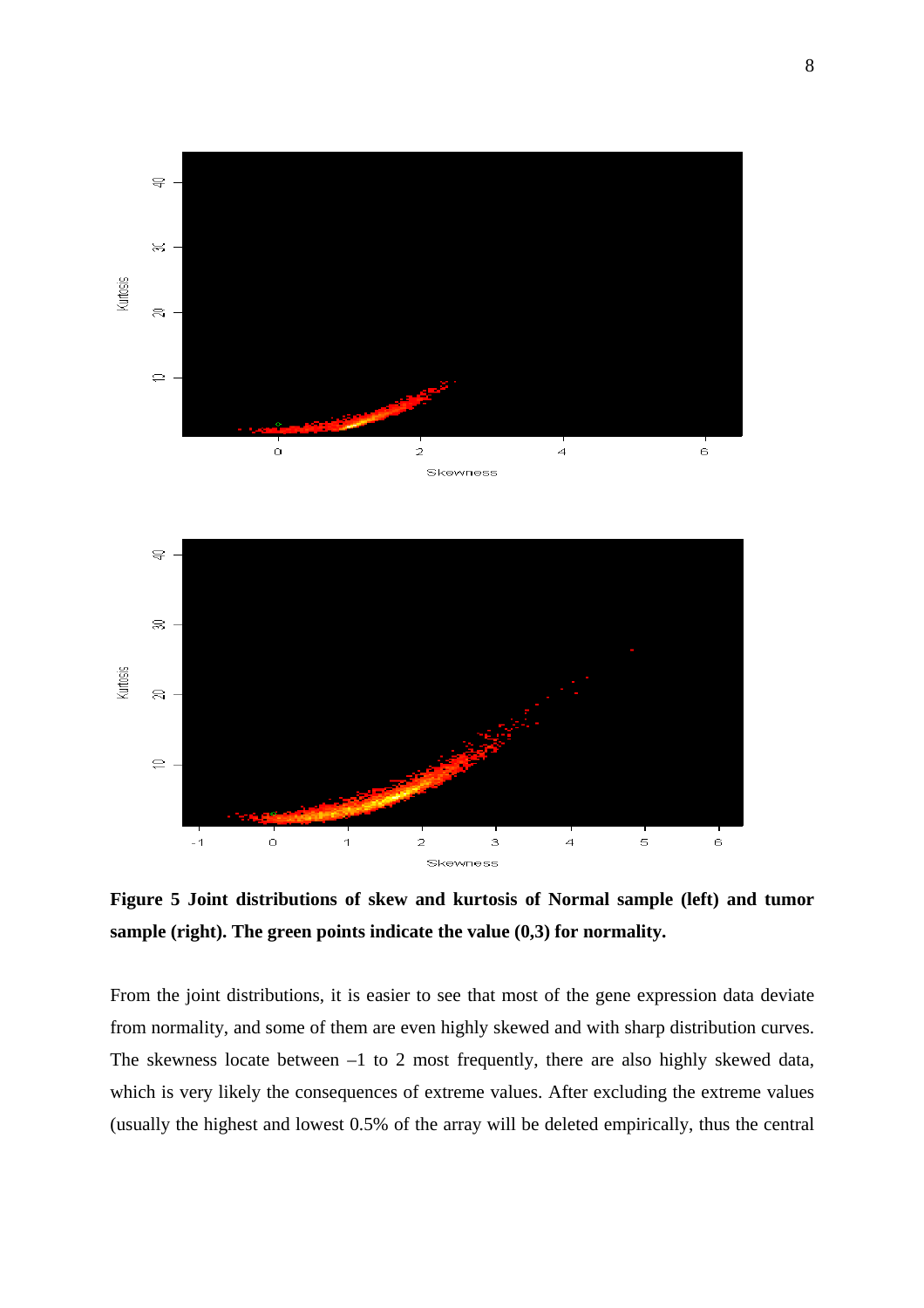part of the distribution curve is better described by skewness and kurtosis), the skewness and kurtosis can be shown in Figure 6:



**Figure 6 Joint distributions of skew and kurtosis of Normal sample (left) and tumor sample (right) after excluding outliers.** 

Actually the very extreme skew and kurtosis are stilled caused by extreme values in the dataset; this phenomenon can be modeled as mixture distribution, which will be discussed later in this section.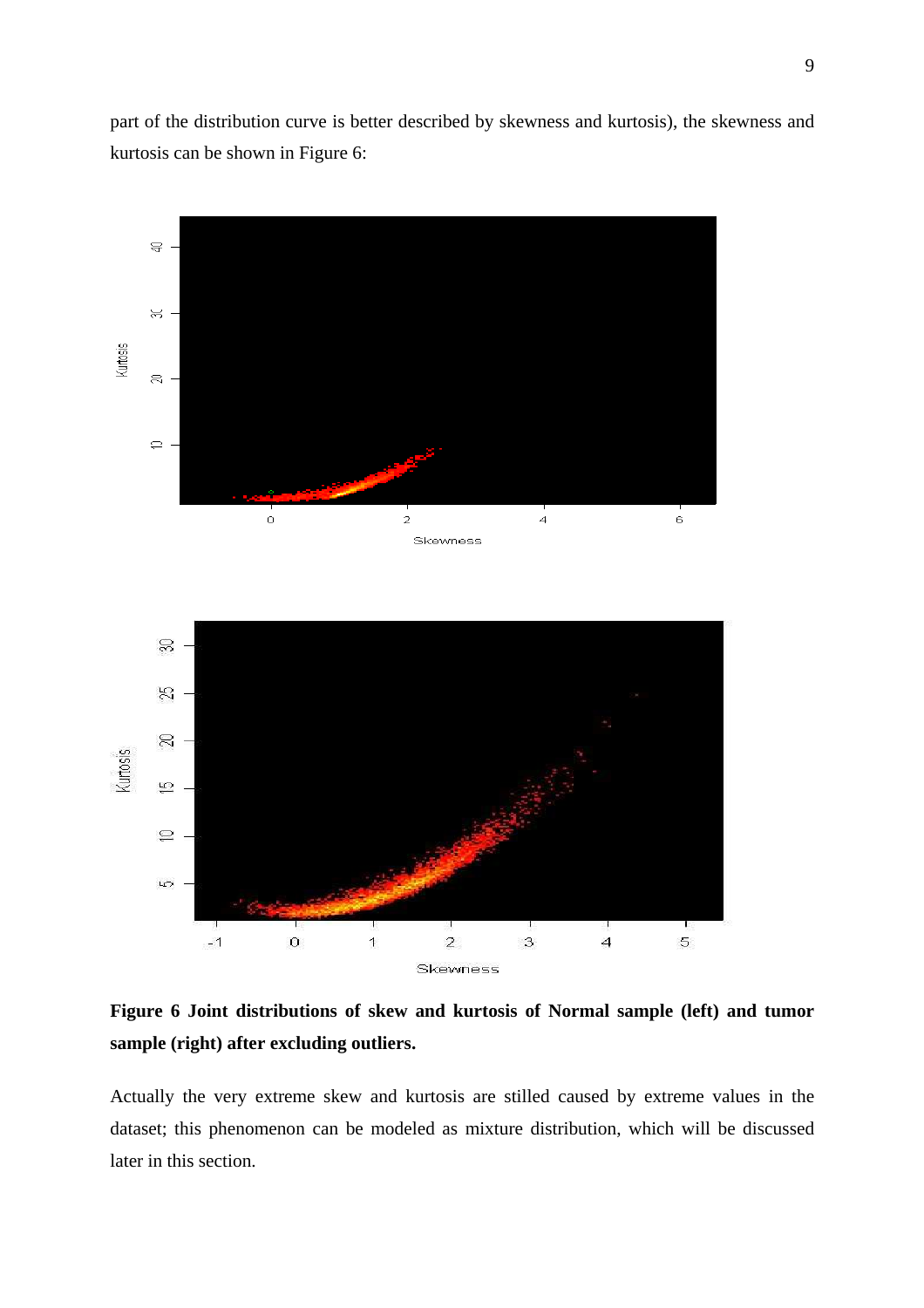For detecting and visualizing the differentially expressed genes, Volcano Plot was proposed (Wolfinger *et al.,* 2001). The properties of Volcano Plot and comparison with other graphical presentations will be discussed in detail in section 5. The Volcano Plot for the example data is shown in Figure 7:



Volcano Plot log2(Ratio) vs. log10(p.value)

**Figure 7 The Volcano Plot of Singh data with base-2 logarithm of fold change as abscissa versus minus base-10 logarithm of p values from t test.** 

The Volcano Plot also shows that there are majority of genes did not express differentially (i.e. small fold changes and large *p* values from the *t* test). But the usage of *t* test is doubted because the nonnormality nature of the data. P values from other nonparametric tests seem more appropriate for this purpose, which will be shown also in next section.

In horticulture science, the experimental data have also such problems. For example, the experiment conducted by Schneider and Tatilioglu (Schneider; Tatilioglu, 1996) is designed to study the protein band samples of two different Genotypes of chives. The protein band is generated through gel. Here the influence on the band samples under rising dosages (0ppm, 10ppm, 15ppm, 20ppm) of Tetracycline was shown for tetracycline sensitive and tetracycline insensitive plants. The endpoint is the integrals of the 18-kilo Dalton Mitochondria Protein band. The process of the integral values under rising dosage of Tetracycline is examined as a function of the Genotype. Per Genotype and dosage three repetitions are accomplished. The descriptive statistics of the dataset are shown in Table 2.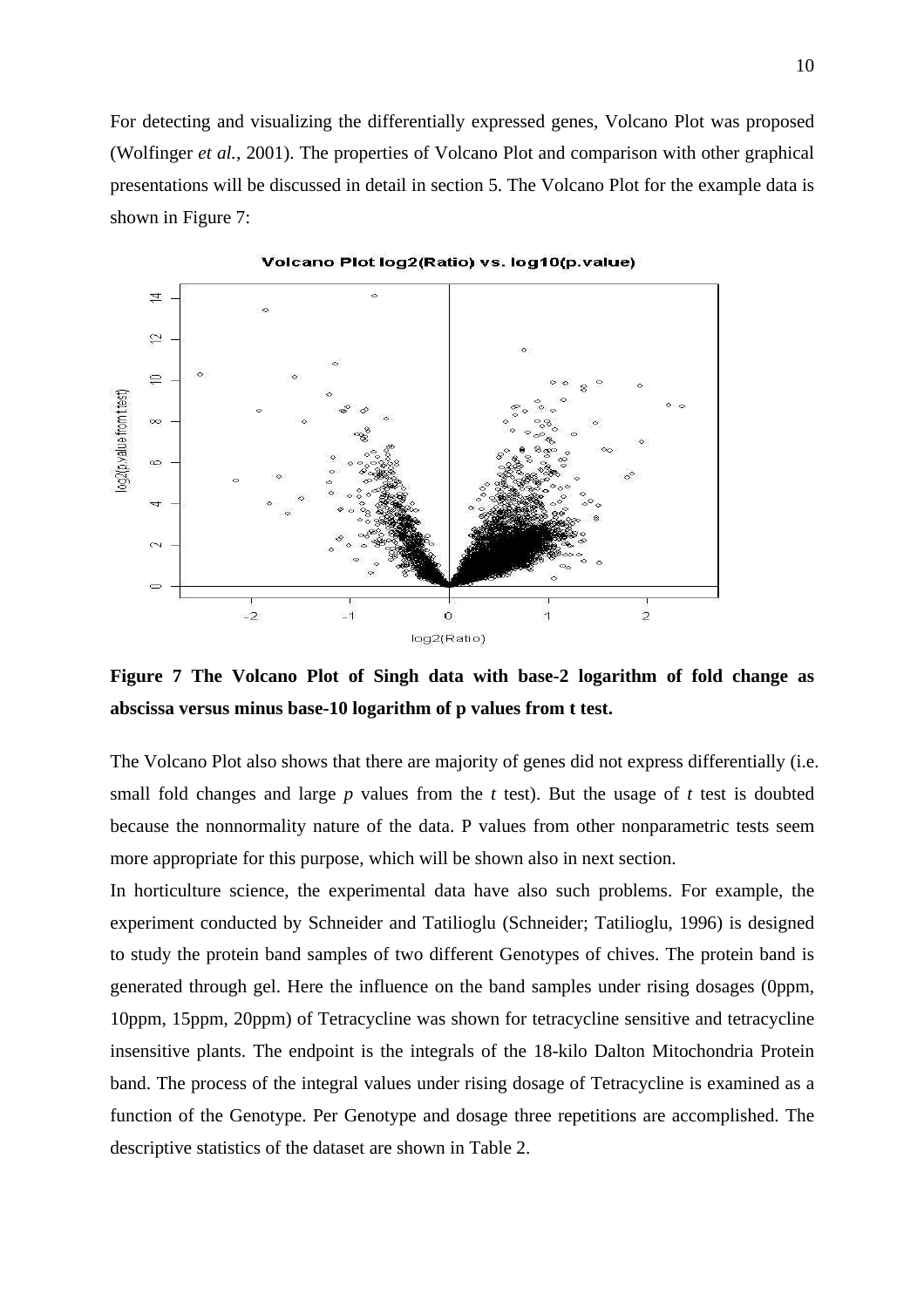| Dose of Tetra. | 0ppm   | 10 <sub>ppm</sub> | 15 <sub>ppm</sub> | 20ppm  |
|----------------|--------|-------------------|-------------------|--------|
| Mean           | 665.00 | 587.17            | 408.08            | 225.38 |
| <b>SD</b>      | 255.57 | 262.12            | 217.87            | 112.11 |

#### **Table 2 Data from Schneider and Tatilioglu's experiments**

Tetra is the abbreviation of Tetracycline, SD means Standard Deviation.

With the increase of dose of Tetracycline, the mean and the standard deviation of the endpoints becomes much smaller. For the analysis of such data, the test should have the robustness against the variance heterogeneity.

### **Candidate Tests and Simulation Study**

Let  $X_{11}, X_{12}, \ldots X_{1n}$  be i.i.d. with distribution function  $F_1(x)$  and  $X_{21}, X_{22}, \ldots X_{2n}$  be i.i.d. with distribution function  $F_2(x)$ .

#### **Parametric two-sample test**

#### *t* **test**

When the data are normally distributed, further we assume that the variances are homogeneous, that is  $\sigma^2 = 2\sigma^2 = \sigma^2$ 

 $\frac{2}{2}$ 

Test statistics:

$$
T = \frac{X_1 - X_2}{S_{pool} \sqrt{\frac{1}{n_1} + \frac{1}{n_2}}},
$$
  
where  $S^2_{pool} = \frac{(n_1 - 1)S^2 + (n_2 - 1)S}{S^2}$ 

2  $1 \quad \textbf{12}$  $- n<sub>2</sub>$  $n_1 - n$  $S<sup>2</sup>$  and  $S<sup>2</sup>$  are unbiased estimators of  $\sigma<sup>2</sup>$  calculated from sample 1 and sample 2, respectively. Degree of freedom:  $df = n_1 - n_2 - 2$ . The statistic T has t distribution with *df* 

degrees of freedom, and we use this statistic for inferential purpose about the two population means under the above assumptions.

#### **Welch** *t* **test**

We assume here,  $X_1 \sim N(\mu_1, \sigma_1^2)$  and  $X_2 \sim N(\mu_2, \sigma_2^2)$ ,  $\sigma_1^2 \neq \sigma_2^2$ 2  $\sigma_1^2 \neq \sigma$ Test statistics: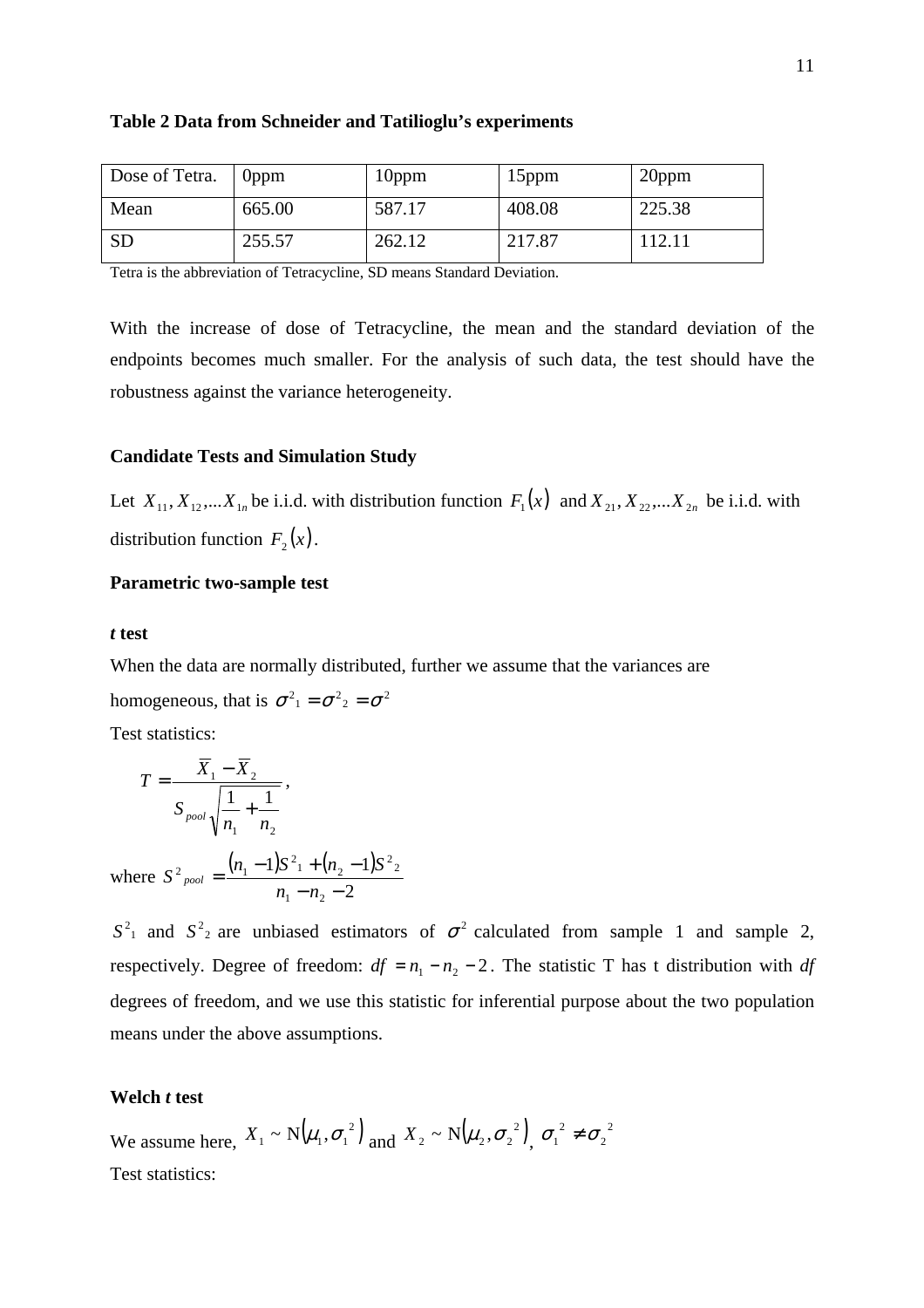$\frac{1}{2}$  ~ t(df<sub>welch</sub>) 2 2 1 2 1  $\frac{d}{dx}$   $=\frac{d}{dx} \frac{d}{dx} \frac{d}{dx}$   $\sim t (df_{\text{welch}})$ *n S n S*  $T_{\text{weleh}} = \frac{X_1 - X}{\sqrt{X_1 - X}}$ +  $=\frac{X_1 - X_2}{\sqrt{1 - \frac{X_1 - X_2}{\sqrt{1 - \frac{X_1 + X_2}{\sqrt{1 - \frac{X_1 + X_2}}}}}}$  ~  $t(df_{\text{welch}})$ , where the approximate number of Degrees of freedom is

df<sub>weleh</sub> = 
$$
\frac{\left(S_1^2/n_1 + S_2^2/n_2\right)^2}{\left(S_1^2/n_1\right)^2/(n_1-1) + \left(S_2^2/n_2\right)^2/(n_2-1)}
$$

### **Modifications of the t test**

Student *t* test, Welch *t* test (or use both *t* tests after logarithm of the raw data) are commonly used. The t test is a simple, statistically based method for detecting differentially expressed genes. In replicated experiments, the error variance can be estimated for each gene from the log ratios, and a standard t test can be conducted for each gene (Callow, 2000); the resulting t statistic or p values can be used to determine which genes are significantly differentially expressed. This gene-specific t test is not affected by heterogeneity in variance across genes because it only uses information from one gene at a time. It may, however, have low power because the sample size, i.e. the number of RNA samples measured for each condition is small. In addition, the variances estimated from each gene are not stable: for example, if the estimated variance for one gene is small, by chance, the t value can be large even when the corresponding fold change is small. It is possible to compute a global t test, using an estimate of error variance that is pooled across all genes, if it is assumed that the variance is homogeneous between different genes (Arfin, 2000). This is effectively a fold-change test because the global t test ranks genes in an order that is the same as fold change; that is, it does not adjust for individual gene variability. It may therefore suffer from the same biases as a fold-change test if the error variance is not truly constant for all genes.

As noted above, the error variance (the square root of which gives the denominator of the t tests) is hard to estimate and subject to erratic fluctuations when sample sizes are small. More stable estimates can be obtained by combining data across all genes, but these are subject to bias when the assumption of homogeneous variance is violated. Modified versions of the t test find a middle ground that is both powerful and less subject to bias.

In the 'significance analysis of microarrays' (SAM) version of the t test (known as the S test) (Tusher, 2001), a small positive constant is added to the denominator of the gene-specific t test. With this modification, genes with small fold changes will not be selected as significant; this removes the problem of stability mentioned above. The regularized t test (Baldi, 2001) combines information from gene-specific and global average variance estimates by using a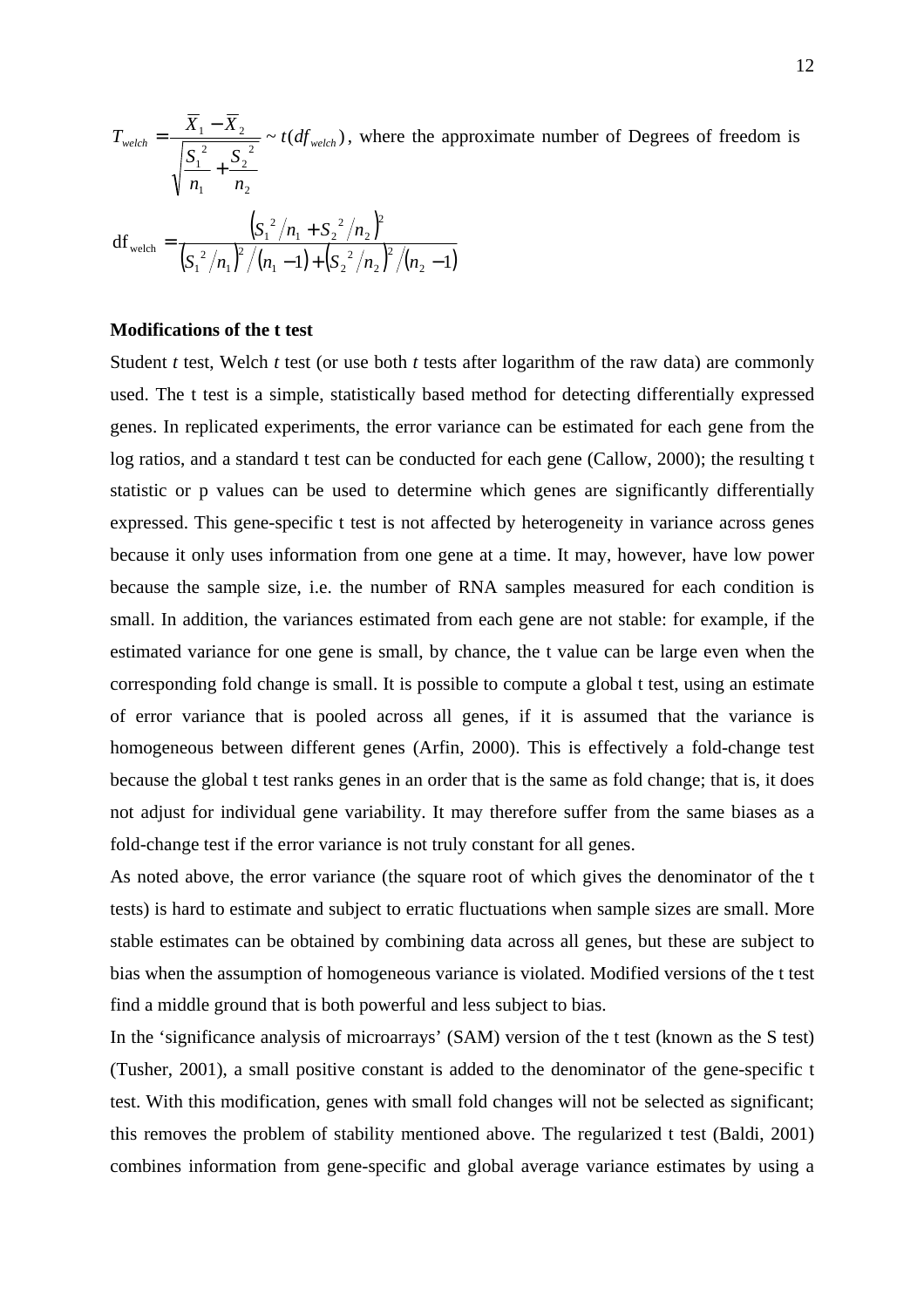weighted average of the two as the denominator for a gene specific t test. The B statistic proposed by Lonnstedt and Speed (2002) is a log posterior odds ratio of differential expression versus non-differential expression; it allows for gene-specific variances but it also combines information across many genes and thus should be more stable than the t statistic. The t and B tests based on log ratios can be found in the Statistics for Microarray Analysis (SMA) package; the S test is available in the SAM software package; and the regularized t test is in the Cyber T package. In addition, the Bioconductor has a collection of various analysis tools for microarray experiments. Additional modifications of the t test are discussed by Pan (2002).

#### **Nonparametric two-sample test**

#### **Asymptotic Wilcoxon test**

Let  $r_{1i}$  be the rank of  $X_{1i}$  in the combined sample, that is  $X_{1i}$  is the  $r_{1i}$  th smallest in the combined sample, then  $W = \sum_{i=1}^{n}$  $W = \sum_{i=1}^{n} r_{1i}$ , the sum of ranks of the  $X_1$ 's, is defined to be the Wilcoxon statistics (Wilcoxon, 1945). The null distribution of the statistic approximates normal when sample size is large.

#### **Exact Wilcoxon test**

Using the same Wilcoxon test statistic defined above, the null distribution of the statistic is replaced by exact distribution rather than normal approximation. It is used when sample size is small.

#### **Maximally Selected Rank test**

The maximally selected rank test is proposed for the classification problem, the idea is to use an optimal cut point to distinguish two samples. Let  $r_{i}$  be the rank of  $X_{i}$  in the combined sample, and  $a_n(1)...a_n(n)$  denote some scores,  $\mu$  is a pre specified cut point. A simple linear rank statistics (Hajek and Sidak, 1967, p.61) is defined as  $\sum_{i=1}^{n} c_{\mu}(X_i) a_n(r_{1n}) = \sum_{X_i \leq \mu} a_n(r_{1n})$ *i*  $S_{n\mu} = \sum_{i=1}^{n} c_{\mu}(X_i) a_n(r_{1n}) = \sum_{X_i \leq \mu} a_n(r_1)$  $\sum_{i=1}^{n} c_{\mu}(X_i) a_n(r_{1n}) = \sum_{X_i \le \mu} a_n(r_{1n})$ , where  $c_{\mu}(X_i) = I_{X_i \le \mu}$  are regressors depending on

 $\mu$ . Furthermore, when the scores are set equal to the ranks, i.e.  $a_n(i) = i$ ,  $S_{n\mu}$  equals to the Wilcoxon statistic in section 3.3. The exact distribution of maximally selected rank statistics is derived by Hothorn and Lausen (2002).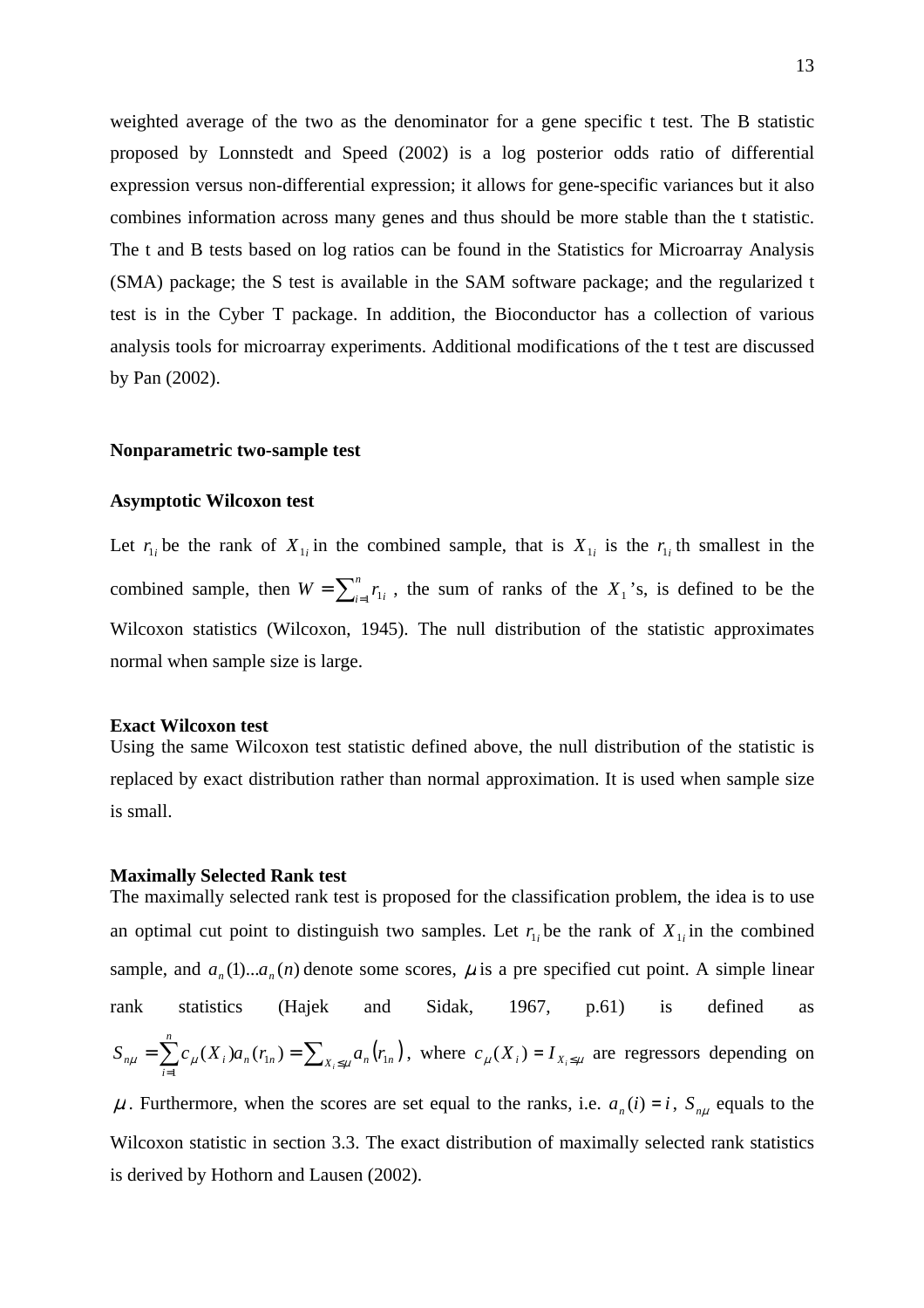#### **Conover-Salsburg test**

Conover and Salsburg (1988) investigate two kinds of Lehmann alternatives (Lehmann, 1953), which only a subset of treated sample will show an improvement. They proposed to use scores  $a_n(i) = [i/(N+1)]^4$  for the statistic defined by Hajek and Sidak (1967)  $S = \sum_{i=1}^n a_n(i)$ .

#### **Mood's Median Test**

Mood's median test (Mood, 1950) is a nonparametric test, which is alternative to Wilcoxon test when variances of two samples are heterogeneous. The test statistic is  $M =$  the number of  $X_2$  values that exceed the median of the combined samples (middle observation if  $n_1 + n_2$  is odd, and average of the middles ones if  $n_1 + n_2$  is even). The distribution of *M* is

$$
P(M_{n1,n2} = m) = \frac{\left(\frac{n_1}{2} + \frac{n_2}{2} - m\right)\left(\frac{n_2}{m}\right)}{\left(\frac{n_1 + n_2}{2}\right)}, \ m = 0,1,...n_2.
$$
 A similar formula holds if  $n_1 + n_2$  is odd.

#### **Cramer-von Mises test**

The Cramer-von Mises statistic,  $W^2 = \left[ \left[ F_2(x) - F_1(x) \right] dF_1(x) \right]$ 2  $W^{2} = \int_{0}^{\infty} [F_{2}(x) - F_{1}(x)]^{2} dF_{1}(x)$ −∞  $=$   $\left[ F_2(x) - F_1(x) \right] dF_1(x)$ , where  $F_i(x)$  is the empirical CDF based on sample *i,*. The statistic was suggested independently by Cramer (1928) and von Mises (1931).

#### **Kolmogorov Smirnov test**

The Kolmogorov Smirnov test (Kolmogorov, 1973) based on the statistic  $W = \max(F_2(x) - F_1(x))$  where  $F_i(x)$  is the empirical CDF based on sample *i*,.

#### **Proposed Maximum Test**

In many applications, the precise form of the model underlying the data is not known; however, several scientifically plausible ones are available. Often optimal tests for each of them exist. Unfortunately, use of any one optimal test may lead to a loss of power under another model.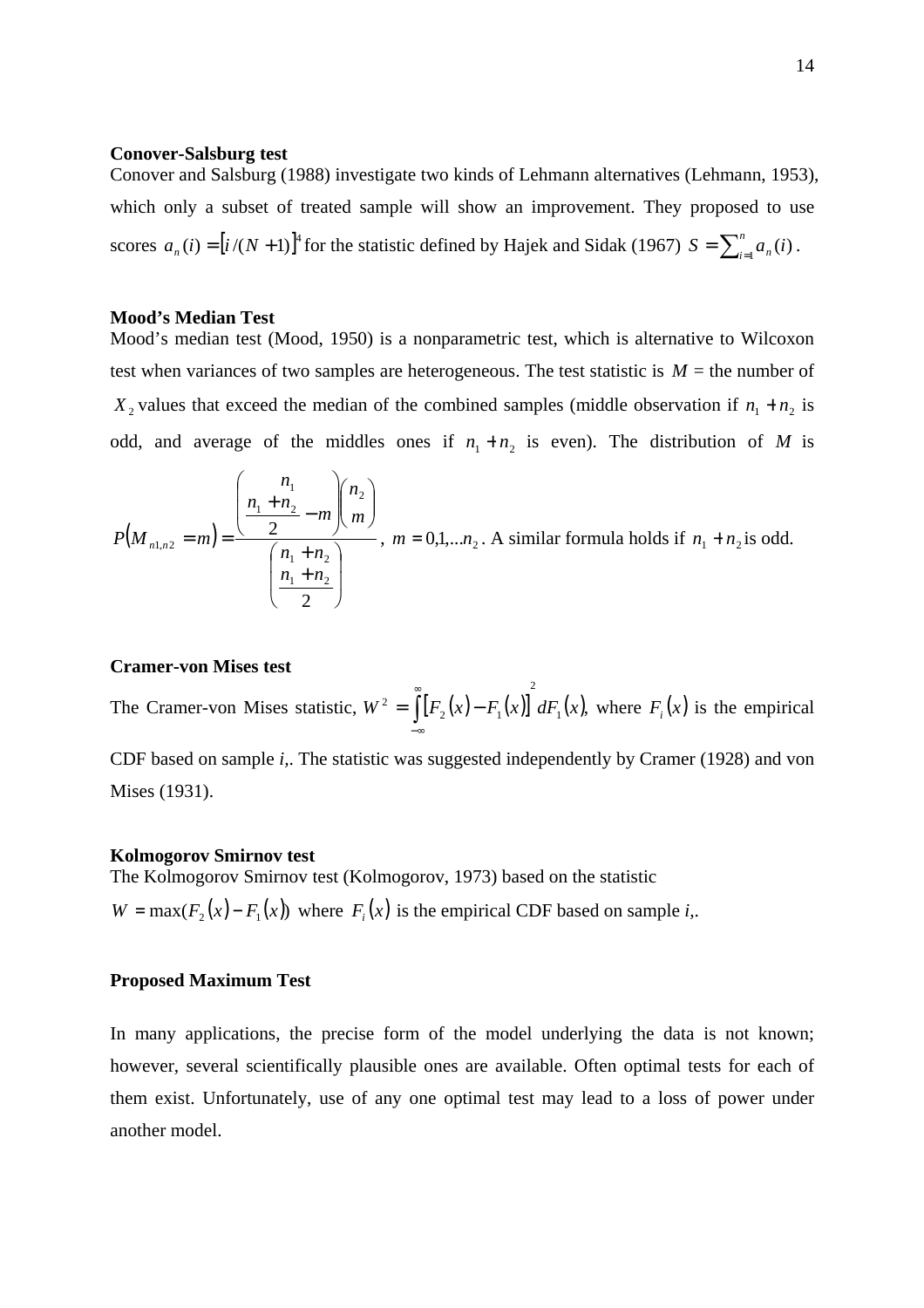There are different solutions for such problem, such as adaptive inference when the models are very far apart (Bickel, 1982), Maximin efficiency robust test (Gastwirth, 1966, 1985) and Maximum test (Tarone, 1981; Fleming & Harrington, 1991)

A nonparametric test can be performed using a linear rank statistic

$$
T=\sum_{i=1}^N g(i)V_i,
$$

where  $g(i)$  are real valued scores, and  $V_i = 1$  when the *i*th smallest of the  $N = n + m$ observations is from the first sample and  $V_i = 0$  otherwise. Two-sample tests based on *T* are distriubtion-free. Under  $H_0$ , we have

$$
E(T) = \frac{n}{N} \sum_{i=1}^{N} g(i)
$$

$$
Var(T) = \frac{mn}{N^{2}(N-1)} \left[ N \sum_{i=1}^{N} g^{2}(i) - \left( \sum_{i=1}^{N} g(i) \right)^{2} \right]
$$

and the standardized statistic

$$
\frac{T - E(T)}{\sqrt{Var(T)}}
$$

follows asymptotically a standard normal distribution (Büning & Trenkler, 1994, pp. 127-130; Hajek et al., 1999, pp. 57-63).

3 optimal tests to use:

1. Gastwirth test G (short tails)

$$
g(i) = \begin{cases} i - \frac{N+1}{4} & \text{for} & i \le \frac{N+1}{4} \\ 0 & \text{for} & \frac{N+1}{4} < i < \frac{3(N+1)}{4} \\ i - \frac{3(N+1)}{4} & \text{for} & i \ge \frac{3(N+1)}{4} \end{cases}
$$

2. LT test (long tails)

$$
g(i) = \begin{cases} -\left(\left[\frac{N}{4}\right] + 1\right) & i < \left[\frac{N}{4}\right] + 1\\ i - \frac{N+1}{2} & for \left[\frac{N}{4}\right] + 1 \le i \le \left[\frac{3(N+1)}{4}\right] \\ \left[\frac{N}{4}\right] + 1 & for i > \left[\frac{3(N+1)}{4}\right] \end{cases}
$$

Here,  $[x]$  denotes the highest integer less than or equal to *x*.

3. Brunner (Brunner and Munzel, 2000) test (Nonparametric Behrens-Fisher Problem) To formulate a nonparametric Behrens-Fisher problem, we consider the relative treatment effect  $p = P(X_{11} < X_{21}) + \frac{1}{2} P(X_{11} = X_{21}).$ 2  $p = P(X_{11} < X_{21}) + \frac{1}{2}P(X_{11} = X_{21})$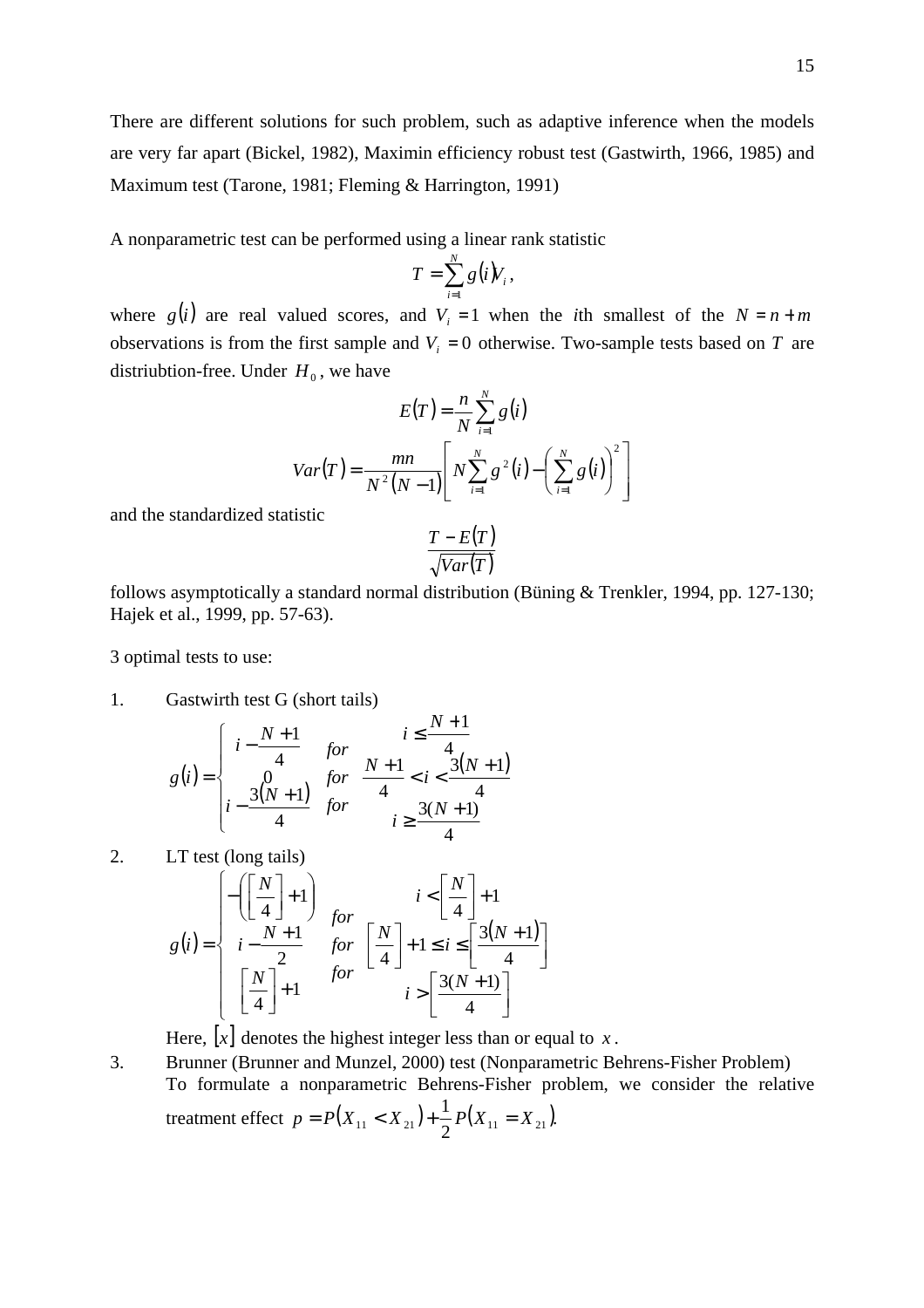The random variable  $X_{11}$  is called to *tend to smaller (larger)* values than the random variable  $X_{21}$  if  $p > \frac{1}{2}$   $\left(p < \frac{1}{2}\right)$  $\left(p<\frac{1}{2}\right)$ l ſ  $> \frac{1}{2}$  | p < 2 1 2  $p > \frac{1}{q}$   $\left(p < \frac{1}{q}\right)$  and the two random variables are called tendentiously equal if 2  $p = \frac{1}{2}$ .

To estimate the relative treatment effect *p* and to derive its asymptotic distribution it is more convinient to express  $p$  in terms of the disbribution functions. To this end, we use the so-called *normalized version*  $F_i(x) = \frac{1}{2} [F_i^-(x) + F_i^+(x)]$ 2  $\frac{1}{2} [F_i^-(x) + F_i^+(x)]$  of the distribution function (Ruymgaart, 1980) where  $F_i(x) = P(X_i < x)$  is the left-continuous version and  $F_i^+(x) = P(X_i \le x)$  is the right-continuous version of the distribution function. Then, the relative treatment effect *p* can be written as  $p = \int F_1 dF_2$  and the hypothesis of no treatment effect is written as 2  $H_0^p$ :  $p = \int F_1 dF_2 = \frac{1}{2}$ . We note that  $H_0^F$  :  $F_1 = F_2 = F$  $_0^F: F_1 = F_2 = F$  implies  $H_0^p: p = \frac{1}{2}$  $H_0^p : p = \frac{1}{2}$  because 2  $\int FdF = \frac{1}{2}$ , which follows from integration by parts.

To estimate the relative treatment effect  $p$ , the distribution functions  $F_1$  and  $F_2$  are replaced by their empirical counterparts  $\hat{F}_i(x) = \frac{1}{2} [\hat{F}_i^-(x) + \hat{F}_i^+(x)].$ 2  $\hat{F}_i(x) = \frac{1}{2} [\hat{F}_i(x) + \hat{F}_i^+(x)].$ 

$$
\hat{F}^{-1}(x) = \frac{1}{n_i} \sum_{k=1}^{n_i} c^{-1}(x - X_{ik})
$$
\n
$$
\hat{F}^{+1}(x) = \frac{1}{n_i} \sum_{k=1}^{n_i} c^{+1}(x - X_{ik})
$$
\n
$$
\hat{F}^{-1}(x) = \frac{1}{n_i} \sum_{k=1}^{n_i} c(x - X_{ik})
$$

where

$$
c^{-}(x) = \begin{cases} 0, & x \le 0 \\ 1, & x > 0 \end{cases}
$$
called left-continuous  

$$
c^{+}(x) = \begin{cases} 0, & x < 0 \\ 1, & x \ge 0 \end{cases}
$$
called right-continuous  

$$
c(x) = \frac{1}{2} [c^{+}(x) + c^{-}(x)]
$$
 called normalized

version of indicator function.

Let  $H(X) = \sum_{i} \frac{n_i}{N} F_i(x)$ *N*  $H(X) = \sum_{i=1}^{n} \frac{n_i}{N} F_i$ *i*  $\sum_{i=1}^n \frac{n_i}{n_i}$ = = 2 1 denote the combined distribution function and let

 $(X) = \sum_{i=1}^{n} \frac{n_i}{r_i} \hat{F}_i(x)$ *N*  $\hat{H}(X) = \sum_{i=1}^{n} \frac{n_i}{N} \hat{F}_i$ *i*  $\hat{H}(X) = \sum_{i=1}^{n} \frac{n_i}{F} \hat{F}$ 1  $\tilde{\sum}$ =  $=\sum_{i=1}^{n}F_i(x)$  denote the normalized version of the combined empirical

distribution function. Note that  $R_{ij} = N \cdot \hat{H}(X_{ik})$ 2  $R_{ij} = N \cdot \hat{H}(X_{ik}) + \frac{1}{2}$  is the rank of  $X_{ik}$  among all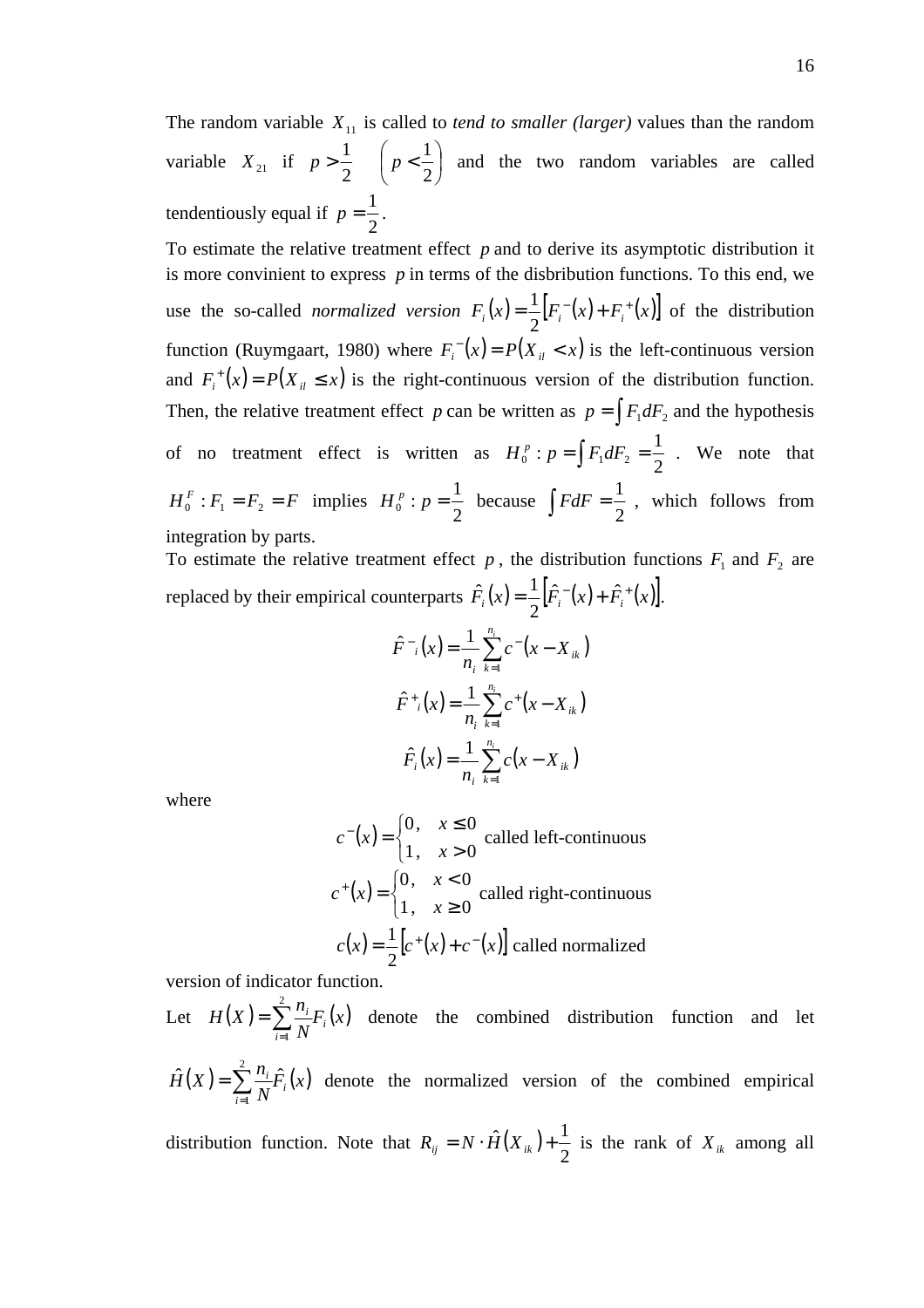*N* observations. Let  $R_i = n^{-1} \sum R_{ik}$ ,  $i = 1,2$ 1  $=n^{-1}$  i  $\sum_{i=1}^{n} R_{ik}$  ,  $i=$ =  $\overline{R}_{_{i\cdot }}=n^{-1}$  ;  $\sum R_{_{ik}}$  ,  $i$ *ni k*  $n_i = n^{-1} \sum R_{ik}$ ,  $i = 1, 2$ , denote the mean of the ranks  $R_{ik}$  in the

*i*th sample.

Then, it follows that

$$
\hat{p} = \int \hat{F}_1 d\hat{F}_2 = \frac{1}{n_1} \left( \overline{R}_{2\bullet} - \frac{n_2 + 1}{2} \right)
$$

is an unbiased and consistent estimator for the relative treatment effect *p* .

The statistic  $\sqrt{N} \left( \hat{p} - \frac{1}{2} \right) \middle/ \sigma_N = \left( \overline{R}_{2\bullet} - \overline{R}_{1\bullet} \right) \middle/ \sqrt{N \sigma_N^2}$  $\overline{N}\left( \left. \hat{p}-\frac{1}{2}\right) \right/ \sigma_{_{N}}=\left( \overline{R}_{2\bullet}-\overline{R}_{1\bullet}\right) \right/ \sqrt{N\sigma_{_{N}}^{2}}$  $\left(\hat{p}-\frac{1}{2}\right)$ l ſ  $-\frac{1}{2}$   $\left/ \sigma_N = \left(R_{2\bullet} - R_{1\bullet}\right) / \sqrt{N \sigma_N^2}$  has, asymptotically, a standard

normal distribution under 2  $H_0^p : p = \frac{1}{2}$ , where 2 2

$$
\sigma_N^2 = N \big[ \sigma_1^2 / n_1 + \sigma_2^2 / n_2 \big].
$$

The variances  $\sigma_1^2$  and  $\sigma_2^2$  are unknown and must be estimated from the data.

$$
\hat{\sigma}_i^2 = S_i^2 / (N - n_i)^2,
$$

where

$$
S_i^2 = \frac{1}{n_i - 1} \sum_{k=1}^{n_i} \left( R_{ik} - R_{ik}^{(i)} - \overline{R}_{i\bullet} + \frac{n_i + 1}{2} \right)^2
$$

is the empirical variance of  $R_{ik} - R_{ik}^{(i)}$ ,  $R_{ik}^{(i)} = N \cdot \hat{H}(X_{ik})$ 2  $R_{ik}^{(i)} = N \cdot \hat{H}(X_{ik}) + \frac{1}{2}$  denotes the (within) rank of  $X_{ik}$  among  $n_i$  observations within the *i*th sample.

Thus, under  $H_0^p$ , the statistic

$$
W_N^{BF} = \frac{\sqrt{N} \left(\hat{p} - \frac{1}{2}\right)}{\hat{\sigma}_N} = \frac{1}{\sqrt{N}} \cdot \frac{\overline{R}_{2\bullet} - \overline{R}_{1\bullet}}{\hat{\sigma}_N}
$$

has, asymptotically , a standard normal distribution under hypothesis

The asymptotical distribution of the Maximum of the above three standardized statistics is possible to derive. Assume that the standardized optimal statistics are asymptotically jointly multivariate normal with correlation matrix  $\{\rho_{ij}\}\$ . And the joint density function of the three standardized statistics is  $f(x_1, x_2, x_3)$ . Define the maximum of  $X_1, X_2, X_3$  are  $X_m$ , and when  $X_m \leq x$ , it means each of  $X_i \leq x, i = 1,2,3$ . Then the Asymptotic distribution of  $X_m$  is just the integral  $\int f(x_1, x_2, x_3) dx_1 dx_2 dx_3$ *Xi xm* ∫  $\prec$ . But the asymptotic distribution of a maximum statistic

may be not available, or, if available, the asymptotic approximation can be poor (Freidlin  $\&$ Korn, 2002). Therefore, this test can, for large sample-sizes be performed simulation-based only, i.e. Bootstrap or permutation-based. The Bootstrap or permutation distribution of the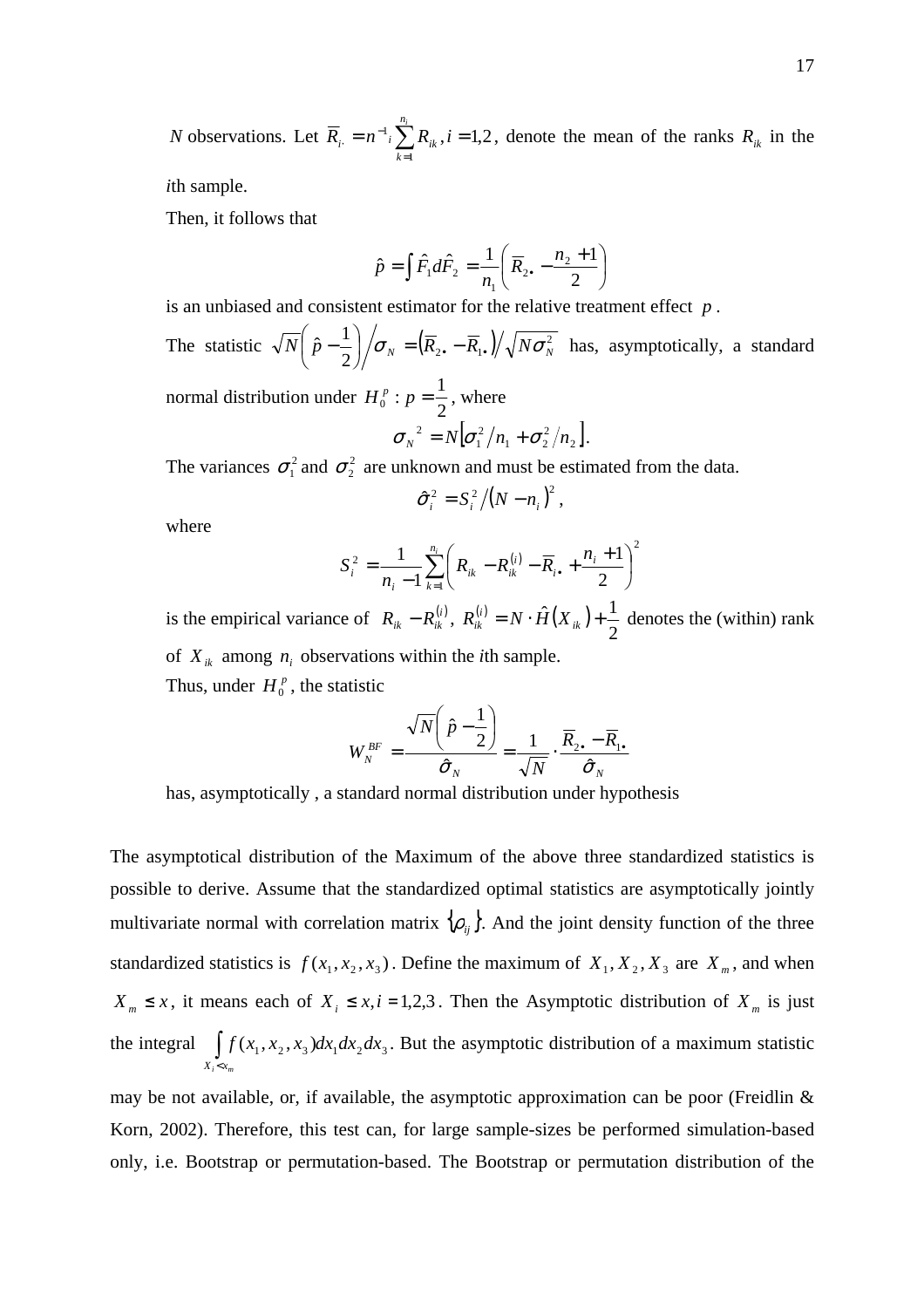maximum statistic can be obtained with resampling with or without replacement respectively. For example, in the permutation case, the data from two samples are pooled together, and in each resampling, generate a permutation of the pooled data, and take the first  $n_1$  numbers as the first group and the next  $n_2$  as second group. Perform the test and save the statistics. Repeat this process for N, say 4,000, times. We can use the 4,000 stored statistics to generate the empirical distribution of the statistic, and then the decision of the test can be made from the observed statistic depending on the empirical distribution. The only difference between a permutation resampling and Bootstrap resampling is that Bootstrap resampling sample from the raw data with replacement.

#### **Distribution systems**

To model the nonnormality of the real data, distribution systems are needed. The suggestion to use "typical" nonnormality, such as lognormal, Beta, Gamma, Weibull, student t distributions etc., has been made by Pearson and Please (1975). In the literature, there appear other methods for generating nonnormality, such as adding outliers, using extreme nonnormality (chi square, rectangular, lognormal, exponential, t, Cauchy distributions), transformation to unknown nonnormality and Tabular.

But the above method is either hard for the researcher to manipulate the distribution parameters (mean, variance, skewness, kurtosis, etc.) or hard to implement in Monte Carlo simulation. Thus, some other distribution systems are adapted for generating nonnormality in the simulation study, which fulfill the following requirements: they should have a priori known parameter, enable the researcher to change distributions with the least amount of difficulty, be realistic simulations of empirical distributions, capable of generating widely different distributions, and should operate as efficiently as possible.

The first used system is Fleishman system (Fleishman, 1978). The idea behind is a polynomial transformation, and will be called the power method. The transformation is of the form  $Y = a + bX + cX^2 + dX^3$ , where *X* is a random variate distributed normally with zero mean and unit variance,  $N(0,1)$ ,  $Y$  will have a distribution dependent upon the constants. With the restriction of mean, variance, skew and kurtosis, the four coefficients (*a, b, c* and *d*) can be found (for details see Fleishman, 1978). Some of the coefficients for certain combination of skew and kurtosis are tabulated, which are used in this report. One thing to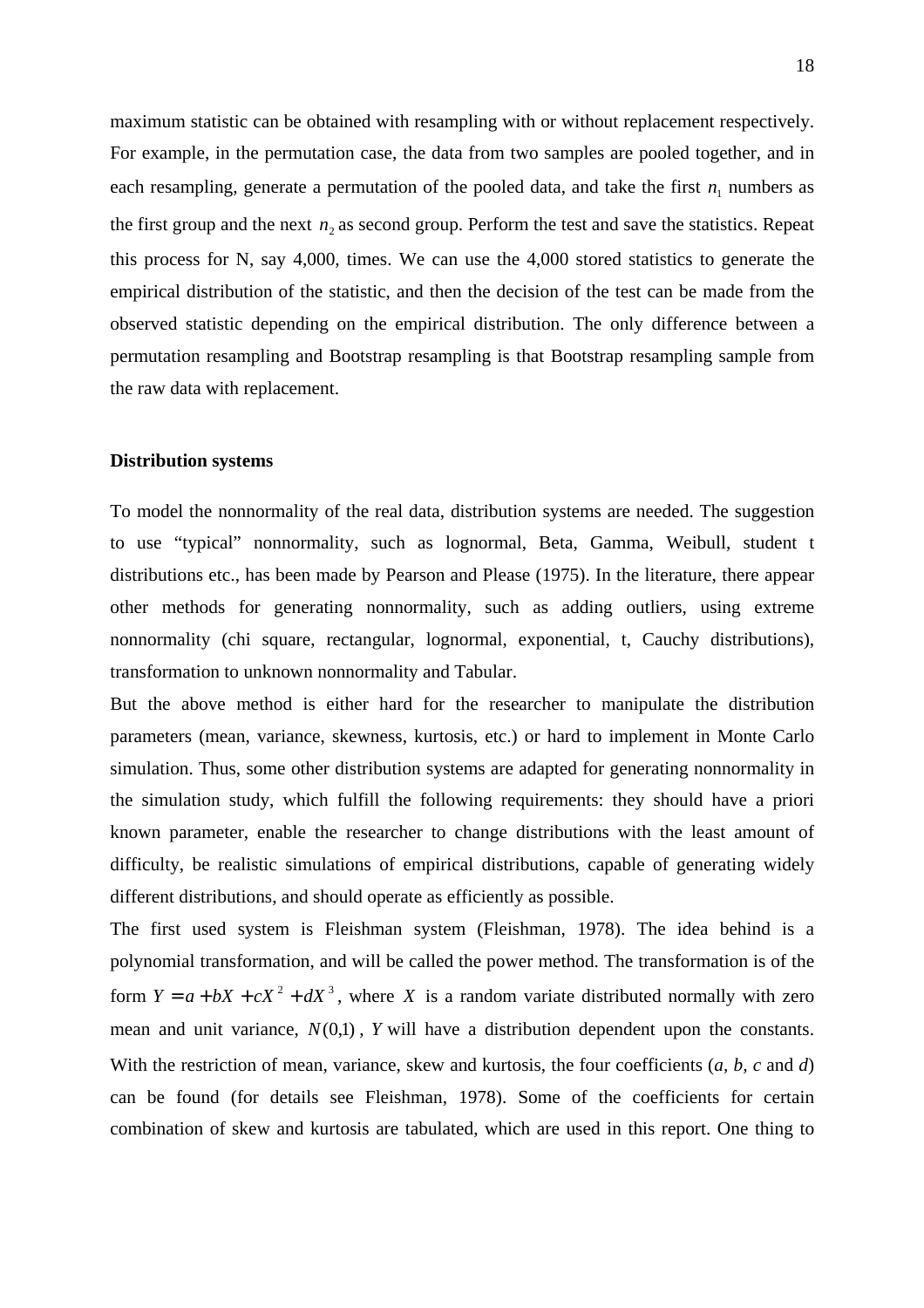notice is the limitation of Fleishman system, the possible space of the skew and kurtosis can be described by a parabola:  $skew^2 < 0.0629576 \times kurtosis + 0.0717247$ .

Histograms of some nonnormal distributions generated by Fleishman system are shown in Figure 8:



**Figure 8 Some distributions generated by Fleishman system** 

Due to the limitation of Fleishman system, other distribution systems are used; the second used system is Johnson distribution. Starting from a continuous random variable *Z* whose distribution is unknown and is to be approximated and subsequently sampled, Johnson (1949) proposed a set of four normalizing translations. These translations have the general form

$$
X = \gamma + \delta \cdot g \left( \frac{Z - \xi}{\lambda} \right)
$$

Where *X* is a standard normal random variate (that is  $X \sim N(0,1)$ ),  $\gamma$  and  $\delta$  are shape parameters,  $\lambda$  is a scale parameter,  $\xi$  is a location parameter, and  $g(\cdot)$  is a function whose form defines the four distribution families in the Johnson translation system,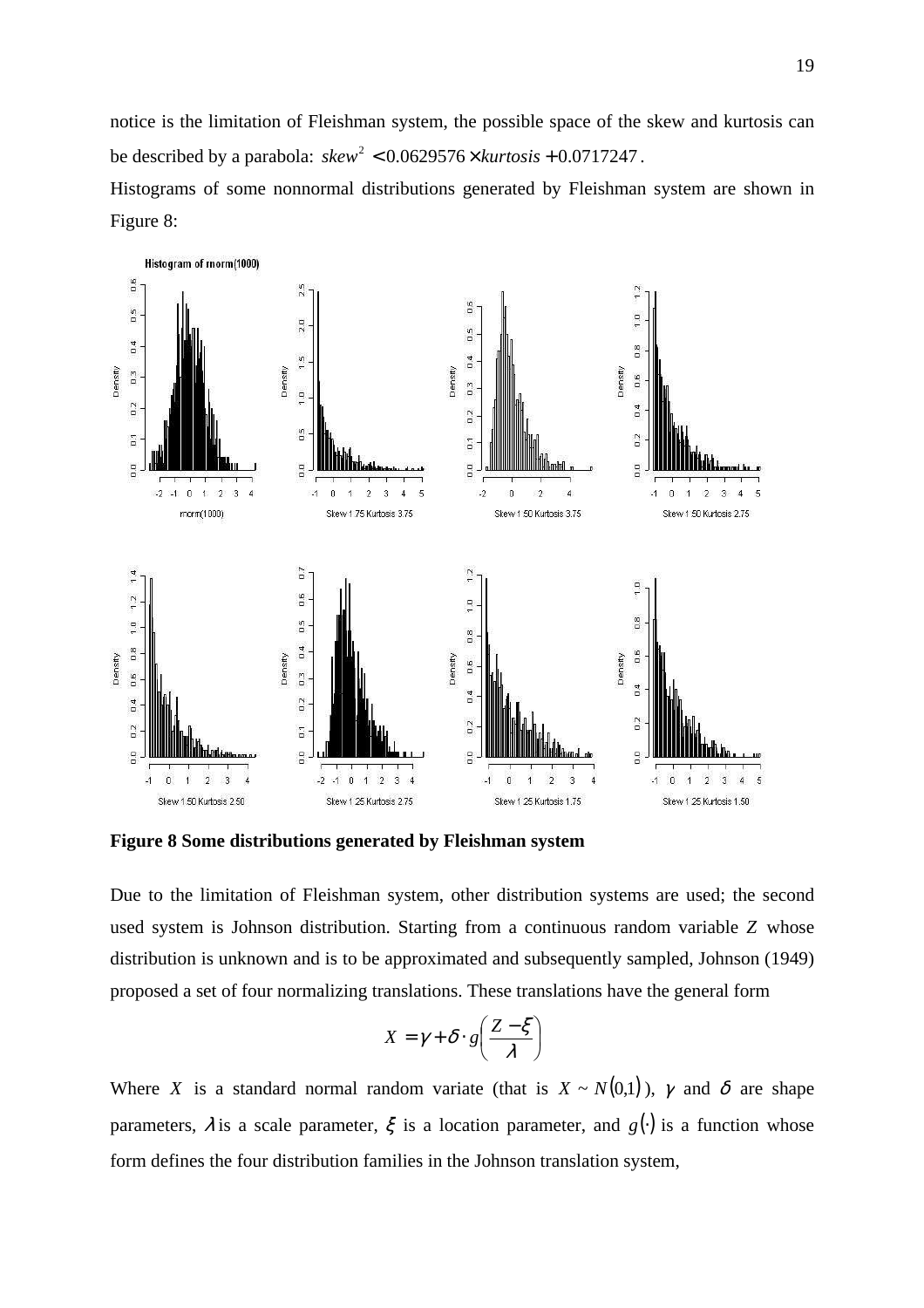$$
g(y) = \begin{cases} \ln(y) & \text{for } S_L \quad \text{(log normal)} \quad \text{Family} \\ \ln\left[y + \sqrt{y^2 + 1}\right] & \text{for } S_U \text{(unbounded)} \quad \text{Family} \\ \ln(y/(1-y)) & \text{for } S_B \text{(bounded)} \quad \text{Family} \\ y & \text{for } S_N \text{(normal)} \quad \text{Family} \end{cases}
$$

In the support of all these four functions, it can be proven to be monotonic increasing.

The random variable *Z* has the following characteristics:

Cumulative distribution:

$$
F_z(z) = \Phi\left(\gamma + \delta \cdot g\left(\frac{z - \xi}{\lambda}\right)\right)
$$

Density function:

$$
f_Z(z) = \delta \cdot g' \left( \frac{z - \xi}{\lambda} \right) \phi \left( \gamma + \delta \cdot g \left( \frac{z - \xi}{\lambda} \right) \right)
$$

According to Hill *et al.* (1976), the Johnson curves can be fitted using Moment Matching Estimate, which is implemented by in Software R, package *SuppDists*.

As shown before, the extreme skew and kurtosis are caused by the extreme values exists in the dataset. In fact that not only unimodal distribution exists in real data set, such extreme values can also be understood as another components of the distribution, consequently the distribution system should be able to generate bimodal or multimodal distributions. Mixture distribution is used for this purpose, though Johnson system has the same functionality. In this study, only two normal components are used. Suppose  $X_1 \sim N(\mu_1, \sigma_1^2)$  has the (Probability Density Function) PDF  $f_1(x_1)$ , and  $X_2 \sim N(\mu_2, \sigma_2^2)$  has the PDF  $f_2(x_2)$ . Since the support of  $X_1$  and  $X_2$  are  $(-\infty, \infty)$ , if *X* is a random variable which may come from the above two populations, the support of *X* is also ( $-\infty$ , $\infty$ ). Random variable *X* has the PDF  $f(x) = af_1(x) + (1 - a)f_2(x)$ . (*a* is called mixing probability or proportion, *a* of the times from the first component, *1-a* of the times from the second component.) Since:

$$
\int_{-\infty}^{\infty} f(x)dx = \int_{-\infty}^{\infty} (af_1(x) + (1-a)f_2(x))dx = \int_{-\infty}^{\infty} af_1(x)dx + \int_{-\infty}^{\infty} (1-a)f_2(x)dx = a + (1-a) = 1
$$

The mean of X is  $E(X) = a\mu_1 + (1 - a)\mu_2$ 

The variance of *X* is  $V(X) = a(\sigma_1^2 + \mu_1^2) + (1 - a)(\sigma_2^2 + \mu_2^2) - (a\mu_1 + (1 - a)\mu_2)^2$  $1 + (1 - u)\mu_2$ 2 2 2 2 2 1  $V(X) = a(\sigma_1^2 + \mu_1^2) + (1 - a)(\sigma_2^2 + \mu_2^2) - (a\mu_1 + (1 - a)\mu_1^2)$ Two mixture distributions are shown in Figure 9: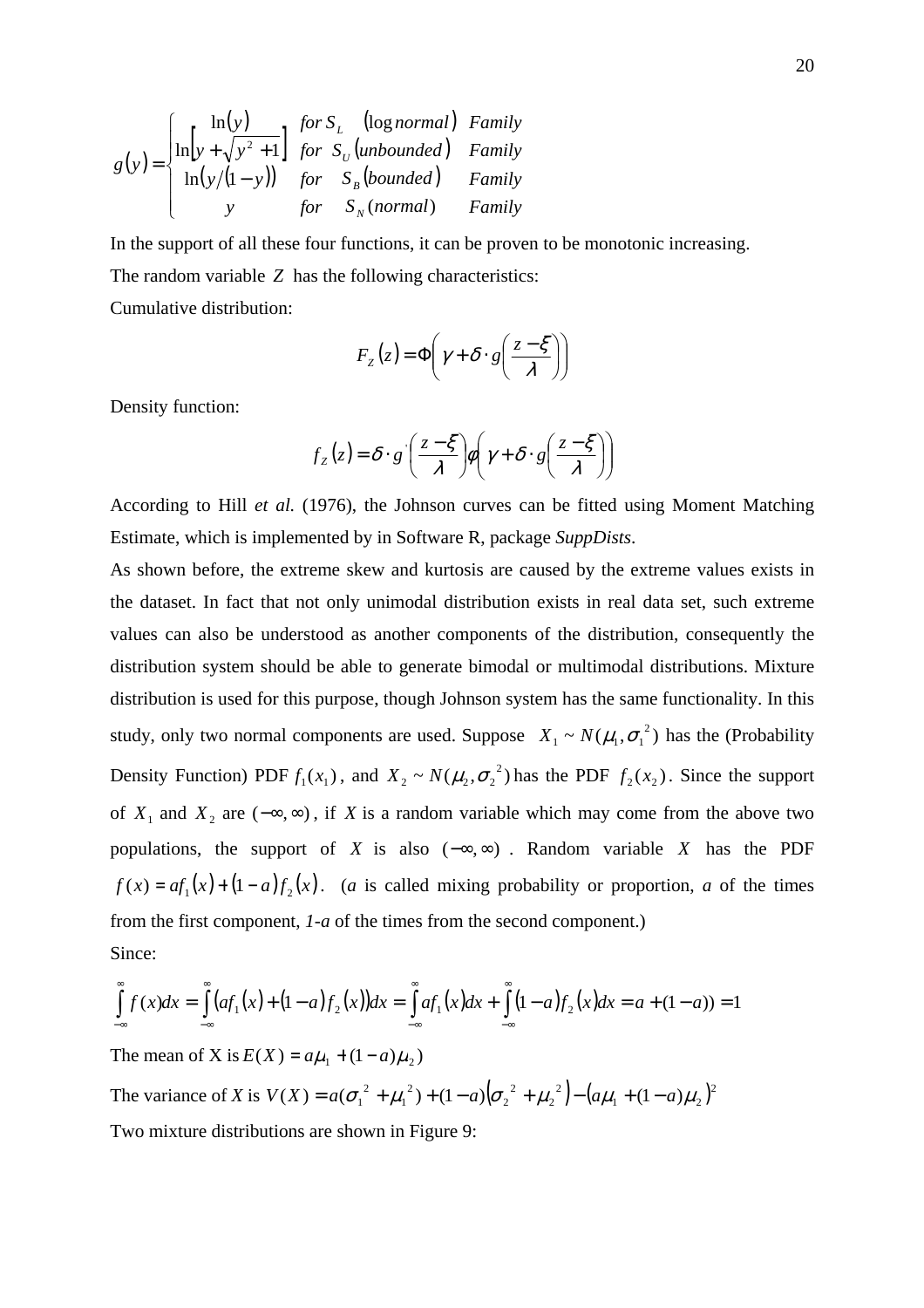

**Figure 9 Two mixture distributions. Blue one with 0.9***N***(0,1) +0.1***N***(2,0.25), and red one with 0.9***N***(0,1)+0.1***N***(4,0.25).** 

The above introduced distribution system are flexible to model and simulate the real data, but the mechanism of generating the real data might be more complex, the simple transformation and mixture might not be sufficient for investigation.

### **Monte-Carlo simulation**

## **Outline of Monte-Carlo Simulation**

The different statistical tests can be compared via Monte-Carlo simulation. In the simulation, the random variate will be generated under different specific conditions. For example, when the type I error of *t* test is under investigation. The random data should be generated under the null hypothesis condition. The underlying distribution of the data is set to be normal distribution with equal variances. Use software R for instance, the normally distributed random number can be generated using command rnorm with other necessary arguments. The *t* test is also a function in software R with command name t.test. Conduct *t* test for the generated random variate *N*, say 10,000, times and count the number of significant results. The number of significant results divided by the simulation number 10,000 is the estimation of the type I error rate of t test under the null hypothesis. If one of the two samples is shifted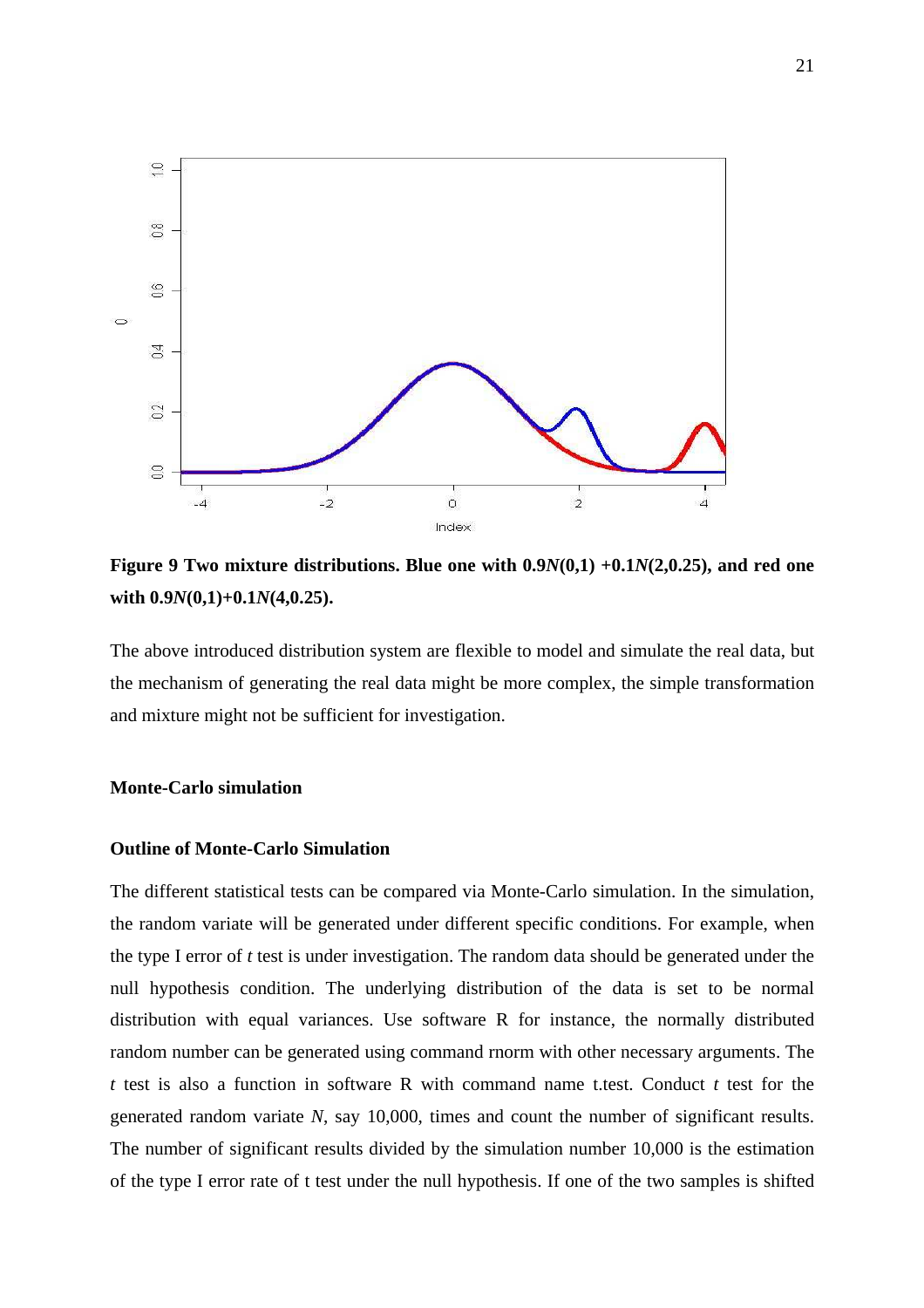from the other, the power of the sample can be also estimated using the same process. The confidence intervals of the estimated type I error rate and the power can be also calculated using the inference for proportions. The estimated type I error and the power are denoted by *p,* 

the confidence interval is  $p \pm z \sqrt{\frac{p(1-p)}{n}}$ *N*  $p \pm z \sqrt{\frac{p(1-p)}{n}}$ , where z depends on the level of confidence desired.

## **Generating of Random Number**

There are different ways for the random number generation. Here only a general idea of generating random variables of different types is given. This is done by simply determining values of the uniform variable. Consider the following fact:

Let random variable *Y* be distributed normally over the unit interval  $0 < y < 1$ . Suppose that  $F(x)$  is a distribution function of the continuous type, which is strictly increasing when  $0 < F(x) < 1$ . If the relationship  $Y = F(X)$  is defined, the inequalities  $X \leq x$  and  $F(X) \leq F(x)$  are equivalent. Thus, with  $0 \leq F(x) \leq 1$ , the distribution of *X* is  $Pr(X \le x) = Pr[F(X) \le F(x)] = Pr[Y \le F(x)]$ because  $Y = F(X)$ . However,  $Pr(Y \le y) = G(y)$ , so we have

 $Pr(X \leq x) = G[F(x)] = F(x), \ 0 < F(x) < 1.$ 

That is, the distribution function of X is  $F(x)$ . This result permits us to simulate random variables of different types. This is done by simply determining values of the uniform variable *Y*, usually with a computer.

But in the simulation of random variables using uniform random variables, it is frequently difficult to solve  $y = F(x)$  for *x*. Thus other methods are necessary. For instance, consider the important normal case in which we desire to determine *X* so that it is  $N(0,1)$ . Of course, once *X* is determined, other normal variables can then be obtained through *X* by the transformation  $Z = \sigma X + \mu$ . To simulate normal variables, Box and Muller (Hogg, Craig, 1995) suggested the following transformations, let  $Y_1, Y_2$  be a random sample from the uniform distribution over  $0 < y < 1$ . Define  $X_1$  and  $X_2$  by

$$
X_1 = (-2\ln Y_1)^{1/2} \cos(2\pi Y_2)
$$
  

$$
X_2 = (-2\ln Y_1)^{1/2} \cos(2\pi Y_2)
$$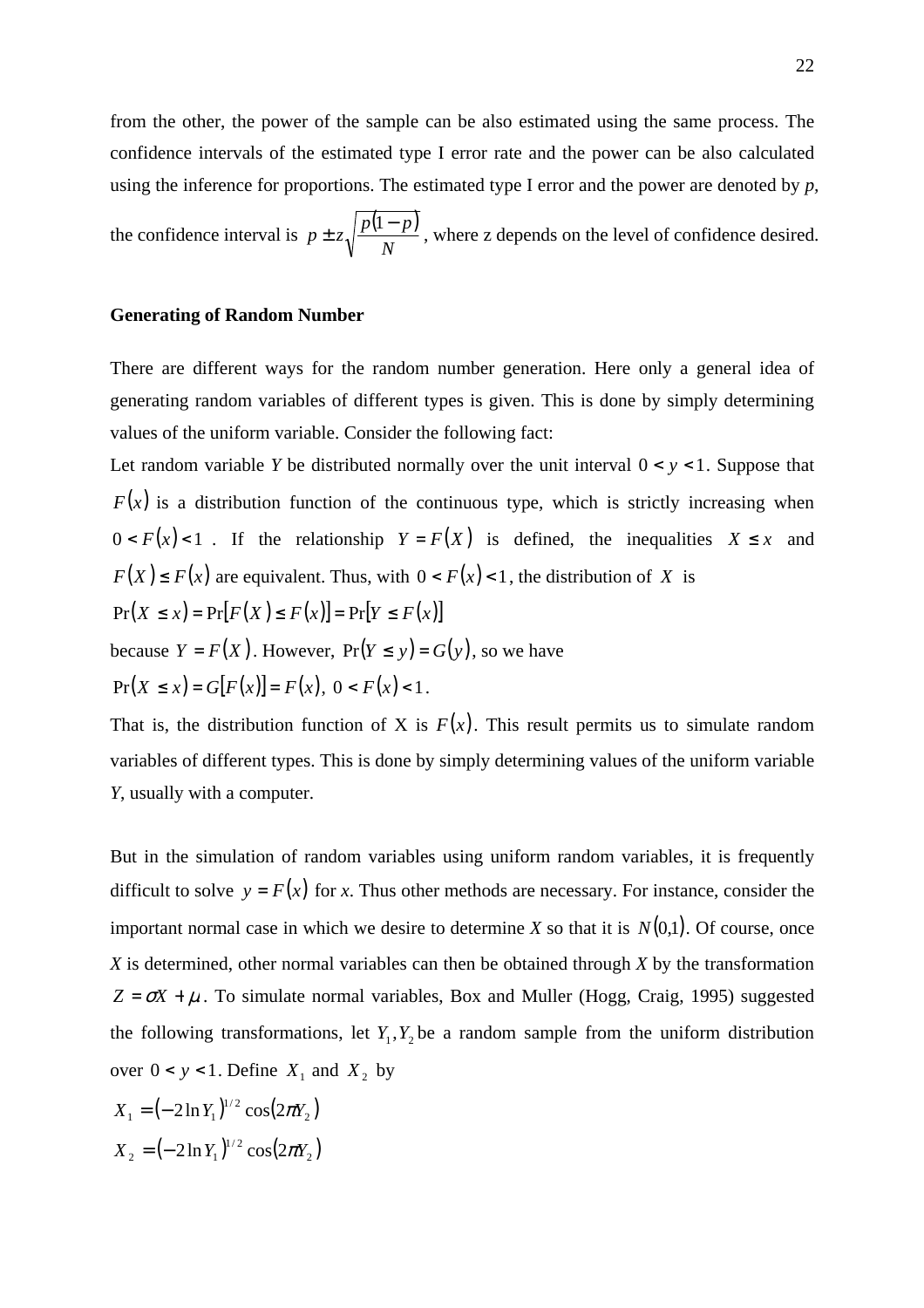The random variables  $X_1$  and  $X_2$  are proved to be independent standard normal random variables. For the proof see for example Hogg and Craig.

## **Simulation Results and Discussion**

#### **Condition I:** Normality with variance heterogeneity

From the investigation of Microarray datasets, there are roughly 25% genes fulfil the assumption of normality (via Kolmogorov-Smirnov testing). But the variances are heterogenous for some of the genes. Thus the first condition considered here is Normality data with variance heterogeneity.

The simulation is designed with sample size 10 only; both samples are normally distributed with mean difference 0,0.5,1,1.5,2,2.5,3, standard deviance ratio 1, 1.5, 2, 3, 5, 7,10. Three candidate tests, Welch *t* test, Exact Wilcoxon test and maximally selected test are used. 10,000 replications and 0.05 significant level are used.

The power matrices for three tests are shown in table 3-5:

## **Table 3 Power matrix for Welch** *t* **test. SDR means standard deviance ratio, MD means mean difference.**

| <b>SDR</b>     | $\mathbf{1}$ | 1.5   | $\overline{2}$ | 3     | 5     | 7     | 10    |
|----------------|--------------|-------|----------------|-------|-------|-------|-------|
| MĎ             |              |       |                |       |       |       |       |
| $\overline{0}$ | 0.050        | 0.056 | 0.044          | 0.063 | 0.050 | 0.045 | 0.049 |
| 0.5            | 0.172        | 0.120 | 0.119          | 0.075 | 0.057 | 0.058 | 0.054 |
| $\mathbf{1}$   | 0.555        | 0.359 | 0.254          | 0.138 | 0.087 | 0.066 | 0.071 |
| 1.5            | 0.868        | 0.707 | 0.478          | 0.279 | 0.127 | 0.079 | 0.088 |
| $\overline{2}$ | 0.985        | 0.898 | 0.739          | 0.440 | 0.203 | 0.130 | 0.076 |
| 2.5            | 1.000        | 0.983 | 0.920          | 0.628 | 0.284 | 0.189 | 0.111 |
| 3              | 1.000        | 0.998 | 0.981          | 0.780 | 0.378 | 0.238 | 0.143 |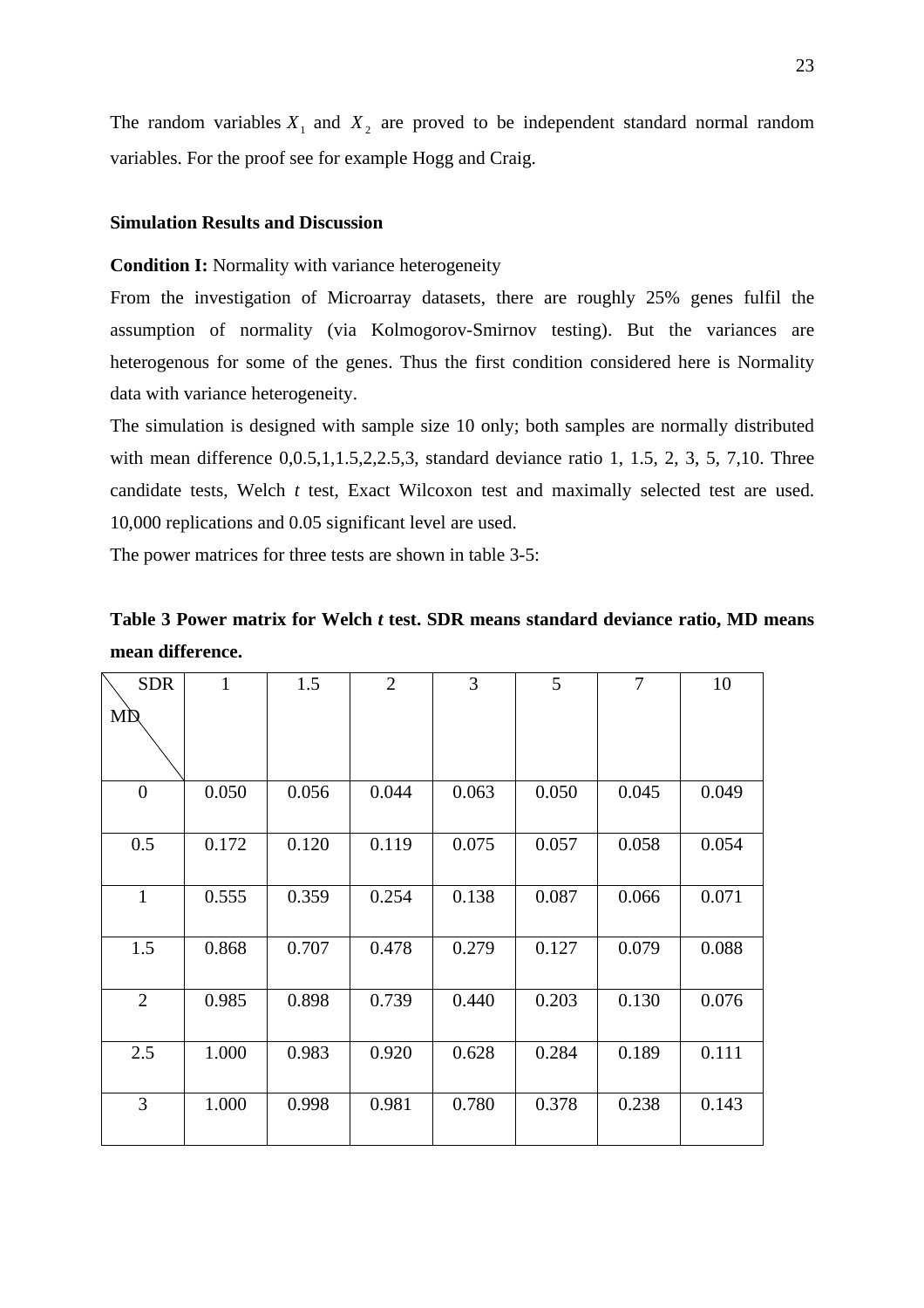## **Table 4 Power matrix for maximally selected rank test.**

| <b>SDR</b>   | $\mathbf{1}$ | 1.5   | $\overline{2}$ | 3     | 5     | $\overline{7}$ | 10    |
|--------------|--------------|-------|----------------|-------|-------|----------------|-------|
| <b>MD</b>    |              |       |                |       |       |                |       |
| $\theta$     | 0.059        | 0.072 | 0.111          | 0.213 | 0.336 | 0.451          | 0.490 |
| 0.5          | 0.161        | 0.125 | 0.170          | 0.232 | 0.375 | 0.435          | 0.530 |
| $\mathbf{1}$ | 0.471        | 0.338 | 0.289          | 0.312 | 0.377 | 0.468          | 0.537 |
| 1.5          | 0.773        | 0.633 | 0.517          | 0.405 | 0.470 | 0.451          | 0.555 |
| 2            | 0.937        | 0.773 | 0.718          | 0.612 | 0.538 | 0.532          | 0.546 |
| 2.5          | 0.934        | 0.940 | 0.834          | 0.762 | 0.579 | 0.578          | 0.575 |
| 3            | 0.958        | 0.883 | 0.940          | 0.851 | 0.683 | 0.601          | 0.624 |

## **Table 5 power matrix for Exact Wilcoxon test.**

| <b>SDR</b>     | 1     | 1.5   | $\overline{2}$ | 3     | 5     | $\overline{7}$ | 10    |
|----------------|-------|-------|----------------|-------|-------|----------------|-------|
| MD             |       |       |                |       |       |                |       |
| $\overline{0}$ | 0.045 | 0.053 | 0.049          | 0.075 | 0.088 | 0.077          | 0.094 |
| 0.5            | 0.155 | 0.115 | 0.106          | 0.083 | 0.071 | 0.079          | 0.093 |
| $\mathbf{1}$   | 0.511 | 0.327 | 0.240          | 0.139 | 0.101 | 0.123          | 0.105 |
| 1.5            | 0.833 | 0.660 | 0.446          | 0.273 | 0.165 | 0.113          | 0.123 |
| $\overline{2}$ | 0.979 | 0.869 | 0.698          | 0.438 | 0.226 | 0.159          | 0.120 |
| 2.5            | 1.000 | 0.980 | 0.884          | 0.616 | 0.294 | 0.240          | 0.167 |
| 3              | 1.000 | 0.995 | 0.965          | 0.751 | 0.392 | 0.278          | 0.190 |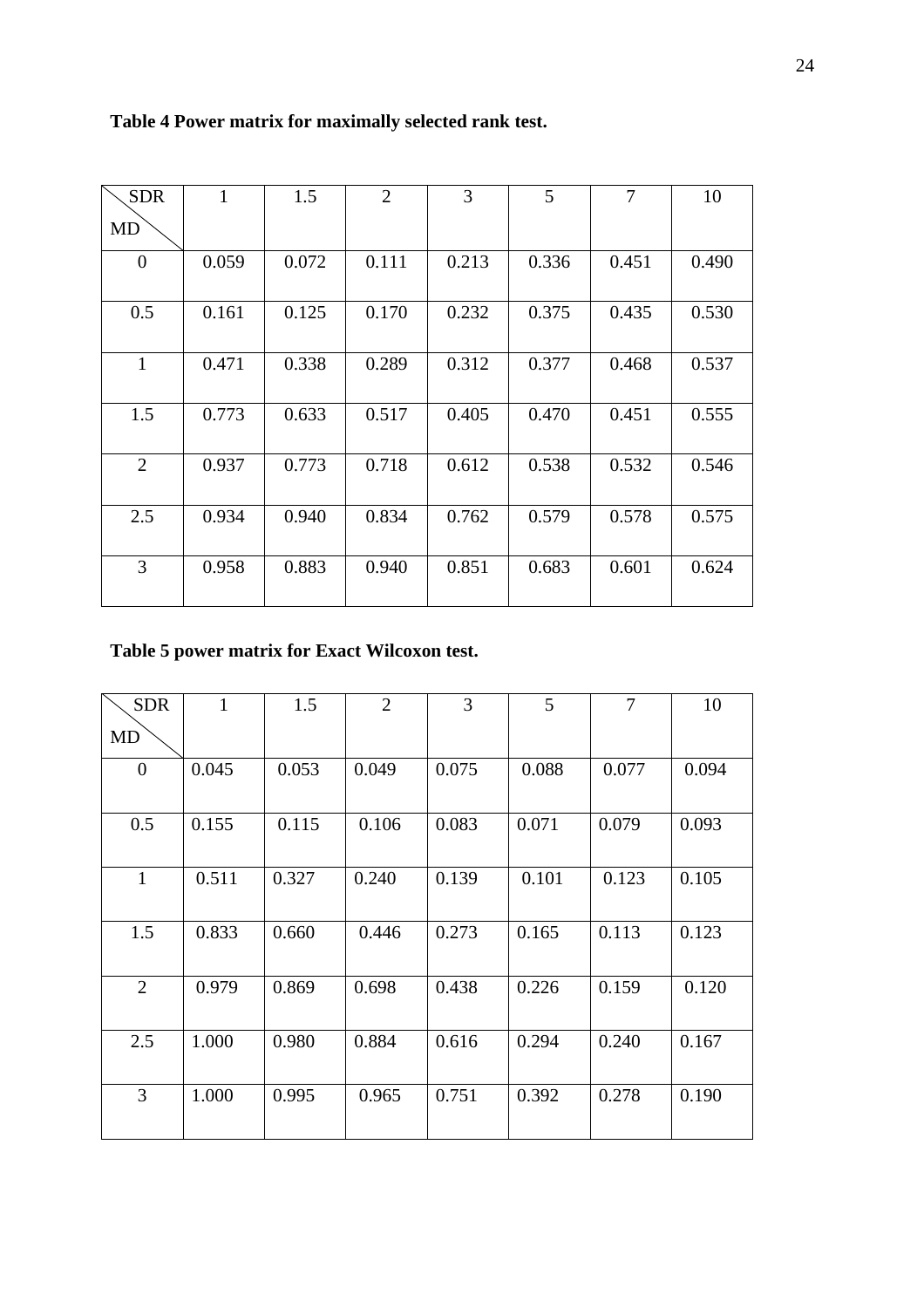The simulation results show that when the variances are homogeneous, all the tests control the alpha. But even with no mean difference but variance heterogeneity, the Welch *t* test is the best candidate because the alpha is always controlled regardless of the ratio of standard deviation. The Exact Wilcoxon and Maximally Selected test behaves too liberal in this case.

## **Condition II:** Nonnormality with Fleishman System

The distribution is skewed from the investigation of real microarray data, after deleting the extreme values; the skew and kurtosis are limited to a domain that Fleishman can be used to describe the shapes of the underlying density curves. In this scenario, five tests (Welch t test, Asymptotic Wilcoxon test, Exact Wilcoxon test, Maximally selected test and Mood's median test) are compared under normal  $(N(0,1)$  vs.  $N(0.75,1)$ , sample size 25 with expected power 75%), Fleishman with Skew 1.5 Kurtosis 3.75 and Fleishman with Skew 2 and Kurtosis 7 distributions. Sample sizes (25,25) (20,20) (15,15) (10,10) are used.

The simulation results under three distributions can be seen in Table 6-8:

| Under the null |        |           |                       |           |        |  |  |  |
|----------------|--------|-----------|-----------------------|-----------|--------|--|--|--|
| Sample size    | T      | <b>MS</b> | EW                    | <b>AW</b> | Mood   |  |  |  |
| 25:            | 0.0510 | 0.0530    | 0.0534                | 0.0560    | 0.0568 |  |  |  |
| 20:            | 0.0488 | 0.0542    | 0.0482                | 0.0482    | 0.0146 |  |  |  |
| 15:            | 0.0516 | 0.0602    | 0.0486                | 0.0486    | 0.0164 |  |  |  |
| 10:            | 0.0464 | 0.0536    | 0.0416                | 0.0416    | 0.0104 |  |  |  |
|                |        |           | Under the alternative |           |        |  |  |  |
| 25:            | 0.7442 | 0.6046    | 0.7098                | 0.7162    | 0.6510 |  |  |  |
| 20:            | 0.6374 | 0.5250    | 0.6186                | 0.6186    | 0.3578 |  |  |  |
| 15:            | 0.5022 | 0.4274    | 0.4708                | 0.4708    | 0.2764 |  |  |  |
| 10:            | 0.3398 | 0.2982    | 0.3070                | 0.3070    | 0.1684 |  |  |  |

|  |  |  | Table 6 Power matrix for five tests under normality. |
|--|--|--|------------------------------------------------------|
|  |  |  |                                                      |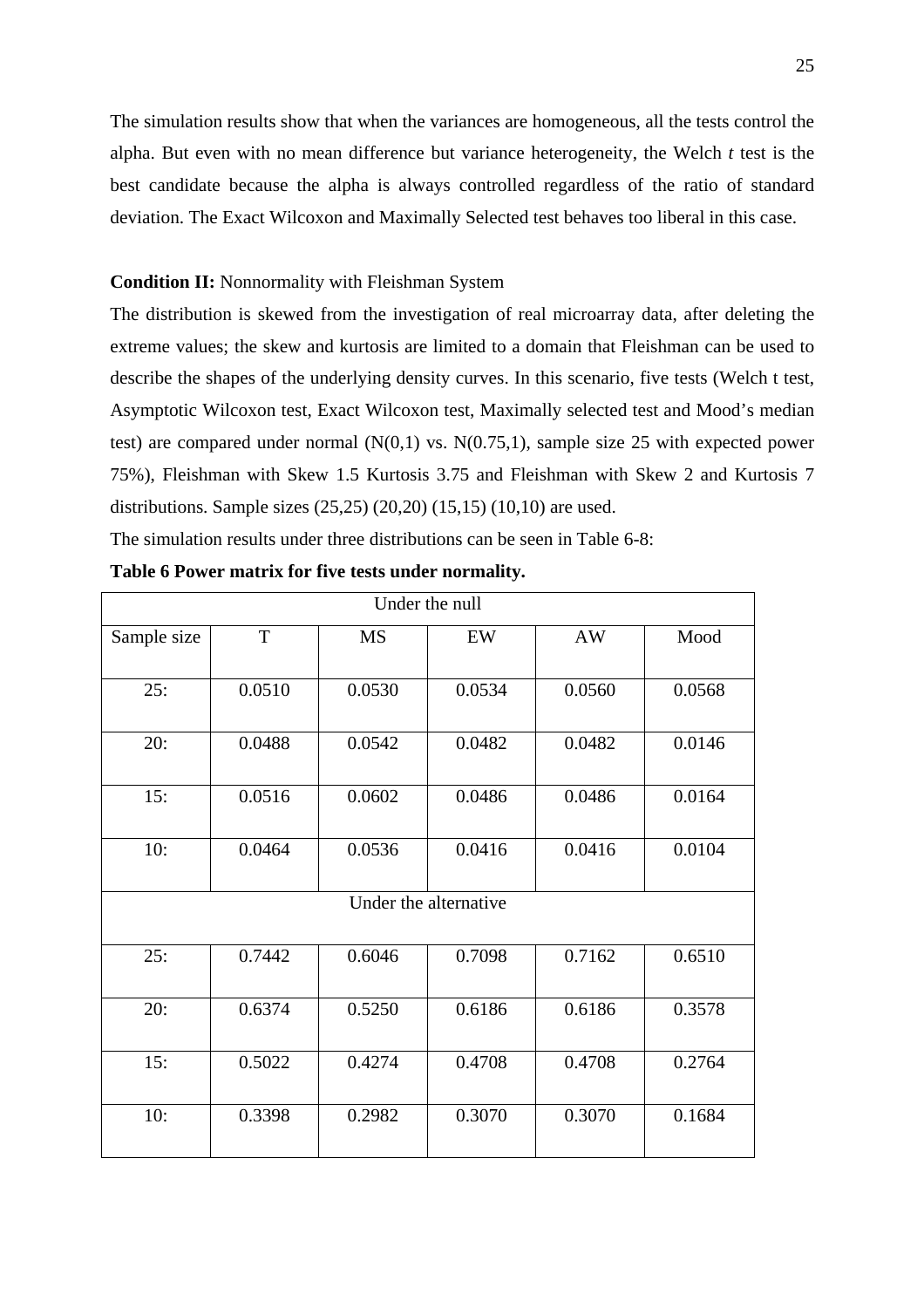| Under the null |        |           |                       |           |        |  |  |
|----------------|--------|-----------|-----------------------|-----------|--------|--|--|
| Sample size    | T      | <b>MS</b> | EW                    | <b>AW</b> | Mood   |  |  |
| 25:            | 0.0500 | 0.0522    | 0.0484                | 0.0502    | 0.0570 |  |  |
| 20:            | 0.0524 | 0.0534    | 0.0524                | 0.0524    | 0.0150 |  |  |
| 15:            | 0.0470 | 0.0624    | 0.0494                | 0.0494    | 0.0188 |  |  |
| 10:            | 0.0404 | 0.0540    | 0.0430                | 0.0430    | 0.0104 |  |  |
|                |        |           | Under the alternative |           |        |  |  |
| 25:            | 0.7492 | 0.8832    | 0.8570                | 0.8602    | 0.7602 |  |  |
| 20:            | 0.6472 | 0.7854    | 0.7658                | 0.7658    | 0.4692 |  |  |
| 15:            | 0.5410 | 0.6788    | 0.6216                | 0.6216    | 0.3732 |  |  |
| 10:            | 0.3962 | 0.4396    | 0.4364                | 0.4364    | 0.2320 |  |  |

## **Table 7 Power matrix for five tests under Fleishman with skew 1.5, kurtosis 3.75**

## **Table 8 Power matrix for five tests under Fleishman with skew 2, kurtosis 7**

| Under the null |        |           |                       |        |        |  |  |
|----------------|--------|-----------|-----------------------|--------|--------|--|--|
| Sample size    | T      | <b>MS</b> | EW                    | AW     | Mood   |  |  |
| 25:            | 0.041  | 0.050     | 0.040                 | 0.043  | 0.049  |  |  |
| 20:            | 0.045  | 0.052     | 0.052                 | 0.053  | 0.015  |  |  |
| 15:            | 0.046  | 0.049     | 0.038                 | 0.038  | 0.019  |  |  |
| 10:            | 0.038  | 0.055     | 0.047                 | 0.047  | 0.014  |  |  |
|                |        |           | Under the alternative |        |        |  |  |
| 25:            | 0.735  | 0.951     | 0.914                 | 0.918  | 0.839  |  |  |
| 20:            | 0.6472 | 0.7854    | 0.7658                | 0.7658 | 0.4692 |  |  |
| 15:            | 0.560  | 0.800     | 0.709                 | 0.709  | 0.465  |  |  |
| 10:            | 0.391  | 0.526     | 0.494                 | 0.494  | 0.289  |  |  |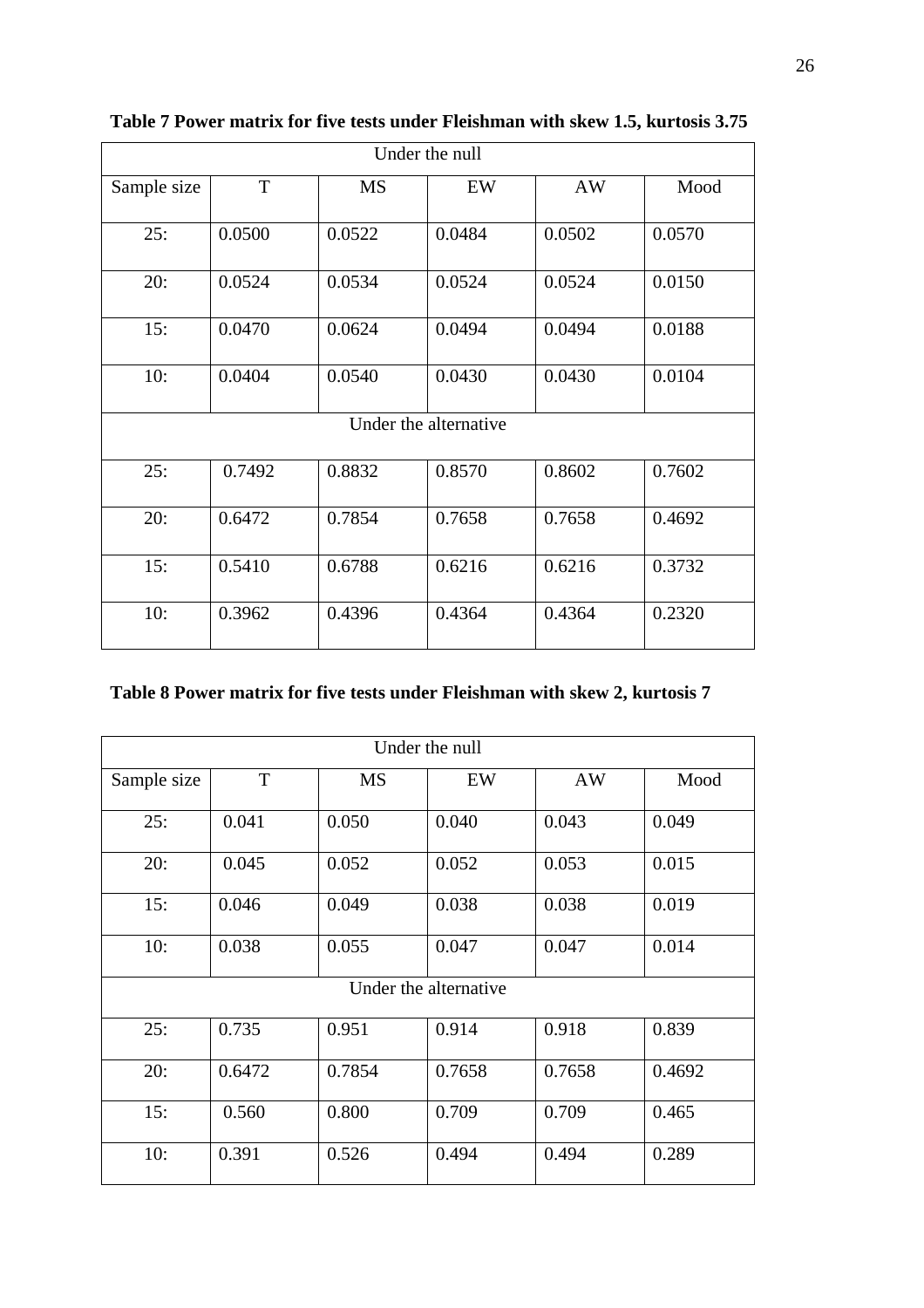The simulation results above show that under the null, regardless of the distributions all the candidate tests controls alpha. When the data is normally distributed, the t test is proven to be the best test for all sample sizes. But when the data is skewed, Maximally selected test behaves the best, for example as shown in Table 7, the power of MS test under all sample sizes are much higher than t test and also slightly higher than Wilcoxon test. Mood's median test works well in moderate sample sizes (25-15), but the power decreases dramatically when the sample size falls to be 10, which is not surprising since more than 12 observations is recommended in the literature.

#### **Condition III:** Mixture of two Normals

Conover-Salsburg test is a good candidate test when only a subset of treated sample will show an improvement. The simulation for this test is designed as Sample Size 25 balanced, with 5000 simulation replicates.

The simulation results of this test show that it controls alpha, 0.0476, under the null. And when two samples are  $N(0,1)$  and.  $N(0.75,1)$ , the power of Conover-Salsburg test is 0.6216, whereas the expected power for t test is 0.75. When the two samples are designed to *N*(0,1) and  $0.7N(0,1)+0.3N(5,1)$ , The power of CS test is 0.7566 whereas *t* test has the power of 0.2423.

### **Condition IV**: Simulation for Maximum Test

Since the characteristics of microarray data include not only one problem at a time, the most powerful test in each case cannot work well for all the genes in microarray data. The Maximum of some standardized statistics is proposed. The simulation study is conducted to check the alpha robustness and the power of this test compared with t test and Wilcoxon test for sample size 25. The simulation number are set to be 1,000 since the Bootstrap procedure are very computation intensive. The Bootstrap replication is 400 for the Maximum test.

The 3 components of Maximum Test are simulated separately under normality to check the alpha and power.

The results are shown in table 9: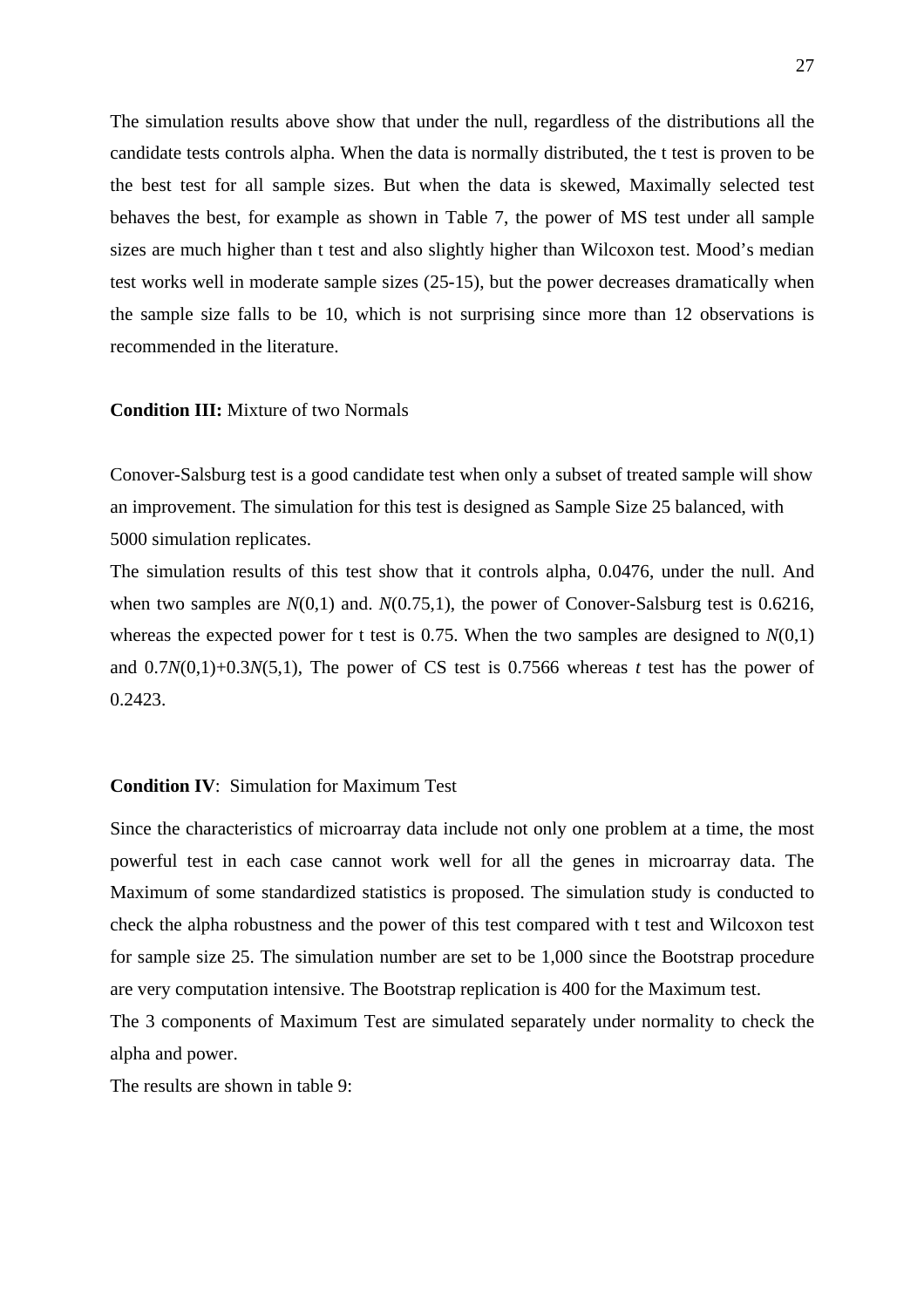| Test                  |                       |                |                     | Expected alpha   |
|-----------------------|-----------------------|----------------|---------------------|------------------|
|                       | <b>Gastwirth Test</b> | Long Tail Test | <b>Brunner</b> Test | and Power of $t$ |
| Distribution          |                       |                |                     | test             |
| $N(0,1)$ vs. $N(0,1)$ | 0.0476                | 0.049          | 0.0457              | 0.05             |
| $N(0,1)$ vs.(0.75,1)  | 0.659                 | 0.651          | 0.749               | 0.75             |

**Table 9 Simulation study for the 3 components of Maximum Test** 

The simulation results shows that each test controls alpha in normal case, but the *t* test is the most powerful test. But Brunner Test is a very good test, which controls the type I error and gives almost the same power like *t* test.

Since the Gastwirth test is powerful when the data have short tail (small kurtosis), the LongTail test is powerful when the data have long tail (larger kurtosis) and Brunner Test is powerful for the non-parametric Behrens-Fisher problem. The combination of these three tests is hoped to have better performance than other candidate tests.

Under the normality with homogeneous variance the Maximum Test is proved to control alpha and has the power smaller than *t* test, which can be seen in table 10.

**Table 10 Type I error and power of Maximum test under normality and variance homogeneity** 

| Test                     | <b>Maximum Test</b> | Expected alpha and power of |
|--------------------------|---------------------|-----------------------------|
| Distribution             |                     | Welch t test                |
| $N(0,1)$ vs. $N(0,1)$    | 0.0525              | 0.050                       |
| $N(0,1)$ vs. $N(0.75,1)$ | 0.6848              | 0.750                       |

Again the results show that the *t* test is more powerful than Maximum Test when data is normally distributed, and the reason why the Maximum Test is less powerful than *t* test is that some price must be paid for the Gastwirth Test and the TongTail Test, which are not as powerful as the *t* test or the Brunner Test.

Under the variance heterogeneity, the type I error and power of Maximum Test can be shown in table 11:

**Table 11 Type I error and power of Maximum test under normality and variance heterogeneity.** 

| Test                     | <b>Maximum Test</b> | Welch t test   | Exact Wilcoxon |
|--------------------------|---------------------|----------------|----------------|
| Distribution             |                     |                | <b>Test</b>    |
| $N(0,1)$ vs. $N(0,2)$    | 0.57.د              | 0.046          | 0.074          |
| $N(0,1)$ vs. $N(0.75,2)$ | ).324               | $0.37^{\circ}$ | 0.349          |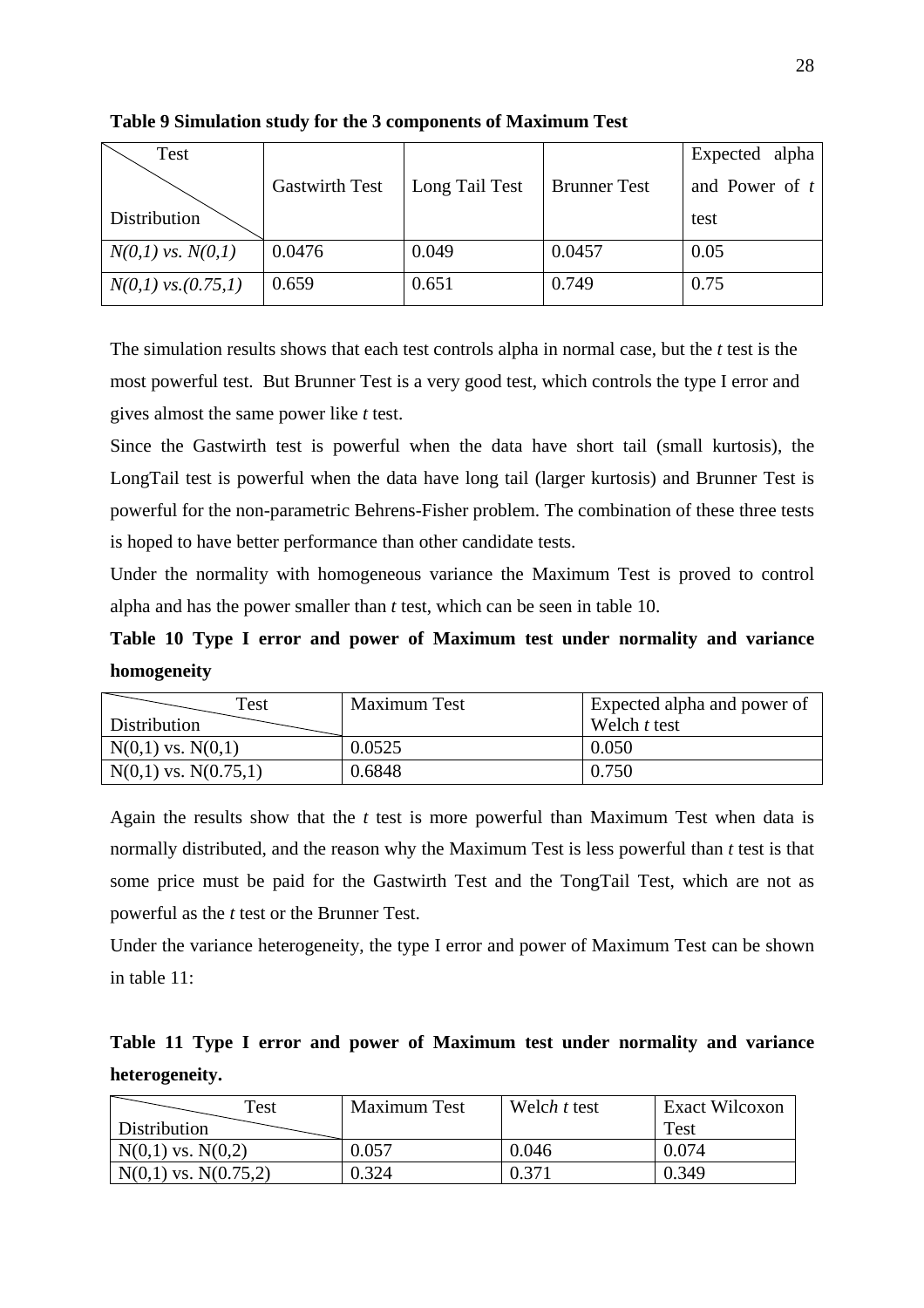The simulation result shows that under normality and variance heterogeneity, exact Wilcoxon test does not control alpha, whereas Maximum Test and Welch *t* test has the type I error near to the nominal 0.05. The power of Welch *t* test is higher than Maximum Test in this case.

When the data is nonnormal, for example Fleishman distribution with skew 2 and kurtosis 7, the simulation results of Maximum test can be shown in table 12:

**Table 12 Type I error and power of Maximum under nonnormality and variance heterogeneity.** 

| Test                                                | <b>Maximum Test</b> | Welch t test | exact Wilcoxon |
|-----------------------------------------------------|---------------------|--------------|----------------|
| Distribution                                        |                     |              |                |
| Fleishman $(0,1,2,7)$ vs. Fleishman $(0,1,2,7)$     | 0.033               | 0.037        | 0.042          |
| Fleishman $(0,1,2,7)$ vs. Fleishman $(0,2,2,7)$     | 0.158               | 0.056        | 0.172          |
| Fleishman $(0,1,2,7)$ vs. Fleishman $(0.75,1,2,7)$  | 0.936               | 0.745        | 0.912          |
| Fleishman $(0,1,2,7)$ vs. Fleishman $(0.75, 2,2,7)$ | 0.270               | 0.356        | 0.267          |

The simulation results show that under nonnormality (right skewed) and variance homogeneity, the Maximum Test, Welch t test and exact Wilcoxon test controls alpha, but the Maximum Test and Welch t test is conservative. Under variance heterogeneity, only Welch t test controls alpha, both the Maximum Test and exact Wilcoxon test are anticonservative. Under variance homogeneity, the Maximum Test has the highest power among three tests. But under variance homogeneity, Welch *t* test performs best which guarantee the type I error and have higher power than other two tests.

This result implies that in the situation of nonnormality and variance heterogeneity, Welch *t* test is the best candidate test though the assumption of normality is violated. The Maximum Test is conducted with more realistic assumption, but it does not control the type I error under this condition.

### **Graphical Presentation of the Test Results**

The test results, such as *p* values or the confidence interval of some parameters can be presented graphically. On is the so-called Volcano Plot.

### **Volcano plot**

The test results can be presented efficiently using the so-called Volcano Plot, Volcano Plot is nothing but a scatter plot of the base 2 logarithm of the ratio of means versus the base 10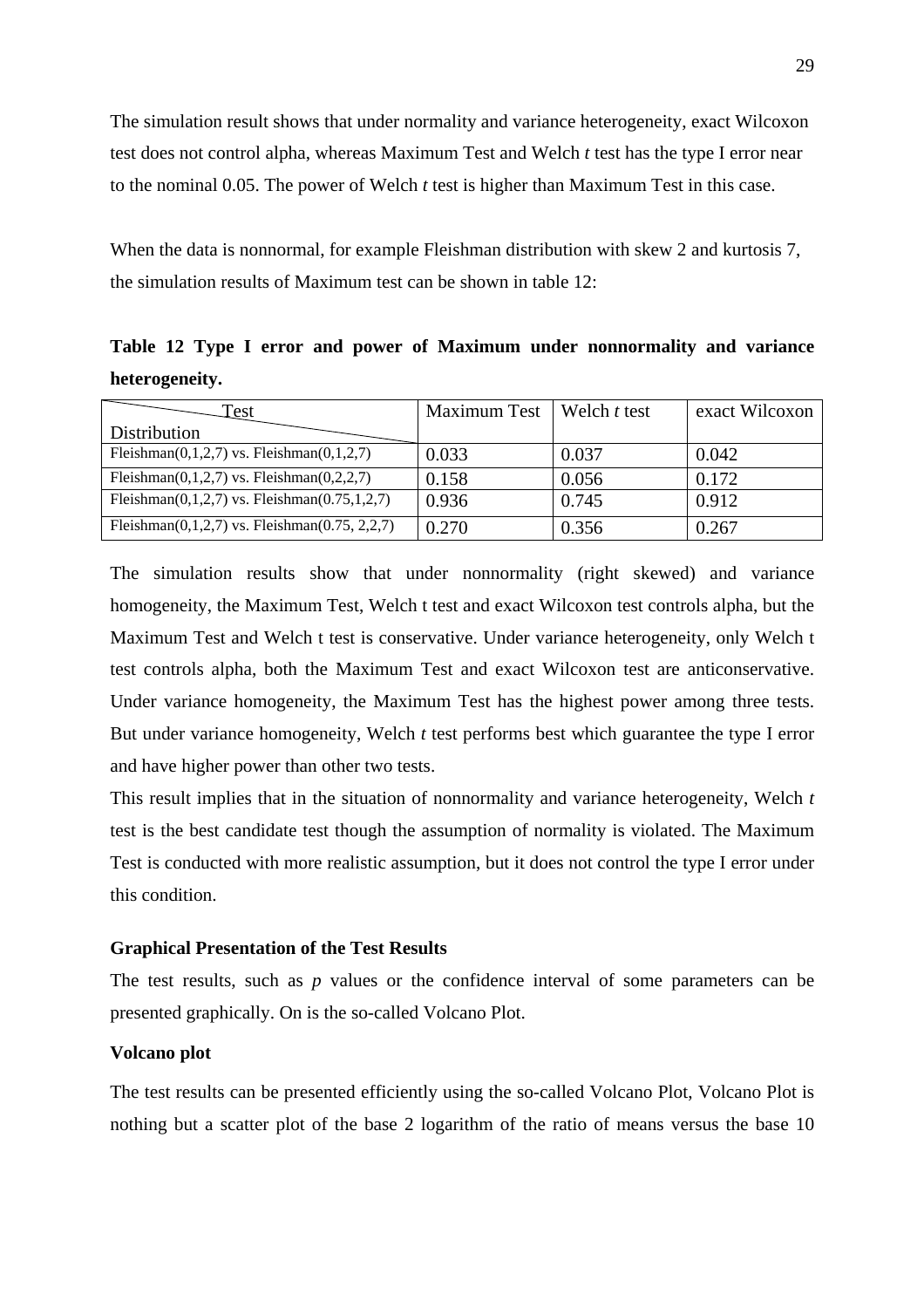logarithm of the p value from the statistical test. One disadvantage of the Volcano Plot is that the distance of two points is hard to interpret since the x- and y-axis are in two different scales. The microarray data will be used to illustrate this kind of plot.

The identification of the important differentially expressed genes from massive amounts of microarray data is an interesting and current biostatistics problem. Different approaches have been proposed, such as testing procedures, e.g. significance analysis of microarrays (Tusher et al. 2001) and graphical tools, e.g. the MAplot (shows log fold-change as a function of mean log expression level) (Cope et al., 2004). The volcano plot (Wolfinger et al., 2001), a combination of testing and graphical approaches, is a simple scatter plot, where p is the twosided p-value of the common two-sample t-test. In Figure 1 such a plot is given for the Affymetrix-type oligonucleotide arrays by Shipp et al. (2002) and the interpretation is as follows: the abscissa  $\leq 0$  indicates under expression,  $\geq 0$  over expression, the ordinate indicates non-significant finding and significant findings, where the nominal or multiplicity-adjusted false positive error rates can be used. Therefore, genes can be identified which are both significant (low p-values) and relevant (high log-ratios). This plot implicitly assumes the approximate validity of the Gaussian distribution. Although probe (expression) level data were pre-processed several-fold (normalized, log-transformed), doubts on the Gaussian distribution and variance homogeneity assumption exist. One example of this plot can be seen in figure 10.

### **Modified volcano plot**

The reason for graphing statistical significance (p-value) versus biological relevance (ratio) needs an explanation, particularly because the p-value alone is currently the gold standard for reporting statistical comparisons between treatments and controls in bio-medical publications. The p-value is a single probability [0, 1] estimated from the effect difference, variance, sample size, and based on the fulfillment of the underlying test assumptions. Why is the simultaneous consideration of significance and relevance particularly important for microarray data? The objective is the identification of highly over- or under-expressed genes. Although the same design is used for all genes, different sample sizes and different variances occur at evaluation, e.g. the plotted lymphoma data (Shipp et al., 2002) use 19 chips each, but the sample sizes and variances for gene S62696\_s\_at (unigene-ID) are  $n_1 = 5$ ,  $n_2 = 11$  and  $\sigma_1^2 = 142237$ ,  $\sigma_2^2 = 22904$ . Also, the distribution between different genes in the same experiment may be different. Therefore, using the t-test based on its p-value alone (even after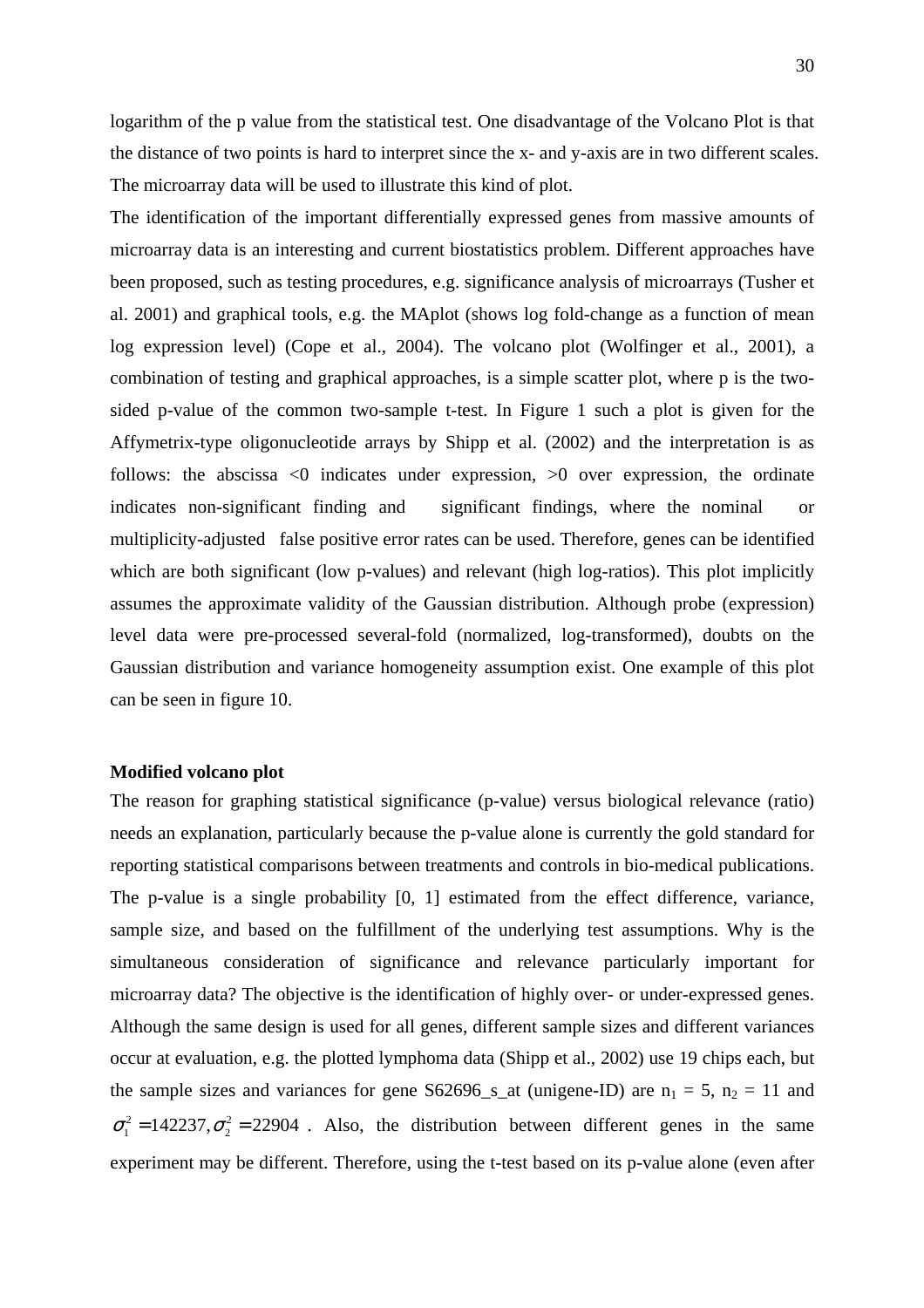log-transformation) can lead to serious misclassifications. A further question that arises is if the presentation of significance versus relevance is appropriate when the significance is obtained from a t-test of the difference  $(\overline{x}_{t_{\text{rearment}}} - \overline{x}_{\text{Control}})$  and the relevance is represented by

the ratio  $\frac{A_{Treatment}}{A_{T}}$ *Control x x* . The consideration of the ratio seems to be biologically appropriate even if

for log-transformed data the original multiplicative model is transferred into an additive model. However, if the ratio is an appropriate measure for relevance, then the use of the pvalue from a parametric test for ratios is consequent. This test is according to Sasabuchi (1988):

$$
t_i = \frac{\overline{X}_{Treatment} - \theta \overline{X}_{Control}}{MSE \sqrt{\frac{1}{n_{Treatment}} + \frac{\theta^2}{n_{Control}}}} \propto t_{df, 1-\alpha/2}
$$

where MSE denotes the common mean square error estimator, *df* is the degrees of freedom  $df = n_{\text{Treatment}} + n_{\text{Control}} - 2$  and  $t_{\text{df},1-\alpha/2}$  the quantile of the t distribution. In comparison with the common t-test, this test inherently needs an a-priori definition of a threshold  $\theta$ , e.g.  $\theta = 2$ , the so-called 2-fold rule. Furthermore, the question of whether a xy-graph of p-value vs. ratio estimate is appropriate arises. The ratio represents a percentage of k-fold change, and the pvalue a probability. We propose the presentation of statistical significance by the upper/lower limit of the confidence interval instead of the p-value, because confidence intervals offer information about the distance from the null-hypothesis (distance to 1), the direction of the effect (larger/smaller than 1), and the variability (width) simultaneously. Although confidence intervals for the difference are frequently used in biomedical research, the ratio-to-control confidence intervals can be directly medically interpreted for some problems (Feuerstein et al. 1997). Sometimes the ratio problem is transformed via log-transformation into a difference problem which assumes log-normal distributed endpoints. A two-sided parametric confidence interval for a ratio according to Fieller (1954) is:

$$
\theta_{upper} = \frac{\overline{x}_{Control}\overline{x}_{Treatment} + \sqrt{a\overline{x}_{Treatment}^{2} + b\overline{x}_{Control}^{2} - ab}}{\overline{x}_{Control}^{2} - a}
$$
\n
$$
\theta_{lower} = \frac{\overline{x}_{Control}\overline{x}_{Treatment} - \sqrt{a\overline{x}_{Treatment}^{2} + b\overline{x}_{Control}^{2} - ab}}{\overline{x}_{Control}^{2} - a}
$$
\n
$$
a = \frac{MSE}{n_{Control}} t_{df=n_{Control}+n_{Treatment} - 2,1-\alpha/2}^{2} \text{ and } b = \frac{MSE}{n_{Treatment}} t_{df,1-\alpha/2}^{2}
$$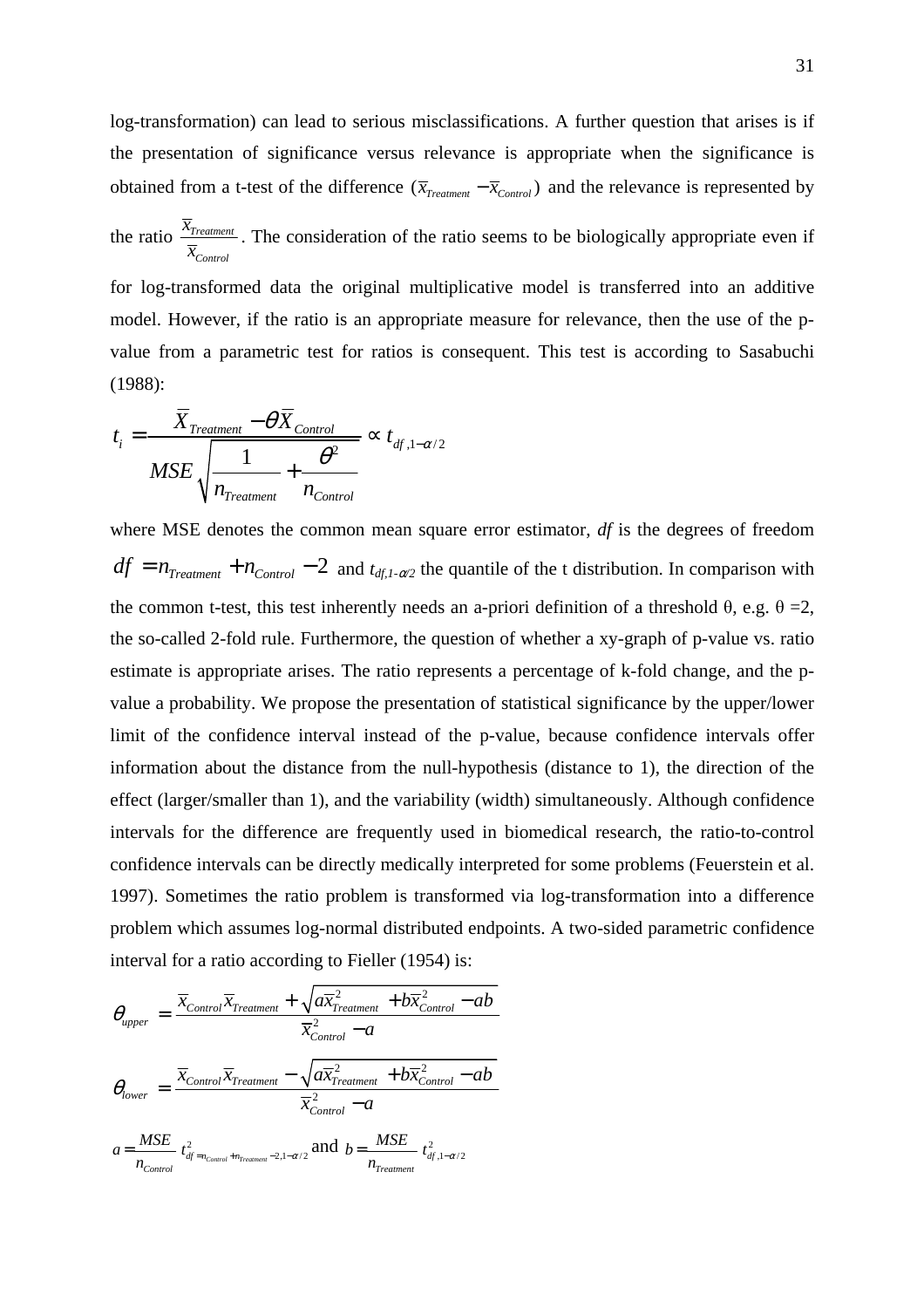The side condition  $\overline{x}_{Control}^2 > a$  is simply a one-sided test for control mean values larger than zero, i.e., this approach is limited to non-zero control effects.

Sometimes skewed data, multimodal distributed data or data with outliers requiring a nonparametric confidence interval can be observed in microarray data. According to Hothorn and Munzel (2002), the two-sided non-parametric confidence interval for the ratio , ,  $(x_{i \text{ Treatment}})$  $(x_{i,Control})$ *i Treatment i Control med x*  $med(x$  $\delta = \frac{med(x_{i, Treatment})}{l}$  is  $\left[\delta_{(w)}; \delta_{(n_{Treatment}n_{Control}-w+1)}\right]$  where  $w_{n_{Treatment},n_{Control},1-\alpha/2}$  denotes the lower

quantile of the Wilcoxon test. The asymptotic or exact confidence interval can be estimated using Hodges-Lehman (1963) confidence intervals with the R-package *exactRankTest* after log-transformation of the raw data. One example can be see in the following figure:



**Figure 10 Original (a) and modified volcano plot (b) for lymphoma data** 

Other modifications of the volcano plot are available, e.g. the p-value based on a small sample test using local pooled errors (Jain et al. (2003). Multiple volcano plots were proposed, e.g. for interspecies comparisons and different organ tissues.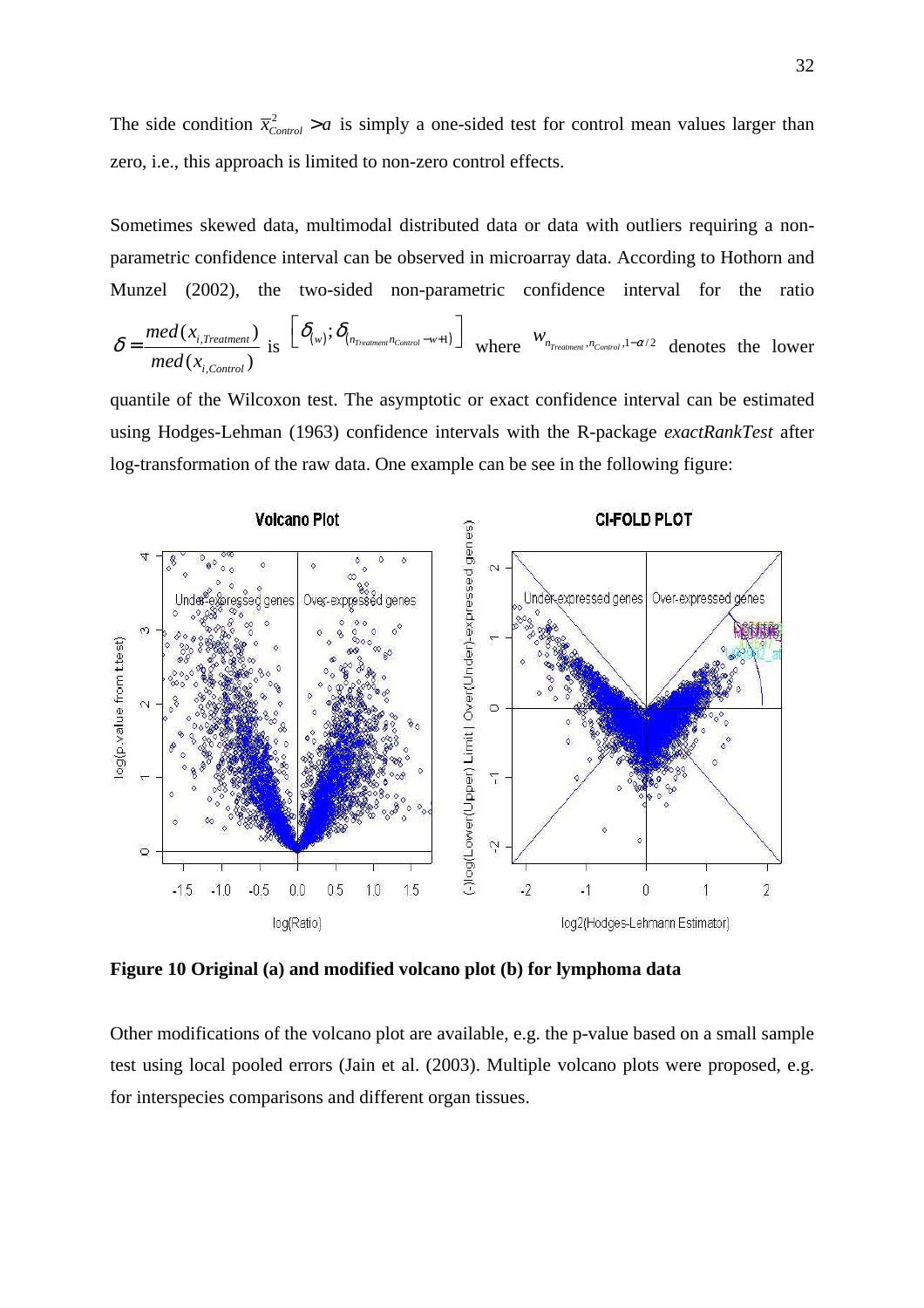# **2. CHAPTER B**

#### **Introduction to Inference for Proportions**

In clinical trails, frequently we need to compare some new drugs or treatments with the classical ones. Therefore we divided all the patients randomly to two groups, one group treated with new drugs, the other treated with old one or placebo. After a period of time, we want to see how many patients in each group recovered from the disease, and whether this new drugs or treatment are really more efficient compared with the classical ones, In these cases the goal of the user would be to find out whether the new developed treatment shows any (statistically) significant response at all. The natural way is to use the  $2\times 2$  contingency tables. Then the problems are inverted to the comparison of two proportions.

For instance, the data from table 13:

|  | Table 13 Cross-Classification of Smoking By Lung Cancer (Doll and Hill, 1950) |  |  |  |  |
|--|-------------------------------------------------------------------------------|--|--|--|--|
|  |                                                                               |  |  |  |  |

| Smoker   | YES | NO | Total |
|----------|-----|----|-------|
| Cases    | 688 |    | 709   |
| Controls | 650 | 59 | 709   |

the  $2\times 2$  contingency table above gives us the data from a survey, the table can be transformed to be the following table 14:

| Smoker   | YES  | NO       | Total |
|----------|------|----------|-------|
| Cases    | 0.96 | 0.04     | 1.0   |
| Controls | 9.2  | $0.08\,$ | I.U   |

**Table 14 Estimated Conditional Distributions** 

Then the two-sample test is to compare the "yes" proportions between two groups. The two  $2\times 2$ contingency tables can be formalized to be:

## **Table 15 The Observed 2**×**2 contingency table, x.**

| Response    | <b>Success</b> | Failure  | Row_Total |
|-------------|----------------|----------|-----------|
| Population1 | $X_{11}$       | $X_{12}$ |           |
| Population2 | $X_{21}$       | $X_{22}$ | $\rm N_2$ |
| Col_Total   | $\mathbf{M}_1$ | $M_2$    |           |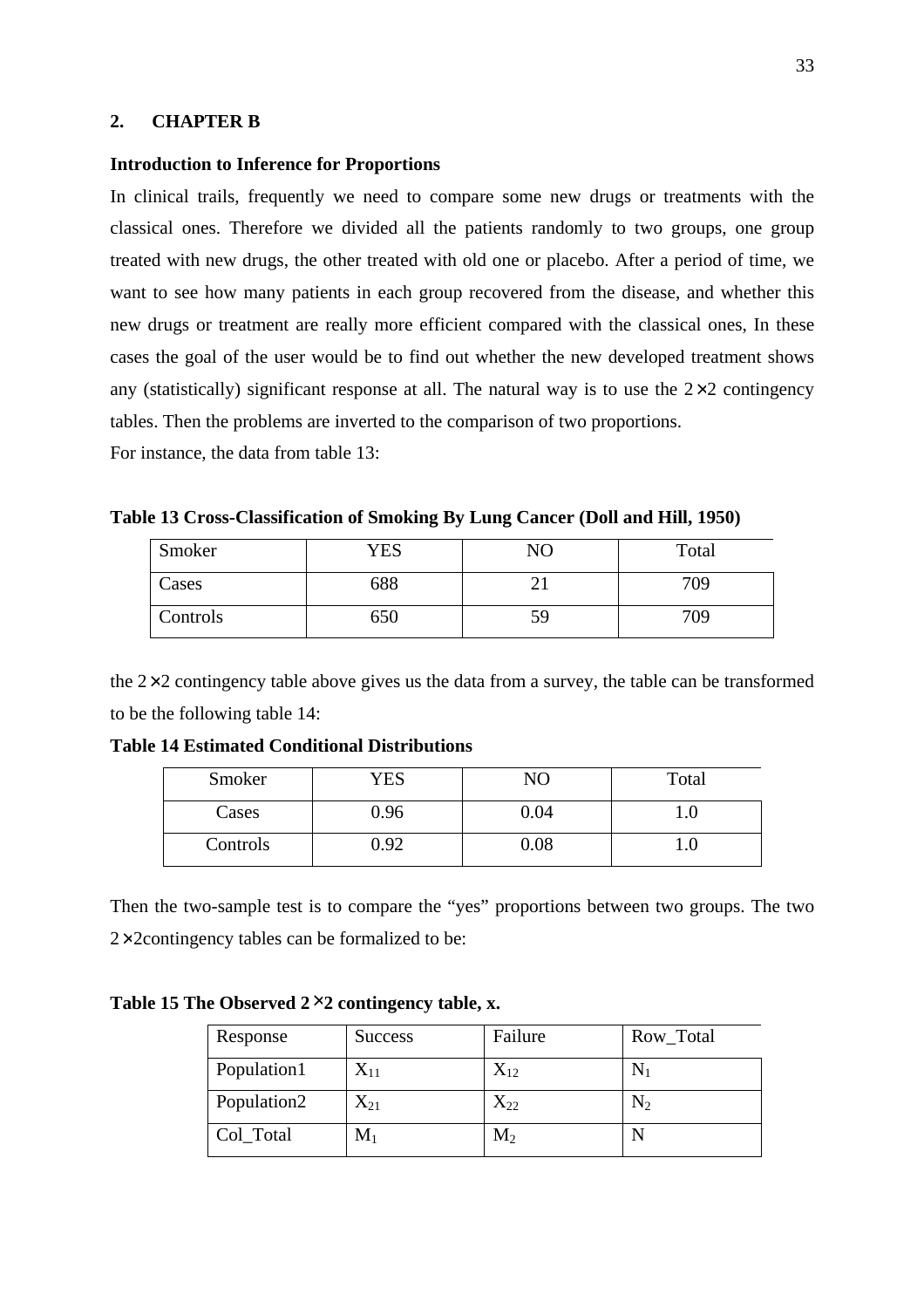The estimated conditional distribution table is given by:

**Table 16 Estimated Conditional Distributions** 

| Response    | <b>Success</b>                        | Failure    | Row_Total |
|-------------|---------------------------------------|------------|-----------|
| Population1 | $\pi_{\scriptscriptstyle{\text{11}}}$ | $\pi_{12}$ |           |
| Population2 | $\pi_{21}$                            | $\pi_{22}$ | LU.       |

Here  $\pi_i = X_{i1}/n_1$ ,  $\pi_{i2} = 1 - \pi_{i1}$ . The **difference of proportions** of successes,  $\pi_{11} - \pi_{21}$ , is a basic comparison of proportions. The hypothesis can be formalized as:

H<sub>0</sub>:  $\pi_1 \leq \pi_2$ 

H<sub>A</sub>:  $\pi_1 \geq \pi_2$ 

The difference of proportions falls between –1.0 and +1.0. But a value  $\pi_{11}$ - $\pi_{21}$  of fixed size may have greater importance when both  $p_i$  are close to 0 or 1 than when they are not. For instance, the difference between 0.010 and 0.001 may be more noteworthy than the difference between 0.510 and 0.501, even though both are 0.009. In such cases, we need some other kind of statistics to show the difference.

An alternative is **Odds Ratio**, the odds is defined:

$$
\Omega = \frac{\pi}{1 - \pi}
$$

 $Ω$  is nonnegative, with  $Ω > 1.0$  when a success is more likely than a failure. The Odds Ratio is given by:

$$
\theta = \frac{\Omega_1}{\Omega_2} = \frac{\pi_1/(1-\pi_1)}{\pi_2/(1-\pi_2)} = \frac{\pi_{11}\pi_{22}}{\pi_{12}\pi_{21}}.
$$

The odds ratio can equal any nonnegative number. The condition  $\Omega_1 = \Omega_2$ ,  $\theta = 1$ , corresponds to independence of X and Y. When  $1 < \theta < \infty$ , subjects in row 1 are more likely to have a success than are subjects in row 2; that is  $\pi_1 < \pi_2$ . For the proportions just given, the odds

ratios are 
$$
\theta_1 = \frac{0.010/(1 - 0.010)}{0.001/(1 - 0.001)} \approx 10
$$
 and  $\theta_2 = \frac{0.510/(1 - 0.510)}{0.501/(1 - 0.501)} \approx 1$ . The odds of success in

row 1 are 10 times the odds in row 2. This does not mean that the probability  $\pi_1 = 10\pi_2$ .

If we need more direct interpretation of our comparison, we need the **risk ratio** (or relative risk), which is defined below: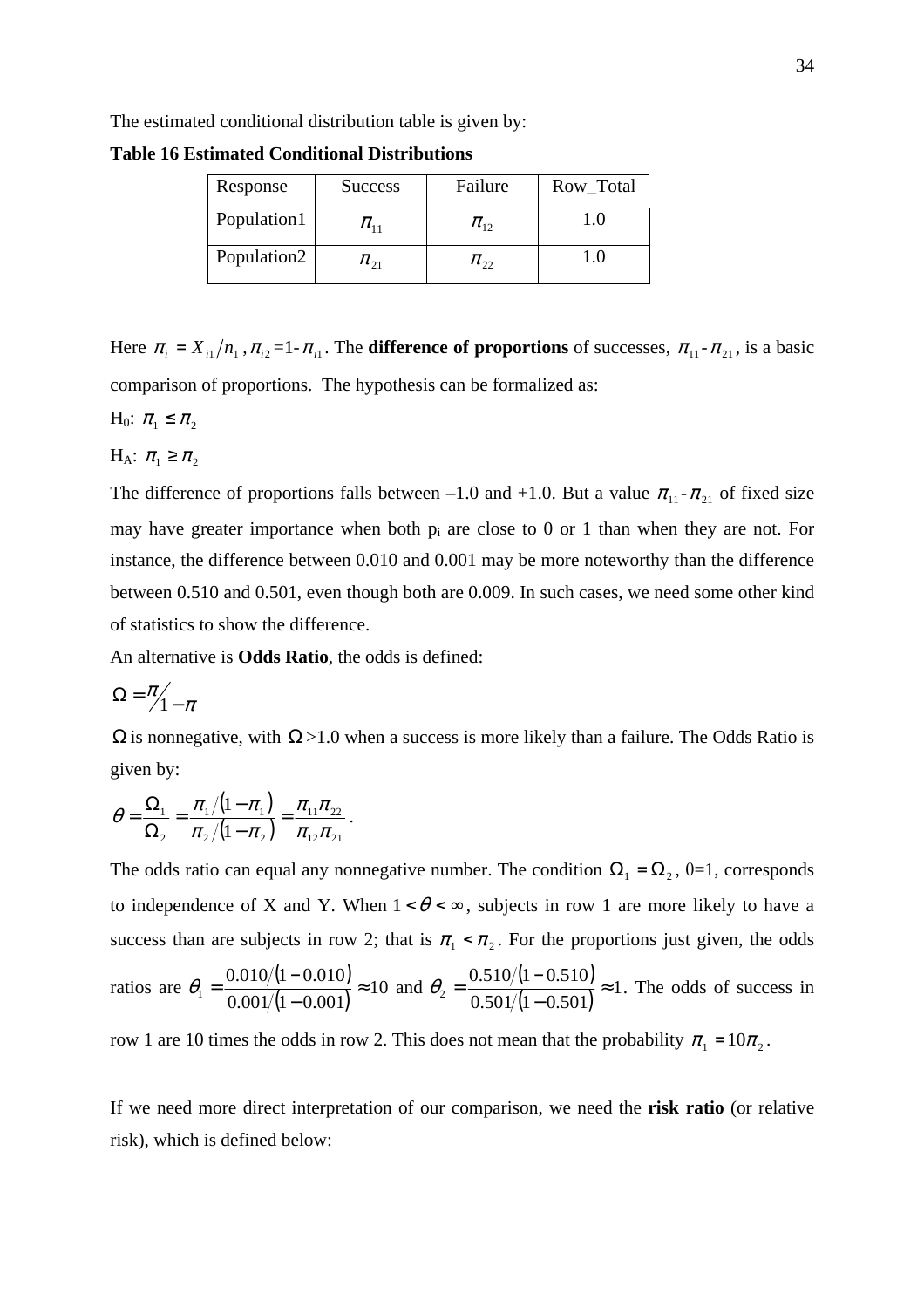$$
\rho = \frac{\pi_1}{\pi_2}
$$

It can be any nonnegative number. A relative risk of 1.0 corresponds to independence. For the proportions just given, the relative risk are  $0.010/0.001 \approx 10.0$  and  $0.410/0.401 \approx 1.02$ . By this means we can see the difference of the two proportions in relative point of view.

There are some relationships between Odds Ratio and Relative Risk. From definition

odds ratio = relative risk 
$$
\left(\frac{1-\pi_2}{1-\pi_1}\right)
$$
.

Their magnitudes are similar whenever the probability  $\pi$ <sub>i</sub> of the outcome of interest is close to zero for both groups. In our example, the risk ratio and the odds ratio are almost the same with value 10 because both 0.010 and 0.001 are all close to zero. Because of this similarity, when each  $\pi$ <sub>*i*</sub> is small, the odds ratio provides a rough estimate of the relative risk.

The sample relative risk is  $r = \hat{\pi}_1 / \hat{\pi}_2$ . Like the odds ratio, it converges to normality faster on the log scale. The asymptotic standard error of log r is

$$
\sigma(\log r) = \left(\frac{1-\pi_1}{\pi_1 n_1} + \frac{1-\pi_2}{\pi_2 n_2}\right)^{1/2}.
$$

The Wald interval exponentiates endpoints of  $\log r \pm z_{\alpha/2} \hat{\sigma}(\log r)$ . It works well but can be somewhat conservative. There is an alternative method, score method (Koopman 1984,). The fact that the score intervals are computationally more complex than Wald intervals the principle behind them is simple. However, currently they are not available in standard software.

The following are three score test statistics for Binomial Ratio.

Suppose  $\pi_1$  is the response rate of an experimental treatment and  $\pi_2$  is the response rate of an active control treatment. Define the ratio of binomial proportions as (1.3)

$$
\rho = \frac{\pi_1}{\pi_2}
$$

In a non-inferiority clinical trial the objective is not to demonstrate that the experimental treatment is superior to the control but rather to demonstrate that the experimental treatment is not significantly inferior. Accordingly a non-inferiority margin, ñ0, is specified a priori and we test the null hypothesis of inferiority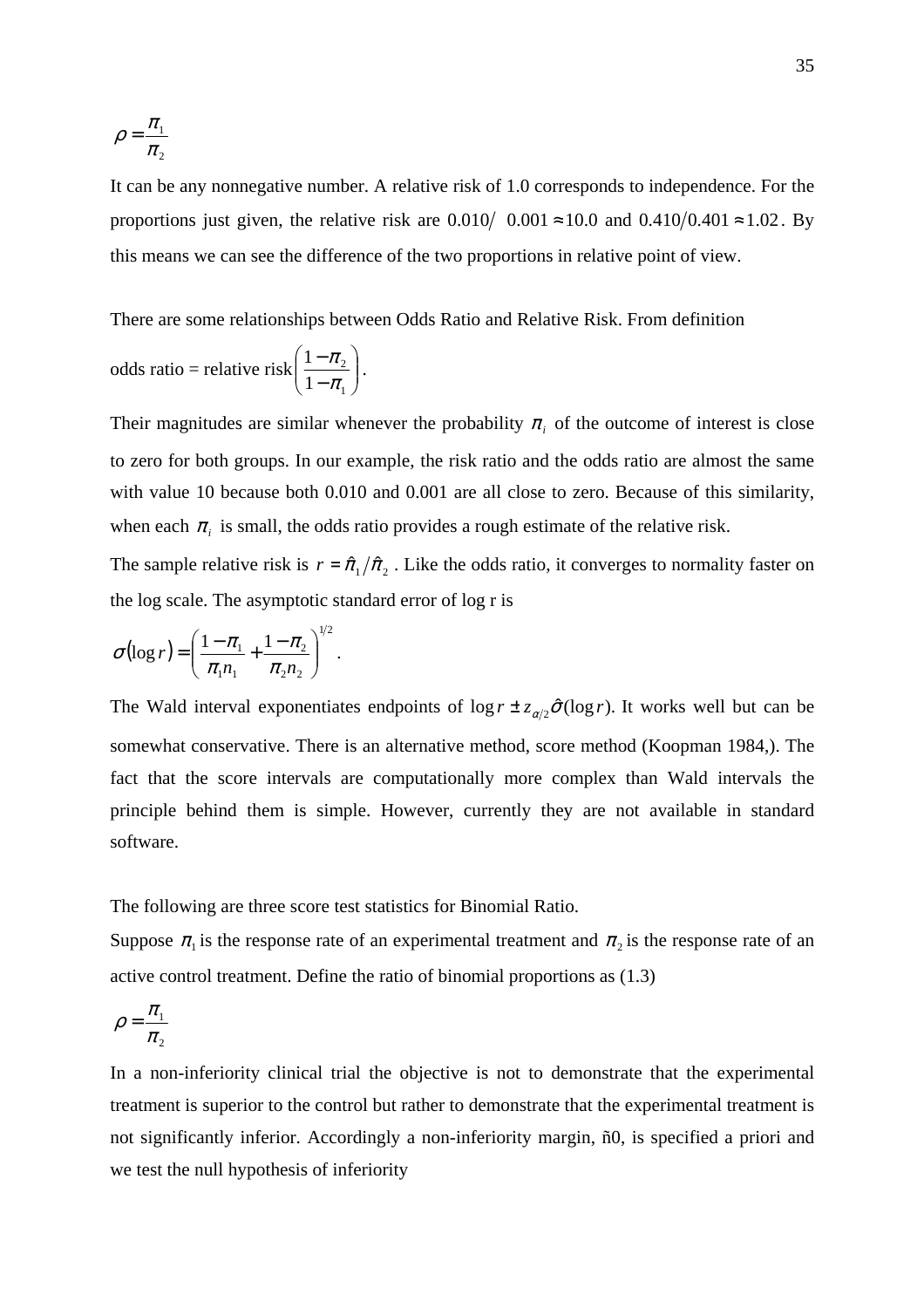$H_0$ :  $\rho \ge \rho_0$  versus the one sided alternative hypothesis of non-inferiority  $H_1$ :  $\rho < \rho_0$ 

The test is carried out under the assumption that ñ is at its threshold null value  $\rho = \rho_0$ . Let *y* ∈  $\Omega$  denote any generic 2×2 table of the form of Table 1.3 that might be observed if we generated n1 independent Bernoulli trials each with probability  $\pi_1$  and n2 independent Bernoulli trials each with probability  $\pi_2$ . The probability of observing any  $y \in \Omega$ . under H0 is

$$
f_{\pi_{1,\rho_0}}(y) = {n_1 \choose X_{11}} {n_2 \choose X_{21}} \pi_1^{X_{11}} (1 - \pi_1)^{X_{12}} (\rho_0 \pi_1)^{X_{21}} (1 - \rho_0 \pi_1)^{X_{22}}
$$
 The test statistic (see Miettinen

and Nurminen, 1985) is defined as

$$
D(y) = \frac{\hat{\pi}_2 - \rho_0 \hat{\pi}_1}{\sqrt{\frac{(\tilde{\pi}_2)(1 - \tilde{\pi}_2)}{n_2} + \frac{\rho_0^2(\tilde{\pi}_1)(1 - \tilde{\pi}_1)}{n_1}}}
$$

where *j j j n*  $x_{j1}$  $\hat{\pi}_j = \frac{x_{j1}}{n}$  for j = 1, 2, and  $\tilde{\pi}_1$  and  $\tilde{\pi}_2$  are the maximum likelihood estimates of  $\pi_1$  and

 $\pi$ <sup>2</sup>, respectively, restricted under the null hypothesis to satisfy the requirement that  $\tilde{\pi}_2/\tilde{\pi}_1 = \rho_0$ . Miettinen and Nurminen (1985) have shown that one may obtain these restricted maximum likelihood estimates by solving a quadratic likelihood equation. Thus

$$
\tilde{\pi}_1 = \frac{-B - \sqrt{B^2 - 4AC}}{2A} \text{ and } \tilde{\pi}_2 = \rho_0 \tilde{\pi}_1,
$$
  
where  $A = \rho_0 N$ ,  $B = -(\rho_0 n_2 + X_{21} + n_1 + \rho_0 X_{11})$ ,  $C = X_{11} + X_{21}$ 

Under  $H_0$  this test statistic has mean 0 and variance 1.

For the construction of the unconditional exact confidence interval for the risk ratio, we have three choices of test statistics for test based interval estimation. Suppose we take  $n_1$ independent Bernoulli samples from treatment  $1$  and  $n_2$  independent Bernoulli samples from treatment 2. Let  $y \in \Omega$  denote any generic 2 × 2 table that might be observed, and let x be the 2x2 table that was actually observed. Define

$$
\hat{\pi}_j = \frac{x_{j1}}{n_j}
$$

for  $i = 1, 2$ . The unstandardized test statistic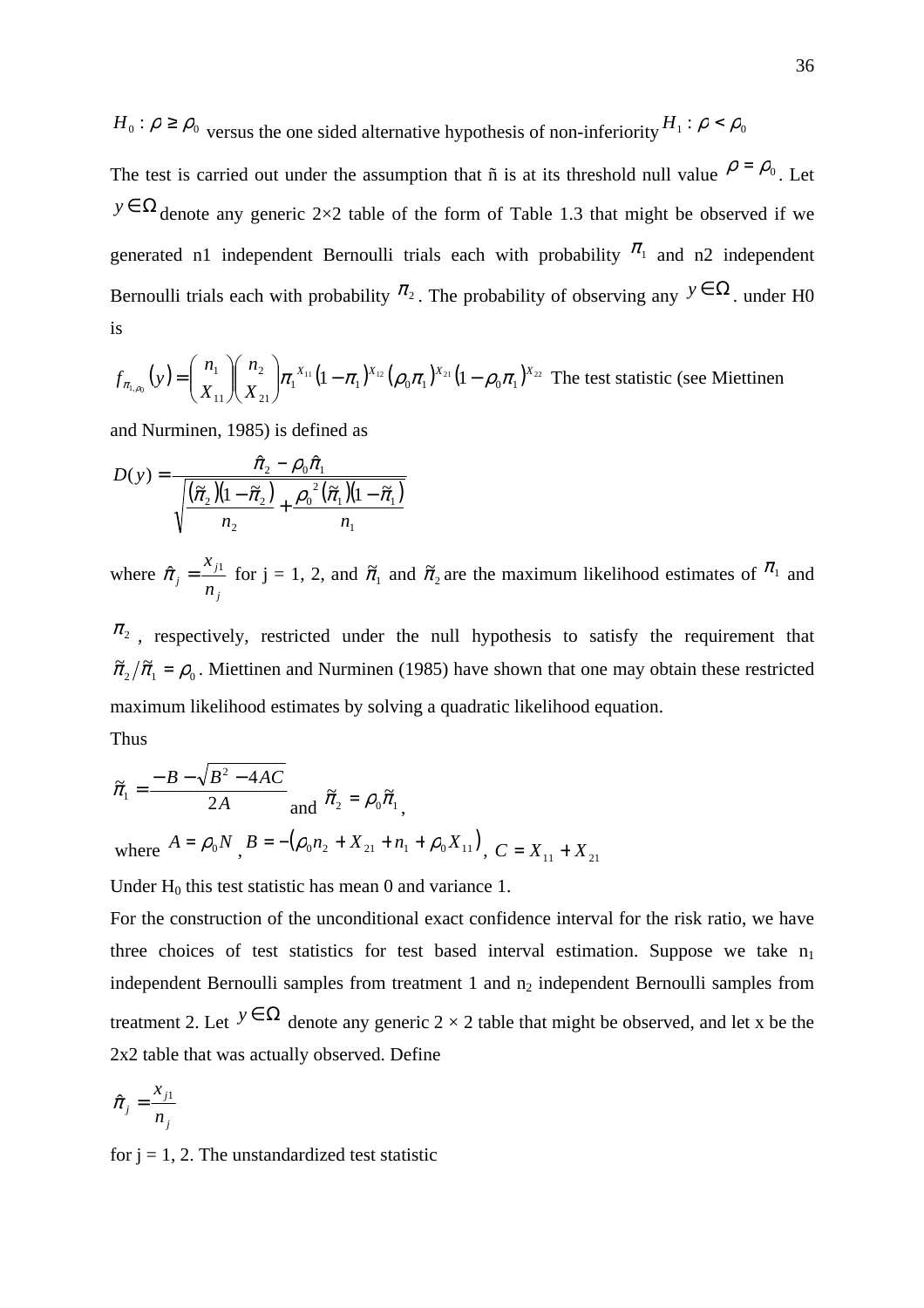$$
D(y) = \frac{(X_{21} + 0.5)(n_1 + 0.5)}{(y_{11} + 0.5)(n_2 + 0.5)}
$$
 is to compute an exact confidence interval for  $\rho$ . This statistic

was proposed initially by Gart and Nam (1988). The 0.5 terms were necessary to ensure that the statistic and its reciprocal are defined whenever y11 or y12 are zero. We have observed that the unstandardized statistic is extremely conservative, leading to wider confidence intervals and larger p-values than could be obtained by other exact methods such as Agresti and Min (2001). Therefore we also use a test based exact confidence interval using the standardized statistic

$$
D(y) = \frac{\hat{\pi}_2 - \rho_0 \hat{\pi}_1}{\sqrt{\frac{(\tilde{\pi}_2)(1 - \tilde{\pi}_2)}{n_2} + \frac{(\tilde{\pi}_1)(1 - \tilde{\pi}_1)}{n_1}}}
$$

for  $j = 1, 2$ , and  $\tilde{\pi}_1$  and  $\tilde{\pi}_2$  are the maximum likelihood estimates of  $\pi_1$  and  $\pi_2$ , respectively, restricted under the null hypothesis to satisfy the requirement that  $\tilde{\pi}_2/\tilde{\pi}_1 = \rho_0$ . The use of this test statistic has been proposed by Miettinen and Nurminen (1985) for asymptotic confidence intervals and by Chan and Zhang (1999) for exact confidence intervals. Confidence intervals derived by the above standardized statistic are shorter than corresponding intervals derived by the unstandardized statistic.

#### **Miettinen and Nurminen confidence Interval**

The test statistic is adopted and assumed to have a standard normal distribution. The asymptotic 100× $(1-\alpha)$ % confidence interval  $(\tilde{\rho}_*, \tilde{\rho}^*)$  $(\tilde{\rho}_*, \tilde{\rho}^*)$  is obtained by inverting the corresponding one-sided hypothesis tests. Thus  $\tilde{\rho}_*$  satisfies the equality

$$
1 - \Phi \left\{ \frac{(X_{21}/n_2) - \rho_*(X_{11}/n_1)}{\sqrt{\frac{(\tilde{\pi}_2)(1 - \tilde{\pi}_2)}{n_2} + \frac{(\tilde{\pi}_1)(1 - \tilde{\pi}_1)}{n_1}}} \right\} = \alpha/2
$$

where  $\tilde{\pi}_1$  and  $\tilde{\pi}_2$  are the maximum likelihood estimates of  $\pi_1$  and  $\pi_2$ , respectively, under the restriction that  $\tilde{\pi}_2 / \tilde{\pi}_1 = \rho_*$ . Similarly  $\rho^*$  satisfies the equality

$$
\Phi\left\{\frac{(X_{21}/n_2)-\rho^*(X_{11}/n_1)}{\sqrt{\frac{(\tilde{\pi}_2)(1-\tilde{\pi}_2)}{n_2}+\frac{(\tilde{\pi}_1)(1-\tilde{\pi}_1)}{n_1}}\right\}=\alpha/2
$$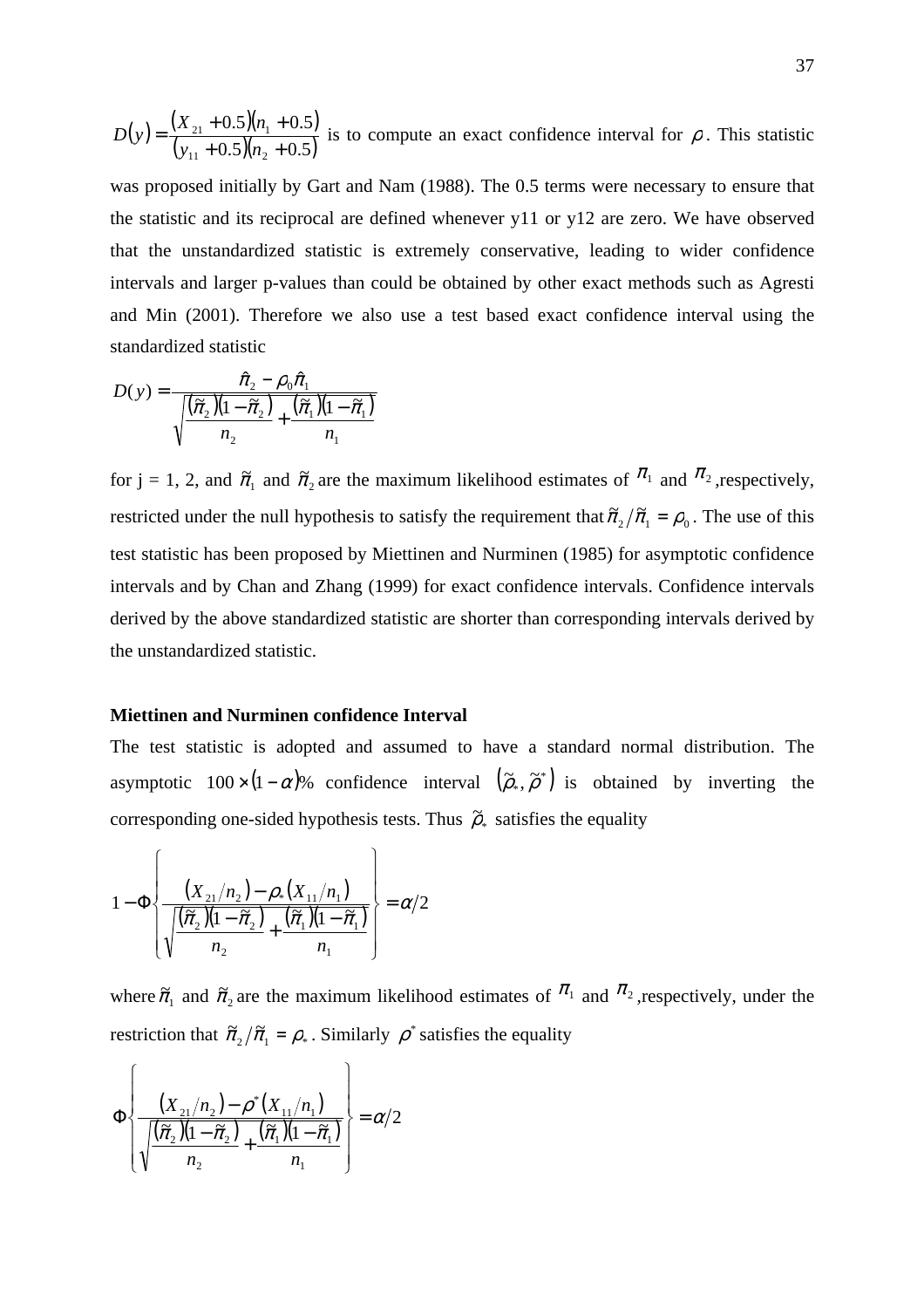where  $\tilde{\pi}_1$  and  $\tilde{\pi}_2$  are the maximum likelihood estimates of  $\pi_1$  and  $\pi_2$ , respectively, under the restriction that  $\tilde{\pi}_2/\tilde{\pi}_1 = \rho^*$  $\tilde{\pi}_2/\tilde{\pi}_1 = \rho^*$ .

### **Katz, Baptista** *et. al.* **method**

This method was first proposed by Katz, Baptista, Azen and Pike (1978), and subsequently modified by Gart and Nam (1988). It assumes that, in large samples, under the alternative hypothesis  $\rho = \rho_0$  the statistic

$$
\log D(y) = \log \frac{X_{12} + 0.5}{n_2 + 0.5} - \log \frac{X_{11} + 0.5}{n_1 + 0.5}
$$

is approximately normal with mean  $\log \rho_0$  and variance

$$
\hat{s}^2 = \frac{1}{X_{21} + 0.5} - \frac{1}{n_2 + 0.5} + \frac{1}{X_{11} + 0.5} - \frac{1}{n_1 + 0.5}
$$

therefore the asymptotic  $100 \times (1-\alpha)$ % confidence interval for  $\log \rho$  is

$$
\log D(x) \pm z_{\alpha/2} \hat{s}
$$

An asymptotic two-sided p-value based on the above log statistic is

$$
p_2 = 2(1 - \Phi(|D(x)|))
$$

### **Koopman method**

Koopman's (1984) method is based on inverting a chi-square test under the alternative hypothesis  $\rho = \rho_0$ . Under this hypothesis the test statistic

$$
U_{\rho_0}(D(y)) = \frac{(X_{11} - n_1\hat{\pi}_1)^2}{n_1\hat{\pi}_1(1-\hat{\pi}_1)} + \frac{(X_{21} - n_2\hat{\pi}_2)^2}{n_2\hat{\pi}_2(1-\hat{\pi}_2)}
$$

is distributed asymptotically as chi-square with 1 df.  $\hat{\pi}_1$  and  $\hat{\pi}_2$  are the maximum likelihood estimates of  $\pi_1$  and  $\pi_2$ , under the restriction  $\rho = \rho_0$ . Koopman (1984) has provided the following expressions for

$$
\hat{\pi}_1 = \frac{\rho_0(n_2 + X_{11}) + X_{21} + n_1 - \left[\left(\rho_0(n_2 + X_{11}) + X_{21} + n_1\right) - 4\rho_0 N(X_{11} + X_{21})\right]^{1/2}}{2N}
$$

and  $\hat{\pi}_2 = \hat{\pi}_1 \rho_0$ . At the observed value, x, an approximate  $100 \times (1 - \alpha)$ % two-sided confidence region for  $\rho$  is thus given by  $\{\rho: U(D(x)) < \chi^2_{1,1-\alpha}\}$  where  $\chi^2_{1,1-\alpha}$  is the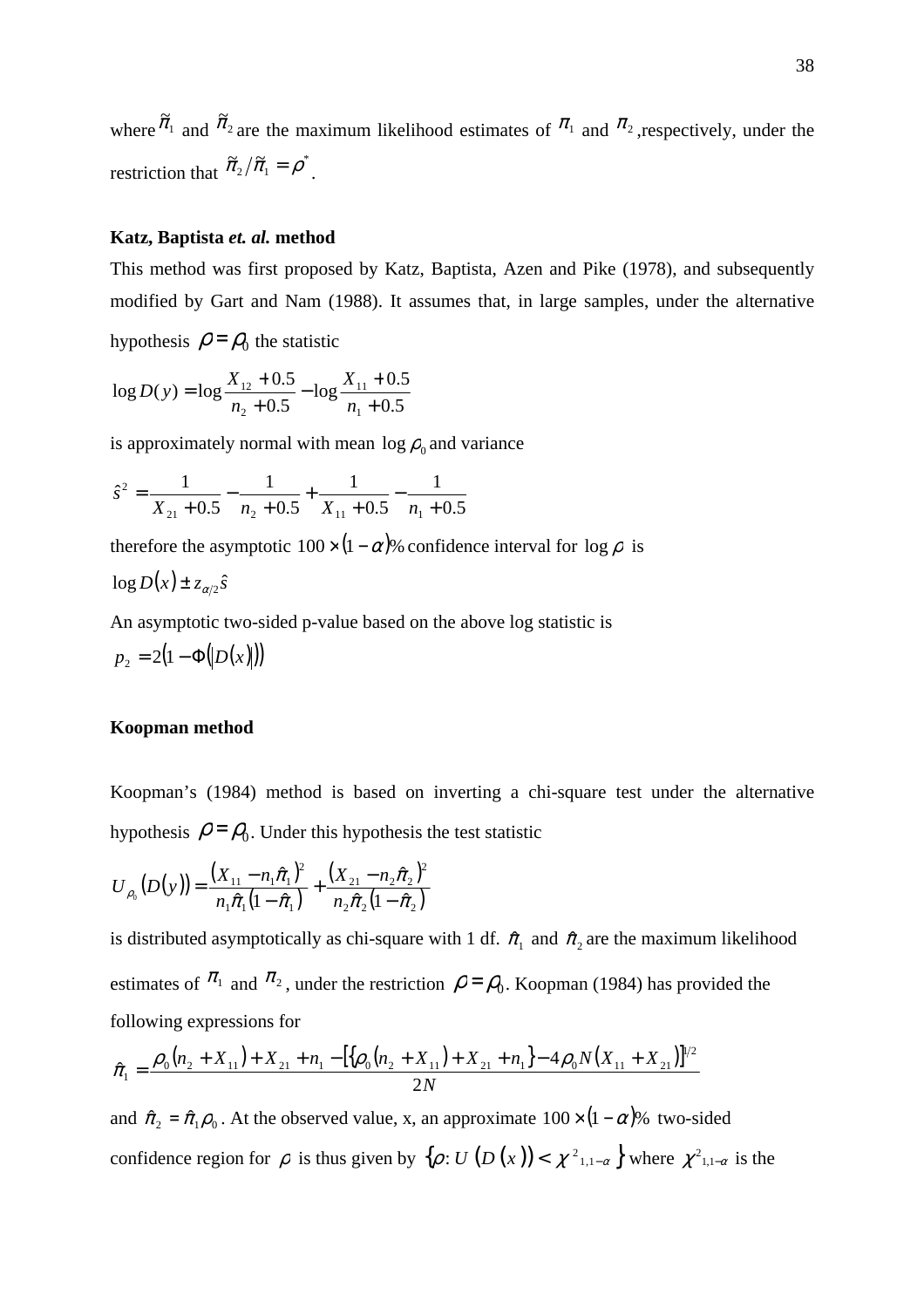1−α fractile of the chi-square distribution with 1 *df*. One can establish that  $U_p$  is a convex function of  $\rho$ . Therefore the above confidence region is an interval of the form  $(\rho_*, \rho^*)$ where

$$
U_{\rho_*}(D(x)) = U_{\rho^*}(D(x)) = \chi^2_{1,1-\alpha}
$$

An asymptotic two-sided p-value based on the Koopman statistic is

 $p_2 = Pr(\chi_1^2 \ge U_\rho(x))$  evaluated at  $\rho = 1$ , where  $\chi_1^2$  is a random variable distributed as chisquare with 1 *df.*

Suppose X is from a binomial distribution bin(n, p). Our goal is to construct a  $(1-\alpha)$ % confidence interval for the parameter p. The most widely used or known is based on an

asymptotic normal approximation to the distribution of  $\binom{n-1}{n}$  $\hat{\pi} = X$ π

$$
\text{Wald:} \quad \hat{\pi} \pm z_{\alpha/2} \sqrt{\sigma^2(\hat{\pi}, n)},
$$

Where  $z_{\alpha/2}$ is the 1- $\alpha$ /2 quantile of the standard normal distribution, and  $\sigma^2(\hat{\pi}, n) = \hat{\pi}(1-\hat{\pi})/n$ 

is the variance of  $\hat{\pi}$ . The above so-called standard interval is known to perform poorly. Waldtests do not control  $\alpha$ (type I error). I.E. Wald interval has a bad performance for some n's and p's. (e.g. Agresti and Caffo,2000).A much better alternative is to use the score interval: These references showed that a much better confidence interval for a single proportion is based on inverting the test with standard error evaluated at the null hypothesis, which is the score test approach. This confidence interval, due to Wilson (1927), is the set of p0 values for

which  $\hat{\pi} - \pi_0 / \sqrt{\pi_0 (1 - \pi_0) / n} < z_{\alpha/2}$ which is

$$
\hat{\pi}\left(\frac{n}{n+z_{\alpha'_{2}}^{2}}\right)+\frac{1}{2}\left(\frac{z_{\alpha'_{2}}^{2}}{n+z_{\alpha'_{2}}^{2}}\right)\pm z_{\alpha'_{2}}\sqrt{\frac{1}{n+z_{\alpha'_{2}}^{2}}}\left[\hat{\pi}(1-\hat{\pi})\left(\frac{n}{n+z_{\alpha'_{2}}^{2}}\right)+\left(\frac{1}{2}\right)\left(\frac{1}{2}\right)\left(\frac{z_{\alpha'_{2}}^{2}}{n+z_{\alpha'_{2}}^{2}}\right)\right]
$$

The mid point of this interval is

$$
\hat{\pi}\left(\frac{n}{n+z_{\alpha/2}^2}\right) + \frac{1}{2}\left(\frac{z_{\alpha/2}^2}{n+z_{\alpha/2}^2}\right)
$$

it can be written as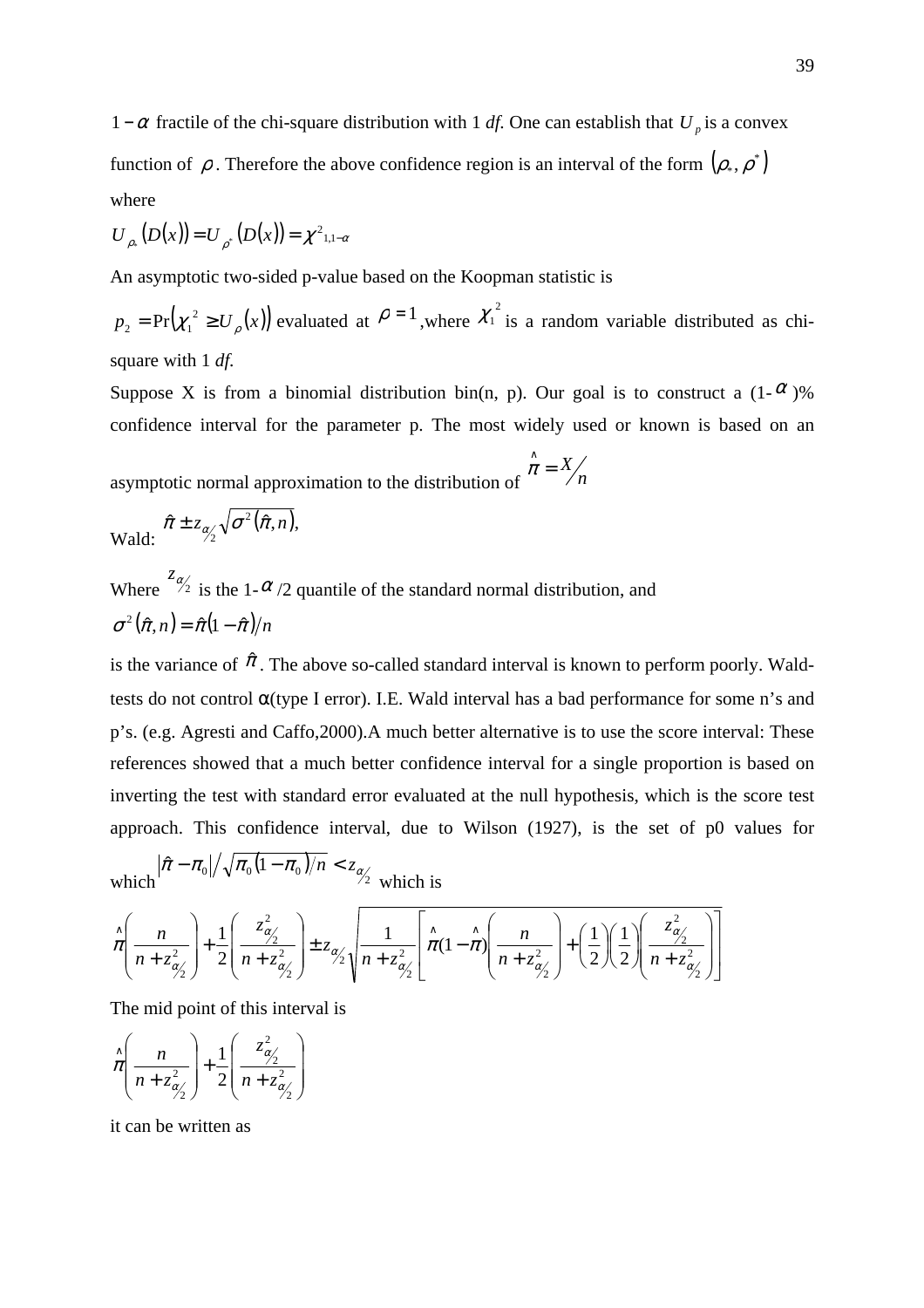$$
\frac{\hat{\pi}n + \frac{z^2\alpha_2'}{2}}{n + z^2\alpha_2'}
$$

recall  $z^2 \alpha_2' \approx 4$ ,  $\hat{\pi}n = X$ , i.e. number of success can be written as  $\overline{n+4}$ .  $X + 2$ 

## **Add-4 Method for the Difference of Two Proportions**

Agresti and his Co-workers proposed a simple approach for constructing a confidence interval for a binomial proportion. They noticed that, and as a simplification proposed adding 4 pseudo-observations with one-half as successes and the other half as failures to obtain a modified estimator of  $\pi$ ,  $\tilde{\pi} = (X + 2)/(n + 4)$ . Then their Adding-4 confidence interval is obtained by using  $\tilde{p}$ in the Wald interval:

Adding-4:

$$
\widetilde{\pi} \pm z_{\alpha/2} \sqrt{\sigma^2(\widetilde{\pi}, n+4)}
$$

It performs surprisingly well. Under the same idea, the difference of two proportions is showed below: We observe two independent binomial variables:

$$
X_1 \sim bin(n_1, \pi_1) \text{ and } X_2 \sim bin(n_2, \pi_2)
$$

The goal is to construct a (1-α)% confidence interval for  $\pi_2 - \pi_1$ . The Wald interval is

$$
\hat{\pi}_1 - \hat{\pi}_2 \pm z_{\alpha_2'} \sqrt{\sigma^2(\hat{\pi}_1, n_1) + \sigma^2(\hat{\pi}_2, n_2)},
$$

where  $\hat{\pi}_1 = X_1/n_1$  and  $\hat{\pi}_2 = X_2/n_2$ . Its performance is not satisfactory, as for one binomial proportion. The score interval can be extended, but it lacks a close form. Agresti and Caffo (2000) generalize the Adding-4 method as

Adding-4:

$$
\widetilde{\pi}_2 - \widetilde{\pi}_1 \pm z_{\alpha/2} \sqrt{\sigma^2(\widetilde{\pi}_1, n_1 + 2) + \sigma^2(\widetilde{\pi}_2, n_2 + 2)},
$$

Where  $\tilde{\pi}_i = (X_i + 1)/(n_i + 2)$  for  $i = 1, 2$ . The add-4 approach works quite good for the test of the difference of proportions.

# **Proposed Confidence Interval for the Ratio of Two Proportions**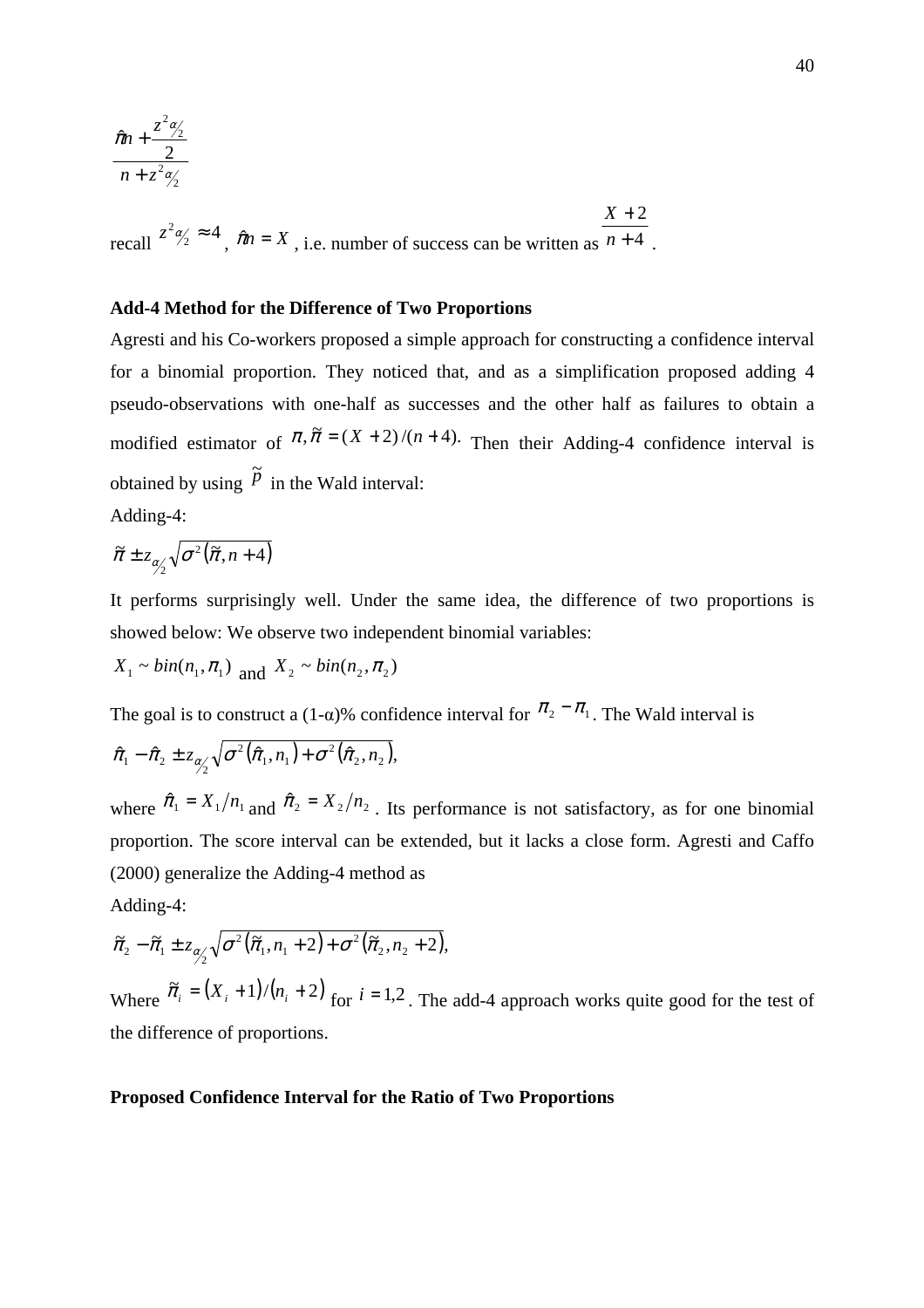Let random variate  $(r.v.) X \sim Bin(n, \pi)$ . Observations from *n* Bernoulli trails *x*, LM estimate of success probability  $\pi$  is *n*  $\hat{\pi} = \frac{x}{n}$ . From CLT,  $\hat{\pi}$  is normally distributed with mean  $\pi$  and standard error  $\sqrt{\frac{\pi(1-\pi)}{n}}$ *n*  $\frac{\pi(1-\pi)}{n}$ .

Let  $\pi_1, \pi_2$  denote the success probabilities of two samples, the **relative risk** is defined as  $\rho = \pi_1 / \pi_2$ . **Sample relative risk** is  $r = \hat{\pi}_1 / \hat{\pi}_2$ , log transform is  $log(r)$ 

Since  $\hat{\pi}_i$  is asymptotically normally distributed,  $log(\hat{\pi}_i)$  is differentiable for  $0 < \pi_i \leq \hat{1}$ , then under mild condition using delta method, it is easy to show that  $log(\hat{\pi}_i)$  is distributed normally with expectation  $log(\pi)$ , and standard error  $1/2$  $\hat{\tau}$  $1 - \hat{\pi}$  $\overline{\phantom{a}}$ J  $\backslash$  $\overline{\phantom{a}}$ L  $(1$ *i i i*  $n_{_i}\hat{\pi}$  $\frac{\pi_i}{\sqrt{2}}$ .

Consequently,  $log(r)$  is a linear combination of two normally distributed variables, and then it is again a normally distributed random variable with expectation  $log(\rho)$  and standard

error 
$$
\sigma(\log(r)) = \left(\frac{1-\hat{\pi}_1}{n_1\hat{\pi}_1} + \frac{1-\hat{\pi}_2}{n_2\hat{\pi}_2}\right)^{1/2}
$$
.

#### **Add-4 method for the Ratio of two Proportions**

We define new statistics (add 4 statistic)  $\tilde{\pi}_1$ ,  $\tilde{\pi}_2$  as 4  $\widetilde{\pi} = \frac{X_i + 2}{\pi}$ +  $=\frac{X_i +$ *i*  $i = \frac{\Delta_i}{n_i}$  $\tilde{\pi}_i = \frac{X_i + 2}{i}$   $i = 1,2$ 

Because  $\tilde{\pi}$  is only a linear transformation of  $X$ <sup>*i*</sup>, which is asymptotically normally distributed random variable,  $\tilde{\pi}_i$  is easily proven to be normally distributed with the following expectation and standard error.

Expectation of  $\tilde{\pi} E(\tilde{\pi})$ 4  $(\widetilde{\pi}) = \frac{n\pi + 2}{n}$ +  $=\frac{n\pi +}{}$ *n*  $E(\tilde{\pi}) = \frac{n\pi}{n}$ 

Standard error of  $\tilde{\pi} \sigma(\tilde{\pi}) = \frac{\sqrt{n\pi(1-\pi)}}{n}$ 4  $\widetilde{\pi}) = \frac{\sqrt{n \pi (1)}}{n}$ + − = *n*  $\sigma(\tilde{\pi}) = \frac{\sqrt{n\pi(1-\pi)}}{n}$ 

bias of 
$$
\tilde{\pi}
$$
 is  $bias_{\pi}(\tilde{\pi}) = E_{\pi}(\tilde{\pi}) - \pi = \frac{2 - 4\pi}{n + 4}$ 

Sample add-4 relative risk is  $\tilde{r} = \tilde{\pi}_1 / \tilde{\pi}_2$ 

Log-transformation of  $\tilde{\pi}$  risk is under the mild condition, and then according to the delta method, the expectation and the standard error of  $\tilde{\pi}$  can be derived as: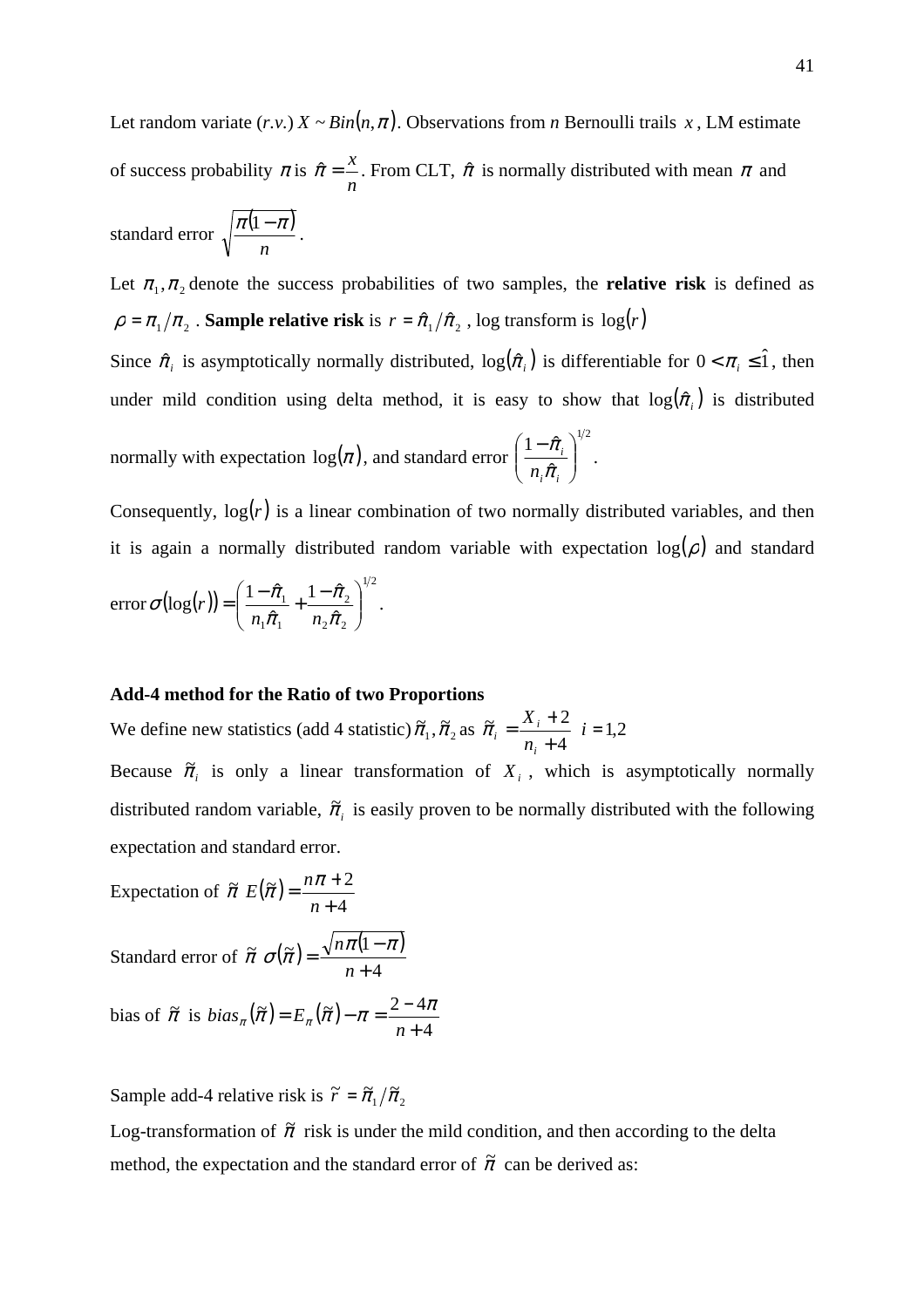Expectation:  $E(\log(\tilde{\pi})) = \log \left( \frac{n\pi + 2}{n} \right) \xrightarrow{d} \log(\pi)$ 4  $\log(\pi) = \log\left(\frac{n\pi + 2}{n+4}\right) \longrightarrow$ J ſ +  $=\log\left(\frac{n\pi+2}{4}\right)-\frac{d}{2}$ *n*  $E(\log(\tilde{\pi})) = \log\left(\frac{n}{\tilde{\pi}}\right)$ 

Standard Error:  $\sigma(\log(\tilde{\pi})) = \frac{\sqrt{n(1-\tilde{\pi})}}{\sqrt{n(1-\tilde{\pi})}}$  $(n+4)\sqrt{\tilde{\pi}}$   $\sqrt{\pi}$ π π π  $\sigma(\log(\pi)) = \frac{\pi}{(n+4)\sqrt{\pi}} \longrightarrow \sqrt{\frac{n}{n}}$  $\frac{n(1-\tilde{\pi})}{\Delta}$   $\longrightarrow$   $\sqrt{\frac{1-\tilde{\pi}}{n}}$ + −  $=\frac{\sqrt{n(1-\tilde{\pi})}}{\sqrt{n(1-\tilde{\pi})}}$   $\longrightarrow$   $\sqrt{\frac{1}{n}}$  $4)\sqrt{\tilde{\pi}}$  $\log(\tilde{\pi}) = \frac{\sqrt{n(1-\tilde{\pi})}}{\sqrt{n(1-\tilde{\pi})}} \longrightarrow \sqrt{\frac{1-\pi}{n}}$ 

Log-transformation of the sample add-4 relative risk is a linear combination of two normally distributed *r.v.*, then the expectation and the standard error of  $log(\tilde{r})$  are:

$$
\begin{aligned} \text{Expectation: } E\left(\log(\widetilde{r})\right) &= \log\left(\frac{n_1 \pi_1}{n_1 + 4} \times \frac{n_2 + 4}{n_2 \pi_2}\right) \xrightarrow{d} \log\left(\frac{\pi_1}{\pi_2}\right) \\ \text{Standard Error: } \sigma\left(\log(\widetilde{r})\right) &= \sqrt{\frac{n_1 \left(1 - \widetilde{\pi}_1\right)}{\left(n_1 + 4\right)^2 \widetilde{\pi}_1} + \frac{n_2 \left(1 - \widetilde{\pi}_2\right)}{\left(n_2 + 4\right)^2 \widetilde{\pi}_2}} \xrightarrow{d} \sqrt{\frac{1 - \pi_1}{n_1 \pi_1} + \frac{1 - \pi_2}{n_2 \pi_2}} \end{aligned}
$$

1

π

1

Consequently, from the large sample inference theory, Wald confidence interval is constructed as:

2

2

π

 $1^{\prime\prime}1$ 

π

π

$$
\left[\log\left(\frac{\tilde{\pi}_1}{\tilde{\pi}_2}\right) - \sqrt{\frac{n_1(1-\tilde{\pi}_1)}{(n_1+4)^2\tilde{\pi}_1} + \frac{n_2(1-\tilde{\pi}_2)}{(n_2+4)^2\tilde{\pi}_2}}, \log\left(\frac{\tilde{\pi}_1}{\tilde{\pi}_2}\right) + \sqrt{\frac{n_1(1-\tilde{\pi}_1)}{(n_1+4)^2\tilde{\pi}_1} + \frac{n_2(1-\tilde{\pi}_2)}{(n_2+4)^2\tilde{\pi}_2}}\right]
$$

## **Simulation Results and Discussion**

Sample size 50, balanced case, success probability for sample 1: 0.01, 0.05, 0.10, 0.25, 0.50, 0.75, 0.90, 1,00, Risk ratio: 1 (to check the control for alpha!) and success probability for sample 2:  $p_1/r$ . Significant level: 0.05. Coverage probability when nominal probability 0.05 is shown in Table 8:

**Table 8**: Coverage probability of p1 from 0.01 to 1.00 when true ratio  $= 1$ 

| p1         | 0.01 | 0.05 | 0.10                               | 0.25 | $\mid$ 0.50 | 0.60            | 0.75 | 0.95                      | 1.00 |
|------------|------|------|------------------------------------|------|-------------|-----------------|------|---------------------------|------|
| Cov. Prob. |      |      | $0.9963$   0.9837   0.9614   0.951 |      |             | $0.9428$ 0.9609 |      | $\vert 0.9941 \vert 1.00$ |      |

When  $p_1$  is zero, the coverage probability is 1.00.It can be shown in Figure 11: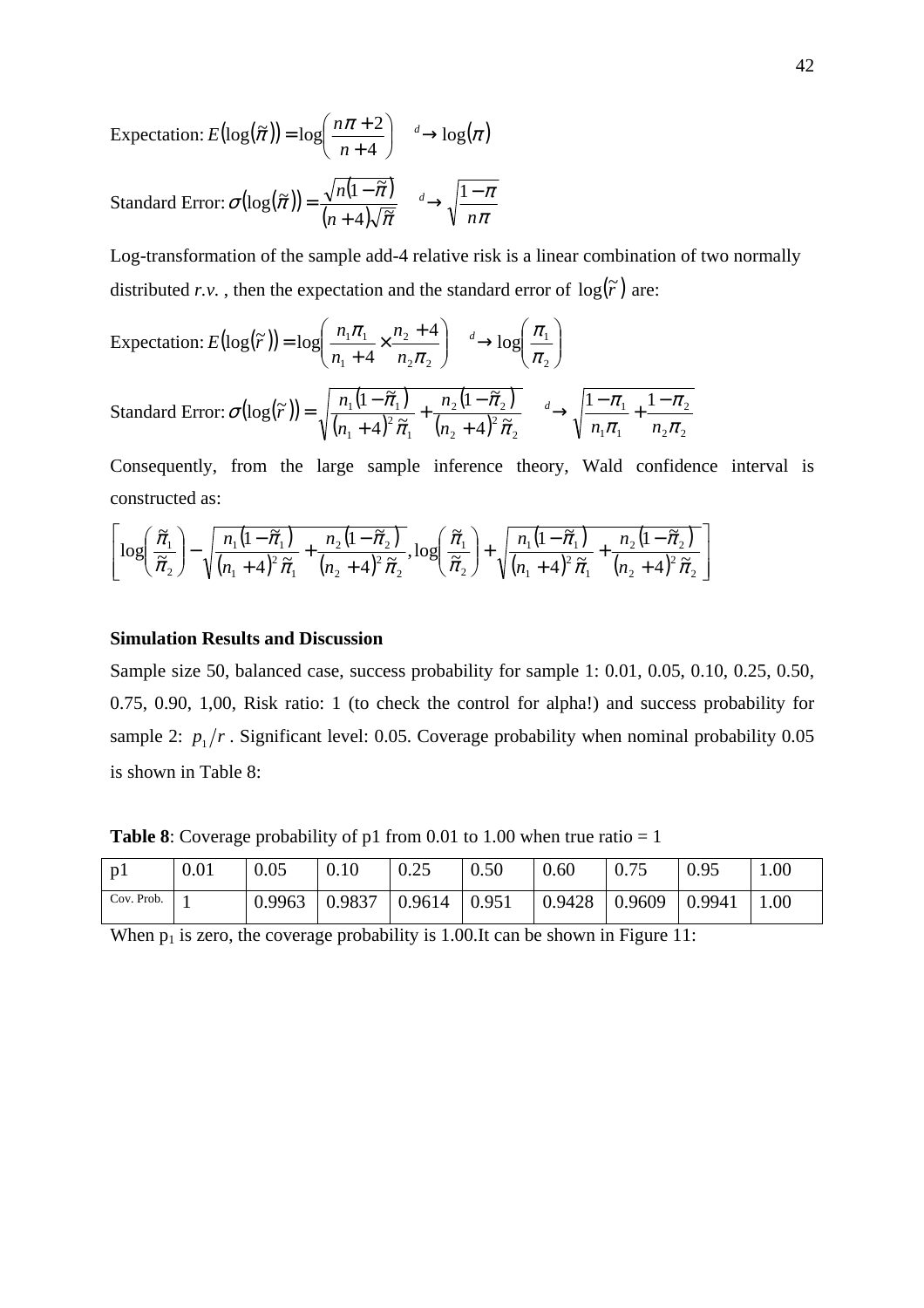

**Figure 11 Coverage probability of add-4 confidence interval.** 

More closely to the range of p1 from 0.35 to 0.65, the results can be shown in Table 13:

**Table 17 Coverage probability of p1 from 0.25 to 0.65 when true ratio = 1** 

| $\mathbf{n}$ | 0.35   | 0.40   | 0.45          | 0.50   | 0.55   | 0.60   | 0.65   |
|--------------|--------|--------|---------------|--------|--------|--------|--------|
| Cov. Prob.   | 0.9523 | 0.9511 | $\mid 0.9555$ | 0.9542 | 0.9488 | 0.9534 | 0.9537 |

It can be shown in Figure 11:



**Figure 12 Coverage probability of add-4 confidence interval. p1 from 0.35 to 0.65.**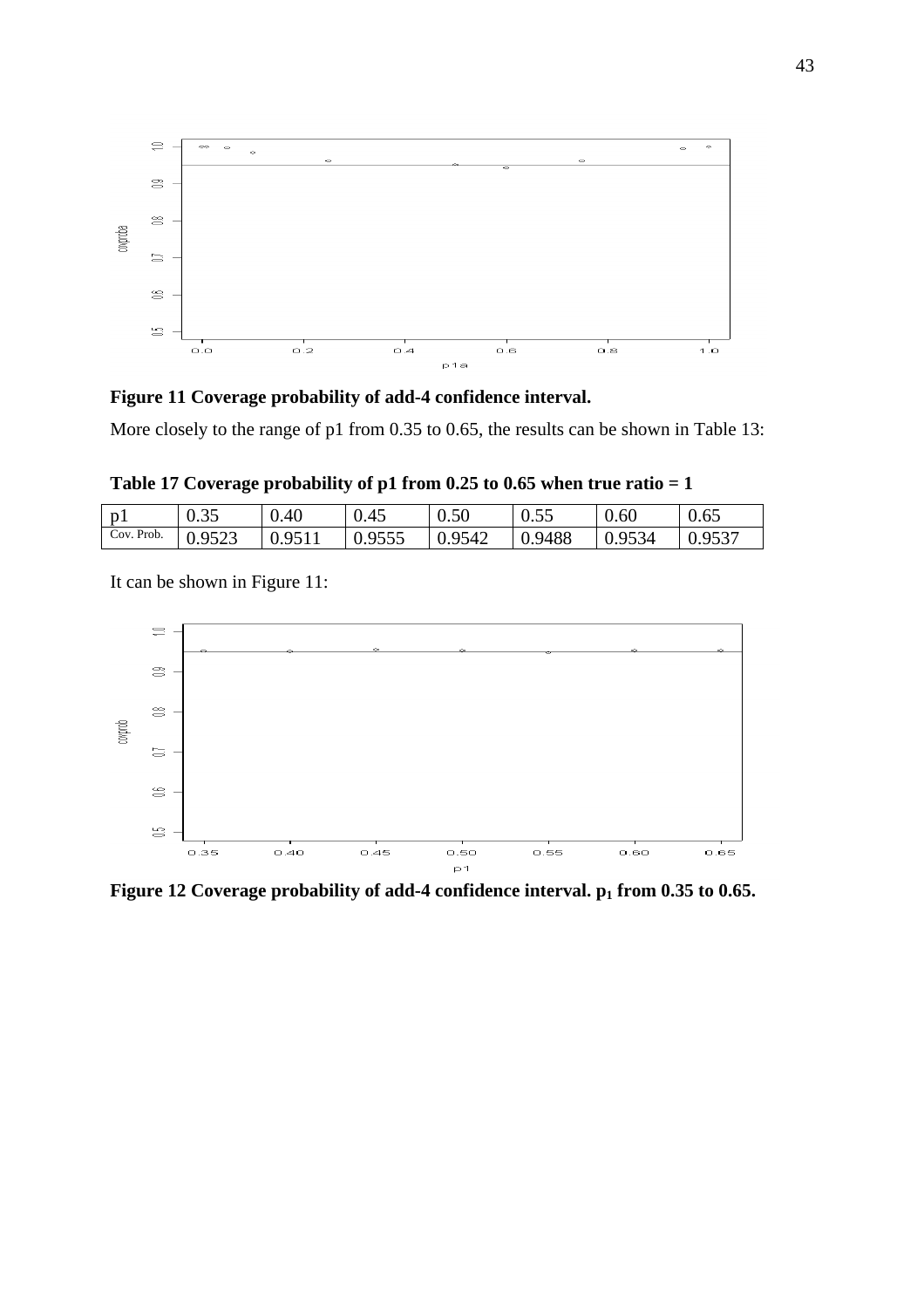## **3. GENERAL DISCUSSION**

When there is no assumption on the underlying distribution of the data, there is no uniformly most powerful test. As shown in the simulation study in Chapter A, in each specific condition, there is locally most powerful test. For instance, when the data is normally distributed with variance homogeneity, the sample *t* test is the most powerful test, whereas with variance heterogeneity, the Welch *t* test is the most powerful test. Under nonnormality, such as lognormal or certain Fleishman distribution, the Wilcoxon test is the most powerful test when there is only a location shift between the two groups. And in the mixture case, the Conover Salsburg Test is the most powerful test to detect the subset of response. There is no universe winner for all the conditions.

A simple test, which is appropriate for all the condition, seems impossible, but there are methods to combine different tests. Since the mixture distribution case is rare, in this thesis the test is proposed to solve the problem with a priori unknown unimodal distribution, which can be distributions with short tail, long tail, skew and heteroscedasticity. The Maximum test is proposed for this purpose.

But the simulation result shows that although the Maximum test begins with the more realistic assumption (only the unimodal distribution of data), it does not behave as efficient as the Welch *t* test when the underlying distribution of the data is nonnormal and variance heterogeneity. This also implies that when the data are skewed and the variances of two samples are not equal, the Welch *t* test is still a good candidate while the Welch *t* test is robust against nonnormality. Thus, in the application of Microarray data, the commonly used Welch *t* test is reasonable.

The new add-4 confidence interval for the ratio of two proportions is proved to maintain the nominal level of confidence (0.95) when the true ratio is 1. Especially when the first proportion is from 0.35 to 0.65, the actual level of coverage is very close to 0.95. Further study can be done when the true ratio is other numbers than 1 and sample size is smaller than 50.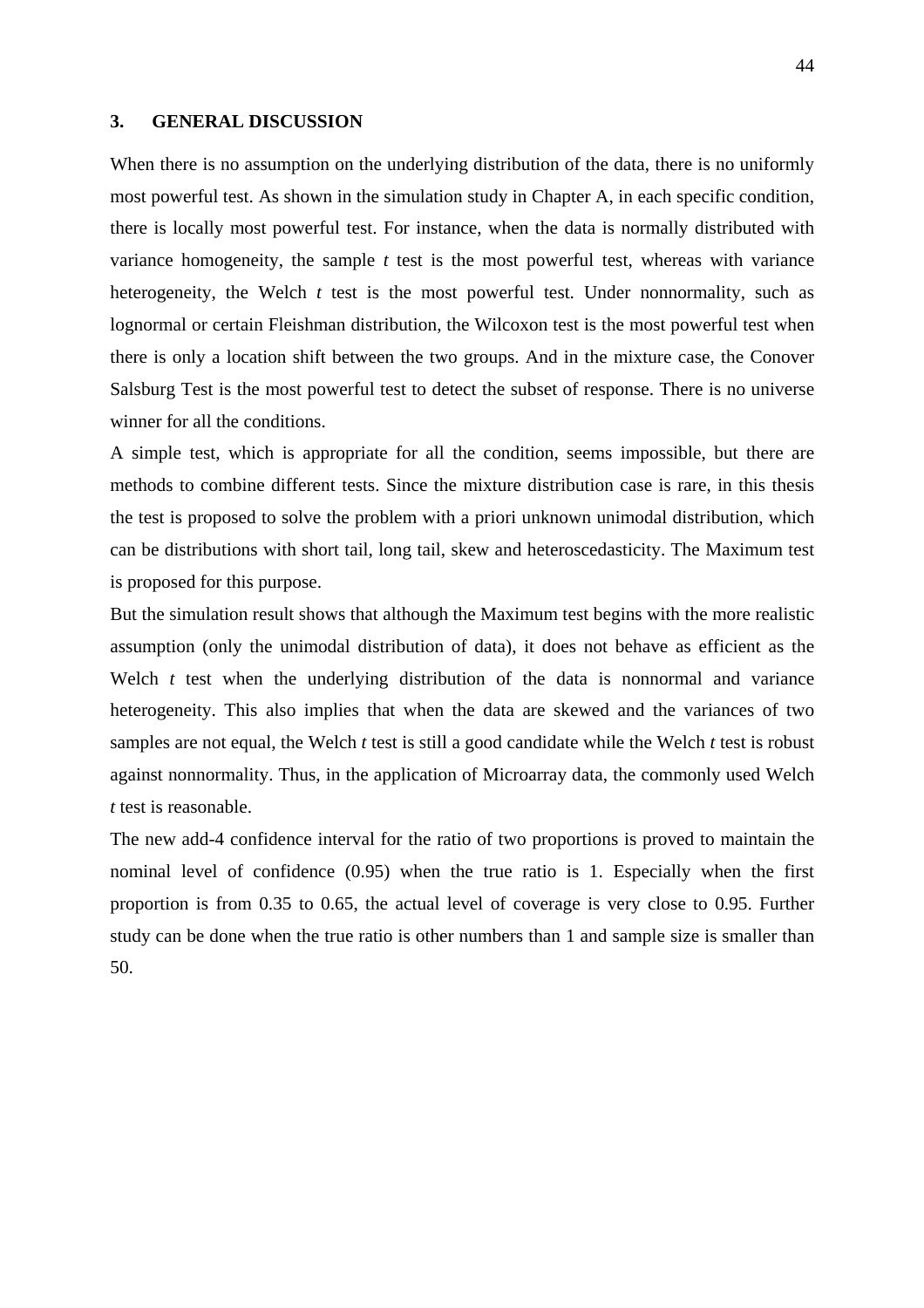## **REFERENCE:**

"Student" (1908). *Biometrika*, 6, 1-25

Agresti A, (2001) Simple and effective confidence intervals for proportions and differences of proportions result from adding two successes and two failures *AM STAT* 55 (3): 261-261

Agresti A, (2002) Categorical Data Analysis  $2<sup>nd</sup>$  Edition, A JOHN WILEY & SONS, INC.,PUBLICATION

Agresti A, Min YY, (2001) On small-sample confidence intervals for parameters in discrete distributions, *Biometrics* 57 (3): 963-971 SEP

Agresti A., and Caffo, B. (2000), "Simple and effective confidence intervals for proportions and differences of proportions result from adding two successes and two failures," *The American Statistician*, 54, 280-288

Arfin SM, Long AD, Ito ET, Tolleri L, Riehle MM, Paegle ES, Hatfield GW: (2000) Global gene expression profiling in Escherichia coli K12. The effects of integration host factor. *J Biol Chem*, 275:29672-29684.

Armstrong,S.A., Staunton,J.E., Silverman,L.B., Pieters,R., den Boer,M.L., Minden,M.D., Sallan,S.E., Lander,E.S., Golub,T.R. and Korsmeyer,S.J. (2002) MLL translocations specify a distinct gene expression profile that distinguishes a unique leukemia. *Nat. Genet*., 30, 41–47.

Baldi P, Long AD, (2001) A Bayesian framework for the analysis of microarray expression data: regularized t-test and statistical inferences of gene changes. *Bioinformatics*, 17:509-519.

Balkin SD, Mallows CL, (2001) An adjusted, asymmetric two-sample t test *AM STAT* 55 (3): 203-206

Bartlett MS. (1953) Approximate confidence intervals, II. More than one unknown parameter. *Biometrika* 40:306–317.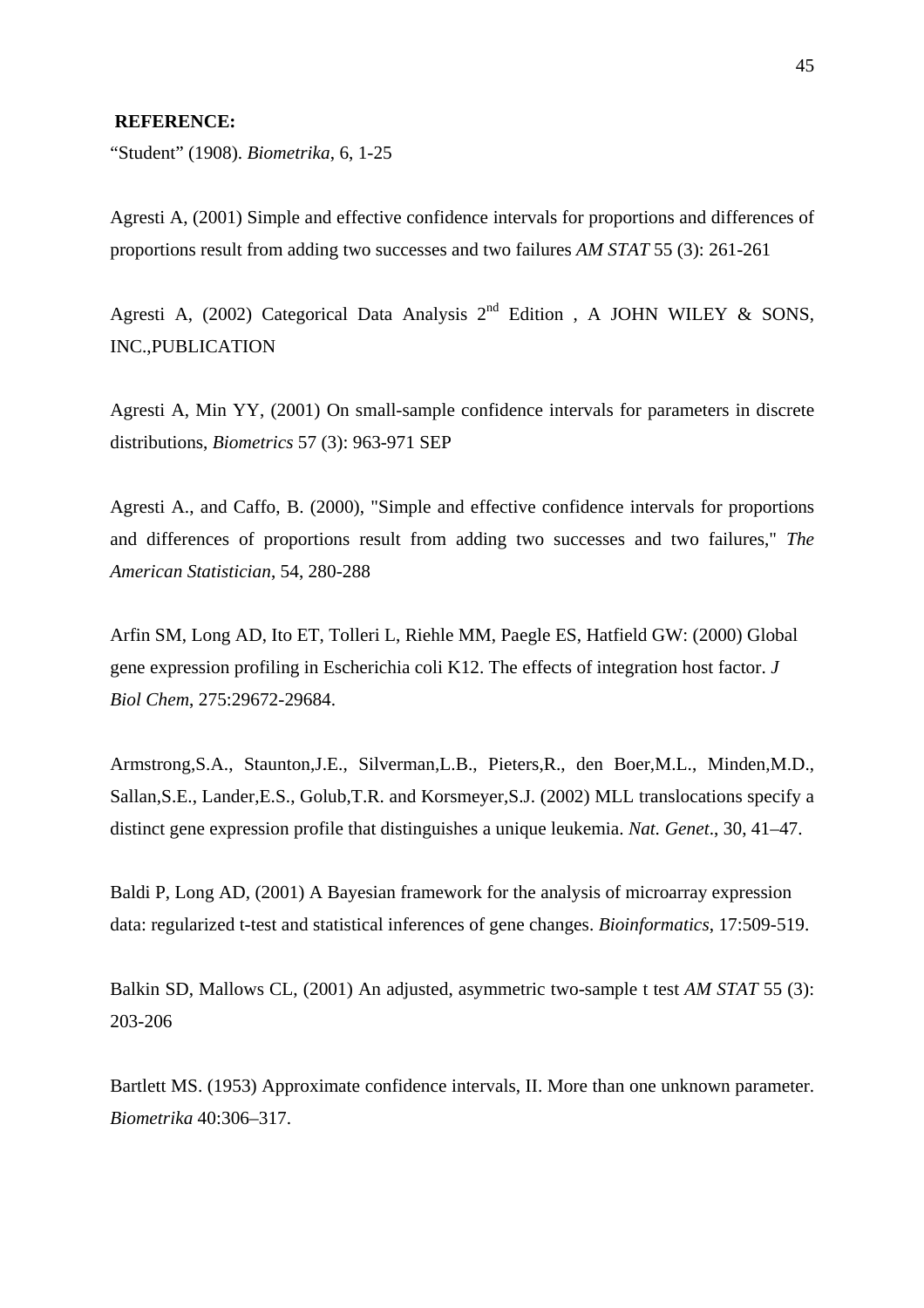Baumgartner W, Weiß P, (1998) Schindler H: A nonparametric test for the general twosample problem. *Biometrics*; 54:1129-1135.

Bickel, P. J. (1982) On adaptive estimation. *Ann. Statist*. 10: 647–671.

Bioconductor [http://www.bioconductor.org]

Brownie C, Boos DD, Hughesoliver J., (1990) Modifying the t and ANOVA F Tests when Treatment is Expected to Increase Variability Relative to Controls *Biometrics* 46 (1): 259-266

Brunner, E. & Munzel, Ullrich, (2000) The Nonparametric Behrens-Fisher Problem: Asympotic Theory and a Small-Sample Approximation. *Biometrical Journal* 42: 17-25

Büning, H. & Trenkler, G. (1994) Nichtparametrische statistische Methoden, 2nd edn (Berlin: De Gruyter).

Callow MJ, Dudoit S, Gong EL, Speed TP, Rubin EM: (2000) Microarray expression profiling identifies genes with altered expression in HDL-deficient mice. *Genome Res*, 10:2022-2029.

Chan ISF, Zhang Z (1999). Test based exact confidence intervals for the difference of two binomial proportions. *Biometrics* ,55:1201-1209.

Conover, W.J. and Salsburg, D.S. (1988) Locally most powerful tests for detecting treatment effects when only a subset of patients can be expressed to "respond" to treatment. *Biometrics*, 44, 189-196

Cope, L.M., Irizarry, R.A., Jaffee, H.A., Wu, Z., and Speed, T.P. (2004) A benchmark for Affymetrix GeneChip expression measures. *Bioinformatics*, **20**, 323-331.

Cramer, H. (1928) *Skand.Aktura*., 11, 141-180

Cyber T [http://www.igb.uci.edu/servers/cybert/]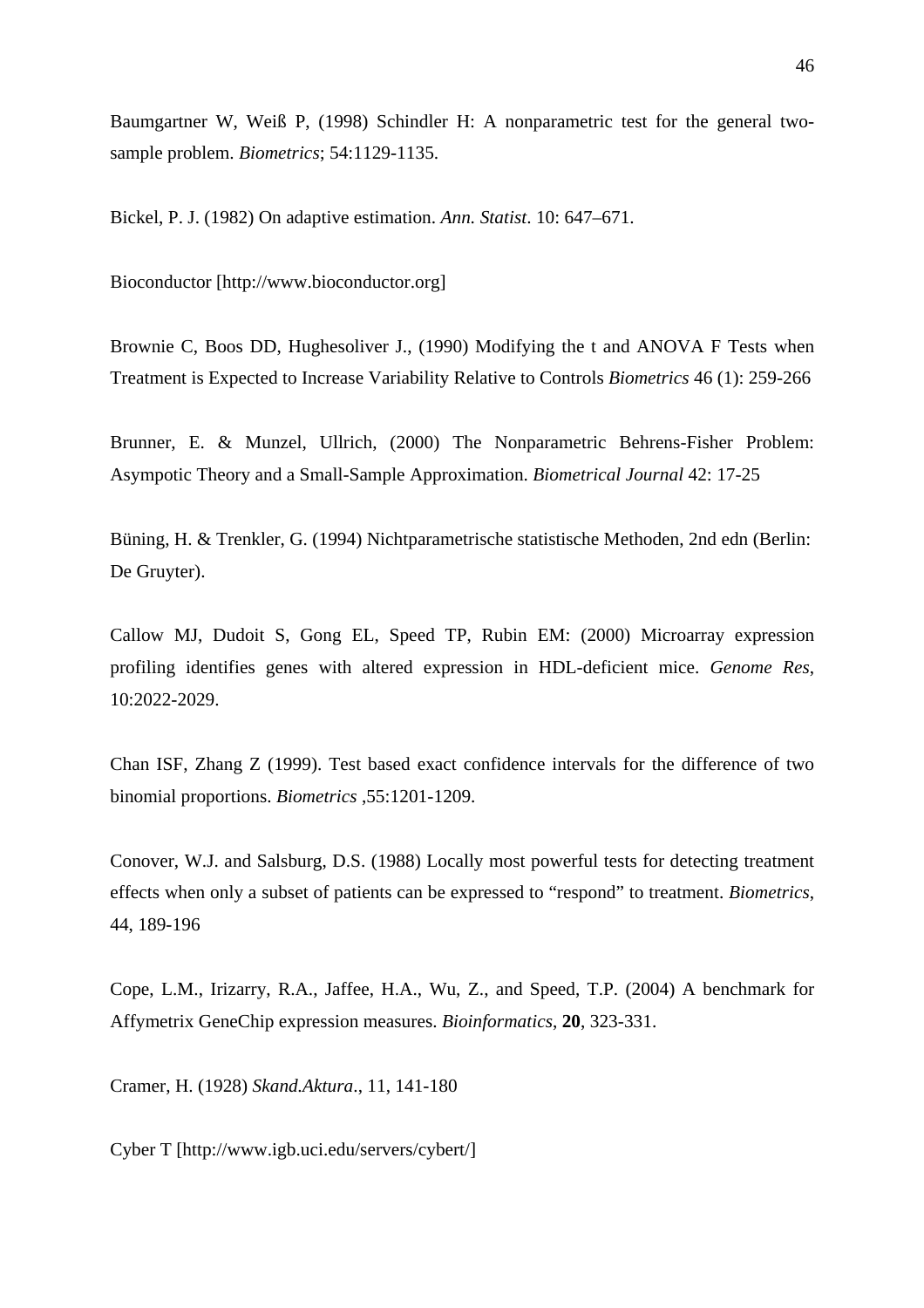Feuerstein, T.J., Rossner, R. and Schumacher, M. (1997) How to express an effect mean as percentage of a control mean? *J. Pharmacol. Toxicol. Methods*, **37**, 187-190.

Fieller, E. (1954) Some problems in interval estimation. *J. Royal Statist. Soc*. **B16**, 175-185.

Fleming, T. R. and Harrington, D. P. (1991). Counting Processes and Survival Analysis. Wiley,

New York.

Fleishman, A.I. (1978), A method for simulating non-normal distributions. *Psychometrika,* 43, 521-532

Freidlin, B. & Korn, E.L. (2002) A testing procedure for survival data with few responders, *Statistics in Medicine*, 21, pp. 65-78.

Garber,M.E., Troyanskaya,O.G., Schluens,K., Petersen,S., Thaesler,Z., Pacyna-Gengelbach,M., van de Rijn,M., Rosen,G.D., Perou,C.M., Whyte,R.I. et al. (2001) Diversity of gene expression in adenocarcinoma of the lung. *Proc. Natl Acad. Sci. USA,* 98, 13784– 13789.

Gart JJ. (1985) Approximate tests and interval estimation of the common relative risk in the combination of 2×2 tables. *Biometrika* 72(3):673–677.

Gart JJ, Nam J. (1988) Approximate interval estimation of the ratio of binomial parameters: a review and corrections for skewness. *Biometrics* 44:323–338.

Gastwirth, J.L., 1966. On robust procedures*. J. Amer. Statist. Assoc*. 61 (316), 929–948.

Gart JJ, Nam J, (1988) Approximate Interval Estimation Of The Ratio Of Binomial Parameters S - A Review And Corrections For Skewness *Biometrics* 44 (2):323-338

Golub,T.R., Slonim,D.K., Tamayo,P., Huard,C., Gaasenbeek,M., Mesirov,J.P., Coller,H., Loh,M.L., Downing,J.R., Caligiuri,M.A., Bloomfield,C.D. and Lander,E.S. (1999) Molecular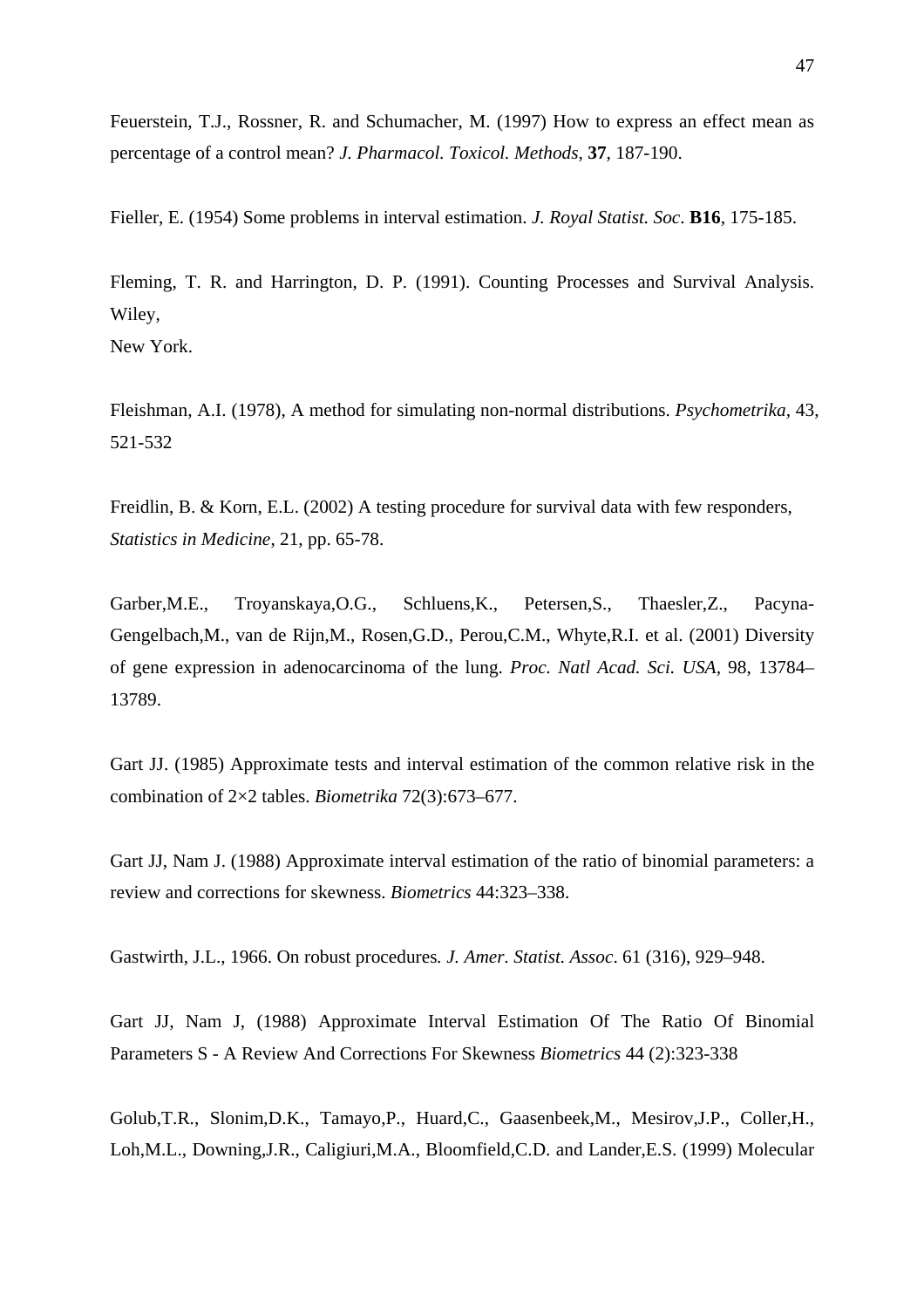classification of cancer: class discovery and class prediction by gene expression monitoring. *Science*, 286, 531–537.

Gruvberger,S., Ringner,M., Chen,Y., Panavally,S., Saal,L.H., Borg,A., Ferno,M., Peterson,C. and Meltzer,P.S. (2001) Estrogen receptor status in breast cancer is associated with remarkably distinct gene expression patterns. *Cancer Res*., 61, 5979–5984.

Hajek, J. and Sidak, Z. (1967). Theory of Rank Tests. New York: Academic Press.

Hajek, J., Sidak, Z. & Sen, P. K. (1999) Theory of Rank Tests (San Diego: Academic Press).

Hill, I.D., Hill, R., and Holder, R.L. (1976) Fitting Johnson curves by moments. *Appl. Statist*., 25, 180-189.

Hodges, J.L. and Lehmann, E.L. (1963) Estimates of location based on rank tests. *Ann. Math. Statist*. **34**, 598-611.

Hogg, R.V. and Craig, A.T. (1995) Introduction to Mathematical Statistics (Fifth Edition), Prentice Hall.

Hothorn, L.A. and Ma, D. 2004, VocanoCI: a modified volcano plot using confidence intervals for simple presentation of microarray data, Technical Report [http://www.bioinf.unihannover.de]

Hothorn, T. and Munzel, U. (2002): Non-parametric confidence interval for the ratio. Report University of Erlangen, Department Medical Statistics (*www.imbe.uni-erlangen.de)* 

Hothorn,T. Lausen, B. 2002, On the exact distribution of maximally selected rank statistics. Computational Statistics & Data Analysis, 43, 121-137.

Huang,Y., Prasad,M., Lemon,W.J., Hampel,H., Wright,F.A., Kornacker,K., LiVolsi,V., Frankel,W., Kloos,R.T., Eng,C., Pellegata,N.S. and de la Chapelle,A. (2001) Gene expression in papillary thyroid carcinoma reveals highly consistent profiles. *Proc. Natl Acad. Sci. USA*, 98, 15044–15049.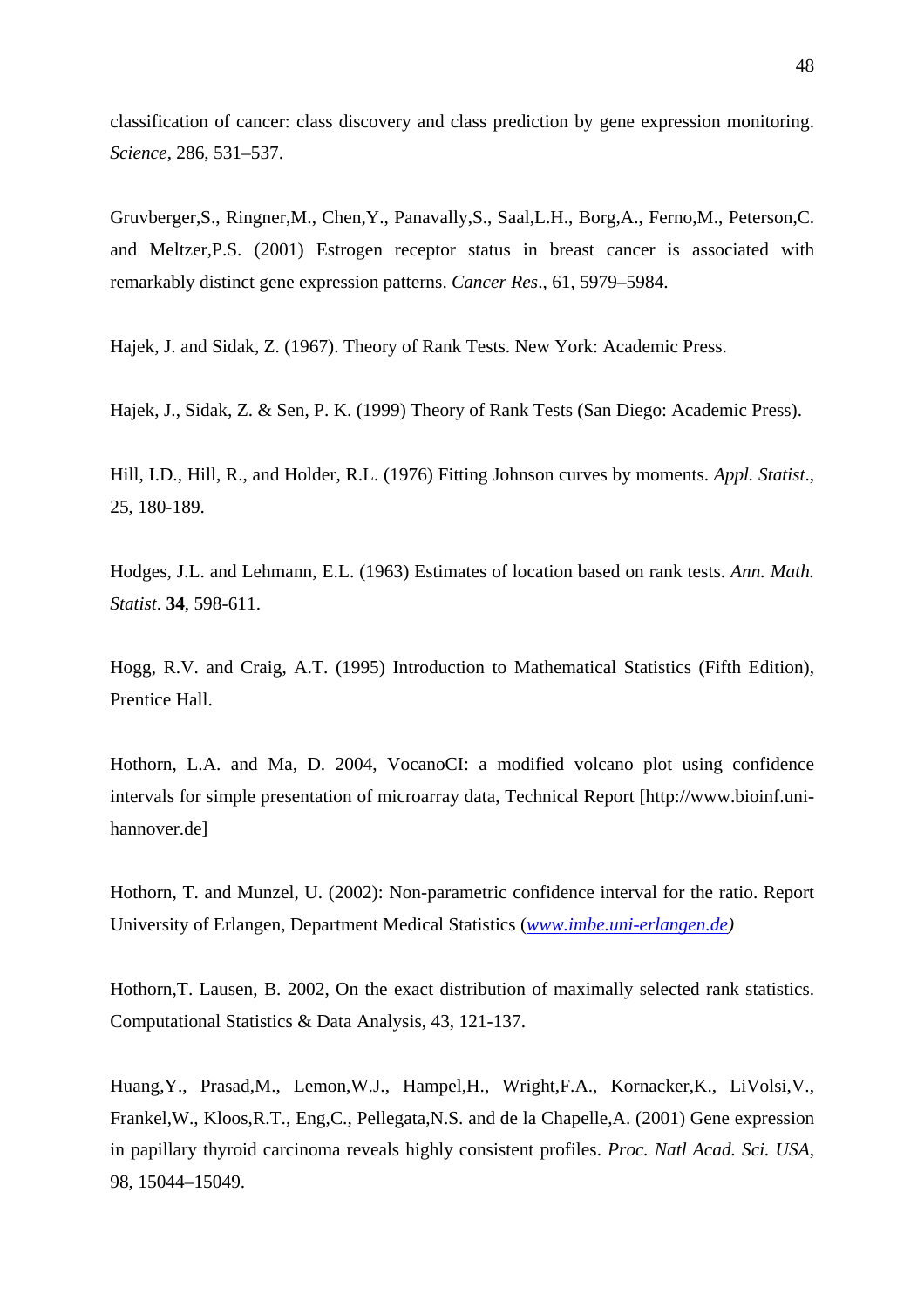Huber, W., von Heydebreck, A., Stültmann, H., Poustka, A. and Vingron, M. (2002) Variance stabilization applied to microarray data calibration and to the quantification of differential expression. *Bioinformatics* 18, S96-S104

Hwang, D., Schmitt, W. and Stephanopoulos, G. (2002) Determination of minimum sample size and discriminatory expression patterns in microarray data. *Bioinformatics,* 18, 1184-1193

Jain, N., Thatte1, J., Braciale, T., and Ley K. (2003) Local-pooled-error test for identifying differentially expressed genes with a small number of replicated microarrays. *Bioinformatics*, **19**, 1945-1951.

Johnson, N. L. (1949). *Biometrika***,** 36, 149-176.

Katz D, Baptista J, Azen SP, et al. (1978) Obtaining Confidence-Intervals For Risk Ratio Incohort Studies *Biometrics* 34 (3): 469-474

Kepler,T., Crosby,L. and Morgan,K. (2002) Normalization and analysis of DNA microarray data by self consistency and local regression. *Genome Biol., 3*, research 0037.1–0037.12.

Khan,J., Wei,J.S., Ringner,M., Saal,L.H., Ladanyi,M., Westermann,F., Berthold,F., Schwab,M., Antonescu,C.R., Peterson,C. and Meltzer,P.S. (2001) Classification and diagnostic prediction of cancers using gene expression profiling and artificial neural networks. *Nat. Med.*, **7**, 673–679.

Kolmogorov, A.N. (1973). *G. Inst. Ital. Attuari*., 4, 83-91 (in Italian)

Koopman PAR.(1984) Confidence intervals for the ratio of two binomial proportions. *Biometrics* 40:513–517.

Kutalik, Z. Inwald, J. Gordon, S.V., Hewinson, R.G., Butcher, P. Hinds, J., Cho, K.H. and Wolkenhauer, O. (2004) Advanced significance analysis of microarray data based on weighted resampling: a comparative study and application to gene deletions in Mycobacterium bovis. Bioinformatics, 20, 357-363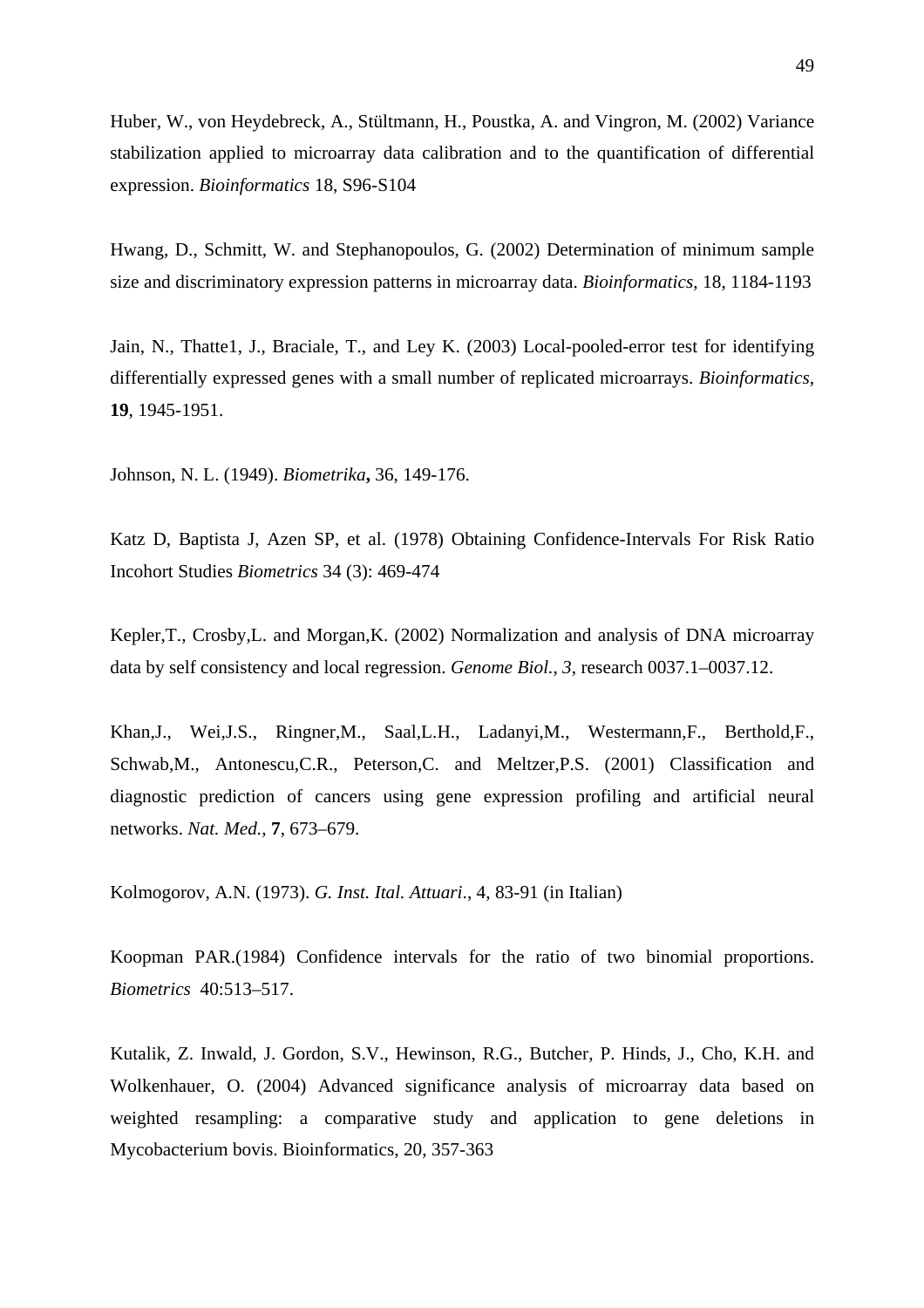Lachenbruch P.A. (2003) Proper metrics for clinical trials: transformations and other procedures to remove non-normality effects. Statistics in Medicine, 22,3823-3842

Lehmann, E.L. (1953) Ann. Math. Statist., 24, 23-43.

Lepage, Y.(1977): A class of nonparametric tests for location and scale parameters. *Communications in Statistics-Theory and Methods* 24,649-659.

Lonnstedt I, Speed T (2002) Replicated microarray data*. Statistica Sinica*, 12-31.

Ludbrook J. and Dudley, (1998) H. Why permutation tests are superior to t and F tests in biomedical research. *The American Statistician*.; 52(2):127-132.

Miettinen O, Nurminen M. (1985) Comparative analysis of two rates. *Statistics in Medicine* 4:213–226.

Mood, A.M. (1950). *Introduction to the Theory of Statistics.* McGraw-Hill, New York

Nam J. (1995) Confidence limits for the ratio of two binomial proportions based on likelihood scores: non-iterative method. *Biometrical Journal* 37:375– 379.

Neuhäuser, M., Liu, P.-Y. & Hothorn, L.A. (1998): Nonparametric tests for trend: Jonckheere's test, a modification and a maximum test. *Biometrical Journal* 40, 899-909.

Nthangeni M, Algina J, (2001) Type I error rate and power of some alternative methods to the independent samples t test *EDUC PSYCHOL MEAS* 61 (6): 937-957

Nurminen M, Miettinen, (1990) Confidence Intervals for the ratio of the parameters of 2 Independent Binomials. *Biometrics* 46 (1): 269-271

Pan W. (2002) A comparative review of statistical methods for discovering differentially expressed genes in replicated microarray experiments. *Bioinformatics*, 18:546-554.

Pearson, E.E., Please, N.W., (1975) Relation between the shape of population distribution of four simple test statistics. *Biometrika*, 62, 223-241.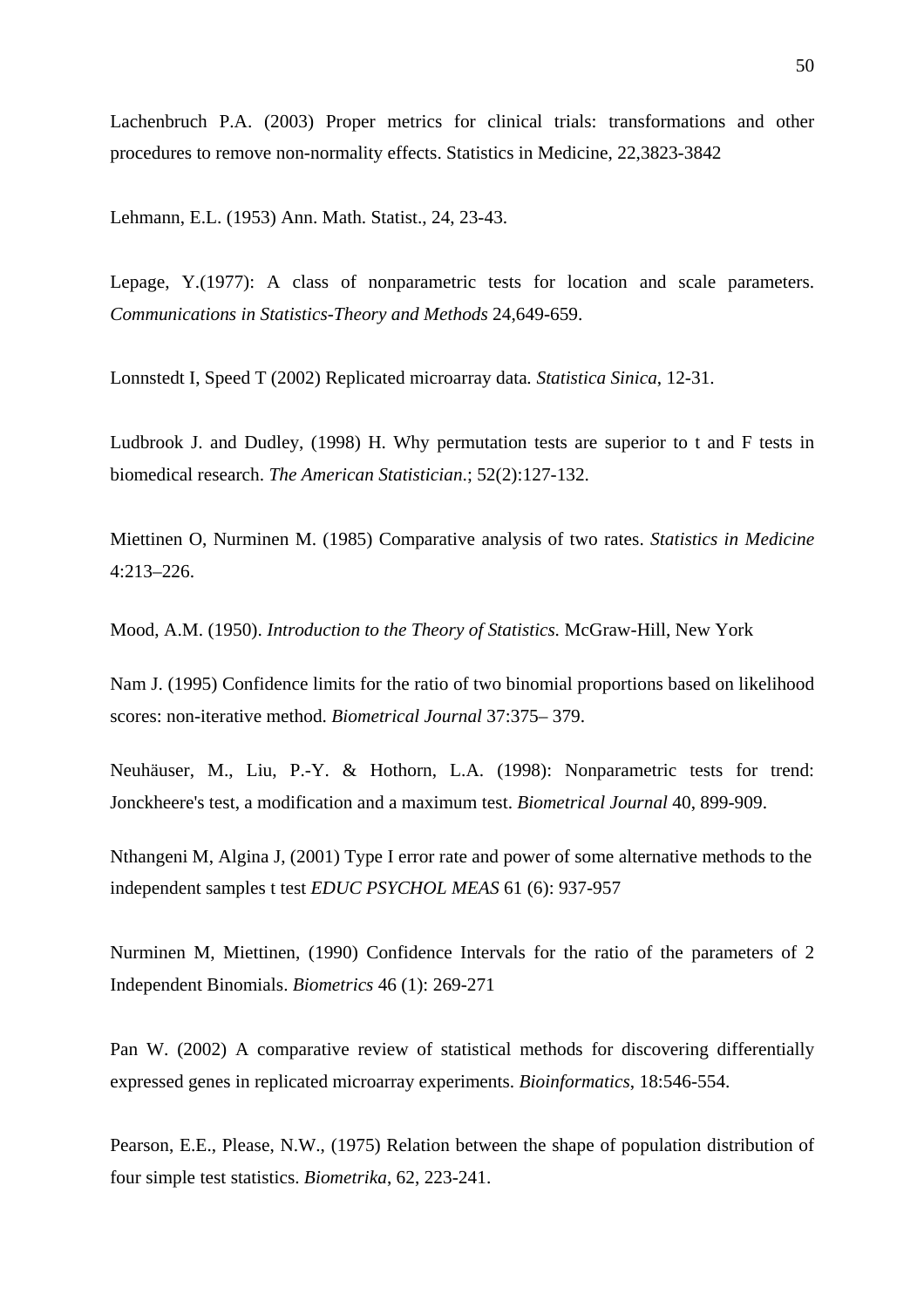Quackenbush,J. (2002) Microarray data normalization and transformation. *Nat. Genet.*, 32(suppl.), 496–501.

R. Doll and A.B. Hill, (1950) British Mel. J., 30, 739-748.

R: [http://www.r-project.org]

Razzaghi M, (2002) The use of distribution mixtures for dose-response modeling in toxicological experiments, *Environmentrics* 13 (5-6): 657-667 Robert R. SOKAL, F. James ROHLF (1995): Biometry  $3<sup>rd</sup>$  Edition W.H. Freeman and Company, U.S.A.

Ruymgaart, F. H., (1980) A unified approach to the asymptotic distribution theory of certain midrank statistics. In: Statistique non Parametrique Asymptotique, 1±18, J. P. Raoult (Ed.), Lecture Notes on Mathematics, No. 821, Springer, Berlin.

SAM: Significance Analysis of Microarrays [http://www.stat.stanford.edu/%7Etibs/SAM]

Sasabuchi, S. (1988) A multivariate one-sided test with composite hypotheses determined by linear inequalities when the covariance matrix has an unknown scale factor, *Memoirs of the Faculty of Science, Kyushu University,* **A42,** 9-19.

Schneider,R.,Tatlioglu,T.(1996) Molecular investigations on tetracycline and temperature sensitivity of cytoplasmic mal sterility in *Allium schoenoprasum* L. Beitr. *Züchtungsforschung* 2, 202-205.

Shipp,M.A., Ross,K.N., Tamayo,P., Weng,A.P., Kutok,J.L., Aguiar,R.C., Gaasenbeek,M., Angelo,M., Reich,M., Pinkus,G.S. et al. (2002)Diffuse large B-cell lymphoma outcome prediction by gene-expression profiling and supervised machine learning. *Nat. Med*., 8, 68–74.

Shipp,M.A., Ross,K.N., Tamayo,P., Weng,A.P., Kutok,J.L., Aguiar,R.C., Gaasenbeek,M., Angelo,M., Reich,M., Pinkus,G.S. et al. (2002) Diffuse large B-cell lymphoma outcome prediction by gene-expression profiling and supervised machine learning. *Nat. Med*., **8**, 68–74.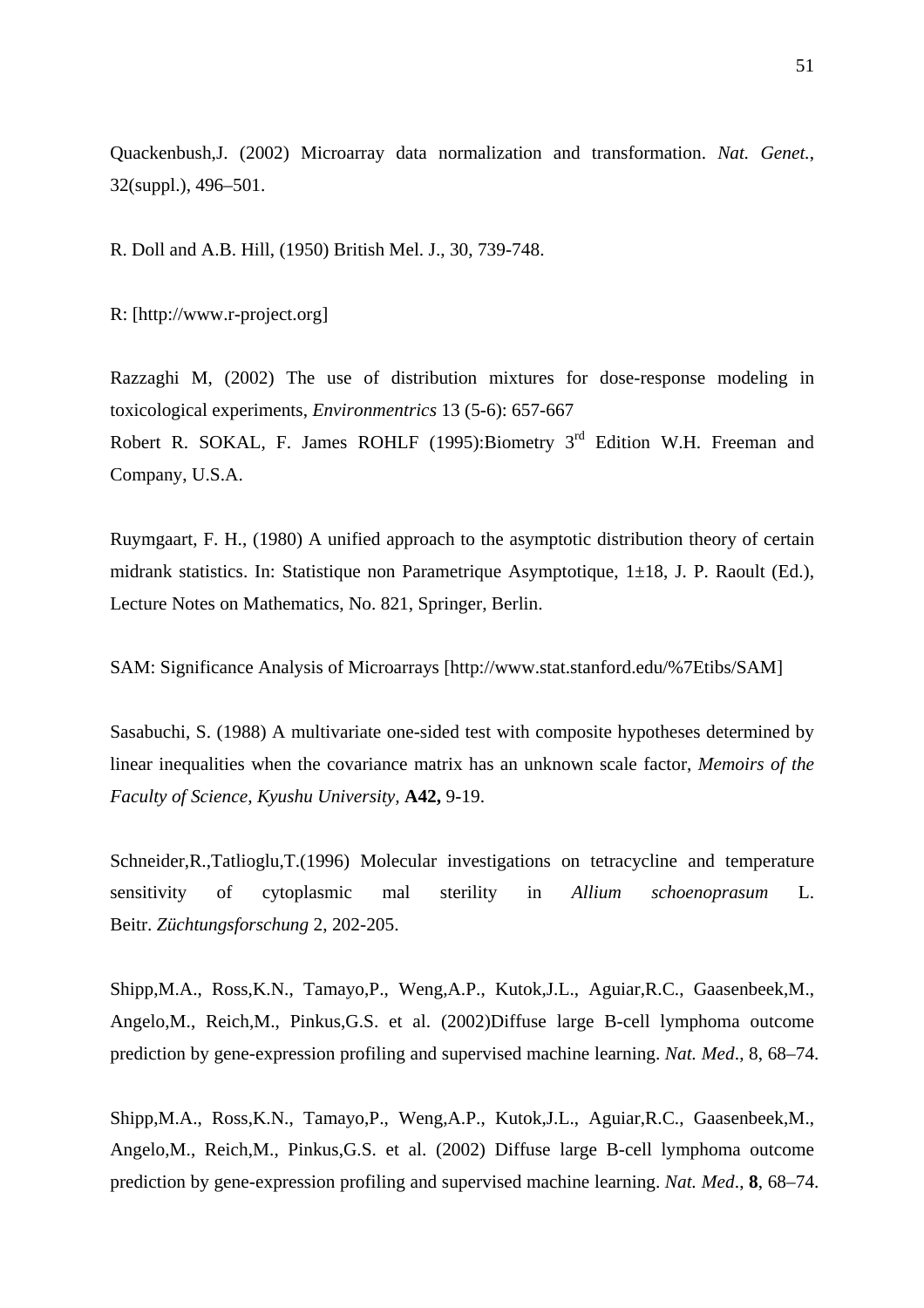Singh,D., Febbo,P.G., Ross,K., Jackson,D.G., Manola,J., Ladd,C.,Tamayo,P., Renshaw,A.A., D'Amico,A.V., Richie,J.P. et al. (2002) Gene expression correlates of clinical prostate cancer behavior. *Cancer Cell*, 1, 203–209.

StatXact 4 User Manual, Cytel Software Corporation.

Tarone, R. E. (1981) . On the distribution of the maximum of the log-rank statistic and the modified Wilcoxon statistic. *Biometrics* 37: 79-85.

Torsten Hothorn, Berthold Lausen, (2002) On the exact distribution of maximally selected rank statistics. *Computational Statistics & Data Analysis,* 43, 121-137

Troendle JF, Blair RC, Rumsey D, et al., (1997) Parametric and non-parametric tests for the overall comparison of several treatments to a control when treatment is expected to increase variability, *STAT MED* 16 (23): 2729-2739

Tusher VG, Tibshirani R, Chu G: (2001) Significance analysis of microarrays applied to the ionizing radiation response. *Proc Natl Acad Sci*, 98,5116-5121.

Tusher,V.G., Tibshirani,R. and Chu,G. (2001) Significance analysis of microarrays applied to the ionizing radiation response. *Proc. Natl Acad. Sci. USA*, **98**, 5116–5121.

von Mises, N. (1931). Wahrscheinlichkeitsrechnung. Deuticke, Leipzig.

Welch, B.L. (1947). *Biometrika*, 34, 28-35

Wilcoxon, F. (1945) *Biometrics*, 1, 80-83

Wilson, E.B. (1927) Probable inference, the law of succession, and statistical inference. J. Amer. Statist. Assoc. 22:209-212.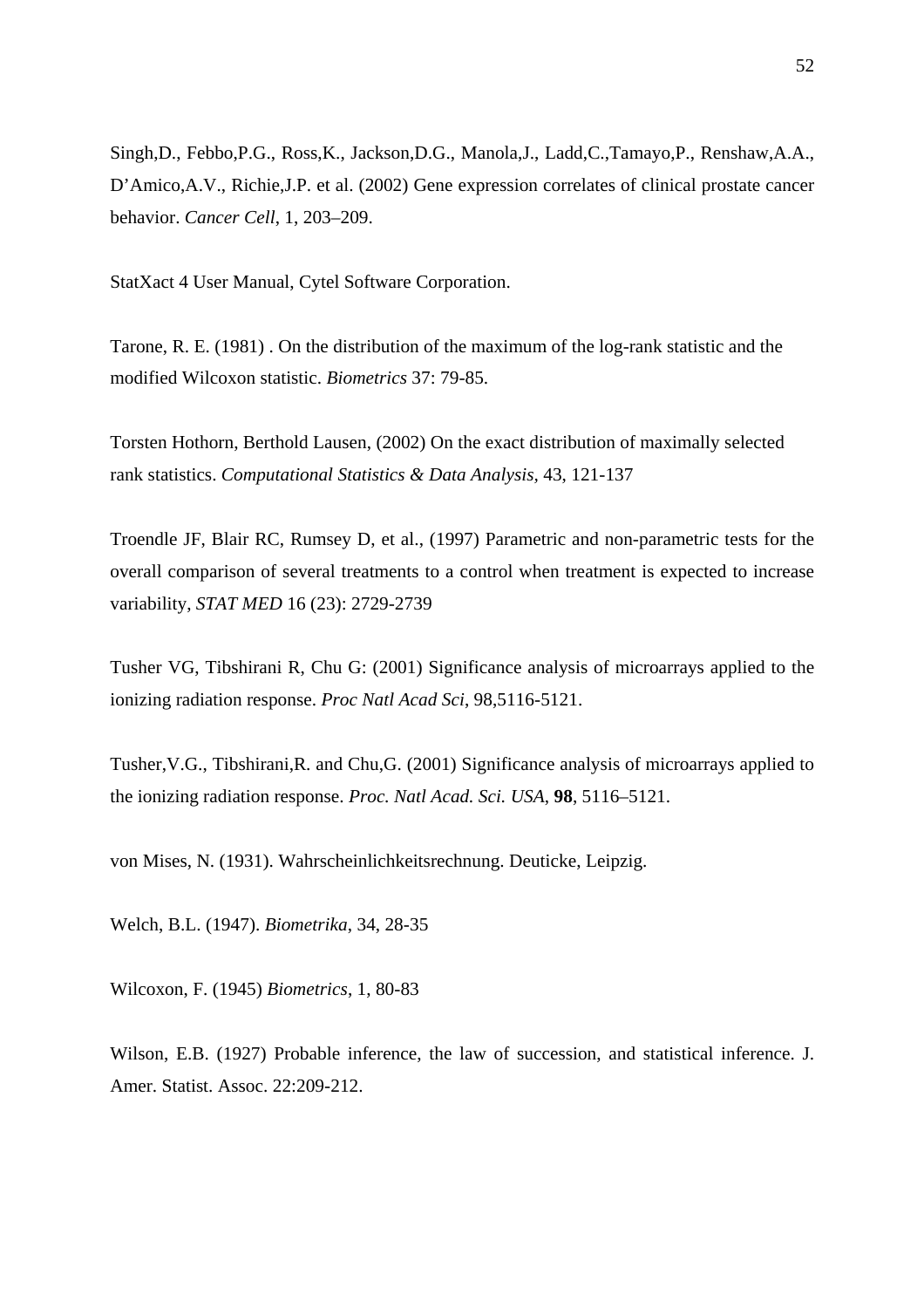Wolfinger R.D., Gibson G., Wolfinger E.D., Bennett L., Hamadeh H., Bushel P., Afshari C., Paules R.S. (2001) Assessing gene significance from cDNA microarray expression data via mixed models. *J Comput. Biol*., **8**, 625-637.

Yang,Y., Dudoit,S., Lin,D., Peng,V., Ngai,J. and Speed,T. (2002) Normalization for cDNA microarray data: a robust composite method addressing single and multiple slide systematic variation. *Nucleic Acids Res*., 30, e15.

Yeoh,E.J., Ross,M.E., Shurtleff,S.A., Williams,W.K., Patel,D., Mahfouz,R., Behm,F.G., Raimondi,S.C., Relling,M.V., Patel,A. et al. (2002) Classification, subtype discovery, and prediction of outcome in pediatric acute lymphoblastic leukemia by gene expression profiling. *Cancer Cell*, 1, 133–143.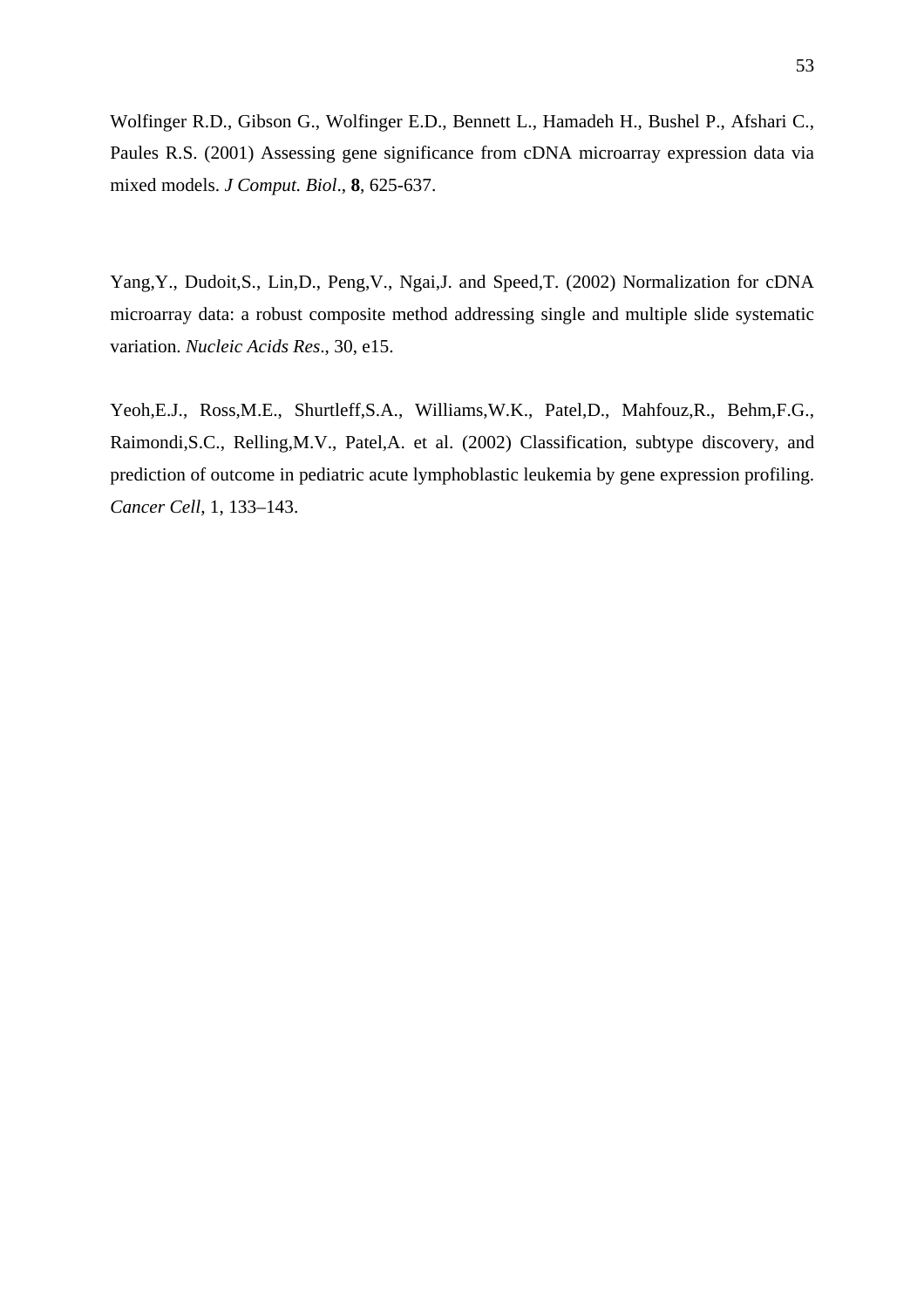# **APPENDIX**

R codes for the candidate tests which is not available in R or any R package.

### **R codes for the descriptive statistics of Microarray data:**

############## A function to change all the zero values in matrix to NaN #################################### ############################# 29.01.2004 by Donghui Ma ##################################################### zerotoNaN <- function(M){  $diM \leq - \dim(M)$ 

 $M1 \leq$ - matrix(as.numeric(M>0),diM[1],diM[2]) M2  $\langle$  - M2  $\langle$  -( M + abs(M))/2 Mf  $\leq$ -M2/M1 Mf }

########################################################################################## ###################

Outlier.test <- function(x,lower.b,upper.b) {  $x \leq x$ [complete.cases(x)] lower.outlier <- sum(as.numeric(x< lower.b)) upper.outlier  $\langle$ - sum(as.numeric(x> upper.b)) outlier <- c(lower.outlier,upper.outlier) outlier

}

##########################################################################################

```
###################
```
#################################### To calculate SKewness and Kurtosis

```
#####################################
```
pianfengdu  $\le$ - function(x) {

```
n \leq length(x)mx < - mean(x)sx \leq sd(x)Skew <- (sum((x-mx)^{3})/((n-1)*sx^{3})Kurtosis <- (sum((x-mx)^4)/(n-1)*sx^4) SK <- c(Skew,Kurtosis) 
 SK
```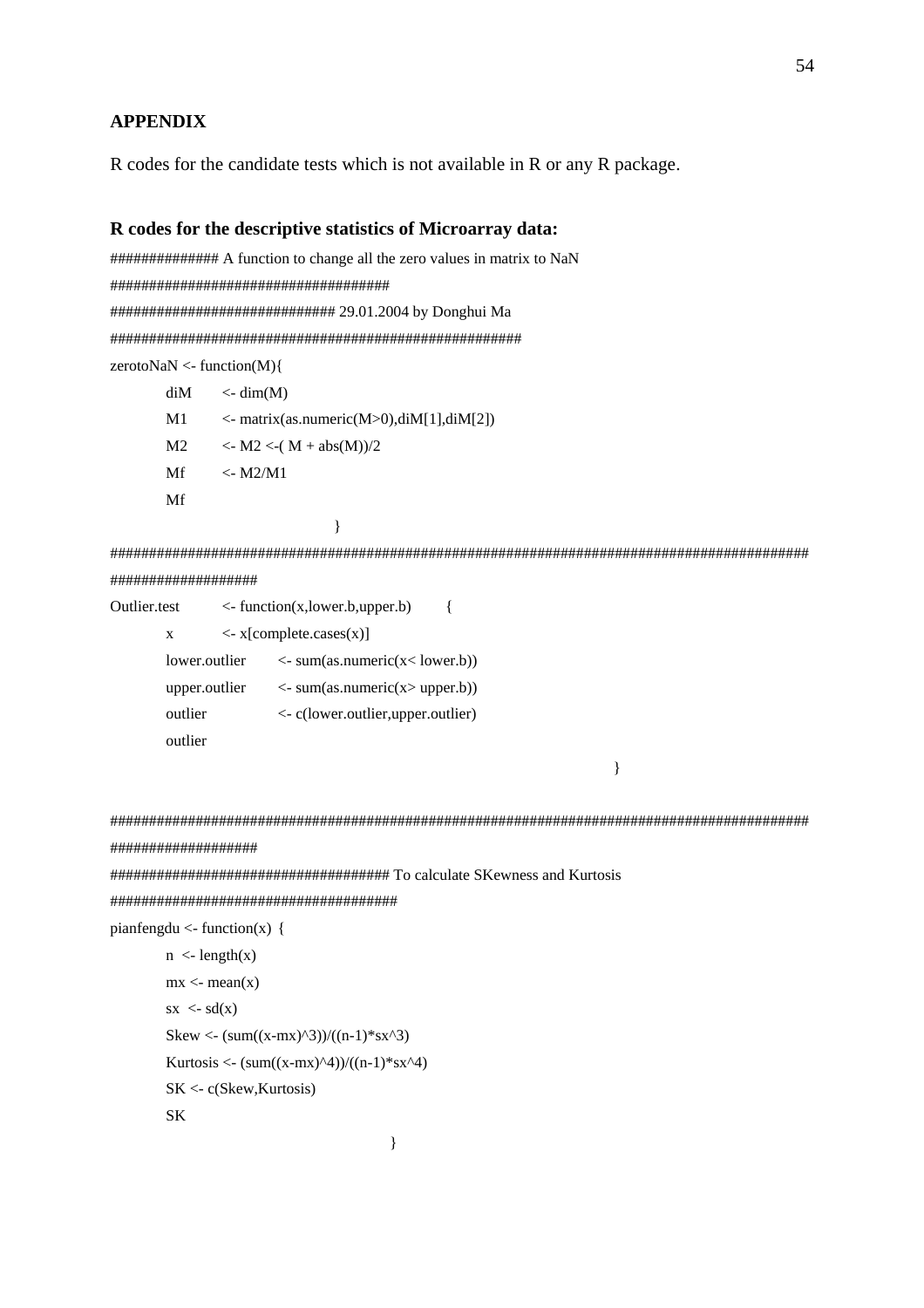```
##########################################################################################
################### 
pool \le- read.table("C:/Temp/singh.txt",header=T) # read the txt file to a data
frame #
no \leq- length(pool[1,])-1 \qquad # get the total number of the
observation # 
pool.matrix <- as.matrix(pool[,2:no]) # read the data frame to a
\frac{1}{2} matrix \frac{1}{2}pool.matrix <- zerotoNaN(pool.matrix) # get rid of negative
and give NaN #
ng \leq- length(pool.matrix[,1]) \neq get the number of genes
 # 
g1.matrix \langle as.matrix(pool[,grep("N", names(pool))]) # read the frist group to a matrix
       # 
n1 <- length(g1.matrix[1,]) # sample size 1 
 # 
g2.matrix \langle -8.001, \text{grep}(\text{mT}, \text{names}(\text{pool})) \rangle # read the second group to a matrix #
n2 \leq- length(g2.matrix[1,]) # sample size 2
 # 
g1.matrix \langle zerotoNaN(g1.matrix) # get rid of the
negative to NaN #
g2.matrix \langle zerotoNaN(g2.matrix) \qquad # get rid of the
negative to Nan #
##########################################################################################
################### 
####################################### define Information 
Matrics########################################### 
# Mean SE CV Skewness Kurtosis Normality Lognormality 
lower.outlier upper.outlier # 
GeneInfo.pg <- GeneInfo.rmoutlier.pg <- matrix(NA,no,9) # pooled two group after pre-testing
 # 
GeneInfo.g1 <- GeneInfo.rmoutlier.g1 <- matrix(NA,ng,9) # for the first group
       # 
GeneInfo.g2 <- GeneInfo.rmoutlier.g2 <- matrix(NA,ng,9) # for the second group
 # 
################################# calculation the summary statistics 
######################################## 
# pool all the genes for each sample, to get the 0.25 and 0.975 quantile, they are lower.bound & upper.bound#
# for detecting outliers respectively
```
55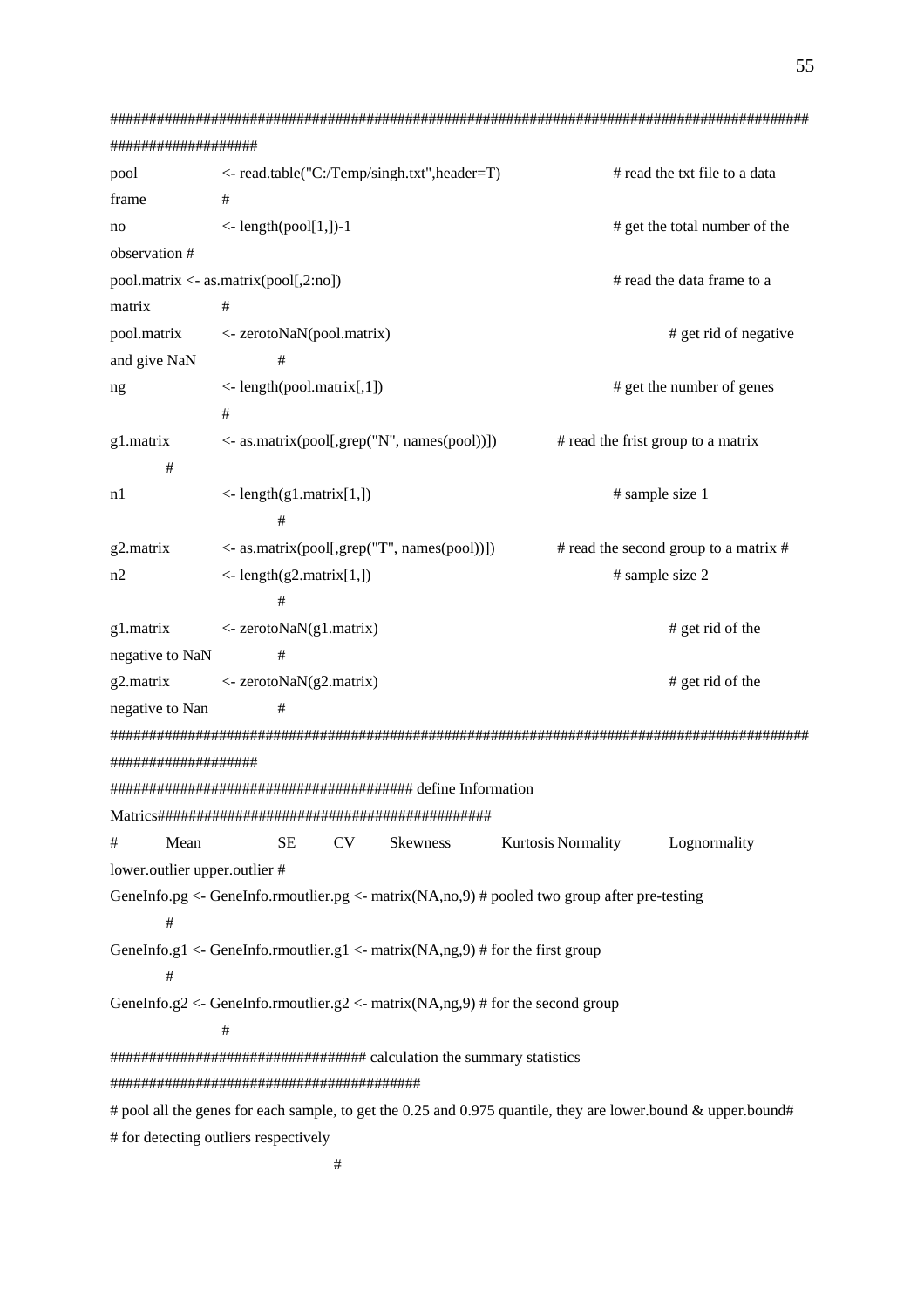```
56
```

```
pool.g1 < pool.g2 < c()for(g in 1:ng) \{ # for sample I # 
        complete.g1 \leq -\text{as.numeric}(g1.\text{matrix}[g,]) complete.g1 <- complete.g1[complete.cases(complete.g1)] 
         nober.g1 <- length(complete.g1) 
         # pool all the genes for sample I # 
        if (nober.g1 > 2) {
         SD.com.g1 <- (complete.g1-mean(complete.g1,na.rm=T))/sd(complete.g1) 
        pool.g1 \leq c(pool.g1, SD.com.g1) } # end of pooling # 
         # for sample II # 
        complete.g2 \langle- as.numeric(g2.matrix[g,])
         complete.g2 <- complete.g2[complete.cases(complete.g2)] 
         nober.g2 <- length(complete.g2) 
         # pool all the genes for sample II # 
        if (nober.g2 > 2) {
         SD.com.g2 <- (complete.g2-mean(complete.g2,na.rm=T))/sd(complete.g2) 
        pool.g2 \langle \text{e}(\text{pool.g2}, SD.com, g2) \rangle } # end of pooling # 
                          } # end of for g in 1:ng # 
lower.b.g1 <- quantile(pool.g1,prob=0.025,na.rm=T) 
upper.b.g1 <- quantile(pool.g1,prob=0.975,na.rm=T) 
lower.b.g2 <- quantile(pool.g1,prob=0.025,na.rm=T) 
upper.b.g2 \leq quantile(pool.g1,prob=0.975,na.rm=T)
# calculation for the information matrices # 
for(g in 1:ng) \{ # for sample I# 
         complete.g1 <- as.numeric(g1.matrix[g,]) 
         complete.g1 <- complete.g1[complete.cases(complete.g1)] 
         nober.g1 <- length(complete.g1) 
        if (nober.g1 >= 20) {
        GeneInfo.g1[g,1] <- mean(complete.g1)
        GeneInfo.g1[g,2] <- sd(complete.g1)
        GeneInfo.g1[g,3] <- GeneInfo.g1[g,2]/GeneInfo.g1[g,1]
         complete.g1 <- (complete.g1-mean(complete.g1,na.rm=T))/sd(complete.g1) 
         SkewKurtosis.g1 <- pianfengdu(complete.g1) 
         GeneInfo.g1[g,4] <- SkewKurtosis.g1[1] 
         GeneInfo.g1[g,5] <- SkewKurtosis.g1[2] 
        GeneInfo.g1[g,6] <- as.numeric(shapiro.test(g1.matrix[g,])$p.value > 0.05)
```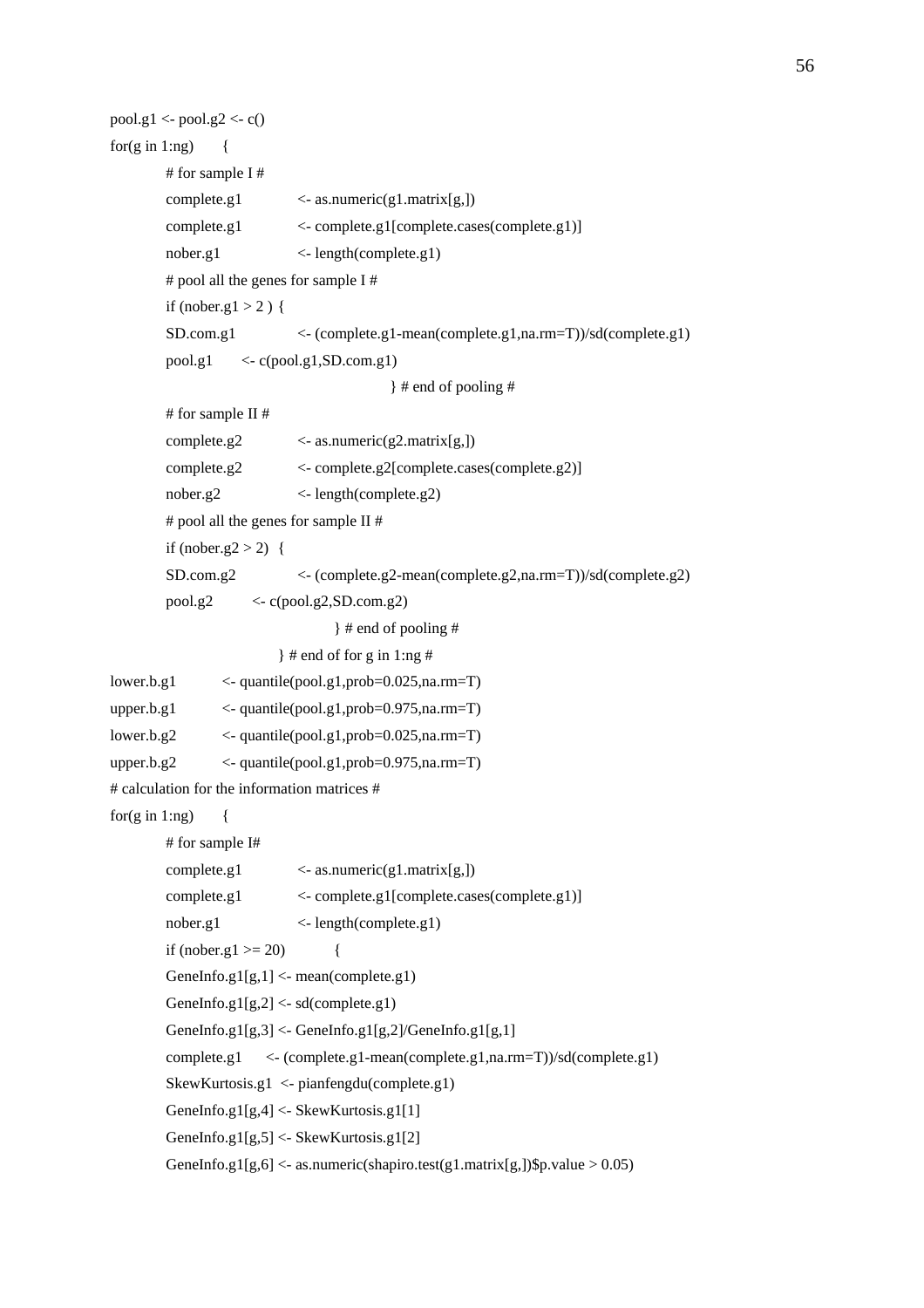GeneInfo.g1[g,7] <- as.numeric(shapiro.test( $log(g1.matrix[g]))$ \$p.value > 0.05) Outliers.g1 <- Outlier.test(complete.g1,lower.b.g1,upper.b.g1) GeneInfo.g1[g,8] <- Outliers.g1[1] GeneInfo.g1[g,9] <- Outliers.g1[2]  $\}$  # end for if # # for sample II # complete.g2  $\langle$ - as.numeric(g2.matrix[g,]) complete.g2 <- complete.g2[complete.cases(complete.g2)] nober.g2 <- length(complete.g2) if (nober.g2 >= 20)  $\{$ GeneInfo.g2[g,1]  $\le$ - mean(complete.g2) GeneInfo.g2[g,2] <- sd(complete.g2) GeneInfo.g2[g,3] <- GeneInfo.g2[g,2]/GeneInfo.g2[g,1] complete.g2 <- (complete.g2-mean(complete.g2,na.rm=T))/sd(complete.g2) SkewKurtosis.g2 <- pianfengdu(complete.g2) GeneInfo.g2[g,4] <- SkewKurtosis.g2[1] GeneInfo.g2[g,5] <- SkewKurtosis.g2[2] GeneInfo.g2[g,6] <- as.numeric(shapiro.test(g2.matrix[g,])\$p.value > 0.05) GeneInfo.g2[g,7] <- as.numeric(shapiro.test( $log(g2.matrix[g]))$ \$p.value > 0.05) Outliers.g2 <- Outlier.test(complete.g2,lower.b.g2,upper.b.g2) GeneInfo.g2[g,8] <- Outliers.g2[1] GeneInfo.g2[g,9] <- Outliers.g2[2]

 $\}$  # end for if #

 $\}$  # end of for g #

# Graphical presentation #

# for the mean #

GI1.g1 <- hist(GeneInfo.g1[,1],freq=F,breaks=1000)

 $G11.g2 \leftarrow \text{hist}(\text{GeneInfo}.g2[,1], \text{freq} = F, \text{breaks} = 1000)$ 

plot(GI4.g1,col="red",main="Histogram of Means of Sample I(red) and II(blue)",xlab="Genewise Mean of

Gene Expression Level")

lines(GI4.g2,col="blue")

# for the deviation #

GI2.g1 <- hist(GeneInfo.g1[,2],freq=F,breaks=1000,xlim=c(0,500))

 $GI2.g2 \leftarrow \text{hist}(\text{GeneInfo}.g2[,2], \text{freq} = F, \text{breaks} = 1000, \text{xlim} = c(0,500))$ 

plot(GI2.g1,col="red",main="Histogram of SDs of Sample I(red) and II(blue)",xlab="Genewise SD of Gene

Expression Level",,xlim=c(0,500))

 $lines(GI2.g2,col='blue", xlim=c(0,500))$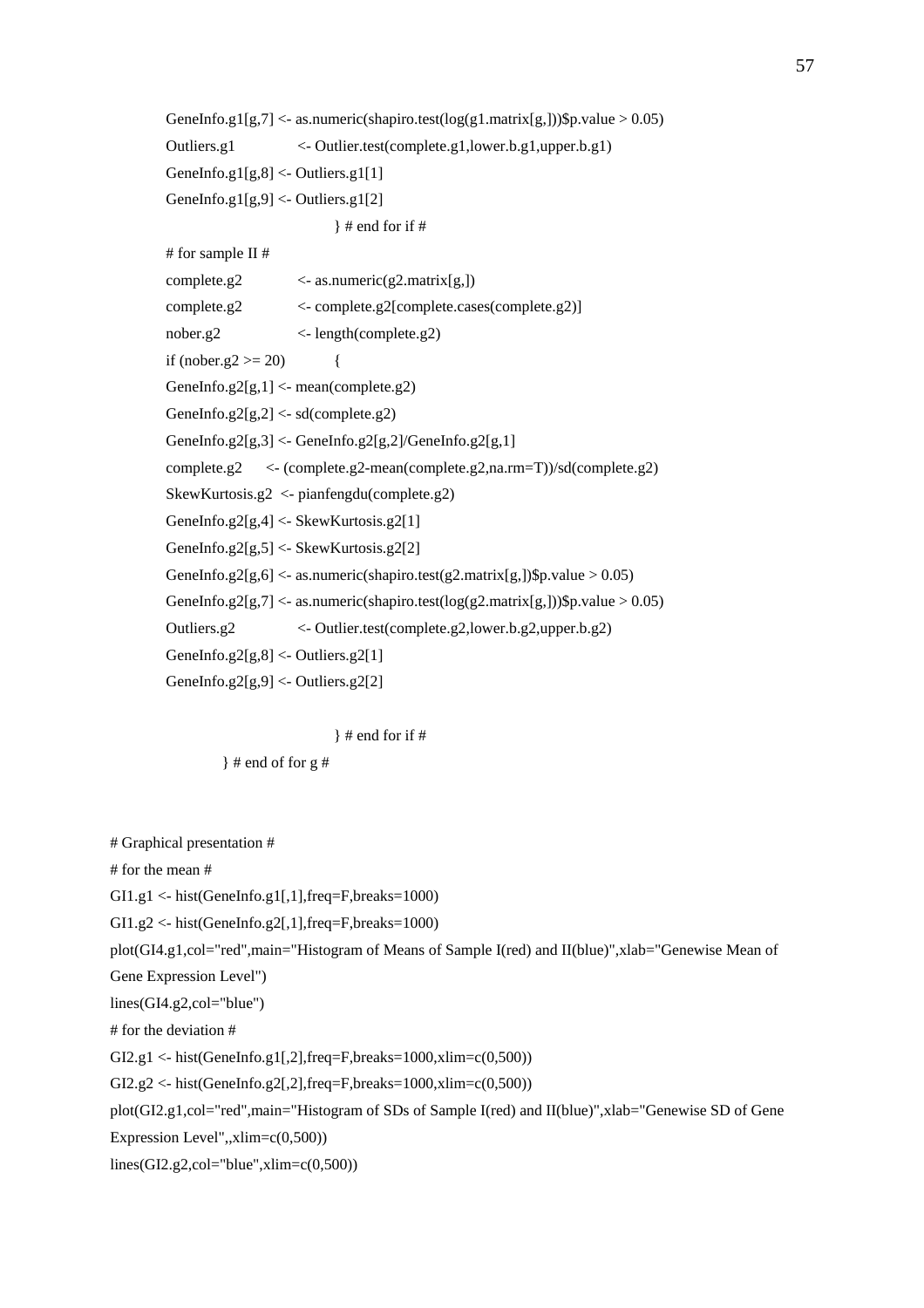# for the CV # GI3.g1 <- hist(GeneInfo.g1[,3],freq=F,breaks=1000) GI3.g2 <- hist(GeneInfo.g2[,3],freq=F,breaks=1000) plot(GI3.g2,col="blue",main="Histogram of CVs of Sample I(red) and II(blue)",xlab="Genewise CV of Gene Expression Level", $xlim=c(0,3)$ ) lines(GI3.g1,col="red") # for the Skewness #  $GI4.g1 \leftarrow \text{hist}(\text{GeneInfo}.g1[,4], \text{freq} = F, \text{breaks} = 1000)$ GI4.g2 <- hist(GeneInfo.g2[,4],freq=F,breaks=1000) plot(GI4.g1,col="red",main="Histogram of Skewness of Sample I(red) and II(blue)",xlab="Genewise Skewness of Gene Expression Level",sub="Green Vertical Line (x=0)is The Skewness for Normal Distribution") lines(GI4.g2,col="blue")  $abline(v=0, col='green")$ 

# for the Kurtosis #

 $GI5.g1 \leftarrow hist(GeneInfo.g1[,5], freq=F,breaks=1000)$ 

 $GI5.g2 \leftarrow hist(GeneInfo.g2[,5], freq=F,breaks=1000)$ 

plot(GI5.g1,col="red",main="Histogram of Kurtosis of Sample I(red) and II(blue)",xlab="Genewise Kurtosis of Gene Expression Level", sub="Green Vertical Line( $x=3$ ) is The Kurtosis for Normal Distribution") lines(GI5.g2,col="blue")  $abline(v=3,col="green")$ 

#### # Joint distribution of Skewness and Kurtosis#

GI45.g1 <- hist2d(GeneInfo.g1[,4],GeneInfo.g1[,5],na.rm=T,nbins=200,xlab="Skewness",ylab="Kurtosis") GI45.g2 <- hist2d(GeneInfo.g2[,4],GeneInfo.g2[,5],na.rm=T,nbins=200,xlab="Skewness",ylab="Kurtosis") persp(GI45.g1\$x,GI45.g1\$y,GI45.g1\$counts,col="red",main="2D Histogram of Skewness and Kurtosis of Sample I(red) and II(blue)",xlab="Skewness",ylab="Kurtosis",zlab="Frequency",xlim=c(-1.4,7),ylim=c(0,45)) #points(GI45.g1\$x,GI45.g1\$y,GI45.g1\$counts,col="blue")

#### par(new=TRUE)

persp(GI45.g2\$x,GI45.g2\$y,GI45.g2\$counts,col="blue",main="2D Histogram of Skewness and Kurtosis of Sample I(red) and II(blue)",xlab="Skewness",ylab="Kurtosis",zlab="Frequency",xlim=c(-1.4,7),ylim=c(0,45)) # add a line for normal !!!!!!!!!!!!!!!!!!#

#### # Genewise comparision #

hist((GeneInfo.g2[,1]-GeneInfo.g1[,1]),freq=F,breaks=1000,col="grey",xlim=c(-300,300),main="Genewise differences in Mean, Sample II minus I", xlab="Genewise Differences of Gene Expression Level") # Mean Ratio #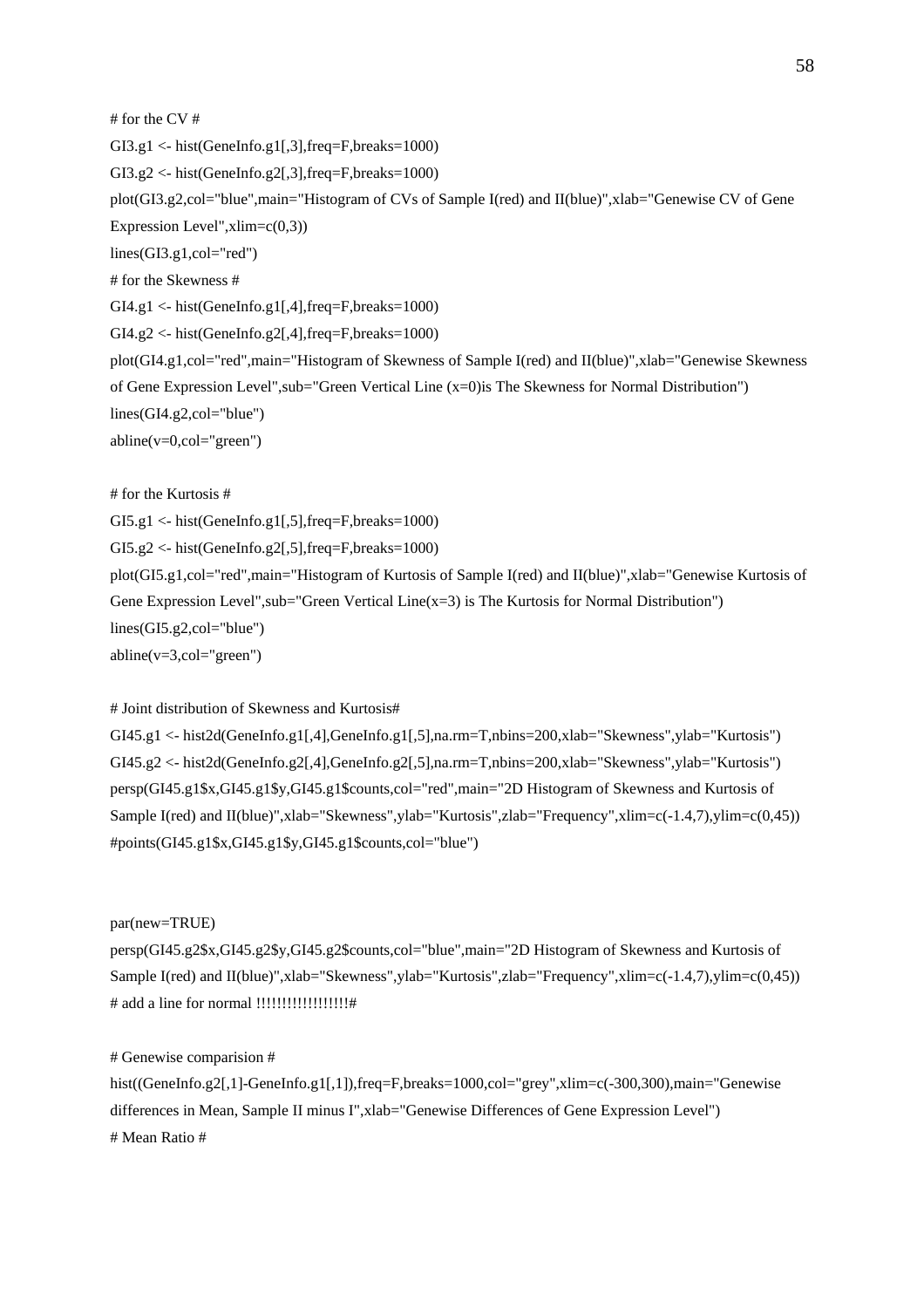hist((GeneInfo.g2[,1]/GeneInfo.g1[,1]),freq=F,breaks=1000,col="grey",main="Genewise Ratios in Mean, Sample II / I",xlab="Genewise Ratios of Gene Expression Level")

hist((GeneInfo.g2[,2]-GeneInfo.g1[,2]),freq=F,breaks=1000,col="grey",main="Genewise differences in SD, Sample II minus I",xlab="Genewise Differences of SD of Gene Expression Level",xlim=c(-100,100)) # SD Ratios# hist((GeneInfo.g2[,2]/GeneInfo.g1[,2]),freq=F,breaks=1000,col="grey",main="Genewise Ratios in SD, Sample II minus I",xlab="Genewise Ratios of SD of Gene Expression Level",xlim= $c(0,8)$ )

hist((GeneInfo.g2[,3]-GeneInfo.g1[,3]),freq=F,breaks=1000,col="grey",main="Genewise differences in CV, Sample II minus I",xlab="Genewise Differences of CV of Gene Expression Level") hist((GeneInfo.g2[,4]-GeneInfo.g1[,4]),freq=F,breaks=1000,col="grey",main="Genewise differences in Skewness, Sample II minus I",xlab="Genewise Differences of Skewness of Gene Expression Level") hist((GeneInfo.g2[,5]-GeneInfo.g1[,5]),freq=F,breaks=1000,col="grey",main="Genewise differences in Kurtosis, Sample II minus I", xlab="Genewise Differences of Kurtosis of Gene Expression Level") GI45.g2m1 <- hist2d((GeneInfo.g2[,4]-GeneInfo.g1[,4]),(GeneInfo.g2[,5]- GeneInfo.g1[,5]),na.rm=T,,xlab="Skewness",ylab="Kurtosis") persp(GI45.g2m1\$x,GI45.g2m1\$y,GI45.g2m1\$counts)

## **R codes for VolcanoCI Plot:**

|             | # GeneID Control1  Controln                |                                                                                  | Treatment1  Treatmentn |                                                                                  |      |   |   |   |
|-------------|--------------------------------------------|----------------------------------------------------------------------------------|------------------------|----------------------------------------------------------------------------------|------|---|---|---|
| # GeneName1 | 12.3                                       | 23.3                                                                             |                        | 89.0                                                                             | 90.0 |   | # |   |
| #           |                                            |                                                                                  |                        |                                                                                  |      |   |   | # |
| # geneNameN |                                            |                                                                                  |                        |                                                                                  |      |   |   | # |
|             |                                            |                                                                                  |                        |                                                                                  |      |   |   |   |
|             |                                            | ########################Read the Data file to R using the follwing code          |                        |                                                                                  |      | # |   |   |
| pool        |                                            | <- read.table("C:/Temp/shipp.txt",header=T)                                      |                        |                                                                                  |      |   |   |   |
| no          |                                            |                                                                                  |                        | $\langle$ length(pool[1,])-1 # get the total number of the observation#          |      |   |   |   |
|             |                                            | pool.matrix $\langle$ - as.matrix(pool[,2:no]) # read the data frame to a matrix |                        |                                                                                  | #    |   |   |   |
| ng          |                                            | $\le$ - length(pool.matrix[,1])                                                  |                        | # get the number of genes                                                        |      | # |   |   |
|             |                                            | g1.matrix <- as.matrix(pool[,grep("DLBC", names(pool))])                         |                        | #the 1st group $#$                                                               |      |   |   |   |
|             |                                            | g2.matrix <- as.matrix(pool[,grep("FSCC", names(pool))]) #the 2nd group          |                        |                                                                                  | #    |   |   |   |
| n1          |                                            | $\le$ - length(g1.matrix[1,])                                                    |                        | # sample size 1                                                                  |      |   | # |   |
| n2          |                                            | $\langle$ - length(g2.matrix[1,]) # sample size 2                                |                        |                                                                                  |      |   | # |   |
|             |                                            |                                                                                  |                        | # If data file contains negative obseravtions which should be casewise deleted # |      |   |   |   |
|             |                                            | # run the following code to substitute the negative number with NA               |                        |                                                                                  | #    |   |   |   |
|             | $pool_matrix[pool_matrix \le 0] = NA$      |                                                                                  |                        |                                                                                  |      |   |   |   |
|             | $g1$ .matrix $[g1$ .matrix $\leq 0$ ] = NA |                                                                                  |                        |                                                                                  |      |   |   |   |
|             | $g2$ .matrix $[g2$ .matrix $\leq 0$ ] = NA |                                                                                  |                        |                                                                                  |      |   |   |   |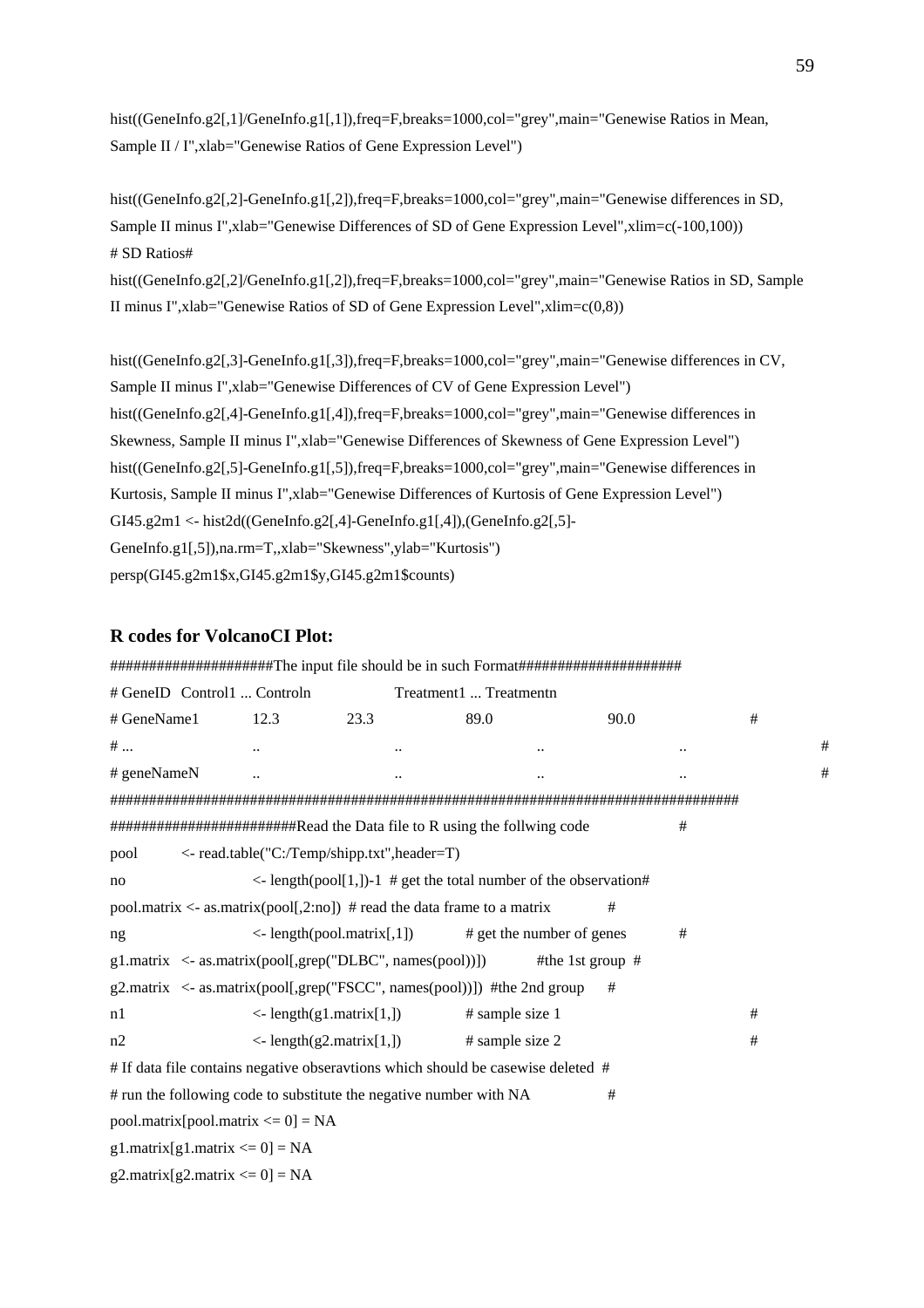# ################################################################################# ###############################R-codes for CIs ################################## library(exactRankTests)

RM.CI <- function(x1,x2,alpha=0.05,min.n1n2 = 2) {

 $x1 \leq x1$ [complete.cases(x1)]  $x2 \le x2$ [complete.cases(x2)]  $n1$  <- length(x1)  $n2 <$ - length(x2) LB  $\leq$ -NA  $EST \leq NA$ UB  $\langle$ - NA

if (n1 >=min.n1n2 & n2 >= min.n1n2) {

```
n < n1 + n2
```

```
x < -c(x1,x2)
```
# a factor coding the two groups #

cell  $\le$ - factor(rep(c("Normal","Tumor"),c(n1,n2)))

mydata <- data.frame(expression = x,cell,row.names=NULL)

```
pos \leq- wilcox.exact(I(log(expression)) \sim cell, data = mydata, alternative =
```

```
"two.sided",conf.int=TRUE,conf.level=(1-alpha))
```
 $LB \leq exp(pos\$ sconf.int [1]

```
UB < -exp(pos\; conf.int [2]
```

```
 EST<- exp(pos$estimate[[1]])
```
} # end of if n1 n2 >=2  $\#$ 

```
CI < c(LB, EST, UB)
```
#### CI

# two-sided Fieller CI #

```
fieller.CI <- function(x1,x2,alpha=0.05,min.n1n2=2) {
```
}

```
x1 \leq x1[complete.cases(x1)]
```

```
x2 \leq x2[complete.cases(x2)]
```

```
n1 \langle- length(x1)
```

```
n2 \langle- length(x2)
```

```
LB \langle - UB \langle - est \langle - NA
```

```
if (n1 >=min.n1n2 & n2 >= min.n1n2 ) {
```

```
mx1 <- mean(x1)
mx2 \leq -mean(x2)v \leq -n1+n2-2sp \langle -(\text{var}(x1)^*(n1-1)+\text{var}(x2)^*(n2-1))/v \rangleCT \langle -qt(alpha/2,v) \rangle
```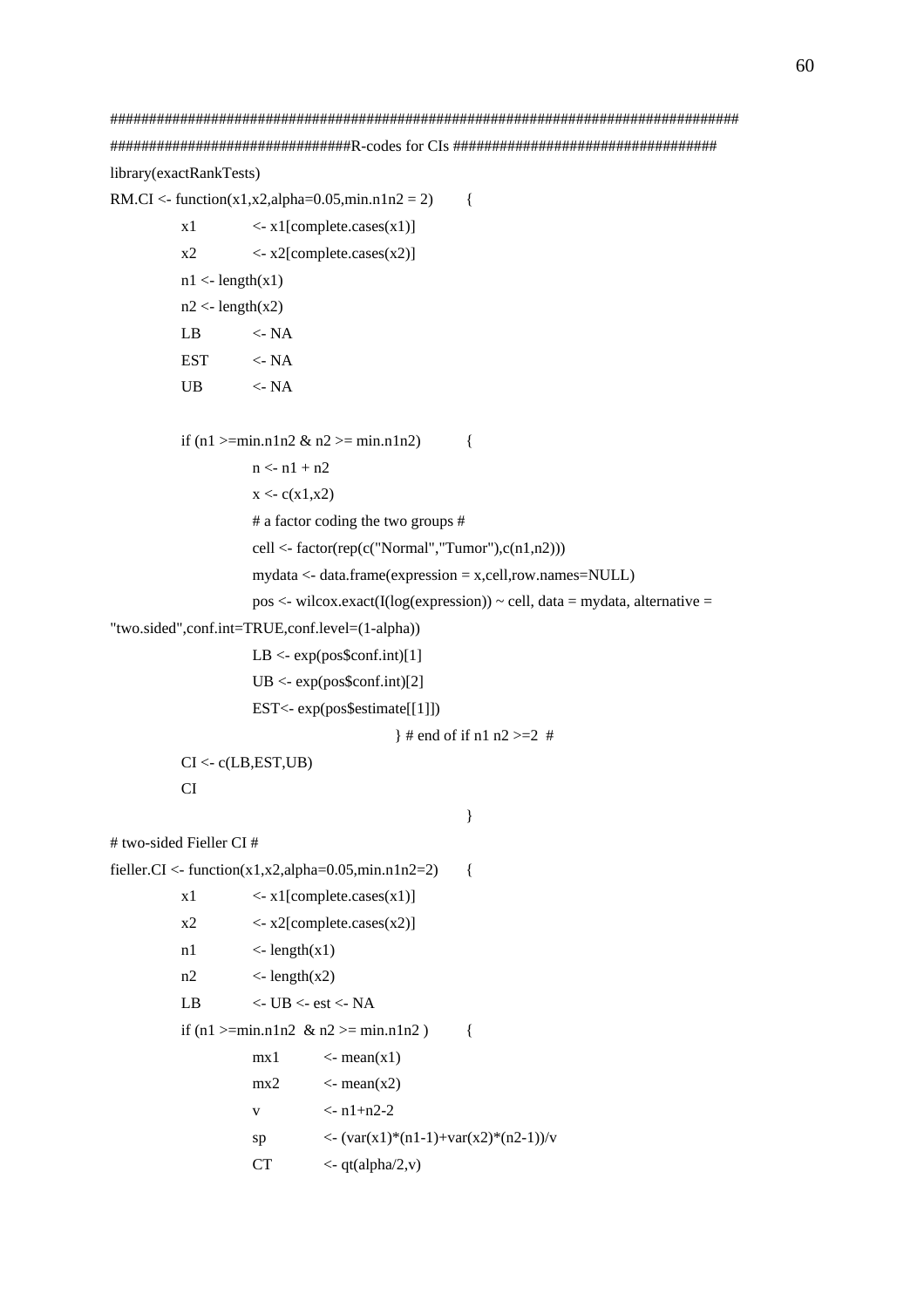g  $\langle -(sp)^*(CT^2)/(n1*(mx1^2)) \rangle$ if  $(g < 1)$  { #  $g < 1$  just direct calculation # est  $\langle -mx2/mx1 \rangle$ LB  $\langle - (\text{est - sqrt}(g^*(\text{est}^2+(1-g)^*(n1/n2))))/(1-g)) \rangle$ UB  $\langle -(\text{est} + \text{sqrt}(g^*(\text{est}^2 + (1-g)^*(n1/n2))))/(1-g))$  } if  $(g > = 1)$  { est.inv  $\langle - \text{mx} 1/\text{mx} 2 \rangle$ est  $\lt$ - 1/est.inv g.inv  $\langle -(sp)^*(CT^2)/(n2^*(mx2^2)) \rangle$ LB  $\langle -1/((est.inv + sqrt(g.inv*(est.inv^2+(1-g.inv)*(n2/n1))))/(1$ g.inv)) test  $\langle$  - (est.inv - sqrt(g.inv\*(est.inv^2+(1-g.inv)\*(n2/n1))))/(1-g.inv) UB <- ifelse(test>0,1/test,Inf) } } # end of if n1 & n2 #  $CI < c(LB, est, UB)$  CI }

##############################PLotting Part###################################### par(mfrow=c(1,2)) ############# Plot Volcano and CI-FOLD together ###############

```
################################## Volcano Plot ################################# 
############ only plot and give the coordinates for the plotting ############## 
Volcano.LR<- function(min.n1n2) { 
log2.gene.EST <- gene.EST <- gene.VTP <- rep(NA,ng) 
for (i \text{ in } 1:\text{ng}) {
          x1 \leq g1. matrix[i,]
          x2 \leq 92. matrix[i,]
          x1 \leq x1[complete.cases(x1)]
          x2 \le x2[complete.cases(x2)]
          n1 <- length(x1)
          n2 <- length(x2)if (n1>=min.n1n2 & n2 >=min.n1n2) {
          gene.temp \langle -t. \text{test}(x1, x2) \rangle mx1 <- gene.temp$estimate[[1]] 
           mx2 <- gene.temp$estimate[[2]] 
          if (mx1 !=0 & mx2 != 0) {log2.gene.EST[i]<- log2(max2/max1)}
```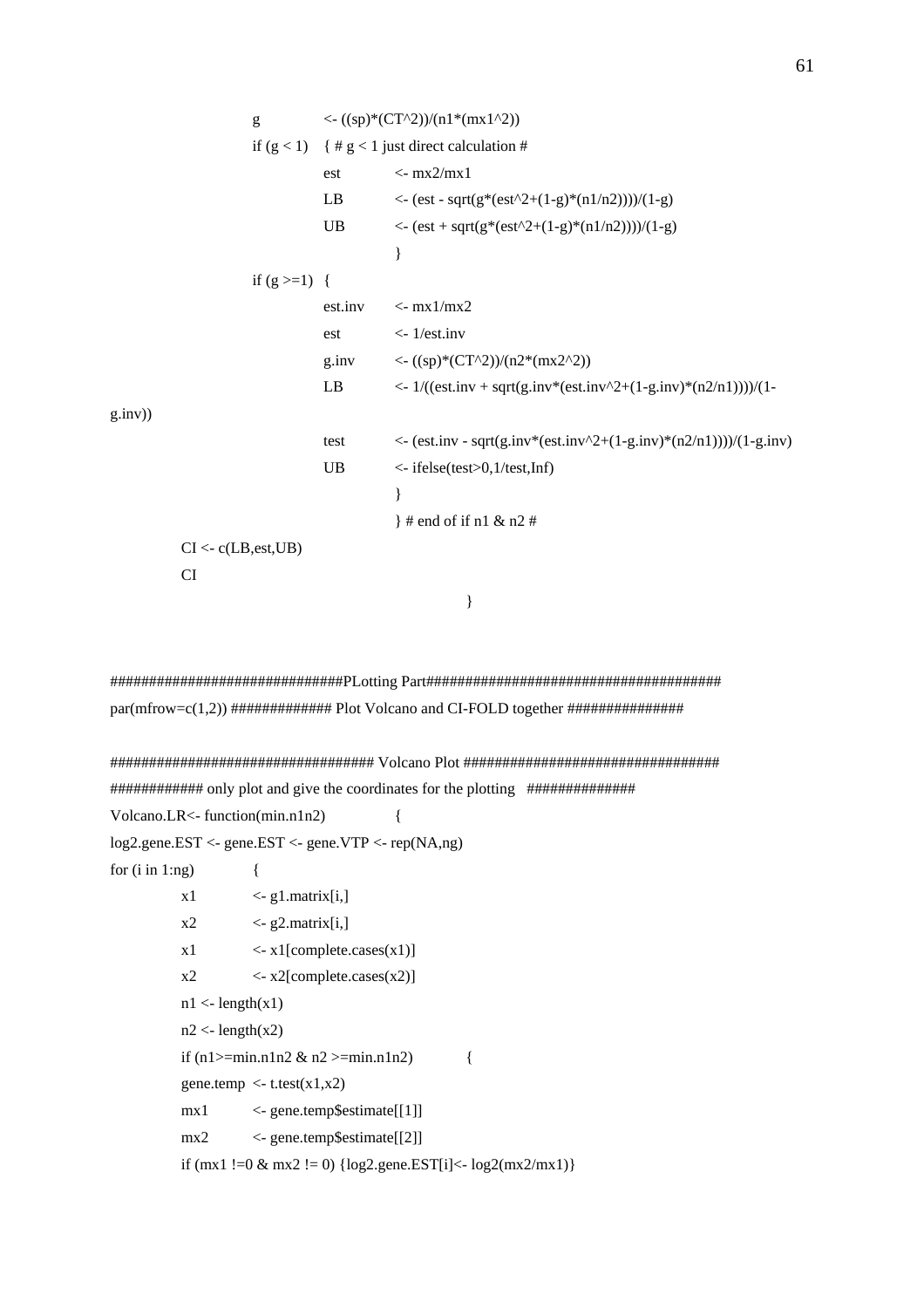```
 gene.VTP[i] <- -log10(gene.temp$p.value)
```
} # end of if n1 n2 #

} # end of for ng #

x.min <- quantile(log2.gene.EST,probs=0.01,na.rm=T)

x.max <- quantile(log2.gene.EST,probs=0.99,na.rm=T)

 $x$ .lim <- max $(abs(x.min), abs(x.max))$ 

y.max <- quantile(gene.VTP, probs=0.99,na.rm=T)  $y.lim < -abs(y.max)$ 

# plotting part #

par(bg="white")

plot(log2.gene.EST,gene.VTP,col="blue",xlim=c(-x.lim,x.lim),ylim=c(0,y.lim),main="Volcano

Plot",xlab="log(Ratio)",ylab="log(p.value from t.test)")

abline(v=0,h=0) # for the x,y aixes #

text(-x.lim/2,y.lim-0.5,labels="Under-expressed genes")

text(x.lim/2,y.lim-0.5,labels="Over-expressed genes")

return(list(log2.gene.EST,gene.VTP))

}# end of Vocalno.LR#

Vol.LR <- Volcano.LR(15)  $\#$  at least 15 observations in each group  $\#$ #####################################################################################

```
############## a function for CI-FOLD Plot,log2.gene.EST & gene.VTP ###############
```
 $CI.FOLD.plot-function (method="nonpar", # nonpar = Ratio of two media; fielder = fielder's method)$ 

alpha =  $0.05$ , # alpha for CI col="blue",  $pch = 16$ , xlab = "log2(Hodges-Lehmann Estimator)", ylab = "(-)log(Lower(Upper) Limit | Over(Under)-expressed genes)", main = "CI-FOLD PLOT ", aid.lines = TRUE, # abline( $c(0,1)$ ) and abline( $c(0,-1)$ )# fold.arc  $= 2$ ,  $VIG.name = TRUE$ , global = TRUE) { gene.EST <- log2.gene.EST <- gene.VTP <- rep(NA,ng) if (method  $==$  "nonpar")  $\{ \#$  for the nonpar CI method  $\#$ for  $(i \text{ in } 1:\text{ng})$  { gene.temp <- RM.CI(g2.matrix[i,],g1.matrix[i,],alpha=alpha,min.n1n2=15) gene.EST[i] <- gene.temp[2] if  $(is.na(gene.EST[i])==FALSE)$  {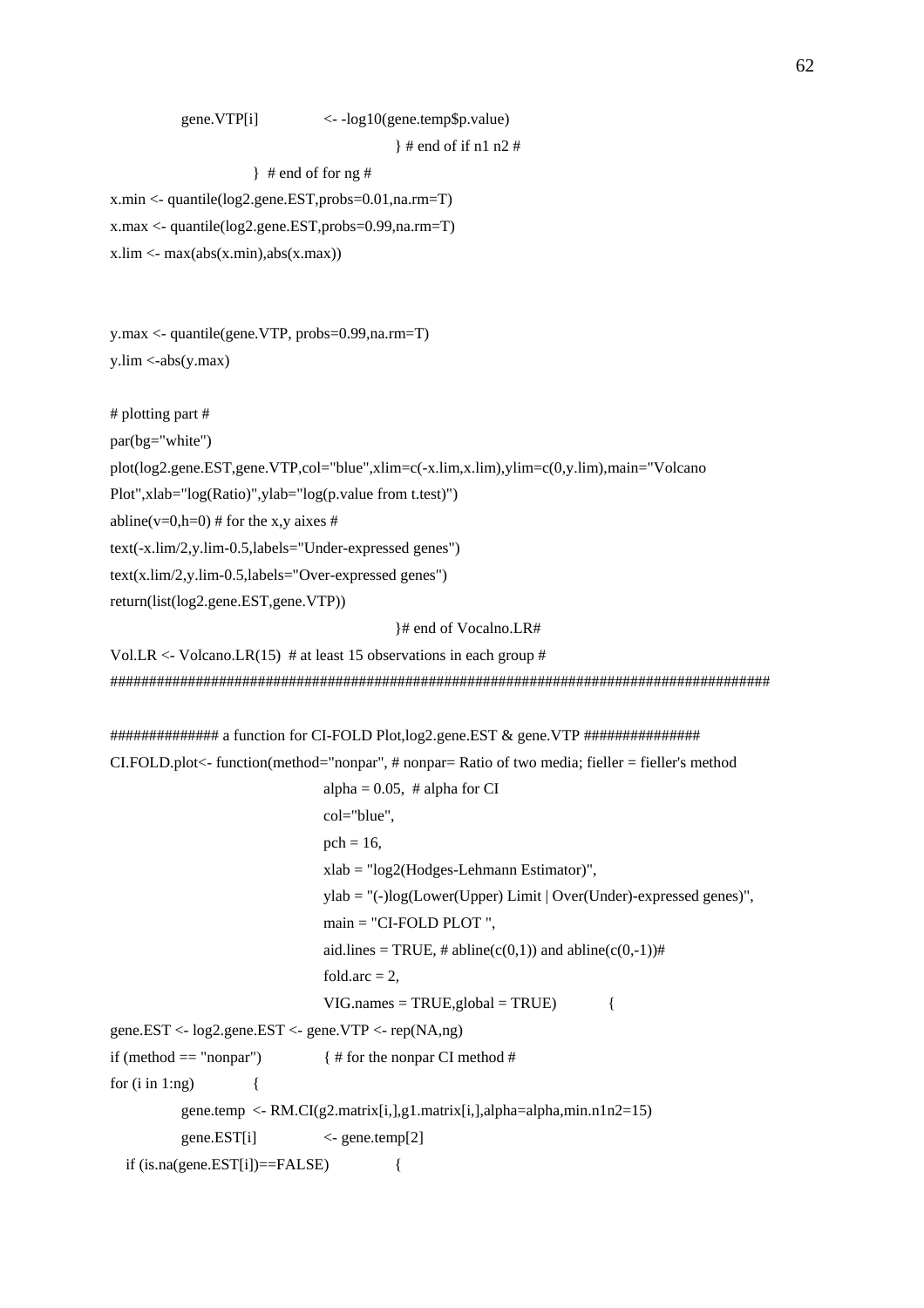```
 log2.gene.EST[i]<- log2(gene.EST[i]) 
          if (gene.EST[i] >=1) {
                     gene. VTP[i] \langle- log2(gene.temp[1]) # over expression then Lower bound#
                                           } # end of if gene.EST # 
          if (gene.EST[i] < 1) {
                     gene.VTP[i] \langle -\log 2(\text{gene}.\text{temp}[3]) # under expression then upper bound#
 } 
 } 
                     \frac{1}{2} # end of for ng #
                                           } # end of the nonpar CI method# 
if (method == "fieller") \{ \# for the fieller CI method \#for (i in 1:ng) \{ \# only 2 samples all > 2 obs calculated Fielder CI#gene.temp <- fieller.CI(g2.matrix[i], g1.matrix[i], minn.n1n2=15)gene.EST[i] \leq gene.temp[2]
  if (is.na(gene.EST[i])==FALSE) {
           log2.gene.EST[i]<- log2(gene.EST[i]) 
          if (gene.EST[i] >=1) {
                     gene.VTP[i] \langle- log2(gene.temp[1]) # over expression then Lower bound#
                                           } # end of if gene.EST # 
          if (gene.EST[i] < 1) {
                     gene.VTP[i] \langle -\log 2(\text{gene}.\text{temp}[3]) # under expression then upper bound#
 } 
                                                     } # for if is.na # 
                     \} # end of for i #
                                           } # end of fieller CI method # 
x.min <- quantile(log2.gene.EST,probs=0.01,na.rm=T) 
x.max <- quantile(log2.gene.EST,probs=0.9999,na.rm=T)
x.lim <- max(abs(x.min), abs(x.max))y.max <- quantile(gene.VTP, probs=0.9999,na.rm=T) 
y.lim < -abs(y.max)ss < -\max(x.\lim y.\lim)# plotting part # 
if (global==TRUE) { plot(log2.gene.EST,gene.VTP,col=col,main=main,xlab=xlab,ylab=ylab,xlim=c(-
ss,ss), ylim=c(-ss,ss)) }
else {plot(log2.gene.EST,gene.VTP,col=col,main=main,xlab=xlab,ylab=ylab,xlim=c(-ss,ss),ylim=c(0,ss))} 
abline(v=0,h=0) # for the x,y aixes #
text(-ss/2,ss-0.5,labels="Under-expressed genes") 
text(ss/2,ss-0.5,labels="Over-expressed genes")
```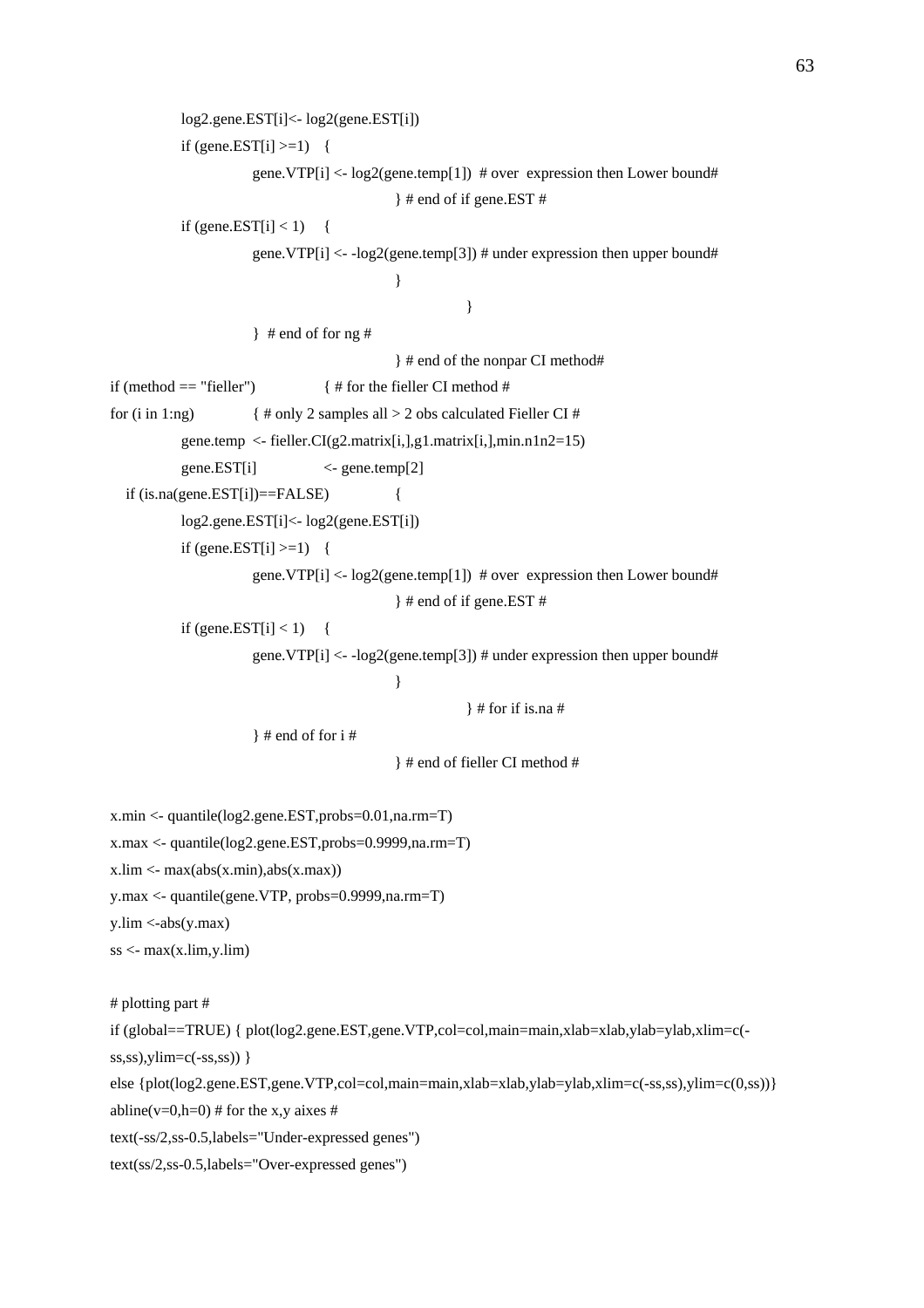```
if (aid.lines == TRUE) { abline(c(0,1),type="p",col=col) ; abline(c(0,-1),col=col,type="p") }
# for the fold.arc # 
lfc <- log2(fold.arc) 
abp \langle- lfc/sqrt(2)dots.over<- seq(abp,lfc,by=0.001) 
dots.under<- seq(-lfc,-abp,by=0.001) 
vrtd.over <- sqrt(lfc^2-dots.over^2)
vrtd.under<- sqrt(lfc^2-dots.under^2) 
lines(dots.over,vrtd.over,col=col) 
lines(dots.under,vrtd.under,col=col) 
if (VIG.names==TRUE) { 
           CanMarker.over <- which(log2.gene.EST > 0 & gene.VTP > 0 & 
log2.gene.EST^2+gene.VTP^2>lfc^2) 
          CanMarker.under <- which(log2.gene.EST < 0 \& gene.VTP > 0 \&log2.gene.EST^2+gene.VTP^2>lfc^2) 
           text(log2.gene.EST[CanMarker.over],gene.VTP[CanMarker.over],labels=as.character(pool[CanMark
er.over,1]),col=rainbow(length(as.character(pool[CanMarker,1])))) 
           text(log2.gene.EST[CanMarker.under],gene.VTP[CanMarker.under],labels=as.character(pool[CanM
arker.under,1]),col=rainbow(length(as.character(pool[CanMarker,1])))) 
 }
```
return(list(log2.gene.EST,gene.VTP))

}# end of CIFOLD #

```
#CI.FOLD.plot(method="nonpar",VIG.names=T,global=T)
```
a<-CI.FOLD.plot(method="nonpar",

 aid.lines = TRUE, fold.arc  $= 4.5$ ,  $VIG.name = T, global = T)$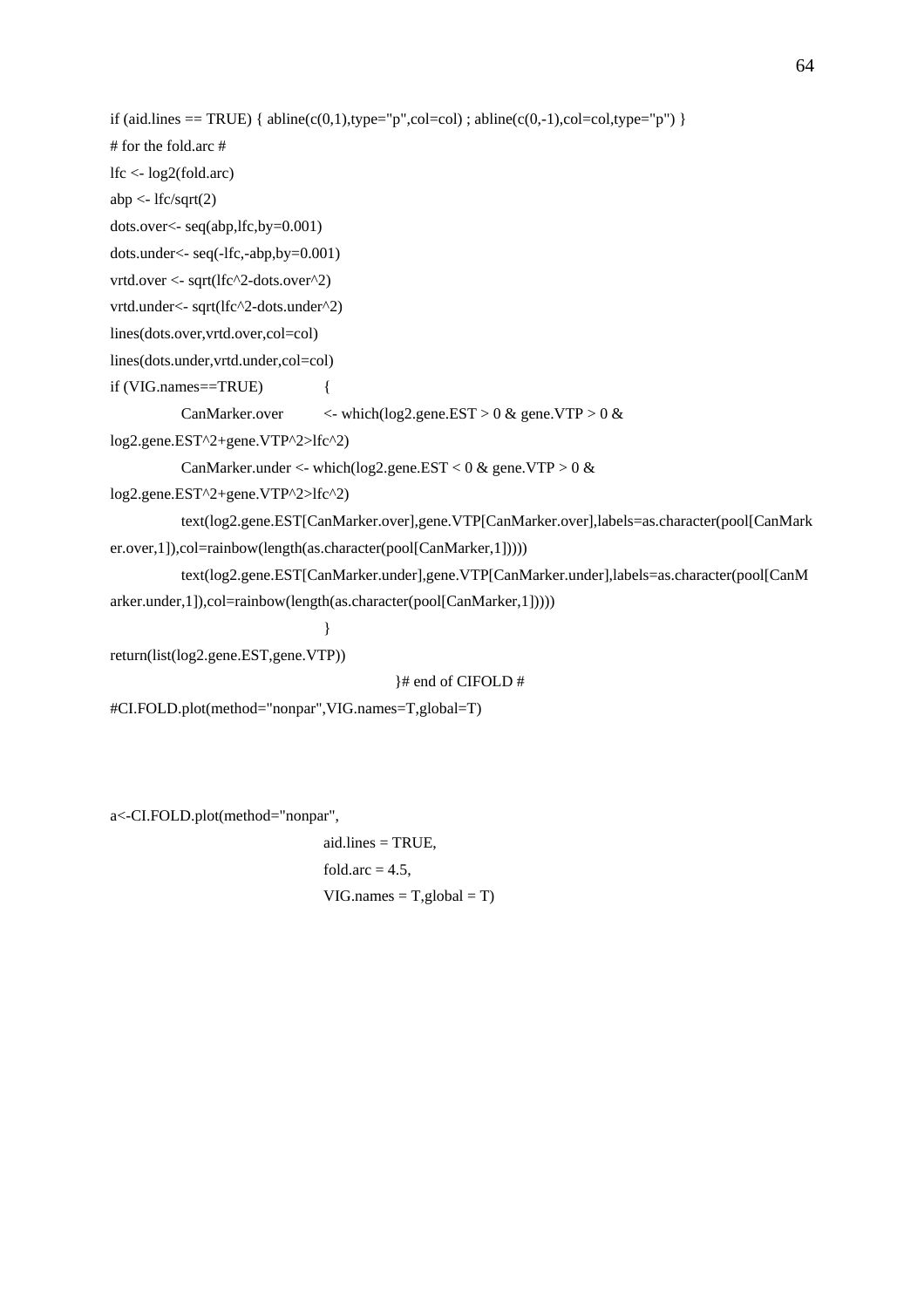#### **R codes for the proposed Maximum Test:**

```
MAX.test <- function(x,...) UseMethod("MAX.test") 
MAX.test.default <- 
function(x,y,alternative = c("two-sided", "less", "greater"),method = c("Statistic","p.value"),
         approx = c("normal", "t"), # only useful when use method p.value #resampling = c("Boostrap", "Permutation"),resam.num = 400,
         conf. level = 0.95, ...{ 
alternative = match.arg(alternative) 
method <- match.arg(method) 
approx <- match.arg(approx) 
resampling <- match.arg(resampling) 
DNAME < -</math> paste(deparse(substitute(x)), "and", deparse(substitute(y)))if(!is.numeric(x)) stop("`x' must be numeric")
if(!is.numeric(y)) stop("'y' must be numeric")
x <- x[complete.cases(x)] 
y <- y[complete.cases(y)] 
m <- length(x)if(m < 1) stop("not enough x observations") 
n <- length(y)
if(n < 1) stop("not enough y observations") 
N \le m + nz < c(x,y)if (method == "Statistic") 
{ 
 if (resampling == "Bootstrap") 
  { 
 MAX.obs < -MAX.MIN(x,y, alternative = alternative)$MaxStat[[1]]
  MAX.boot <- rep(NA,resam.num) 
  for (i in 1:resam.num )
```

```
 {
```
 $z.b \leq sample(z, replace=T)$ # with replacement#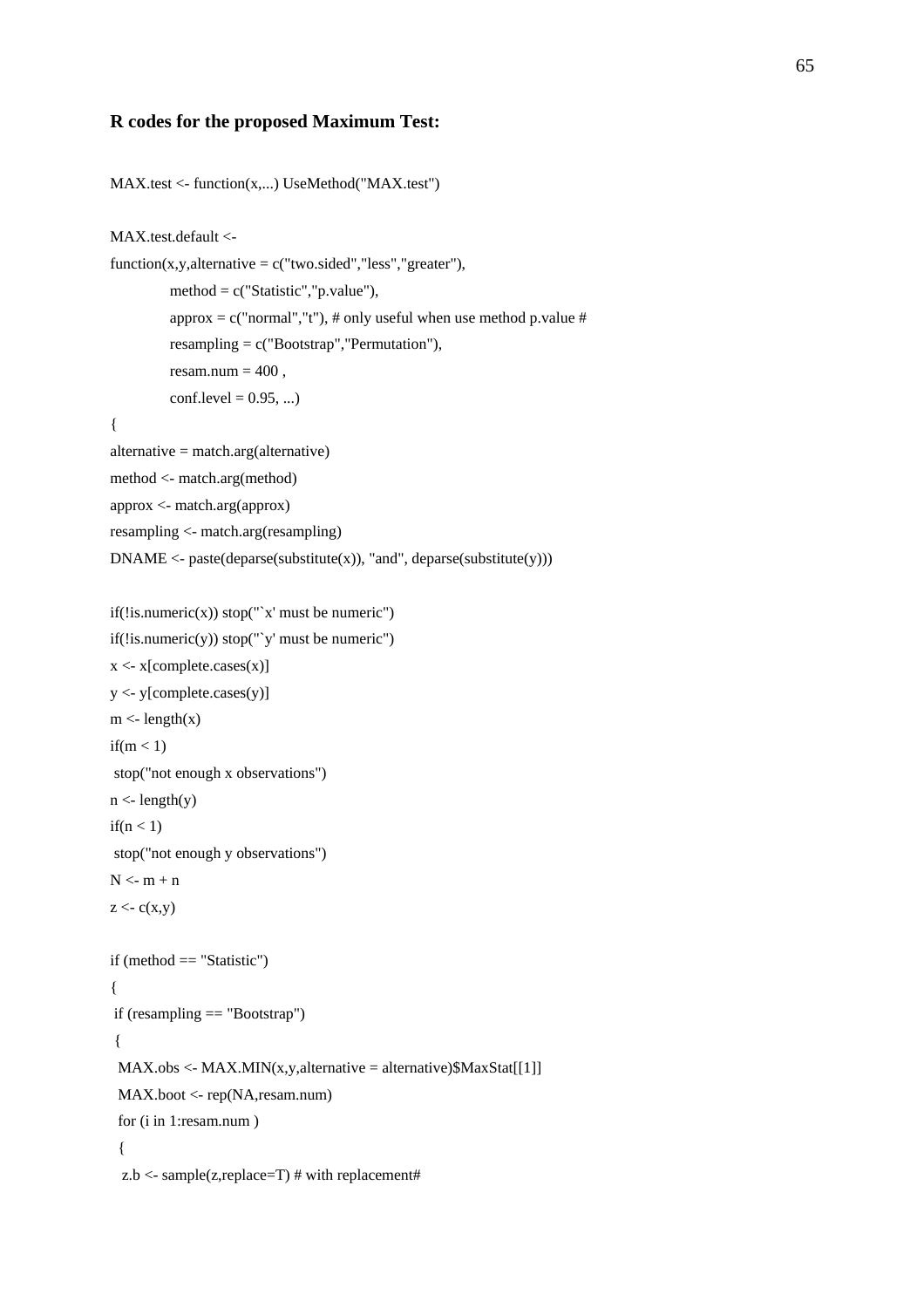```
MAXset[i] < MAX.MIN(x.b,y.b, alternative = alternative)$MaxStat[[1]]
```

```
 } 
 }# end of if resampling bootstrap #
```

```
 if (resampling == "Permutation")
```

```
 {
```

```
MAX.obs < -MAX.MIN(x,y, alternative = alternative)$MaxStat[[1]]
```

```
 MAX.boot <- rep(NA,resam.num) 
 for (i in 1:resam.num )
```
 $x.b < z.b[1:m]$ 

 $y.b < z.b[(m+1):(m+n)]$ 

```
 {
```

```
z.b \leq- sample(z) # without replacement #
```

```
x.b < z.b[1:m]
```

```
y.b \le z.b[(m+1):(m+n)]
```

```
 MAX.boot[i] <- MAX.MIN(x.b,y.b,alternative = alternative)$MaxStat[[1]]
```

```
 }
```

```
 }
```
PVAL.boot <- switch(alternative,

```
two.sided = ((sum(MAXset>=abs(MAX.obs))+sum(MAX.boot<=
```

```
abs(MAX.obs)))+1)/(resam.num+1),
```

```
less = (sum(MAXset \le MAX.obs)+1)/(resam.num+1),
```

```
greater = (sum(MAXset) = MAX.obs) + 1)/(resam.num+1))
```

```
RVAL <- list(DataName = DNAME,
```

```
Method = method,MAX. observed = MAX.obs,
 p.value = PVAL.boot)
```

```
return(RVAL)
```

```
} # end of if method "statistic" #
```

```
if (method == "p.value")
{ 
MIN.obs \leq MAX.MIN(x,y,alternative = alternative,approx = approx)$MinPval[[1]]
MIN.boot <- rep(NA,resam.num) 
 if (resampling == "Bootstrap") 
  { 
  for (i in 1:resam.num ) 
   { 
   z.b <- sample(z,replace=T) 
  x.b < z.b[1:m]
```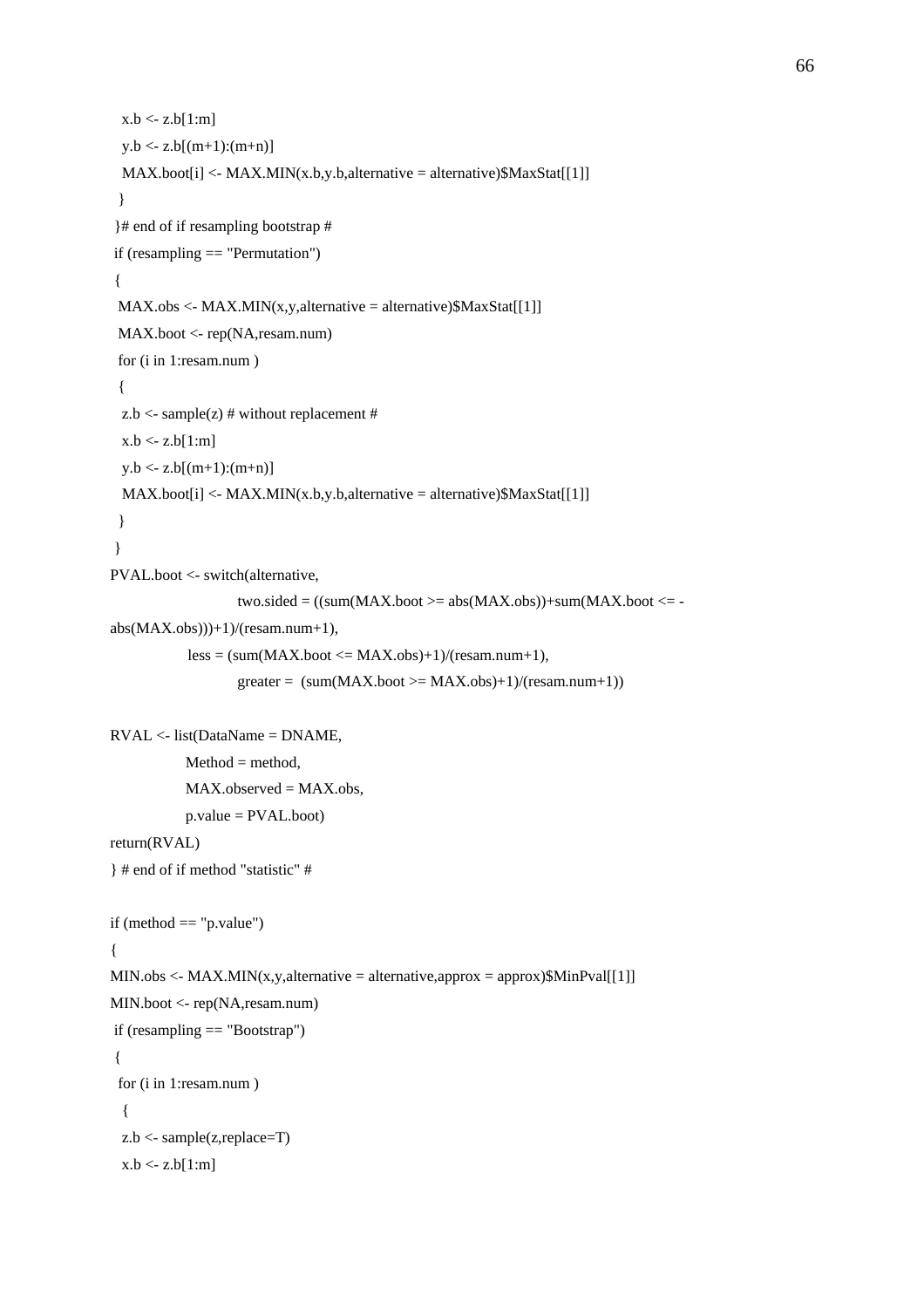```
y.b < z.b[(m+1):(m+n)]MIN.boot[i] <- MAX.MIN(x.b,y.b,alternative = alternative,approx = approx)$MinPval[[1]]
   } 
  }# end of if resampling Bootstrap # 
  if (resampling == "Permutation") 
  { 
  for (i in 1:resam.num ) 
   { 
  z.b \leq- sample(z)x.b < z.b[1:m]y.b \le z.b[(m+1):(m+n)] MIN.boot[i] <- MAX.MIN(x.b,y.b,alternative = alternative,approx = approx)$MinPval[[1]] 
   } 
  }# end of if resampling Permutation # 
PVAL.boot <- (sum(MIN.obs <= MIN.boot)+1)/(resam.num+1) 
RVAL <- list(DataName = DNAME, 
            Method = method, MIN.observed = MIN.obs, 
             p.value = PVAL.boot) 
return(RVAL) 
} # end of if method "p.value"# 
} # end of Max.test.default # 
# Max of Statistics and Min of P value # 
MAX.MIN <- function(x,y,alternative = c("two.sided","less","greater"),approx = c("normal","t"))
{ 
alternative <- match.arg(alternative) 
approx <- match.arg(approx) 
sp.g < GLR.test(x,y, alternative = alternative, type = "G")sp.l \langle - GLR.test(x,y,alternative = alternative,type = "L")
sph <- GLR.test(x,y,alternative = alternative,type = "H")
sph < c(Brunner.test(x,y)$Statistic ,Brunner.test(x,y,approx = approx)$p.value)
Max.Stat <- max(sp.g[[1]],sp.l[[1]],sp.h[[1]], sp.b[[1]]) 
Min.Pval <- min(sp.g[[2]],sp.l[[2]],sp.h[[2]], sp.b[[2]]) 
RVAL \leq list(MaxStat = MaxStat,
```
 $MinPval = Min.Pval)$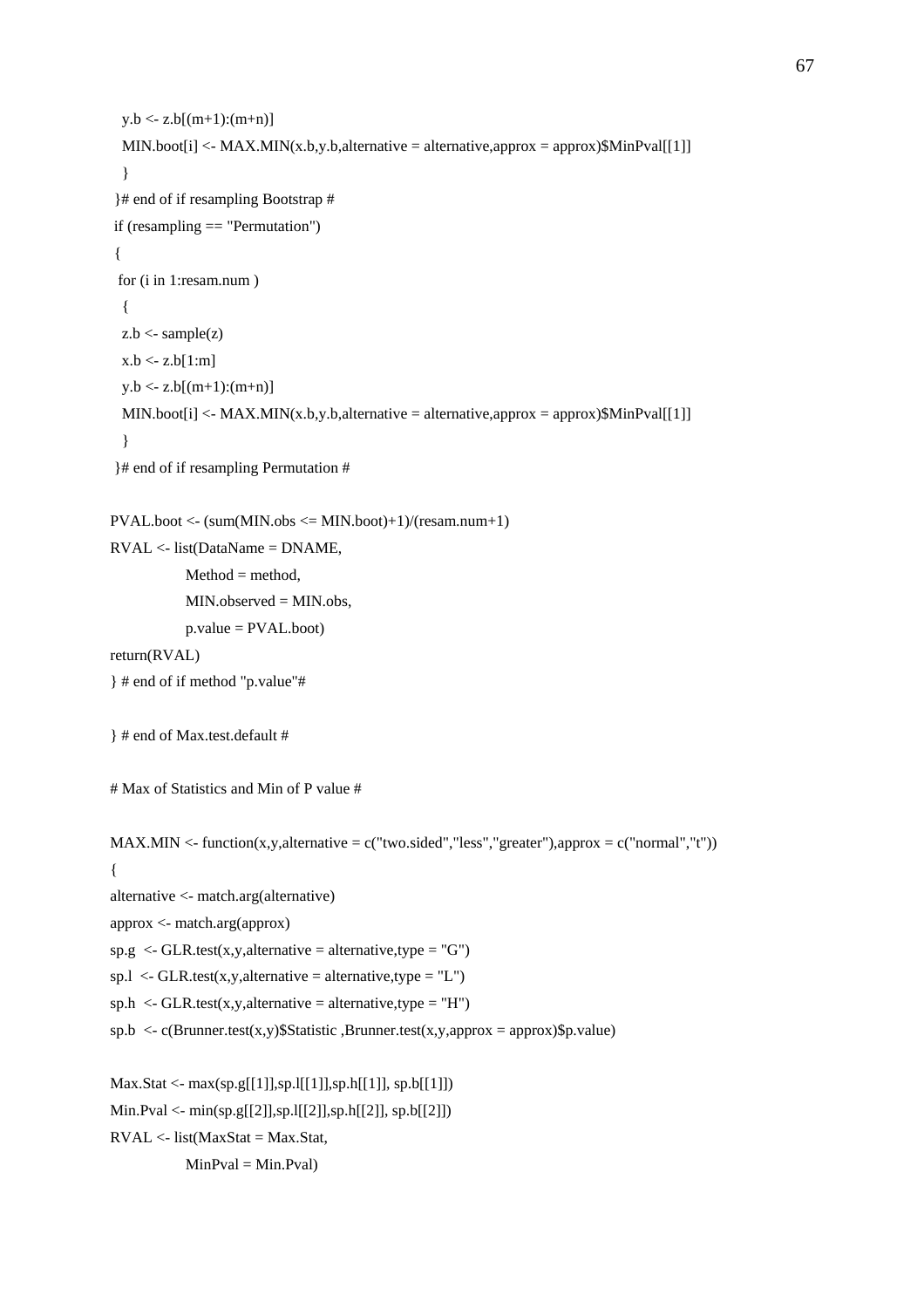}

```
####################################################################### 
################## generalized Linear Rank Tests ###################### 
#########by Donghui Ma##### depends on package exactRankTests ######### 
####################################################################### 
cscores.more <- function(y, type=c("Gastwirth", "LongTail", 
                  "HoggFisherRandles"), int = FALSE, 
                 maxs=length(y), \ldots {
type <- match.arg(type) 
if (!(all.equal(floor(maxs),maxs)) \parallel maxs < 1)
stop("maxs is not an positiv integer") 
N <- length(y)RET \le- switch(type,"Gastwirth" = {
                   r < -rank(v)r[r \leq (N+1)/4] \leq r[r \leq (N+1)/4]-(N+1)/4r[r > (N+1)/4 \& r < 3*(N+1)/4] < 0r[r \geq 3*(N+1)/4] \leq r[r \geq 3*(N+1)/4] - 3*(N+1)/4 r}, 
                   "LongTail" = {
                   r < -rank(y)r[r < floor(N/4)+1] <- -(floor(N/4)+1)
                   r[r \geq floor(N/4) + 1 \& r \leq floor(3*(N+1)/4)] <-
             r[r \geq floor(N/4) + 1 \& r \leq floor(3*(N+1)/4)[-N+1]/2r[r > floor(3*(N+1)/4)] < (floor(N/4)+1) r}, 
                    "HoggFisherRandles"={ 
                   r < -rank(y)r[r \leq (N+1)/2] \leq r[r \leq (N+1)/2]-(N+1)/2r[r > (N+1)/2] < 0 r} 
              ) # end of switch # 
attr(RET, "scores") <- type
```

```
RET
```
}# end of function cscores.more #

```
GLR.test <- function(x,...) UseMethod("GLR.test")
```
GLR.test.default <-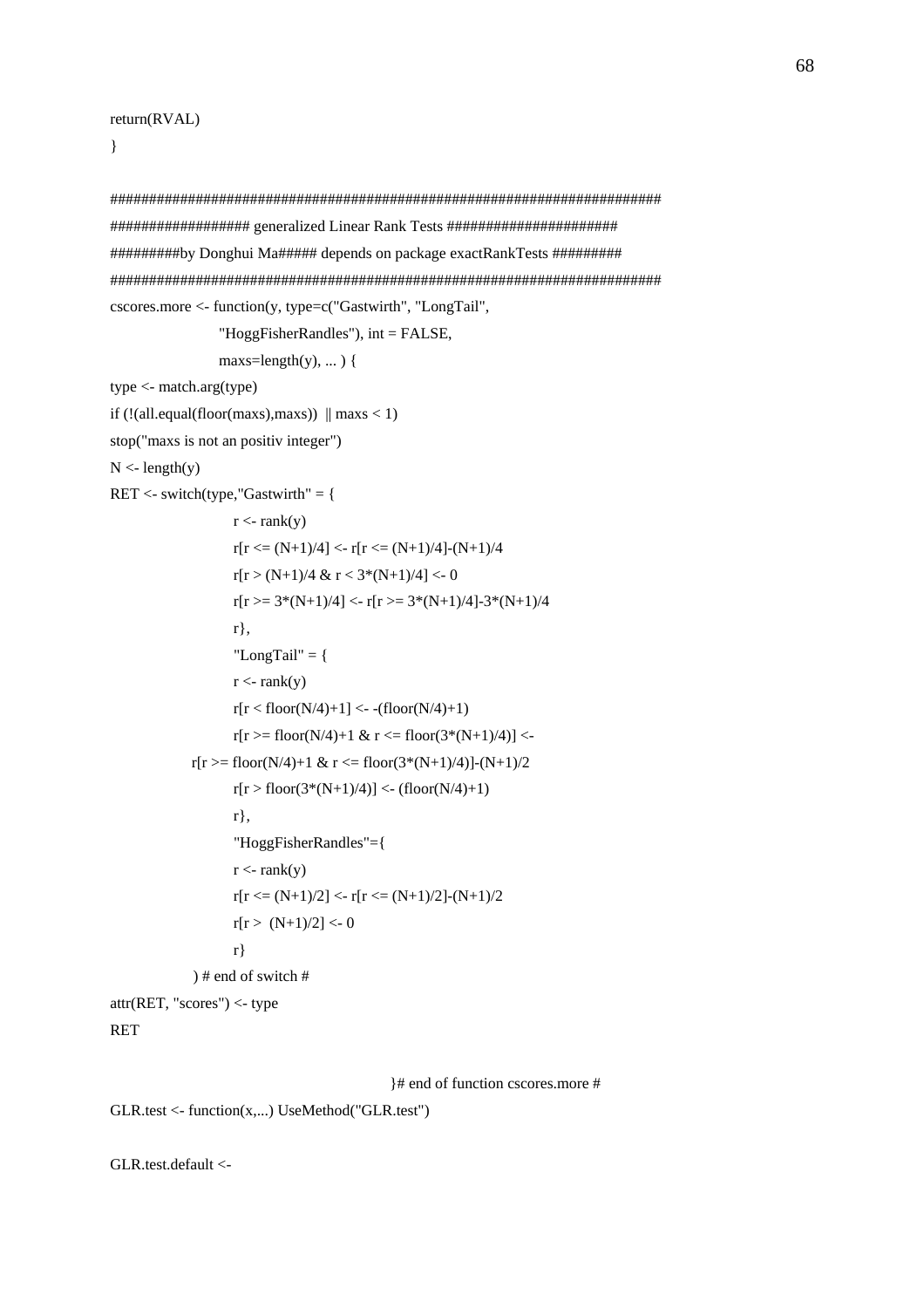```
function(x,y,alternative = c("two-sided", "less", "greater"), type = c("Gastwirth", "LongTail", "HoggFisherRandles"), 
          \text{exact} = \text{NULL}, \text{conf.int} = \text{FALSE}, \text{conf-level} = 0.95, \ldots{ 
   alternative <- match.arg(alternative) 
   type <- match.arg(type) 
   if(conf.int) { 
     if(!((length(conf. level) == 1)) && is.finite(conf.level) 
        && (conf.level > 0)
        && (conf.level < 1)))
         stop("conf.level must be a single number between 0 and 1") 
    } # end of if(conf.int)# 
  DNAME < - paste(deparse(substitute(x)), "and", deparse(substitute(y)))
  if(!is.numeric(x)) stop("x' must be numeric")
  if(!is.numeric(y)) stop("y' must be numeric")
  x \leq x[complete.cases(x)]
  y \le y[complete.cases(y)]
  m <- length(x)if(m < 1) stop("not enough x observations") 
  n <- length(y)
  if(n < 1) stop("not enough y observations") 
  N \le m + nr < -cscores.more(c(x, y), type = type)T < -sum(r[seq(along = x)])ET \langle -(m/N)^* \text{sum}(r) \rangleVT \leq ((m*n)/((N^2)*(N-1)))*(N*sum(r^2)-(sum(r)^2)) STATISTIC <- (T-ET)/sqrt(VT) 
   PVAL <- switch(alternative, two.sided = 2*(1-pnorm(abs(STATISTIC))),less = pnorm(STATISTIC), 
         greater = 1-pnorm(STATISTIC))
   RVAL <- list(Statistic = STATISTIC, 
               p.value = PVAL return(RVAL)
```

```
} # end of GLR.test.default #
```
###########################################################################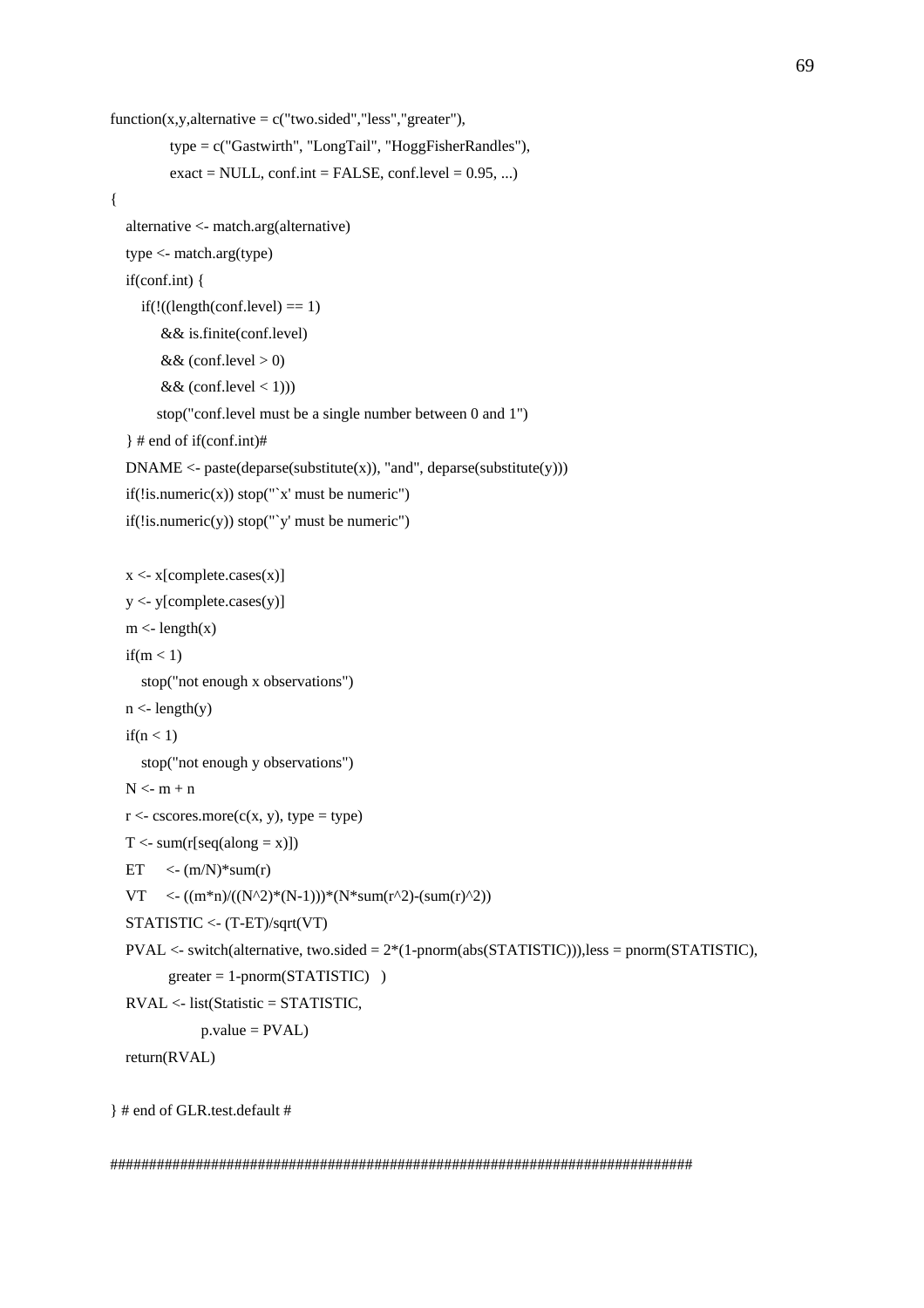```
#################### Brunner Test Biom. J 2000 42, 17-25 ################# 
############################## by Donghui Ma ############################## 
Brunner.test <- function(x,y,alternative = c("two-sided", "less", "greater"),conf. level = 0.95, approx = c("normal", "t"),...alternative <- match.arg(alternative) 
approx <- match.arg(approx) 
DNAME <- paste(deparse(substitute(x)), "and", deparse(substitute(y)))
if(!is.numeric(x)) stop("x' must be numeric")
if(!is.numeric(y)) stop("y' must be numeric")
x \leq x[complete.cases(x)]
y <- y[complete.cases(y)] 
m < -\text{length}(x)if(m < 1) stop("not enough x observations") 
n <- length(y)if(n < 1) stop("not enough y observations") 
N < m + ndim(x) < mdim(y) < n# normalized empirical distribution function of data# 
F <- function(data,xx){(0.5*(sum((xx-data)>0)+sum((xx-data)>=0)))/length(data)}
# normalized combined empirical distribution function # 
H <- function(xx) {length(x)*F(x,xx)/N + length(y)*F(y,xx)/N }
# Rank of X.ij among all N observations # 
R.N \leq function(xx) \{ N*H(xx)+0.5 \}# mean of ranks R.ij in the ith sample # 
R.M.I \leq function(data) RMI <- sum(apply(data,1,R.N))/length(data) 
 RMI } 
# empirical variance of R.ij -R.ij(i) (within rank of X.ij among ni obs in ith sample)#
S2 \leq- function(data) {
 # Rank of X.j among all n observations, within ith sample Rank # 
R.n <- function(xx) { length(data)*F(data, xx) + 0.5}
 mn <- length(data) 
 S22 <- (1/(mn-1))*sum((apply(data,1,R.N)-apply(data,1,R.n)-R.M.I(data)+(mn+1)/2)^2) 
S22 \# end of S2#Var.n <- function(data) \{S2(data)/(N-length(data))^2\}Var.N < N*(Var.n(x)/m+Var.n(y)/n)# Calculation of Statistics for Brunner Test #
```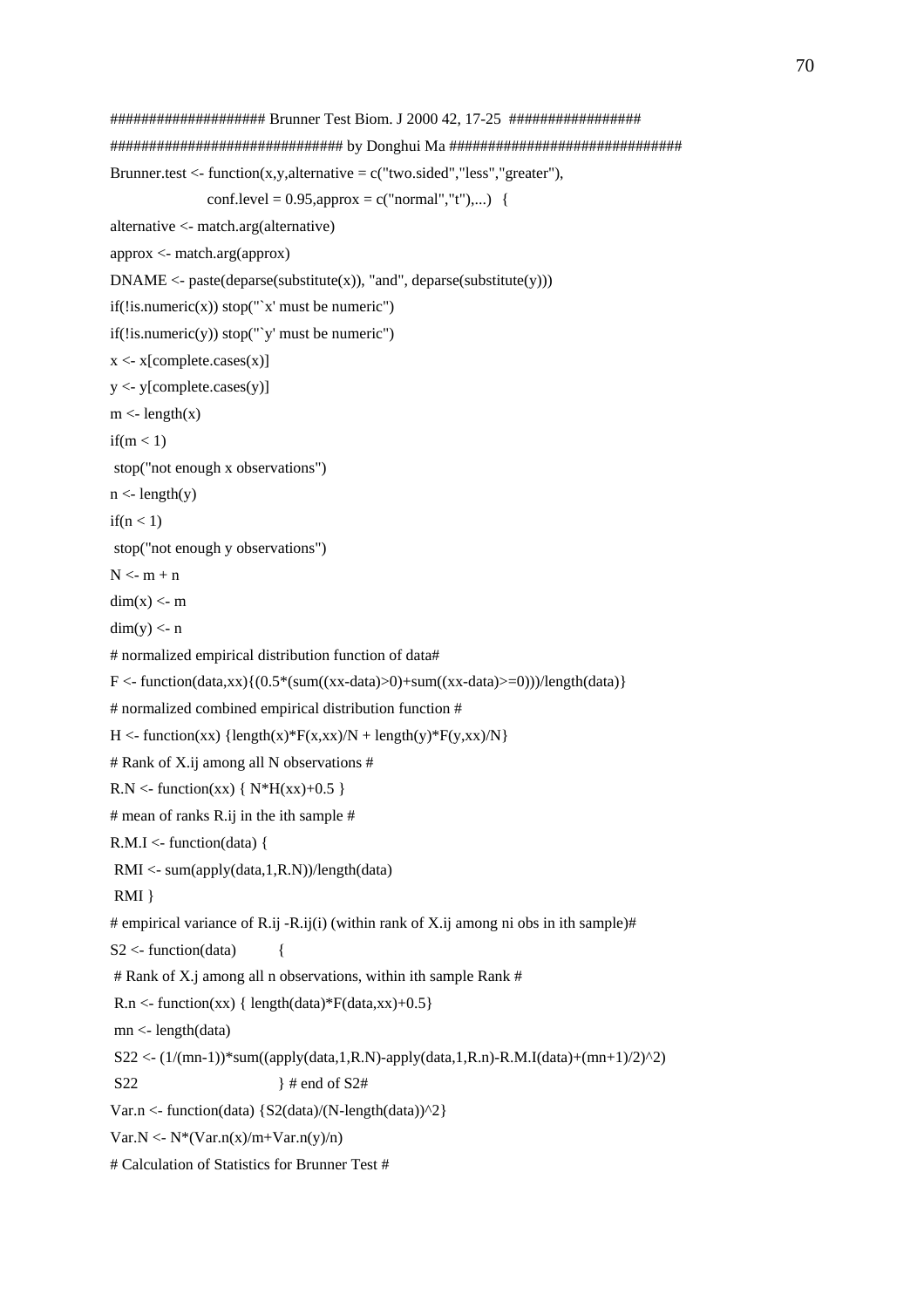```
STATISTIC < (R.M.I(y)-R.M.I(x))/sqrt(N*Var.N)names(STATISTIC) <- "Brunner" 
# p value calculation # 
if (approx == "normal")
{ 
PVAL <- switch(alternative, two.sided = 2*(1-pnorm(abs(STATISTIC))),less = pnorm(STATISTIC), 
        greater = 1-pnorm(STATISTIC))
RVAL <- list(Statistic = STATISTIC, 
           p.value = PVAL,
           Null.Hypothesis = "relative effect = 1/2",
            Alternative.Hypothesis = paste("Relative effect ", 
             deparse(alternative), "1/2")) 
return(RVAL) 
} 
if (approx == "t"){ 
df \leq t.test(x,y, alternative = alternative, conf.level = conf.level)$parameter
PVAL \lt- switch(alternative, two.sided = 2*(1-pt(abs(STATISTIC),df)),less = pt(STATISTIC,df),
        greater = 1-pt(STATISTIC,df))
RVAL <- list(Statistic = STATISTIC, 
          p.value = PVAL,
           Null.Hypothesis = "relative effect = 1/2",
            Alternative.Hypothesis = paste("Relative effect ", 
             deparse(alternative), "1/2")) 
return(RVAL) 
} 
                                         } # End of Brunner Test #
R codes for Mixture of Normals: 
################################################################################### 
# function to generate random numbers under mixture of at most three distributions# 
# By Donghui Ma # 
\#21.08.03 \#################################################################################### 
#all the arguments should be given, even the third component is empty, 0,0,0 given#
```
rmix <- function(n,m1,s1,p1,m2,s2,p2,m3,s3,p3) {

 $mv < c(m1, m2, m3)$ mpv  $\langle -c(p1,p2,p3) \rangle$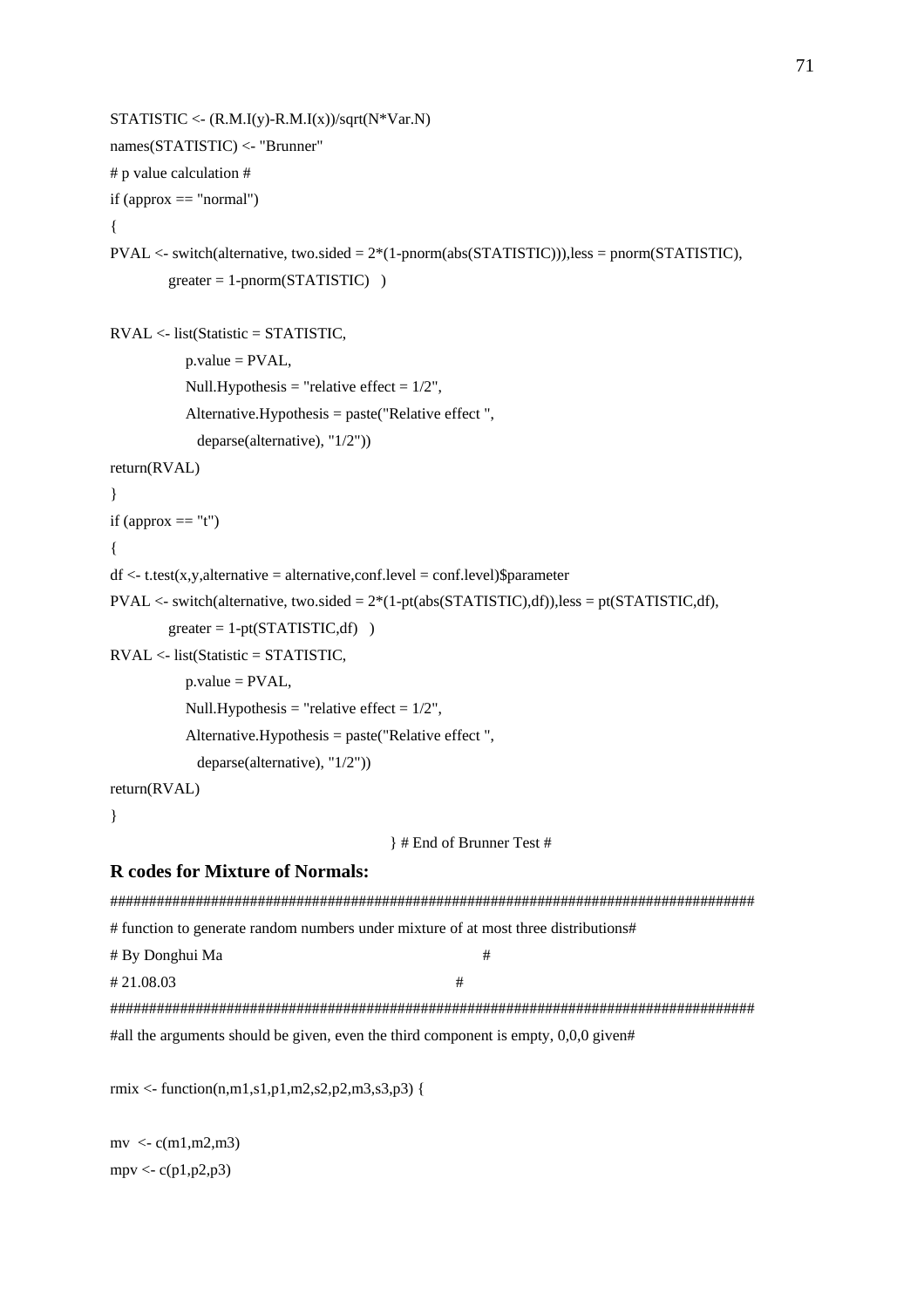```
dn \langle c(1,2,3) \ranglex \le rep(NA,n)rm <- matrix(data=0,nrow=n,ncol=3) 
P1 \leq- sample(dn,n,replace = TRUE, prob = mpv)
for (i in 1:n) {
          rm[i,P1[i]] <- 1 
        x[i] < -rm[i,1]*rnorm(1,mean=0,sd=1)+rm[i,2]*rnorm(1,mean=5,sd=1)+rm[i,3]*rnorm(1,mean=10,sd=1)
```
} # end of for loop #

x

} # end of the function#

## **R codes for the Fleishman System**

The test.txt file can be found in the disk attached. ma <- read.table("C:/Temp/test.txt",header=T) ma.matrix <- as.matrix(ma[,2:5])

```
rFleishman < - function(n,m=0,std=1,SK.ABCD,...) {
```

```
x1 \leq rnorm(n) x2 <- SK.ABCD[[1]]+x1*SK.ABCD[[2]]+(x1^2)*SK.ABCD[[3]]+(x1^3)*SK.ABCD[[4]] 
x < m + std*x2 x
```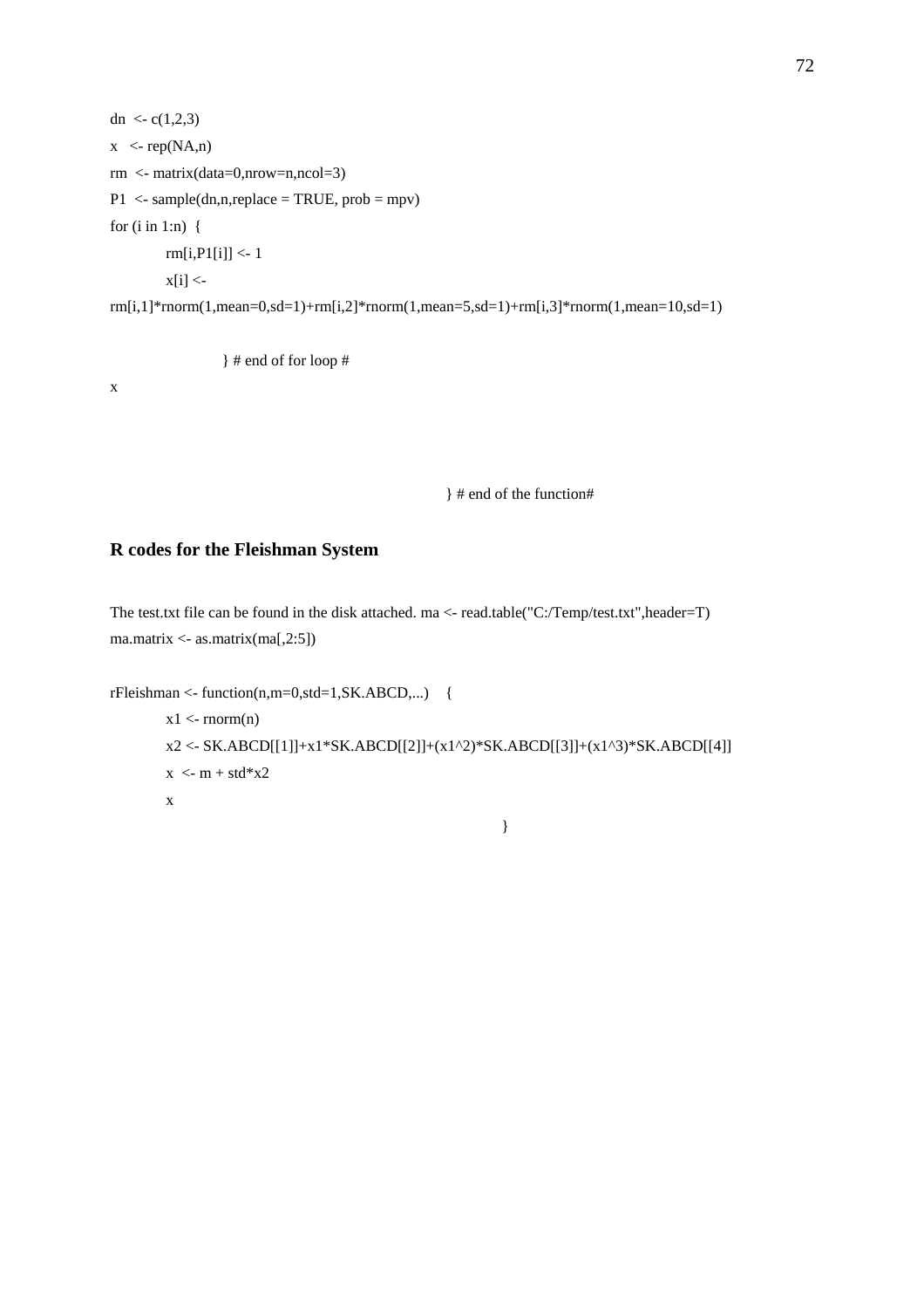## **R codes for Mood Median Test:**

```
# Large Sample min(n1,n2) > 12 mood median test #
median.atest <- function(x1,x2) {
         ZC \leq qnorm(0.975, mean=0, sd=1, lower.tail = TRUE)
         sx1 \leftarrow sort(x1)sx2 \leftarrow sort(x2)n1 <- length(x1)
         n2 <- length(x2)N < n1 + n2s \langle- ceiling(N/2)
          vs <- (n1/2)-0.5-ZC*sqrt((n1*n2)/(4*N)) 
         v3 <- round(vs)
         v4 <- round(n1-vs)+1
         L \langle- sx2[s-n1+v3+1]- sx1[n1-v3]
         U < -sx2[s-n1+v4] - sx1[n1-v4+1]CI < -c(L,U) CI
```

```
 } # end of the function #
```

```
# calculation of factorial # 
jiecheng <- function(x) {
      jc <-1if (x == 0) jc <- 1
       else { 
             for (i in 1:x) \{ jc <- jc*i 
 } 
 } 
       jc 
 } 
# calculation of combination# 
zuhe \le- function(n,k) {
        zuhe <- jiecheng(n)/jiecheng(k)/jiecheng(n-k)
```

```
 zuhe
```
# exact mood median test#

}

median.etest <- function(x1,x2) {

$$
p1 < -c()
$$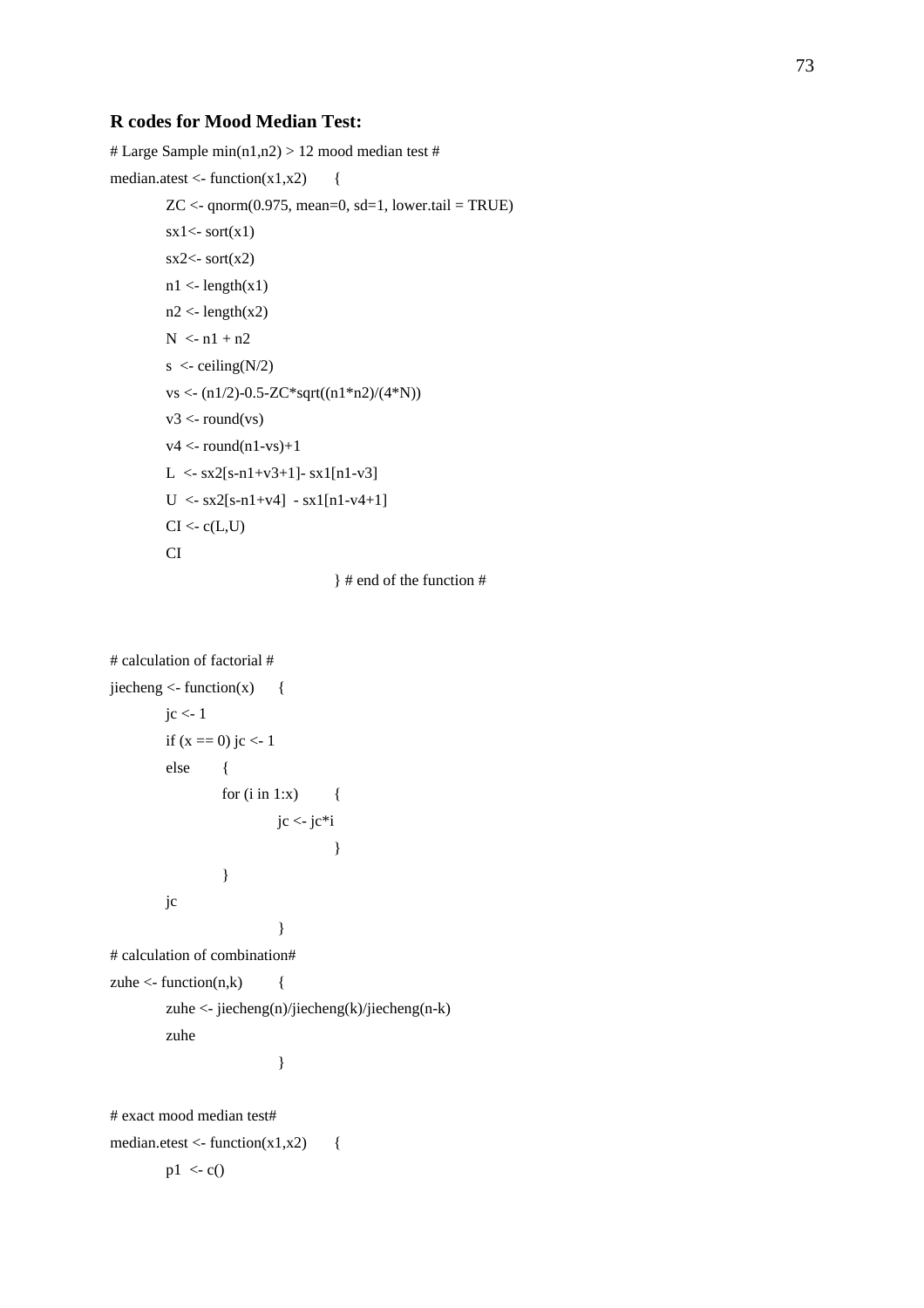```
 p1[1] <- 0 
       p2 < c() p2[1] <- 0 
       i \leq 1n1 <- length(x1)
       n2 <- length(x2)
       N < n1 + n2s \langle- ceiling(N/2)
        v < -\max(n1-s,0): min(n1, N-s)
       \text{lv} <- length(v)
       j \langle -1 \rangleif (sum(p1) < = 0.025){
                p1[i] < (zuhe(n1,v[i]) *zuhe(n2,N-s-v[i]))/zuhe(N,N-s)i \leftarrow i + 1 p2[i] <- 0 
 } 
        if (sum(p2) \leq 0.025){
                p2[j] \leftarrow (zuhe(n1, v[lv+1-j]) *zuhe(n2, N-s-v[lv+1-j]))/zuhe(N, N-s)j < -j + 1 p2[j] <- 0 
 } 
        CI < c(v[i-1], v[1v-j]) CI
```

```
 }
```